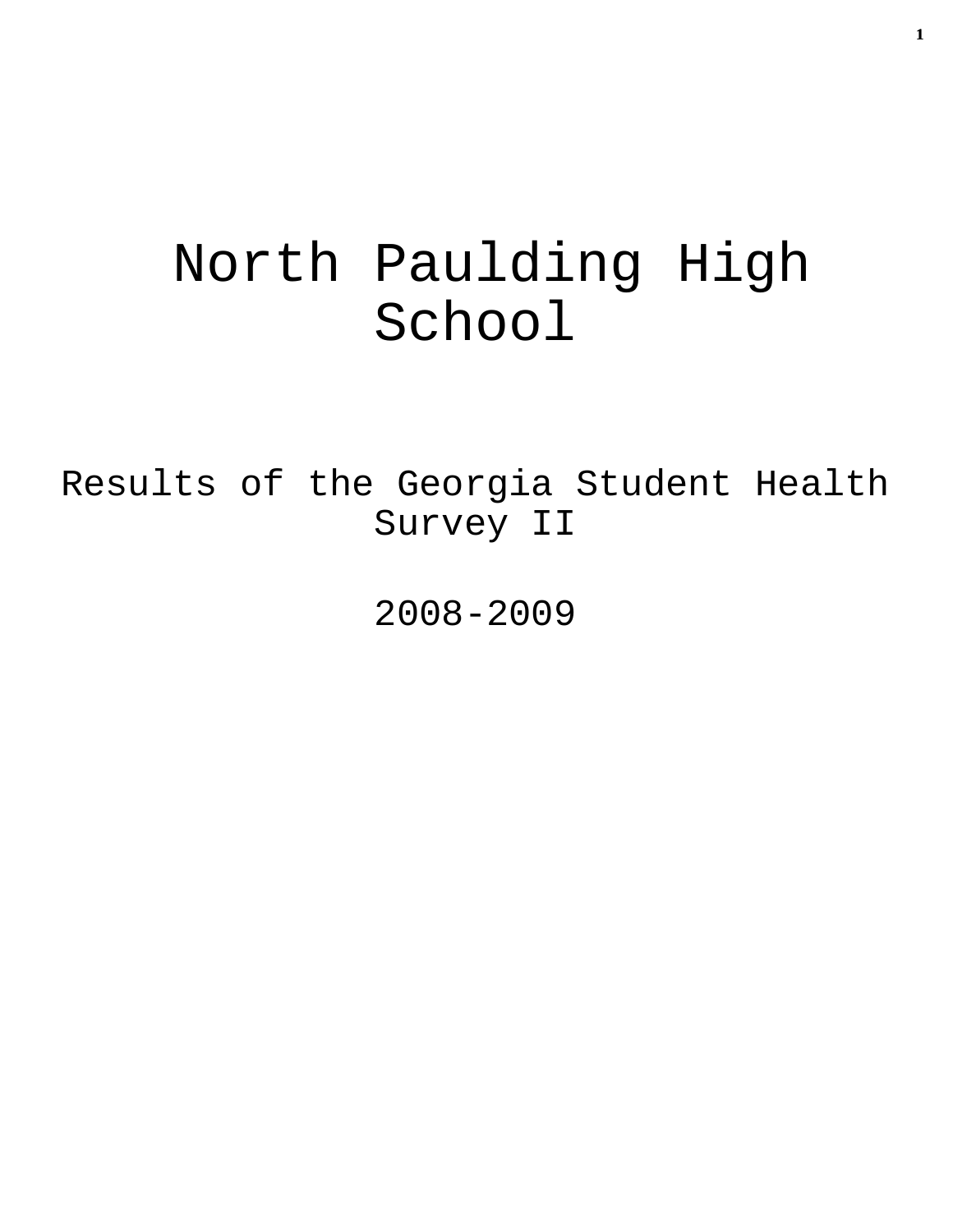# *Demographics* **2**

| Grade                  |     |  |  |  |
|------------------------|-----|--|--|--|
| <b>Grade Frequency</b> |     |  |  |  |
| 10                     | 255 |  |  |  |
| 12                     |     |  |  |  |

| <b>Frequency</b> | <b>Table of Gender by Grade</b> |              |       |              |  |
|------------------|---------------------------------|--------------|-------|--------------|--|
| <b>Col Pct</b>   |                                 | Grade(Grade) |       |              |  |
|                  | Gender(Gender)                  | <b>10</b>    | 12    | <b>Total</b> |  |
|                  | <b>Female</b>                   | 133<br>52.16 | 50.00 | 134          |  |
|                  | <b>Male</b>                     | 122<br>47.84 | 50.00 | 123          |  |
|                  | <b>Total</b>                    | 255          | 2     | 257          |  |

| <b>Frequency</b> |  |
|------------------|--|
| <b>Col Pct</b>   |  |

| <b>Table of Ethnicity by Grade</b> |              |            |              |  |  |
|------------------------------------|--------------|------------|--------------|--|--|
|                                    | Grade(Grade) |            |              |  |  |
| <b>Ethnicity</b> (Ethnicity)       | 10           | 12         | <b>Total</b> |  |  |
| <b>Black</b>                       | 33<br>12.94  | 0<br>0.00  | 33           |  |  |
| <b>Hispanic</b>                    | 6<br>2.35    | 0<br>0.00  | 6            |  |  |
| White                              | 204<br>80.00 | 0<br>0.00  | 204          |  |  |
| <b>Asian</b>                       | 2<br>0.78    | 1<br>50.00 | 3            |  |  |
| <b>Other</b>                       | 10<br>3.92   | 1<br>50.00 | 11           |  |  |
| <b>Total</b>                       | 255          | 2          | 257          |  |  |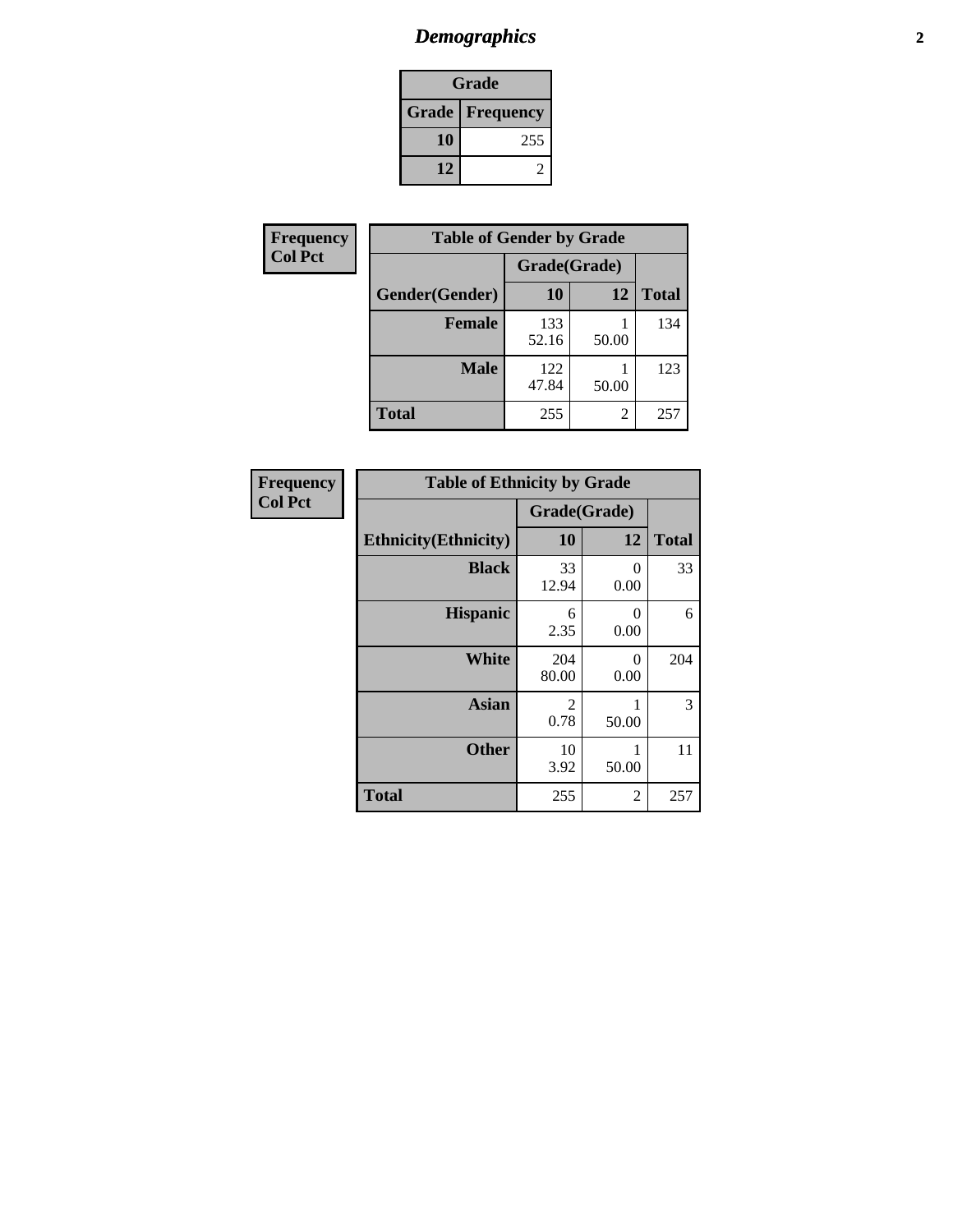#### *Title IV, Part A, Schedule A* **3** *Goal 1: Ensure that all schools are drug-free Baseline Data: Year 2008-2009 Prevalence of Drug Use*

| Frequency<br><b>Col Pct</b> | <b>Table of AlcoholAlt by Grade</b> |              |       |              |  |
|-----------------------------|-------------------------------------|--------------|-------|--------------|--|
|                             | AlcoholAlt(Alcohol                  | Grade(Grade) |       |              |  |
|                             | use, past 30 days)                  | <b>10</b>    | 12    | <b>Total</b> |  |
|                             | Yes                                 | 60<br>23.53  | 50.00 | 61           |  |
|                             | N <sub>0</sub>                      | 195<br>76.47 | 50.00 | 196          |  |
|                             | Total                               | 255          | 2     | 257          |  |

| Frequency      | <b>Table of TobaccoAny by Grade</b> |              |                          |              |  |
|----------------|-------------------------------------|--------------|--------------------------|--------------|--|
| <b>Col Pct</b> | <b>TobaccoAny(Tobacco</b>           | Grade(Grade) |                          |              |  |
|                | use, past 30 days)                  | <b>10</b>    | 12                       | <b>Total</b> |  |
|                | Yes                                 | 30<br>11.76  | 0<br>0.00                | 30           |  |
|                | N <sub>0</sub>                      | 225<br>88.24 | $\mathfrak{D}$<br>100.00 | 227          |  |
|                | <b>Total</b>                        | 255          | 2                        | 257          |  |

| Frequency<br><b>Col Pct</b> | <b>Table of MarijuanaAlt by Grade</b> |              |                |              |  |
|-----------------------------|---------------------------------------|--------------|----------------|--------------|--|
|                             | MarijuanaAlt(Marijuana                | Grade(Grade) |                |              |  |
|                             | use, past 30 days)                    | <b>10</b>    | 12             | <b>Total</b> |  |
|                             | <b>Yes</b>                            | 26<br>10.20  | 50.00          | 27           |  |
|                             | N <sub>0</sub>                        | 229<br>89.80 | 50.00          | 230          |  |
|                             | <b>Total</b>                          | 255          | $\overline{2}$ | 257          |  |

| <b>Frequency</b><br><b>Col Pct</b> | <b>Table of OtherDrugAny by Grade</b>                  |              |       |              |  |
|------------------------------------|--------------------------------------------------------|--------------|-------|--------------|--|
|                                    | <b>OtherDrugAny(Other</b><br>Grade(Grade)<br>drug use, |              |       |              |  |
|                                    | past 30 days)                                          | 10           | 12    | <b>Total</b> |  |
|                                    | Yes                                                    | 24<br>9.41   | 50.00 | 25           |  |
|                                    | N <sub>0</sub>                                         | 231<br>90.59 | 50.00 | 232          |  |
|                                    | <b>Total</b>                                           | 255          | 2     | 257          |  |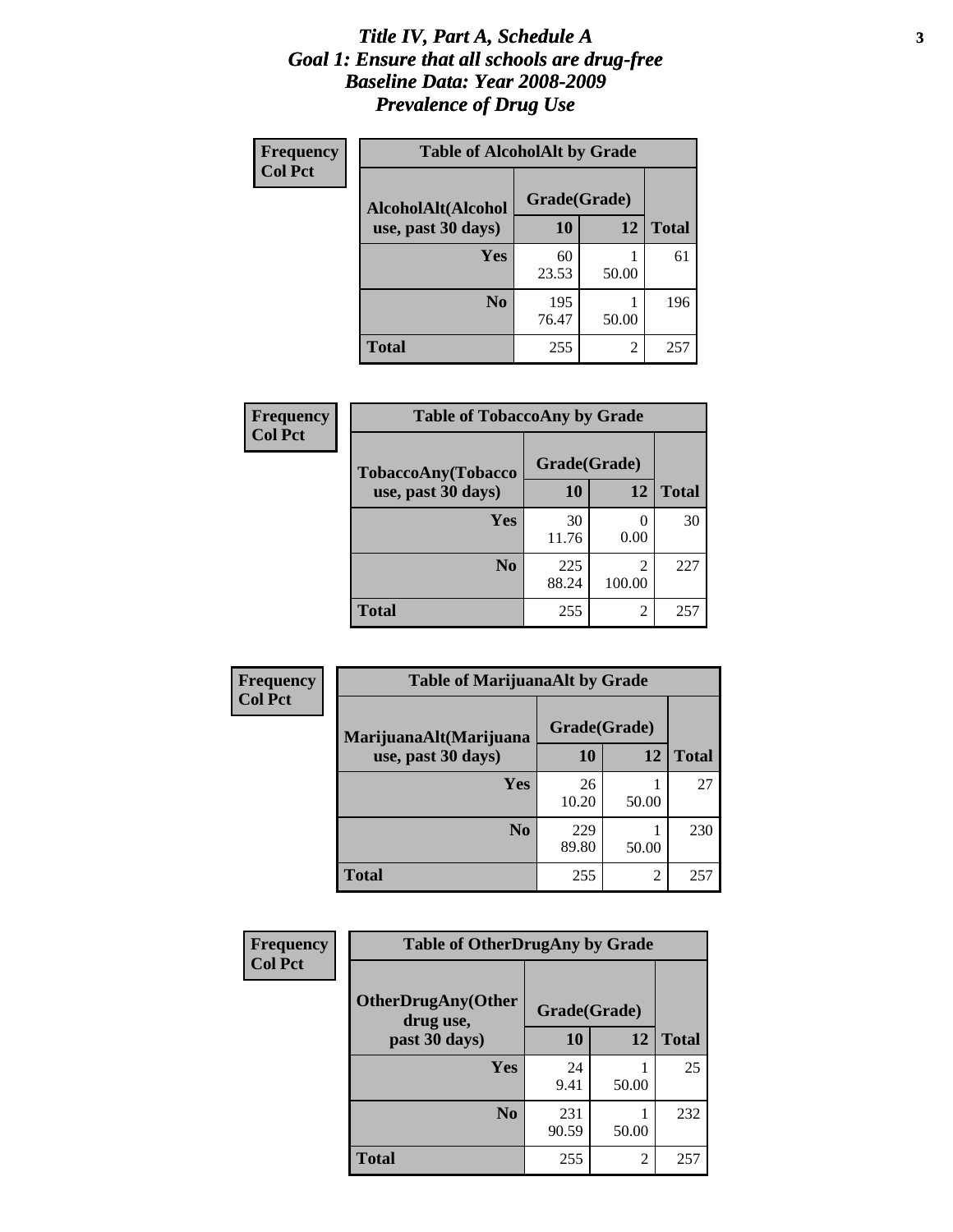#### *Average Age of Onset of Use* **4** *Results for "Average Age of Onset of Use" questions exclude students who said they did not use that substance*

| <b>Variable</b>    | Label                                                              | <b>Mean</b> |
|--------------------|--------------------------------------------------------------------|-------------|
| Alcoholinit2       | I started using alcohol when I was                                 | 13.18       |
| Cigarettesinit2    | I started smoking tobacco when I was                               | 13.33       |
| Smokelessinit2     | I started chewing tobacco when I was                               | 13.25       |
| Marijuanainit2     | I started using marijuana when I was                               | 13.58       |
| Cocaineinit2       | I started using cocaine when I was                                 | 12.80       |
| Inhalantsinit2     | I started using inhalants when I was                               | 11.50       |
| Steroidsinit2      | I started using steroids when I was                                | 12.83       |
| Ecstasyinit2       | I started using ecstasy when I was                                 | 12.60       |
| Methinit2          | I started using methamphetamines when I was                        | 11.17       |
| Hallucinogensinit2 | I started using hallucinogens when I was                           | 13.29       |
| Prescriptioninit2  | I started using prescription drugs not prescribed to me when I was | 12.86       |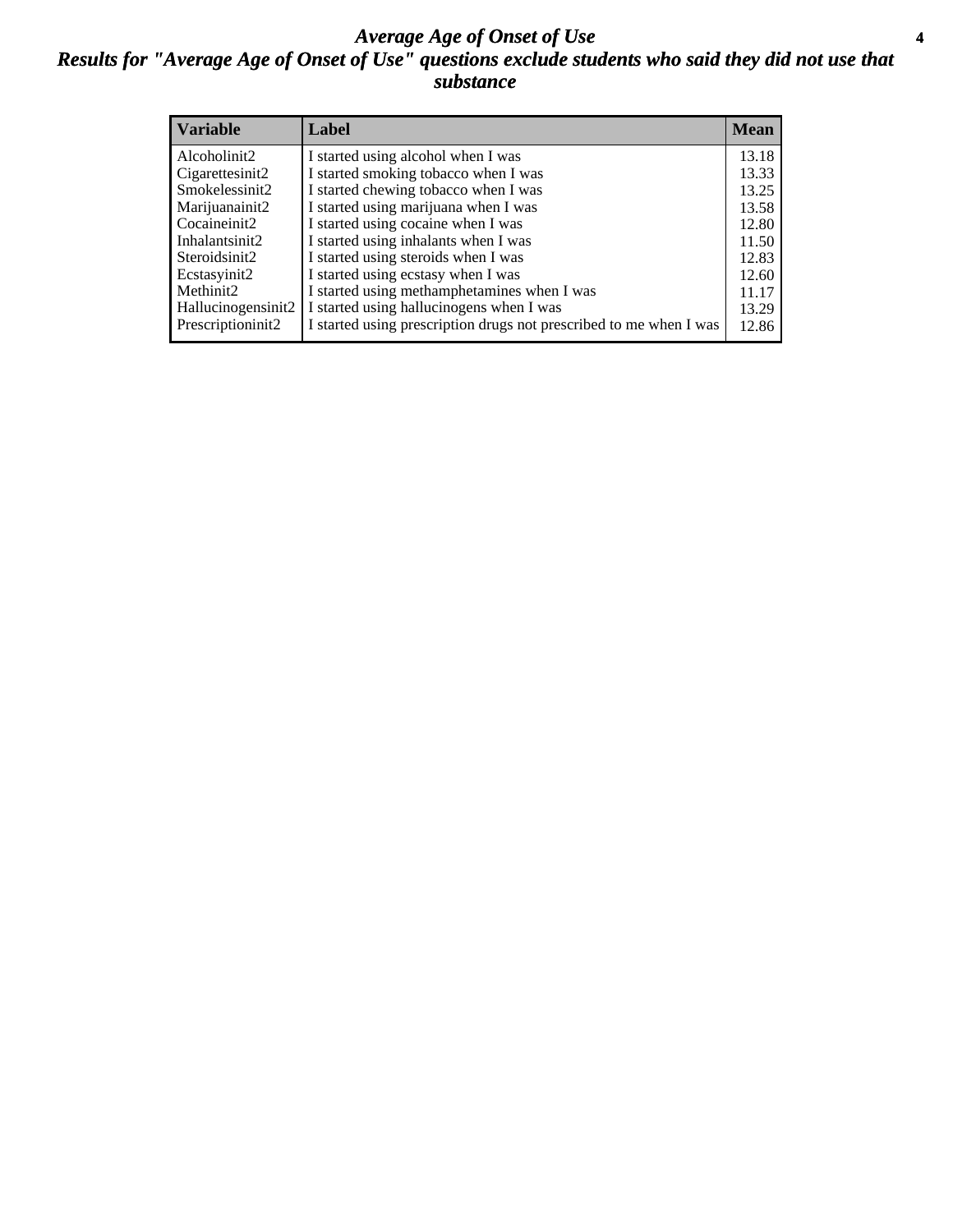# *Perception of Health Risk* **5**

| Frequency      | <b>Table of Alcoholharmdich by Grade</b> |              |                          |              |  |
|----------------|------------------------------------------|--------------|--------------------------|--------------|--|
| <b>Col Pct</b> | Alcoholharmdich(I<br>think alcohol is    | Grade(Grade) |                          |              |  |
|                | harmful)                                 | 10           | 12                       | <b>Total</b> |  |
|                | <b>Yes</b>                               | 172<br>67.45 | 50.00                    | 173          |  |
|                | N <sub>0</sub>                           | 83<br>32.55  | 50.00                    | 84           |  |
|                | <b>Total</b>                             | 255          | $\overline{\mathcal{L}}$ | 257          |  |

| <b>Frequency</b> | <b>Table of Tobaccoharmdich by Grade</b> |              |                                       |              |
|------------------|------------------------------------------|--------------|---------------------------------------|--------------|
| <b>Col Pct</b>   | Tobaccoharmdich(I<br>think tobacco is    | Grade(Grade) |                                       |              |
|                  | harmful)                                 | 10           | 12                                    | <b>Total</b> |
|                  | Yes                                      | 239<br>93.73 | $\mathcal{D}_{\mathcal{L}}$<br>100.00 | 241          |
|                  | N <sub>0</sub>                           | 16<br>6.27   | $\mathcal{O}$<br>0.00                 | 16           |
|                  | <b>Total</b>                             | 255          | $\overline{c}$                        | 257          |

| Frequency      | <b>Table of Marijuanaharmdich by Grade</b>                |              |                          |              |  |  |
|----------------|-----------------------------------------------------------|--------------|--------------------------|--------------|--|--|
| <b>Col Pct</b> | Marijuanaharmdich(I<br>Grade(Grade)<br>think marijuana is |              |                          |              |  |  |
|                | harmful)                                                  | 10           | 12                       | <b>Total</b> |  |  |
|                | <b>Yes</b>                                                | 207<br>81.18 | $\mathfrak{D}$<br>100.00 | 209          |  |  |
|                | N <sub>0</sub>                                            | 48<br>18.82  | 0.00                     | 48           |  |  |
|                | <b>Total</b>                                              | 255          | $\overline{c}$           | 257          |  |  |

| Frequency      | <b>Table of Otherdrugharmdich by Grade</b>   |              |                |              |  |  |  |
|----------------|----------------------------------------------|--------------|----------------|--------------|--|--|--|
| <b>Col Pct</b> | Otherdrugharmdich(I<br>think other drugs are | Grade(Grade) |                |              |  |  |  |
|                | harmful)                                     | 10           | 12             | <b>Total</b> |  |  |  |
|                | <b>Yes</b>                                   | 244<br>95.69 | 2<br>100.00    | 246          |  |  |  |
|                | N <sub>0</sub>                               | 11<br>4.31   | 0.00           | 11           |  |  |  |
|                | <b>Total</b>                                 | 255          | $\overline{2}$ | 257          |  |  |  |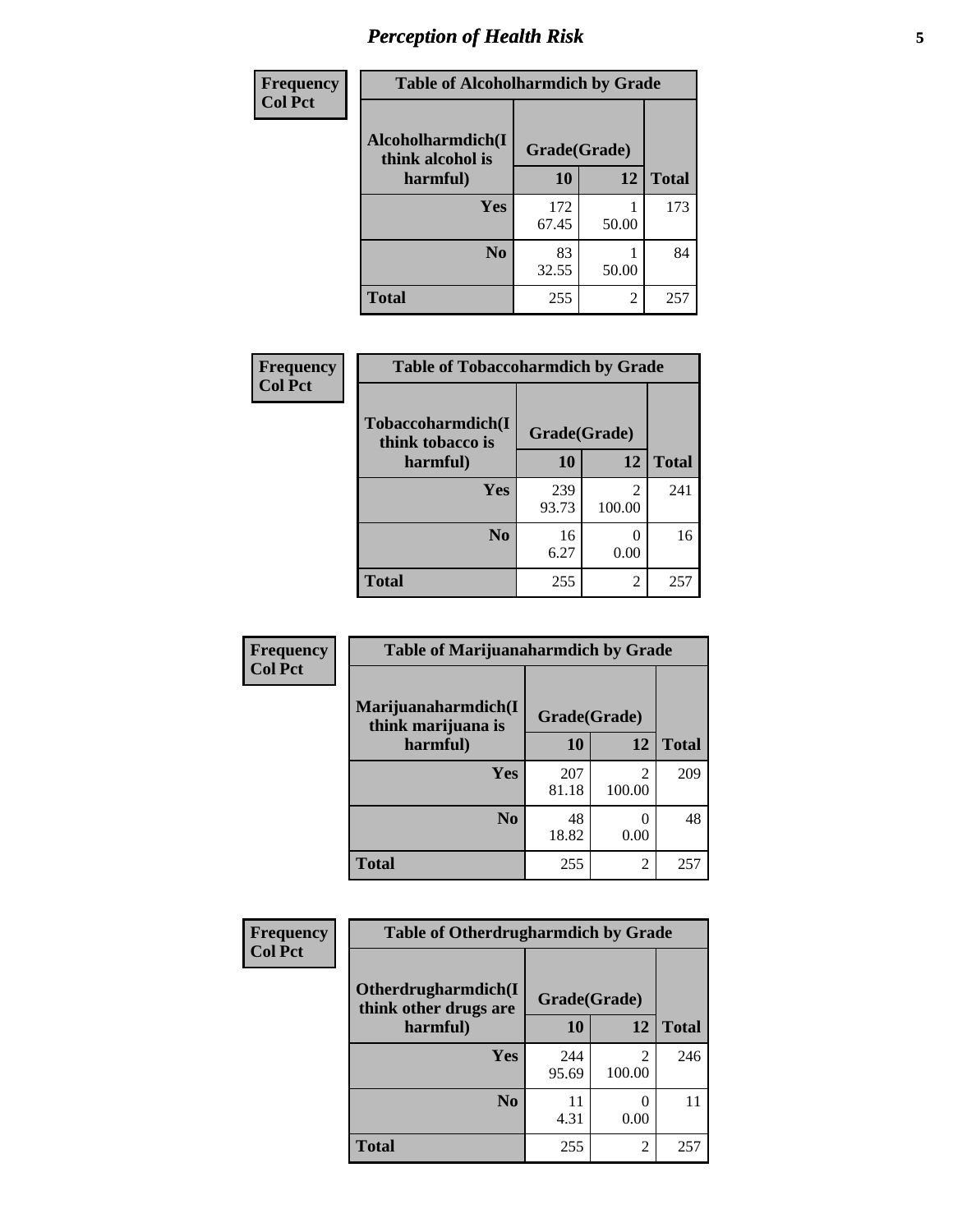# *Social Disapproval* **6**

| <b>Frequency</b> | <b>Table of Alcoholpeerdich by Grade</b>                    |              |       |              |
|------------------|-------------------------------------------------------------|--------------|-------|--------------|
| <b>Col Pct</b>   | Alcoholpeerdich(My<br>friends would<br>disapprove if I used | Grade(Grade) |       |              |
|                  | alcohol)                                                    | 10           | 12    | <b>Total</b> |
|                  | <b>Yes</b>                                                  | 120<br>47.06 | 50.00 | 121          |
|                  | N <sub>0</sub>                                              | 135<br>52.94 | 50.00 | 136          |
|                  | <b>Total</b>                                                | 255          | 2     | 257          |

| <b>Frequency</b> |
|------------------|
| <b>Col Pct</b>   |

| <b>Table of Tobaccopeerdich by Grade</b>                    |              |              |              |  |  |
|-------------------------------------------------------------|--------------|--------------|--------------|--|--|
| Tobaccopeerdich(My<br>friends would<br>disapprove if I used |              | Grade(Grade) |              |  |  |
| tobacco)                                                    | 10           | 12           | <b>Total</b> |  |  |
| Yes                                                         | 153<br>60.00 | 50.00        | 154          |  |  |
| N <sub>0</sub>                                              | 102<br>40.00 | 50.00        | 103          |  |  |
| <b>Total</b>                                                | 255          | 2            | 257          |  |  |

| <b>Frequency</b> | <b>Table of Marijuanapeerdich by Grade</b>                                                                                  |              |       |              |  |  |
|------------------|-----------------------------------------------------------------------------------------------------------------------------|--------------|-------|--------------|--|--|
| <b>Col Pct</b>   | Marijuanapeerdich(My<br>friends would<br>disapprove if I used<br>marijuana)<br><b>Yes</b><br>N <sub>0</sub><br><b>Total</b> | Grade(Grade) |       |              |  |  |
|                  |                                                                                                                             | 10           | 12    | <b>Total</b> |  |  |
|                  |                                                                                                                             | 162<br>63.53 | 50.00 | 163          |  |  |
|                  |                                                                                                                             | 93<br>36.47  | 50.00 | 94           |  |  |
|                  |                                                                                                                             | 255          | 2     | 257          |  |  |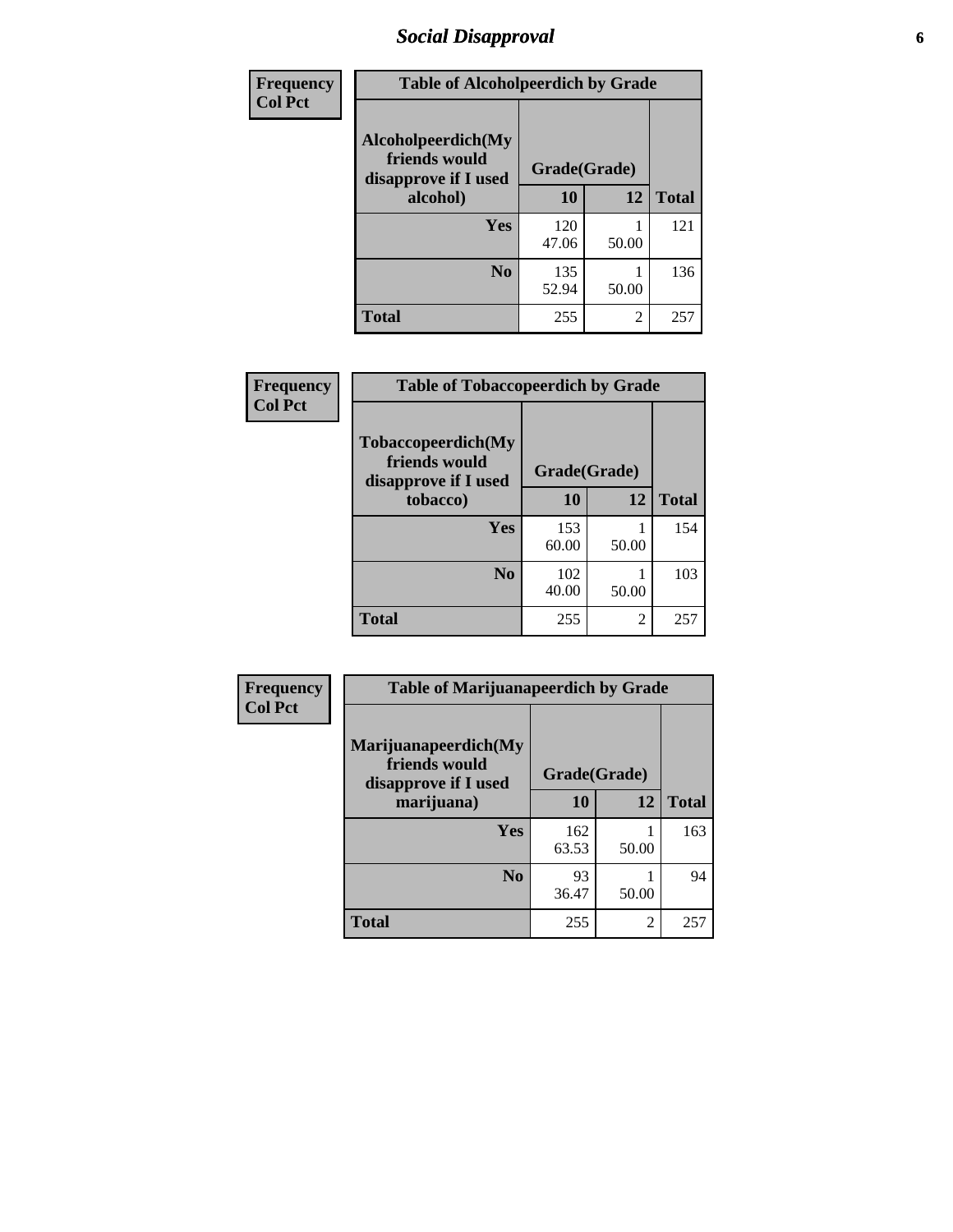# *Social Disapproval* **7**

| Frequency      | <b>Table of Otherdrugpeerdich by Grade</b>                    |              |                |              |  |  |  |
|----------------|---------------------------------------------------------------|--------------|----------------|--------------|--|--|--|
| <b>Col Pct</b> | Otherdrugpeerdich(My<br>friends would<br>disapprove if I used | Grade(Grade) |                |              |  |  |  |
|                | other drugs)                                                  | 10           | 12             | <b>Total</b> |  |  |  |
|                | Yes                                                           | 199<br>78.04 | 50.00          | 200          |  |  |  |
|                | N <sub>0</sub>                                                | 56<br>21.96  | 50.00          | 57           |  |  |  |
|                | <b>Total</b>                                                  | 255          | $\overline{2}$ | 257          |  |  |  |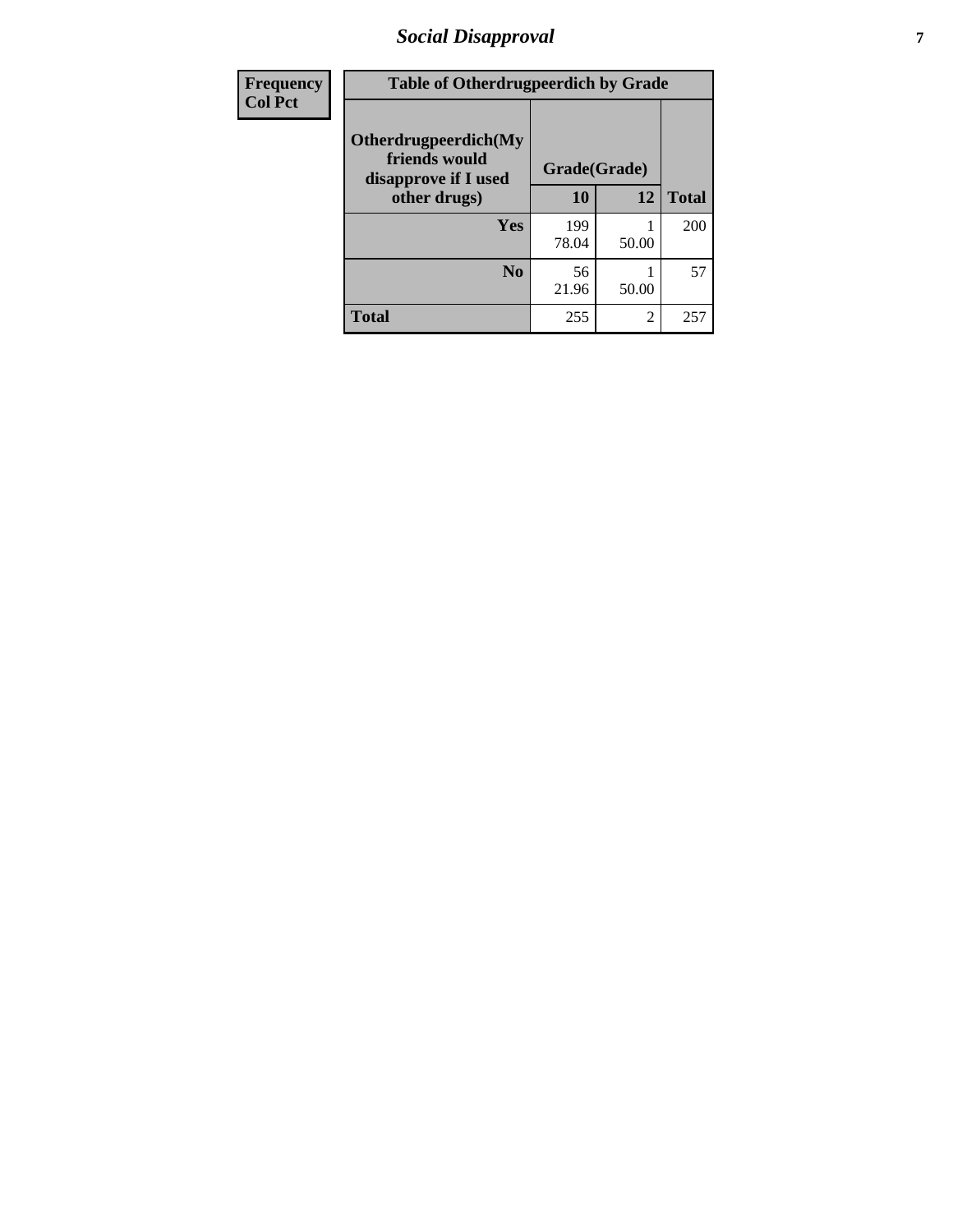#### Title IV, Part A, Schedule A **8** *Goal 2: To help ensure that all schools are safe and disciplined Baseline Data: Year 2008-2009 Student Involvement in Gang Activity*

| Frequency      |                                                                                                   | <b>Table of Gangself by Grade</b> |                  |              |
|----------------|---------------------------------------------------------------------------------------------------|-----------------------------------|------------------|--------------|
| <b>Col Pct</b> | Gangself(I<br>have<br>participated<br>in illegal<br>gang<br>activities in<br>the past 30<br>days) | Grade(Grade)<br>10                | 12               | <b>Total</b> |
|                | Yes                                                                                               | 20<br>7.84                        | $\theta$<br>0.00 | 20           |
|                | N <sub>0</sub>                                                                                    | 235<br>92.16                      | 2<br>100.00      | 237          |
|                | <b>Total</b>                                                                                      | 255                               | 2                | 257          |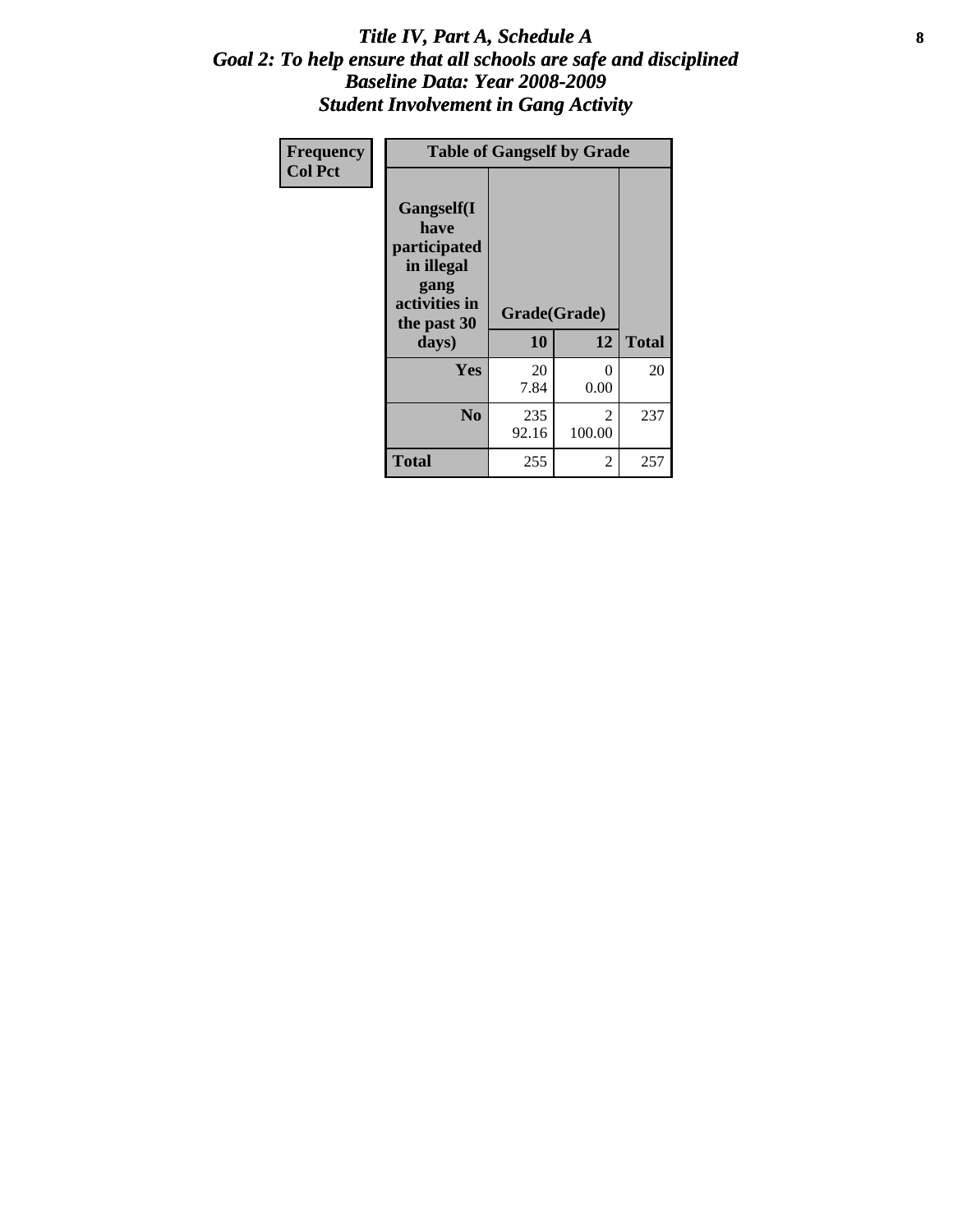# *Student Perception of School Safety* **9**

| <b>Frequency</b><br>Row Pct |
|-----------------------------|
|                             |

| <b>Table of Grade by Safeschool</b> |                          |                                                        |                      |                                    |                |  |
|-------------------------------------|--------------------------|--------------------------------------------------------|----------------------|------------------------------------|----------------|--|
|                                     |                          | Safeschool (School is a place at which I feel<br>safe) |                      |                                    |                |  |
| Grade(Grade)                        | <b>Strongly</b><br>Agree | Somewhat  <br>Agree                                    | Somewhat<br>Disagree | <b>Strongly</b><br><b>Disagree</b> | <b>Total</b>   |  |
| 10                                  | 64<br>25.10              | 139<br>54.51                                           | 28<br>10.98          | 24<br>9.41                         | 255            |  |
| 12                                  | 0.00                     | 50.00                                                  | 0<br>0.00            | 50.00                              | $\overline{2}$ |  |
| <b>Total</b>                        | 64                       | 140                                                    | 28                   | 25                                 | 257            |  |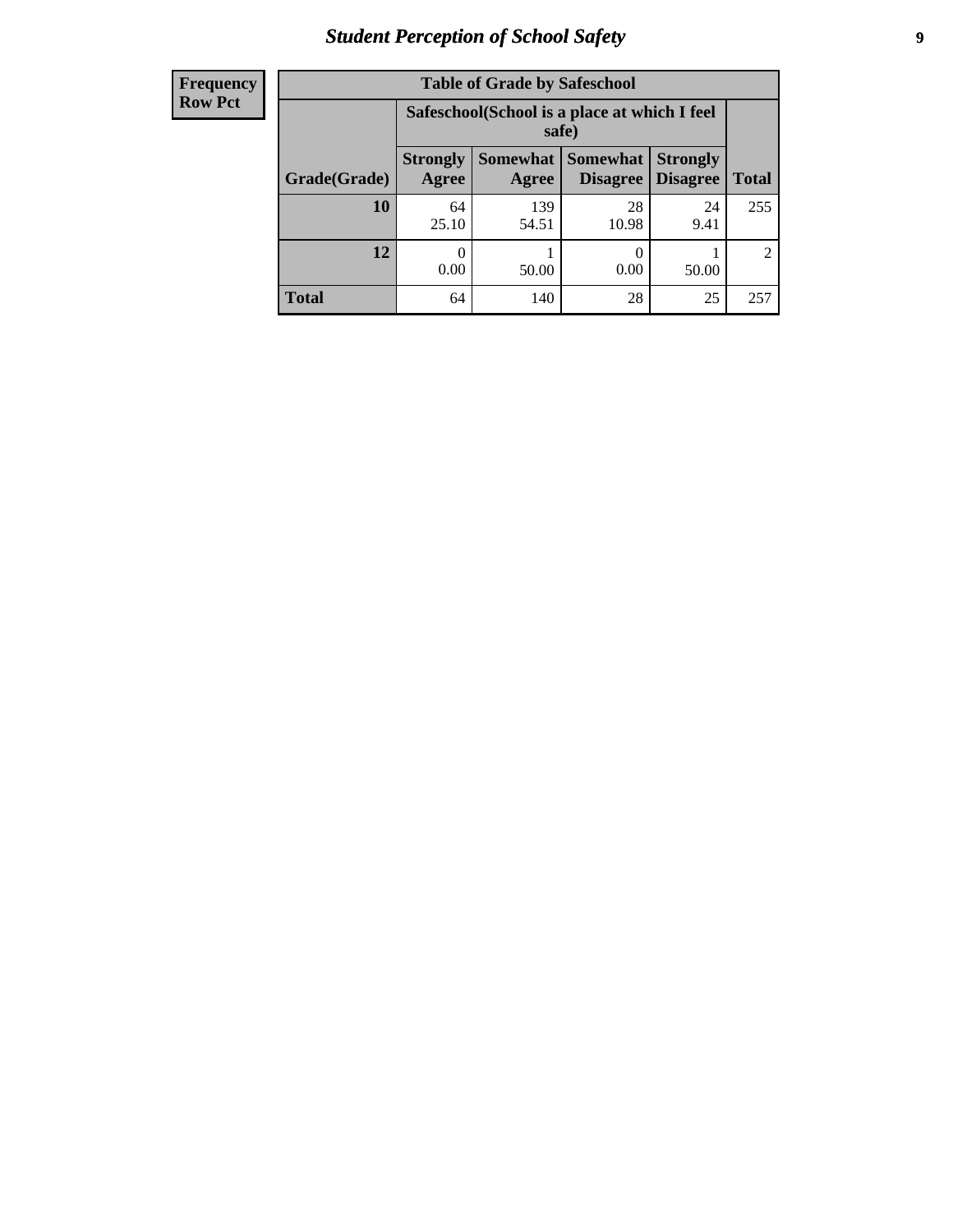### *Students Who Have Been Bullied* **10**

#### **Frequency Row Pct**

| <b>Table of Grade by Bullied</b> |                          |                                                                               |                              |                          |                               |                        |                       |              |
|----------------------------------|--------------------------|-------------------------------------------------------------------------------|------------------------------|--------------------------|-------------------------------|------------------------|-----------------------|--------------|
|                                  |                          | <b>Bullied</b> (I have been bullied by other<br>students in the past 30 days) |                              |                          |                               |                        |                       |              |
| Grade(Grade)                     | $\bf{0}$<br><b>Days</b>  | 1 or<br>days                                                                  | 3 <sub>to</sub><br>5<br>days | <b>6 to</b><br>9<br>days | <b>10</b><br>to<br>19<br>days | 20<br>to<br>29<br>days | All<br>30<br>days     | <b>Total</b> |
| 10                               | 228<br>89.41             | $\mathbf Q$<br>3.53                                                           | 5<br>1.96                    | 0.39                     | 6<br>2.35                     | $\overline{2}$<br>0.78 | 4<br>1.57             | 255          |
| 12                               | $\overline{2}$<br>100.00 | 0<br>0.00                                                                     | 0<br>0.00                    | $\Omega$<br>0.00         | 0<br>0.00                     | $\Omega$<br>0.00       | $\mathcal{O}$<br>0.00 | 2            |
| <b>Total</b>                     | 230                      | 9                                                                             | 5                            |                          | 6                             | 2                      | 4                     | 257          |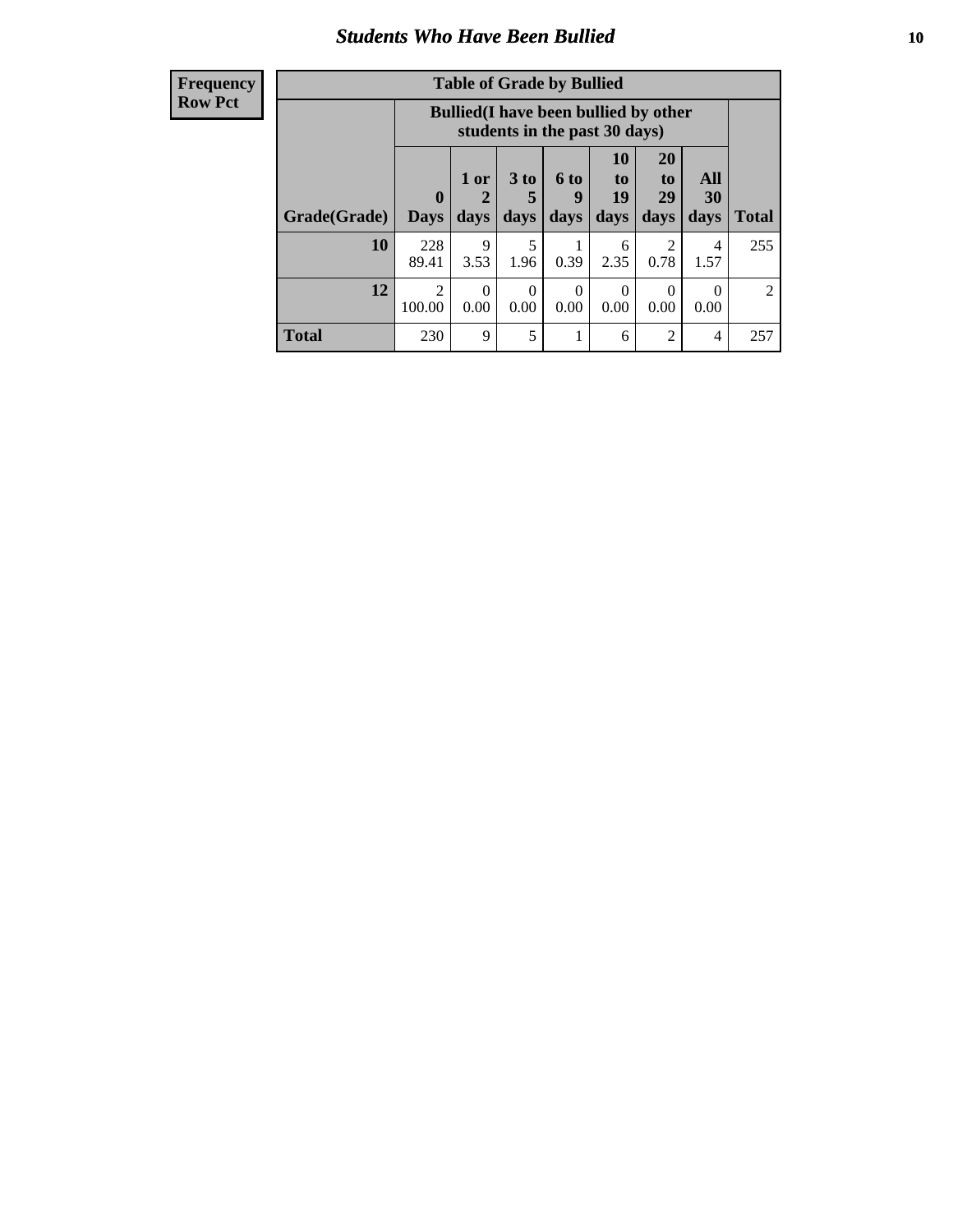#### *School Climate* **11**

| Frequency      | <b>Table of SchoolClimate1 by Grade</b> |                    |                  |              |  |  |
|----------------|-----------------------------------------|--------------------|------------------|--------------|--|--|
| <b>Col Pct</b> | SchoolClimate1(I<br>like school)        | Grade(Grade)<br>10 | 12               | <b>Total</b> |  |  |
|                | <b>Strongly Agree</b>                   | 28<br>10.98        | 0.00             | 28           |  |  |
|                | <b>Somewhat Agree</b>                   | 156<br>61.18       | $\Omega$<br>0.00 | 156          |  |  |
|                | <b>Somewhat Disagree</b>                | 48<br>18.82        | 50.00            | 49           |  |  |
|                | <b>Strongly Disagree</b>                | 23<br>9.02         | 50.00            | 24           |  |  |
|                | <b>Total</b>                            | 255                | $\overline{2}$   | 257          |  |  |

| Frequency<br>Col Pct |  |
|----------------------|--|

| <b>Table of SchoolClimate2 by Grade</b>           |                    |                           |              |  |  |
|---------------------------------------------------|--------------------|---------------------------|--------------|--|--|
| SchoolClimate2(I<br>feel successful at<br>school) | Grade(Grade)<br>10 | 12                        | <b>Total</b> |  |  |
| <b>Strongly Agree</b>                             | 74<br>29.02        | $\mathbf{\Omega}$<br>0.00 | 74           |  |  |
| <b>Somewhat Agree</b>                             | 145<br>56.86       | 50.00                     | 146          |  |  |
| <b>Somewhat Disagree</b>                          | 23<br>9.02         | 0.00                      | 23           |  |  |
| <b>Strongly Disagree</b>                          | 13<br>5.10         | 50.00                     | 14           |  |  |
| Total                                             | 255                | 2                         | 257          |  |  |

| Frequency      | <b>Table of SchoolClimate3 by Grade</b>                      |              |                           |              |
|----------------|--------------------------------------------------------------|--------------|---------------------------|--------------|
| <b>Col Pct</b> | <b>SchoolClimate3(My</b><br>school has high<br>standards for | Grade(Grade) |                           |              |
|                | achievement)                                                 | 10           | 12                        | <b>Total</b> |
|                | <b>Strongly Agree</b>                                        | 121<br>47.45 | $\mathbf{\Omega}$<br>0.00 | 121          |
|                | <b>Somewhat Agree</b>                                        | 98<br>38.43  | 50.00                     | 99           |
|                | <b>Somewhat Disagree</b>                                     | 25<br>9.80   | ∩<br>0.00                 | 25           |
|                | <b>Strongly Disagree</b>                                     | 11<br>4.31   | 50.00                     | 12           |
|                | Total                                                        | 255          | 2                         | 257          |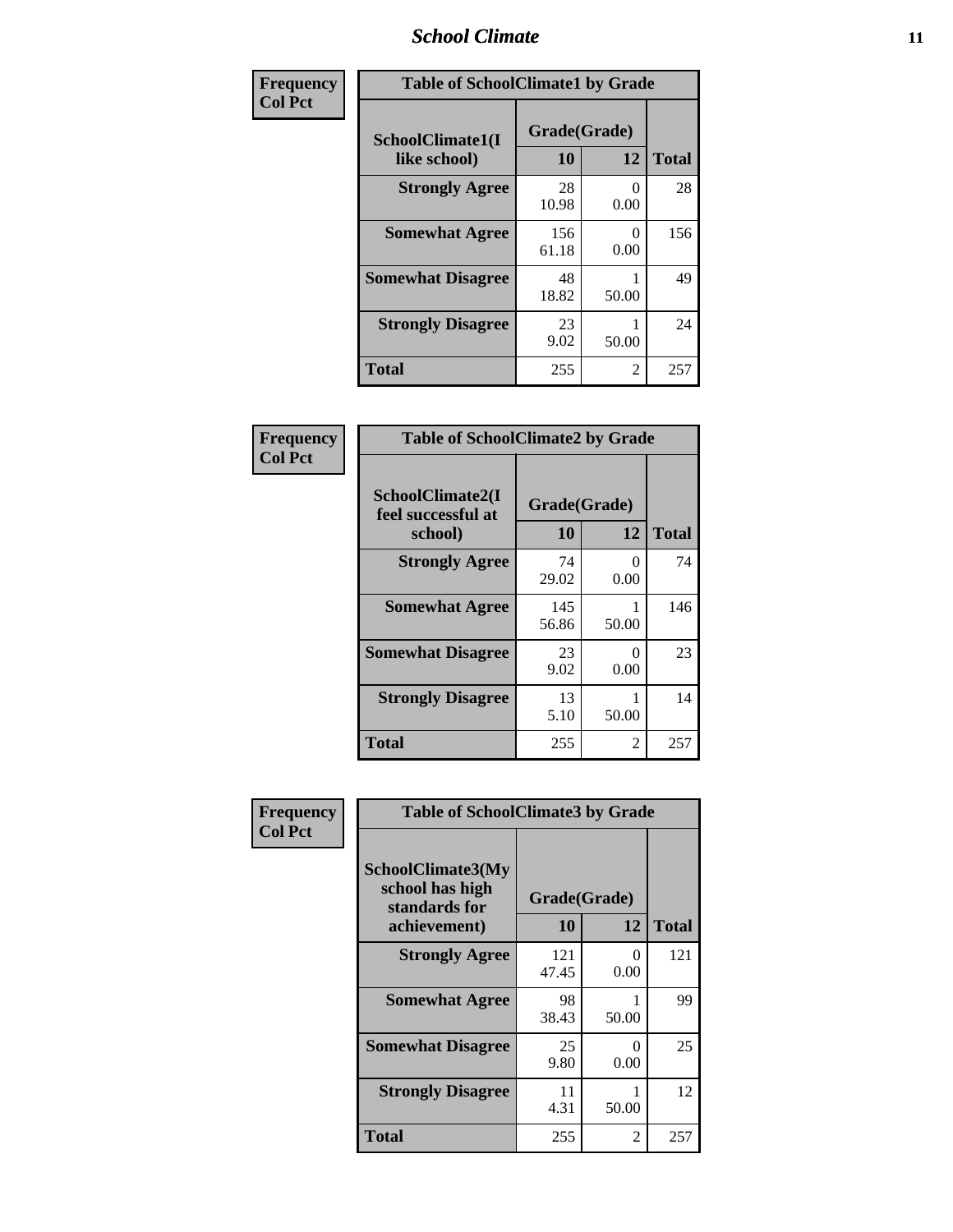#### *School Climate* **12**

| Frequency      |                                                                      | <b>Table of SchoolClimate4 by Grade</b> |                           |              |  |
|----------------|----------------------------------------------------------------------|-----------------------------------------|---------------------------|--------------|--|
| <b>Col Pct</b> | <b>SchoolClimate4(My</b><br>school sets clear<br>rules for behavior) | Grade(Grade)<br>10                      | 12                        | <b>Total</b> |  |
|                | <b>Strongly Agree</b>                                                | 150<br>58.82                            | $\theta$<br>0.00          | 150          |  |
|                | <b>Somewhat Agree</b>                                                | 78<br>30.59                             | 50.00                     | 79           |  |
|                | <b>Somewhat Disagree</b>                                             | 17<br>6.67                              | $\mathbf{\Omega}$<br>0.00 | 17           |  |
|                | <b>Strongly Disagree</b>                                             | 10<br>3.92                              | 50.00                     | 11           |  |
|                | <b>Total</b>                                                         | 255                                     | 2                         | 257          |  |

| <b>Table of SchoolClimate5 by Grade</b>                   |              |           |              |  |  |
|-----------------------------------------------------------|--------------|-----------|--------------|--|--|
| SchoolClimate5(I<br>know what to do in<br>an emergency at | Grade(Grade) |           |              |  |  |
| school)                                                   | 10           | 12        | <b>Total</b> |  |  |
| <b>Strongly Agree</b>                                     | 134<br>52.55 | 0<br>0.00 | 134          |  |  |
| <b>Somewhat Agree</b>                                     | 86<br>33.73  | 0<br>0.00 | 86           |  |  |
| <b>Somewhat Disagree</b>                                  | 21<br>8.24   | 50.00     | 22           |  |  |
| <b>Strongly Disagree</b>                                  | 14<br>5.49   | 50.00     | 15           |  |  |
| <b>Total</b>                                              | 255          | 2         | 257          |  |  |

| Frequency      | <b>Table of SchoolClimate6 by Grade</b>                  |                           |                                       |              |
|----------------|----------------------------------------------------------|---------------------------|---------------------------------------|--------------|
| <b>Col Pct</b> | <b>SchoolClimate6(Teachers</b><br>treat me with respect) | Grade(Grade)<br><b>10</b> | 12                                    | <b>Total</b> |
|                | <b>Strongly Agree</b>                                    | 84<br>32.94               | 0<br>0.00                             | 84           |
|                | <b>Somewhat Agree</b>                                    | 112<br>43.92              | 0.00                                  | 112          |
|                | <b>Somewhat Disagree</b>                                 | 42<br>16.47               | 0<br>0.00                             | 42           |
|                | <b>Strongly Disagree</b>                                 | 17<br>6.67                | $\mathcal{D}_{\mathcal{L}}$<br>100.00 | 19           |
|                | <b>Total</b>                                             | 255                       | $\overline{2}$                        | 257          |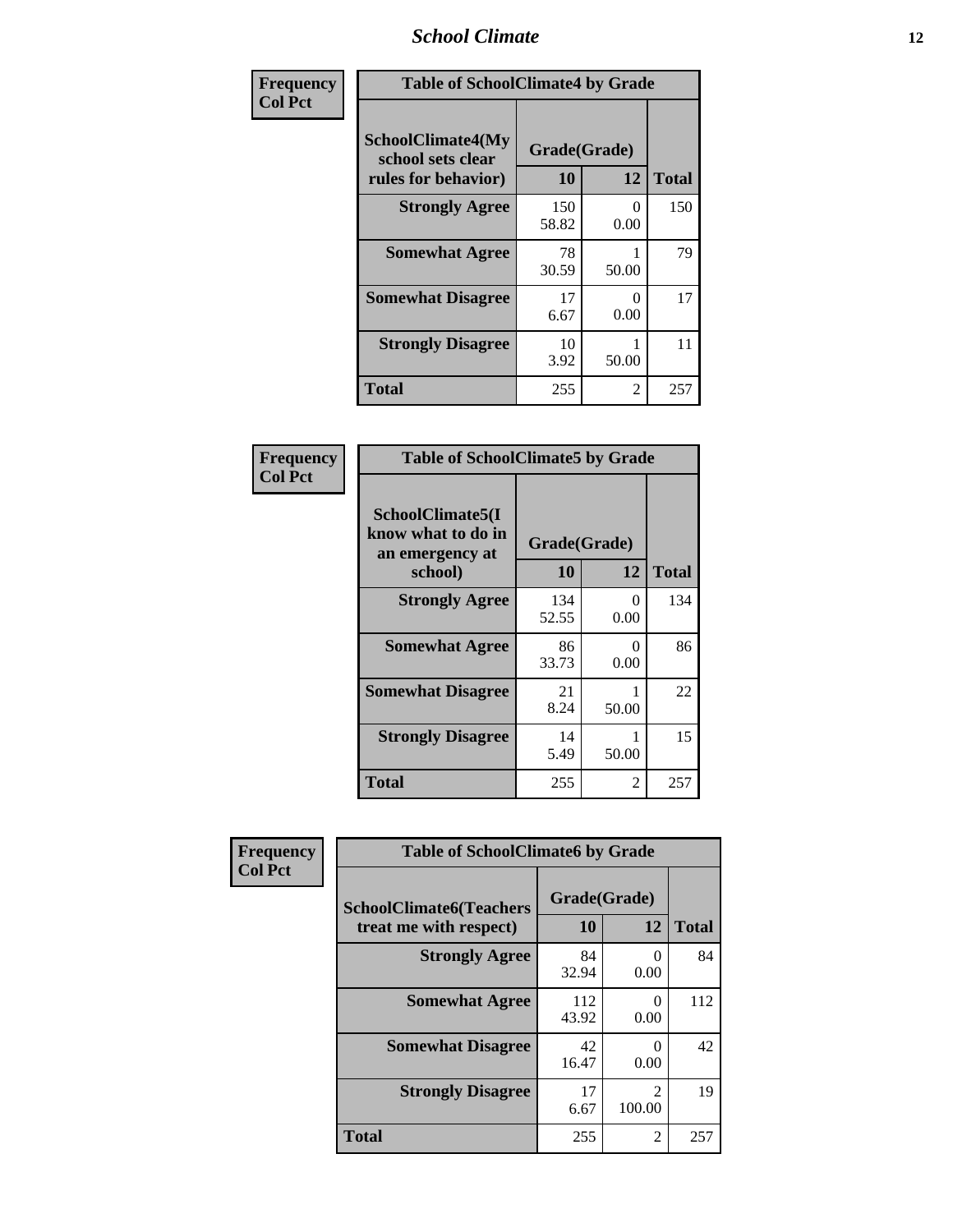#### *School Climate* **13**

| Frequency      |                                                                               | <b>Table of SchoolClimate7 by Grade</b> |                |              |  |
|----------------|-------------------------------------------------------------------------------|-----------------------------------------|----------------|--------------|--|
| <b>Col Pct</b> | <b>SchoolClimate7(Behaviors</b><br>in my class allow the<br>teacher to teach) | Grade(Grade)<br><b>10</b>               | 12             | <b>Total</b> |  |
|                | <b>Strongly Agree</b>                                                         | 56<br>21.96                             | 0<br>0.00      | 56           |  |
|                | <b>Somewhat Agree</b>                                                         | 142<br>55.69                            | 0<br>0.00      | 142          |  |
|                | <b>Somewhat Disagree</b>                                                      | 42<br>16.47                             | 50.00          | 43           |  |
|                | <b>Strongly Disagree</b>                                                      | 15<br>5.88                              | 50.00          | 16           |  |
|                | <b>Total</b>                                                                  | 255                                     | $\mathfrak{D}$ | 257          |  |

| Frequency      | <b>Table of SchoolClimate8 by Grade</b>                                 |              |           |              |
|----------------|-------------------------------------------------------------------------|--------------|-----------|--------------|
| <b>Col Pct</b> | <b>SchoolClimate8(Students</b><br>are frequently<br>recognized for good | Grade(Grade) |           |              |
|                | behavior)                                                               | 10           | 12        | <b>Total</b> |
|                | <b>Strongly Agree</b>                                                   | 23<br>9.02   | 0<br>0.00 | 23           |
|                | <b>Somewhat Agree</b>                                                   | 96<br>37.65  | 50.00     | 97           |
|                | <b>Somewhat Disagree</b>                                                | 94<br>36.86  | 0<br>0.00 | 94           |
|                | <b>Strongly Disagree</b>                                                | 42<br>16.47  | 50.00     | 43           |
|                | <b>Total</b>                                                            | 255          | 2         | 257          |

| <b>Frequency</b> | <b>Table of SchoolClimate9 by Grade</b>                                           |                    |                |              |
|------------------|-----------------------------------------------------------------------------------|--------------------|----------------|--------------|
| <b>Col Pct</b>   | SchoolClimate9(School<br>counselor would be<br>helpful if I needed<br>assistance) | Grade(Grade)<br>10 | 12             | <b>Total</b> |
|                  | <b>Strongly Agree</b>                                                             | 96<br>37.65        | 0<br>0.00      | 96           |
|                  | <b>Somewhat Agree</b>                                                             | 97<br>38.04        | 50.00          | 98           |
|                  | <b>Somewhat Disagree</b>                                                          | 41<br>16.08        | ∩<br>0.00      | 41           |
|                  | <b>Strongly Disagree</b>                                                          | 21<br>8.24         | 50.00          | 22           |
|                  | <b>Total</b>                                                                      | 255                | $\overline{2}$ | 257          |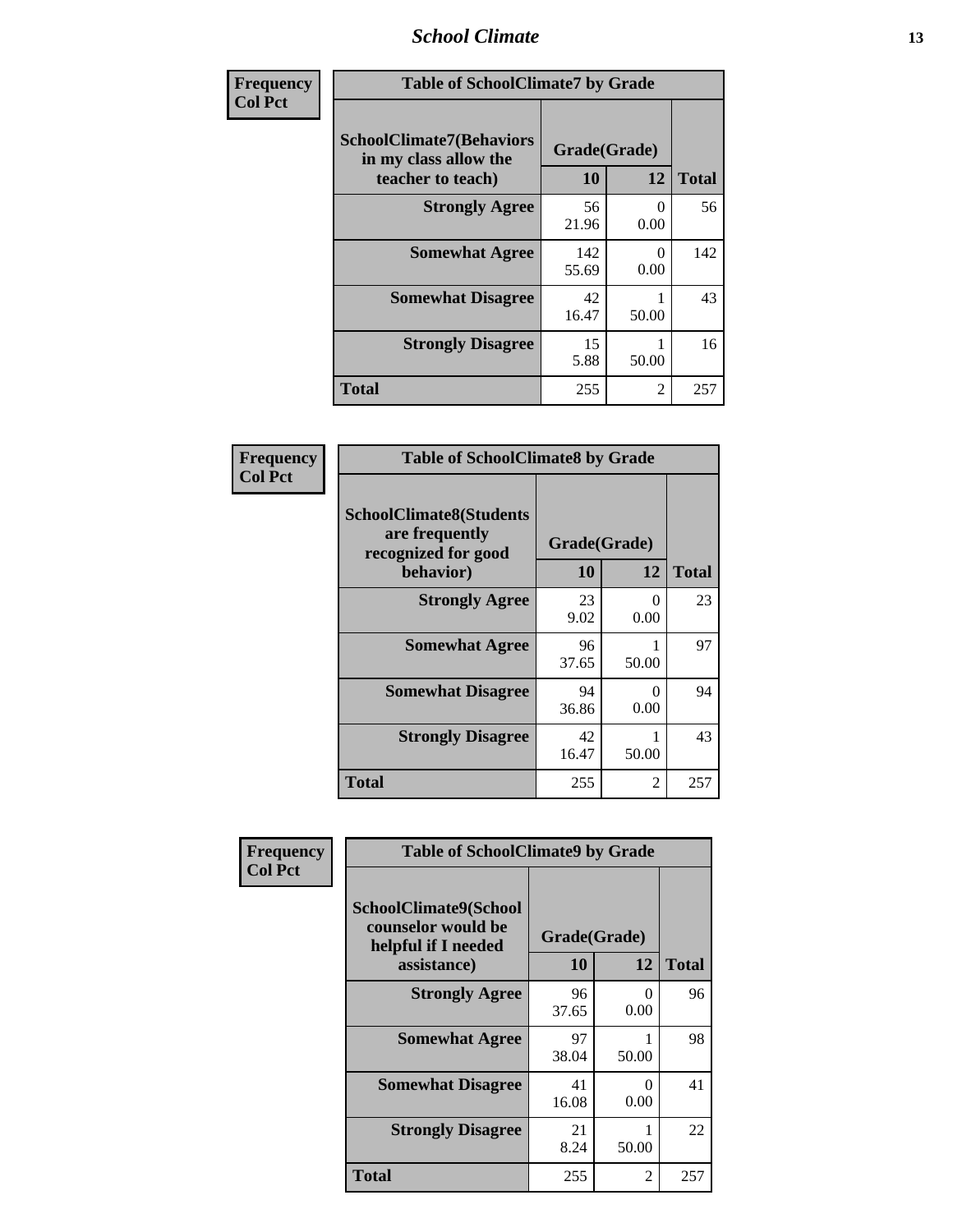### *Reasons for Dropping Out* **14**

| <b>Frequency</b> | <b>Table of Dropoutreason by Grade</b>                                   |                    |           |              |
|------------------|--------------------------------------------------------------------------|--------------------|-----------|--------------|
| <b>Col Pct</b>   | Dropoutreason(If<br>I dropped out the<br>reason would<br>most likely be) | Grade(Grade)<br>10 | 12        | <b>Total</b> |
|                  | <b>Won't Drop out</b>                                                    | 143<br>56.08       | 0<br>0.00 | 143          |
|                  | <b>Bored</b>                                                             | 42<br>16.47        | 50.00     | 43           |
|                  | <b>Family Reasons</b>                                                    | 11<br>4.31         | 0<br>0.00 | 11           |
|                  | <b>Being Bullied</b>                                                     | 5<br>1.96          | 0<br>0.00 | 5            |
|                  | <b>Other</b>                                                             | 54<br>21.18        | 50.00     | 55           |
|                  | <b>Total</b>                                                             | 255                | 2         | 257          |

| Frequency      | <b>Table of Dropout by Grade</b>                                       |                    |                           |     |
|----------------|------------------------------------------------------------------------|--------------------|---------------------------|-----|
| <b>Col Pct</b> | Dropout(I<br>have<br>thought<br>about<br>dropping<br>out of<br>school) | Grade(Grade)<br>10 | <b>Total</b>              |     |
|                | Yes                                                                    | 82<br>32.16        | $\mathbf{\Omega}$<br>0.00 | 82  |
|                | N <sub>0</sub>                                                         | 173<br>67.84       | $\mathfrak{D}$<br>100.00  | 175 |
|                | <b>Total</b>                                                           | 255                | $\overline{2}$            | 257 |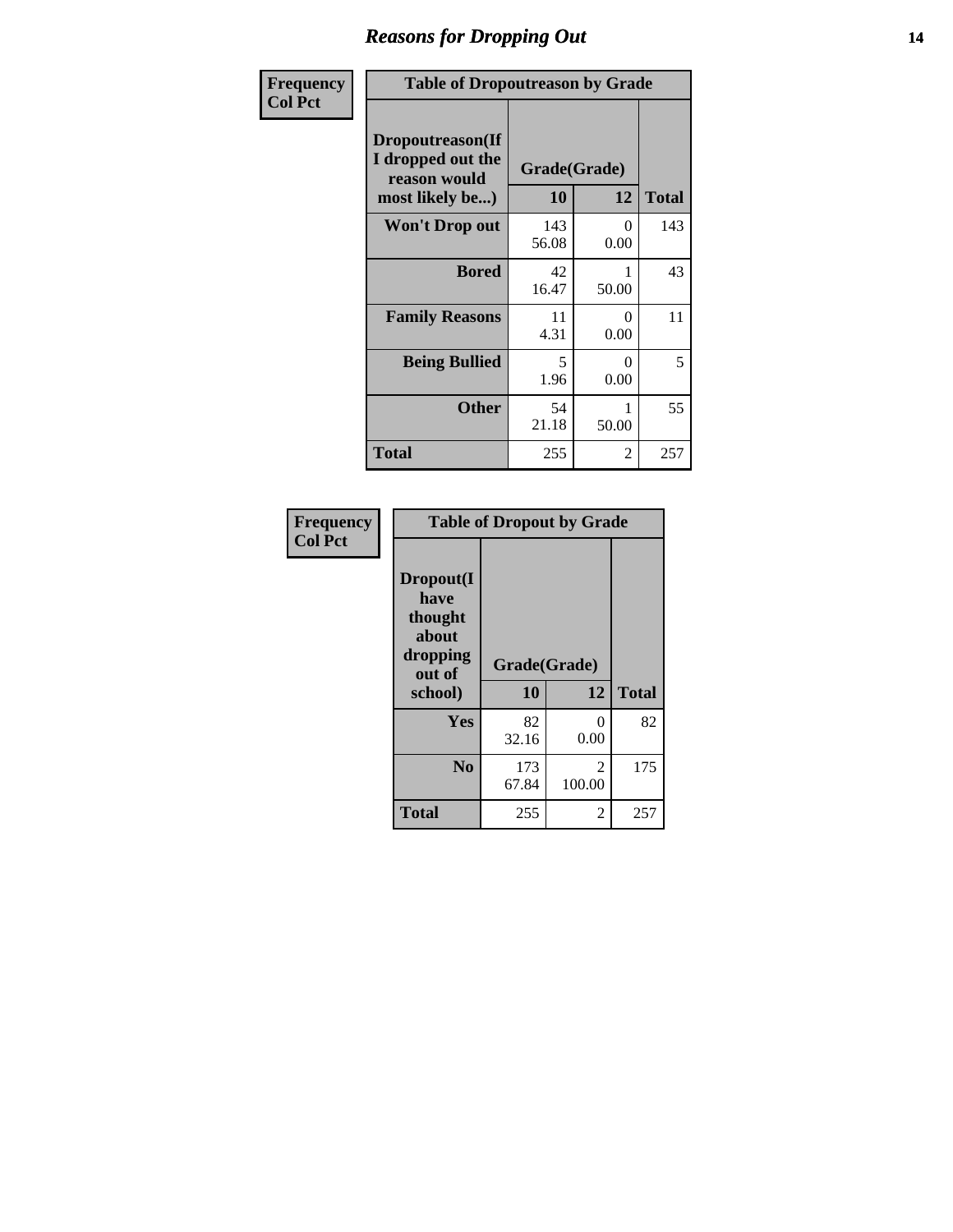*School Safety* **15**

| Frequency      | <b>Table of Gangself by Grade</b>                                                                 |                          |             |              |
|----------------|---------------------------------------------------------------------------------------------------|--------------------------|-------------|--------------|
| <b>Col Pct</b> | Gangself(I<br>have<br>participated<br>in illegal<br>gang<br>activities in<br>the past 30<br>days) | Grade(Grade)<br>10<br>12 |             | <b>Total</b> |
|                | Yes                                                                                               | 20<br>7.84               | 0<br>0.00   | 20           |
|                | N <sub>0</sub>                                                                                    | 235<br>92.16             | 2<br>100.00 | 237          |
|                | <b>Total</b>                                                                                      | 255                      | 2           | 257          |

| Frequency<br><b>Col Pct</b> | <b>Table of Gangpeers by Grade</b>                                                                                             |                    |             |              |
|-----------------------------|--------------------------------------------------------------------------------------------------------------------------------|--------------------|-------------|--------------|
|                             | <b>Gangpeers</b> (I<br>have friends<br>who have<br>participated<br>in illegal<br>gang<br>activities in<br>the past 30<br>days) | Grade(Grade)<br>10 | 12          | <b>Total</b> |
|                             | <b>Yes</b>                                                                                                                     | 68<br>26.67        | 0<br>0.00   | 68           |
|                             | N <sub>0</sub>                                                                                                                 | 187<br>73.33       | 2<br>100.00 | 189          |
|                             | <b>Total</b>                                                                                                                   | 255                | 2           | 257          |

| Frequency      | <b>Table of Pickedon by Grade</b>                                                        |                    |           |              |  |  |  |  |  |
|----------------|------------------------------------------------------------------------------------------|--------------------|-----------|--------------|--|--|--|--|--|
| <b>Col Pct</b> | <b>Pickedon</b> (I have<br>been picked on or<br>teased at school in<br>the past 30 days) | Grade(Grade)<br>10 | 12        | <b>Total</b> |  |  |  |  |  |
|                | <b>Strongly Agree</b>                                                                    | 22<br>8.63         | 0<br>0.00 | 22           |  |  |  |  |  |
|                | <b>Somewhat Agree</b>                                                                    | 50<br>19.61        | 0<br>0.00 | 50           |  |  |  |  |  |
|                | <b>Somewhat Disagree</b>                                                                 | 42<br>16.47        | 50.00     | 43           |  |  |  |  |  |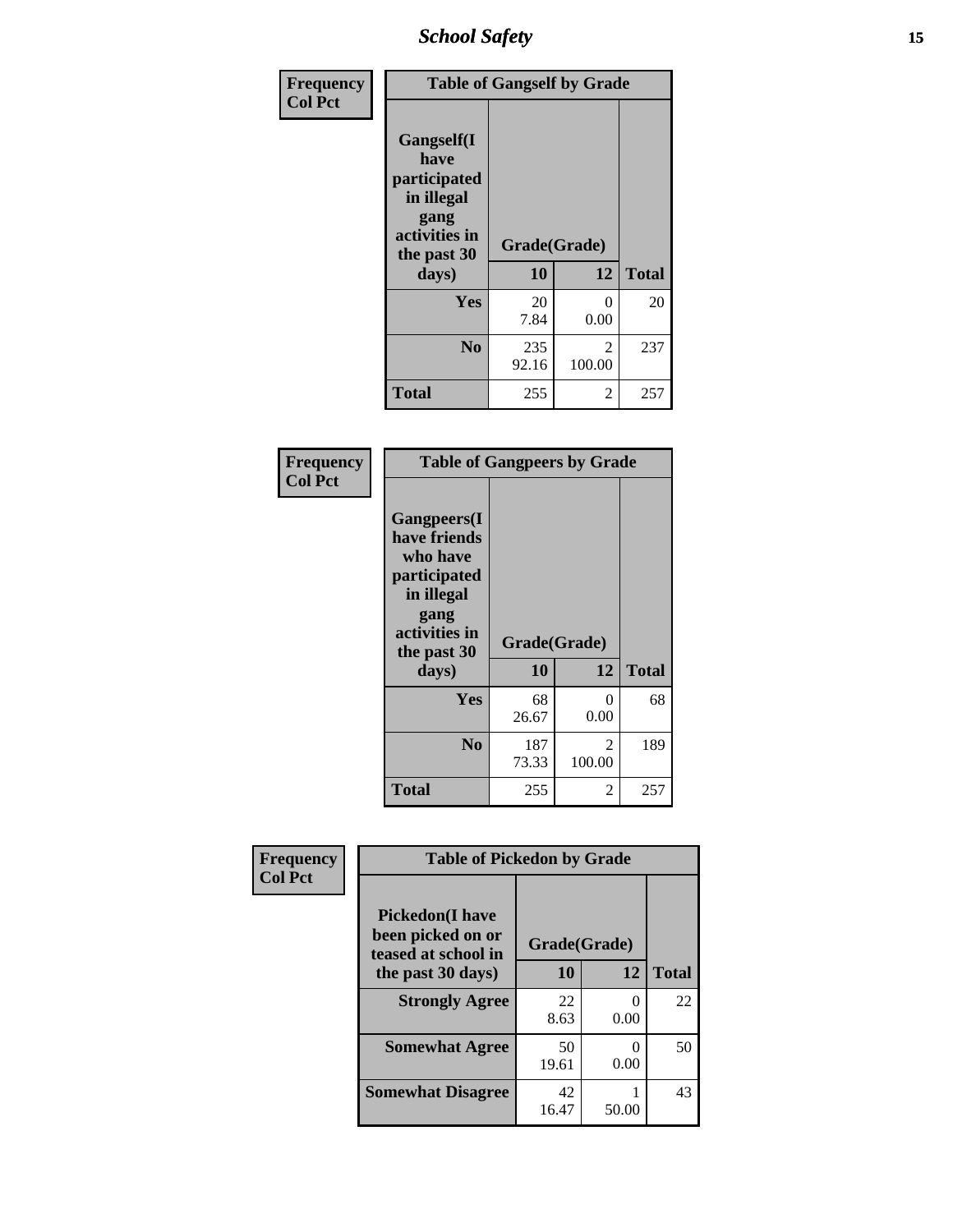*School Safety* **16**

| <b>Frequency</b> |                                                                                          | <b>Table of Pickedon by Grade</b> |                |     |  |  |  |  |  |  |
|------------------|------------------------------------------------------------------------------------------|-----------------------------------|----------------|-----|--|--|--|--|--|--|
| <b>Col Pct</b>   | <b>Pickedon</b> (I have<br>been picked on or<br>teased at school in<br>the past 30 days) | Grade(Grade)<br>10                | <b>Total</b>   |     |  |  |  |  |  |  |
|                  | <b>Strongly Disagree</b>                                                                 | 141<br>55.29                      | 50.00          | 142 |  |  |  |  |  |  |
|                  | <b>Total</b>                                                                             | 255                               | $\mathfrak{D}$ | 25' |  |  |  |  |  |  |

| Frequency      |                                                          | <b>Table of Safeschool by Grade</b> |                  |              |  |  |  |  |  |  |  |
|----------------|----------------------------------------------------------|-------------------------------------|------------------|--------------|--|--|--|--|--|--|--|
| <b>Col Pct</b> | Safeschool(School<br>is a place at which I<br>feel safe) | Grade(Grade)<br>10                  | 12               | <b>Total</b> |  |  |  |  |  |  |  |
|                | <b>Strongly Agree</b>                                    | 64<br>25.10                         | 0<br>0.00        | 64           |  |  |  |  |  |  |  |
|                | <b>Somewhat Agree</b>                                    | 139<br>54.51                        | 50.00            | 140          |  |  |  |  |  |  |  |
|                | <b>Somewhat Disagree</b>                                 | 28<br>10.98                         | $\Omega$<br>0.00 | 28           |  |  |  |  |  |  |  |
|                | <b>Strongly Disagree</b>                                 | 24<br>9.41                          | 50.00            | 25           |  |  |  |  |  |  |  |
|                | <b>Total</b>                                             | 255                                 | 2                | 257          |  |  |  |  |  |  |  |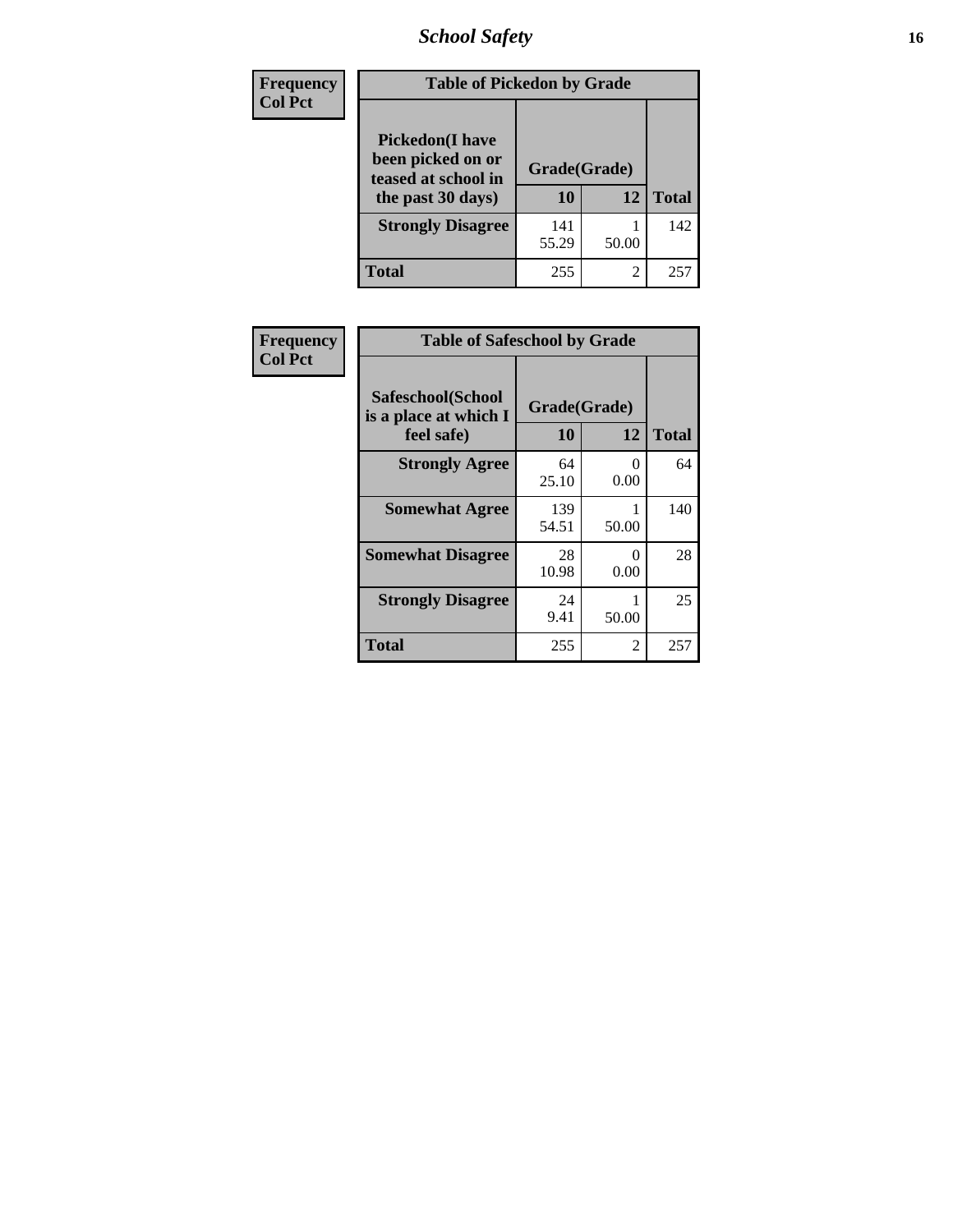*School Safety* **17**

**Frequency Row Pct**

| <b>Table of Grade by Bullied</b> |                                 |                                                                               |                              |                          |                               |                        |                          |              |  |  |
|----------------------------------|---------------------------------|-------------------------------------------------------------------------------|------------------------------|--------------------------|-------------------------------|------------------------|--------------------------|--------------|--|--|
|                                  |                                 | <b>Bullied</b> (I have been bullied by other<br>students in the past 30 days) |                              |                          |                               |                        |                          |              |  |  |
| Grade(Grade)                     | $\boldsymbol{0}$<br><b>Days</b> | 1 or<br>days                                                                  | 3 <sub>to</sub><br>5<br>days | <b>6 to</b><br>9<br>days | <b>10</b><br>to<br>19<br>days | 20<br>to<br>29<br>days | <b>All</b><br>30<br>days | <b>Total</b> |  |  |
| 10                               | 228<br>89.41                    | 9<br>3.53                                                                     | 5<br>1.96                    | 0.39                     | 6<br>2.35                     | 2<br>0.78              | 4<br>1.57                | 255          |  |  |
| 12                               | $\overline{2}$<br>100.00        | 0<br>0.00                                                                     | 0<br>0.00                    | 0<br>0.00                | 0<br>0.00                     | $\Omega$<br>0.00       | 0<br>0.00                | 2            |  |  |
| <b>Total</b>                     | 230                             | 9                                                                             | 5                            | 1                        | 6                             | $\overline{2}$         | 4                        | 257          |  |  |

**Frequency Row Pct**

| <b>Table of Grade by Bulliedothers</b> |                                                                |            |                  |           |                       |                       |           |                     |  |  |
|----------------------------------------|----------------------------------------------------------------|------------|------------------|-----------|-----------------------|-----------------------|-----------|---------------------|--|--|
|                                        | <b>Bulliedothers</b> (I bullied others in the past<br>30 days) |            |                  |           |                       |                       |           |                     |  |  |
|                                        | $\mathbf{0}$                                                   | 1 or       | 3 to<br>5        | 6 to<br>9 | <b>10</b><br>to<br>19 | <b>20</b><br>to<br>29 | All<br>30 |                     |  |  |
| Grade(Grade)<br>10                     | <b>Days</b><br>224                                             | days<br>11 | days<br>7        | days      | days<br>5             | days<br>2             | days<br>5 | <b>Total</b><br>255 |  |  |
|                                        | 87.84                                                          | 4.31       | 2.75             | 0.39      | 1.96                  | 0.78                  | 1.96      |                     |  |  |
| 12                                     | 50.00                                                          | 50.00      | $\Omega$<br>0.00 | 0<br>0.00 | $\Omega$<br>0.00      | $\Omega$<br>0.00      | 0<br>0.00 | $\overline{2}$      |  |  |
| <b>Total</b>                           | 225                                                            | 12         | 7                |           | 5                     | $\overline{2}$        | 5         | 257                 |  |  |

| Frequency      | <b>Table of Grade by Weaponschool</b> |                                                                        |              |                          |                   |              |  |  |  |
|----------------|---------------------------------------|------------------------------------------------------------------------|--------------|--------------------------|-------------------|--------------|--|--|--|
| <b>Row Pct</b> |                                       | <b>Weaponschool</b> (I<br>brought a weapon to<br>school in the past 30 |              |                          |                   |              |  |  |  |
|                | Grade(Grade)                          | $\bf{0}$<br><b>Days</b>                                                | 1 or<br>days | <b>6 to</b><br>9<br>days | All<br>30<br>days | <b>Total</b> |  |  |  |
|                | 10                                    | 248<br>97.25                                                           | 3<br>1.18    | 0.39                     | 3<br>1.18         | 255          |  |  |  |
|                | 12                                    | 50.00                                                                  | 50.00        | $\theta$<br>0.00         | $\Omega$<br>0.00  | 2            |  |  |  |
|                | <b>Total</b>                          | 249                                                                    | 4            |                          | 3                 | 257          |  |  |  |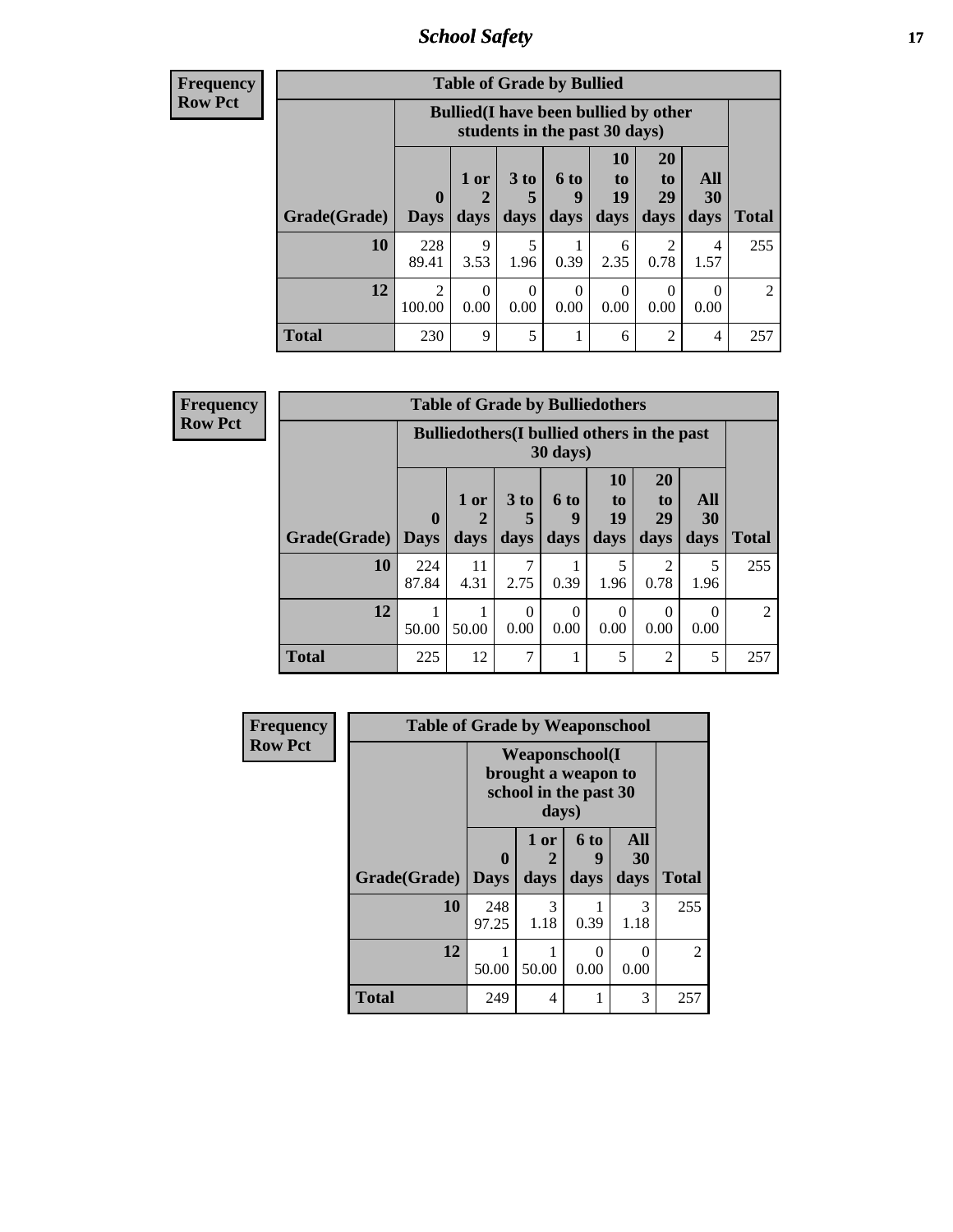*School Safety* **18**

| <b>Frequency</b> | <b>Table of Grade by Absentunsafe</b> |                          |                                                                                              |                        |           |                |  |  |
|------------------|---------------------------------------|--------------------------|----------------------------------------------------------------------------------------------|------------------------|-----------|----------------|--|--|
| <b>Row Pct</b>   |                                       |                          | <b>Absentunsafe(I have</b><br>missed school because I<br>felt unsafe in the past 30<br>days) |                        |           |                |  |  |
|                  |                                       | $\bf{0}$                 | 1 or<br>2                                                                                    | 3 <sub>to</sub><br>5   | All<br>30 |                |  |  |
|                  | Grade(Grade)                          | <b>Days</b>              | days                                                                                         | days                   | days      | <b>Total</b>   |  |  |
|                  | 10                                    | 250<br>98.04             | $\mathcal{L}$<br>0.78                                                                        | $\overline{2}$<br>0.78 | 0.39      | 255            |  |  |
|                  | 12                                    | $\overline{2}$<br>100.00 | 0<br>0.00                                                                                    | 0.00                   | 0<br>0.00 | $\overline{c}$ |  |  |
|                  | <b>Total</b>                          | 252                      | 2                                                                                            | $\overline{2}$         | 1         | 257            |  |  |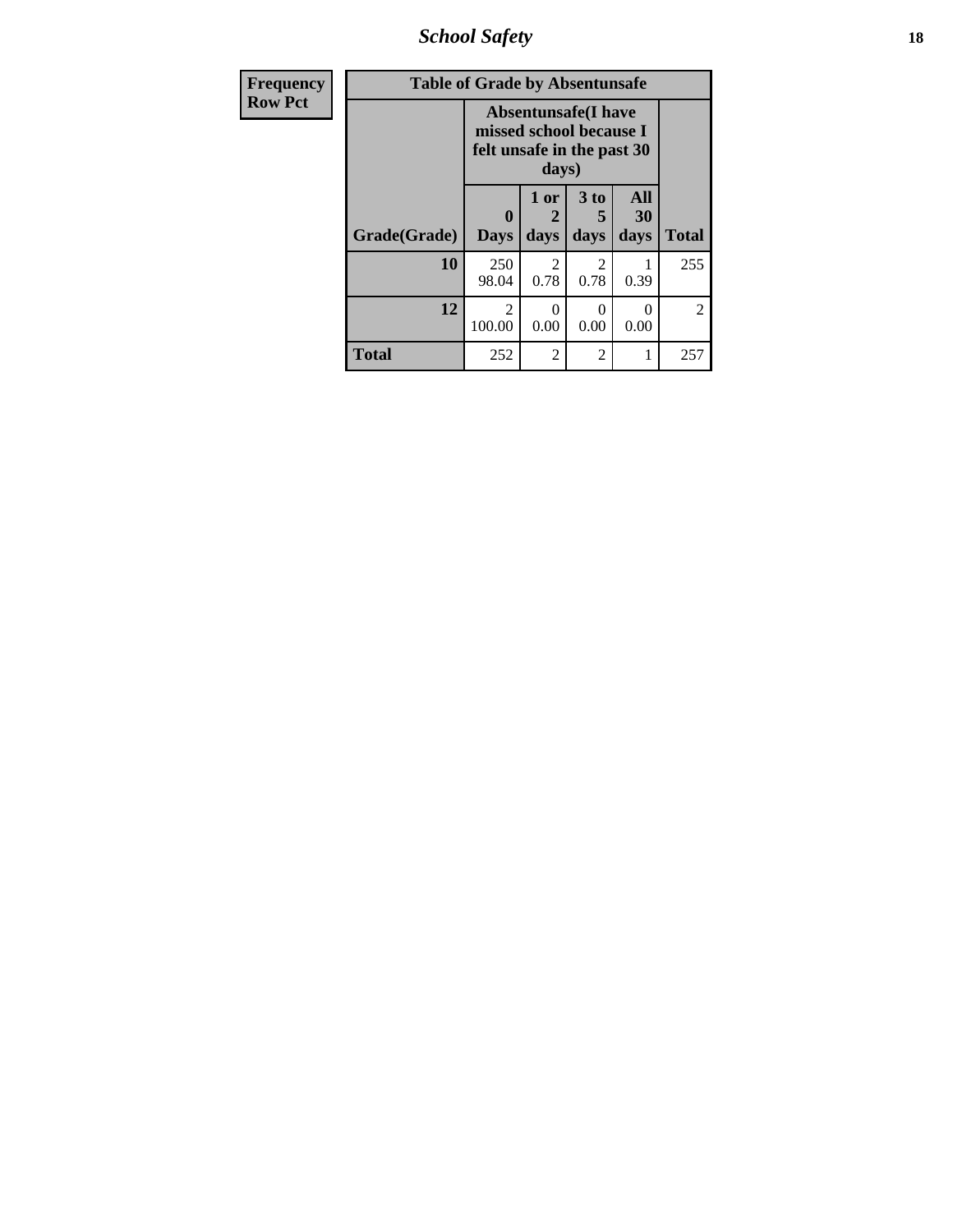#### **Frequency Row Pct**

| <b>Table of Grade by Alcohol</b> |                                 |                                    |                 |                  |                  |                |                  |               |  |  |  |
|----------------------------------|---------------------------------|------------------------------------|-----------------|------------------|------------------|----------------|------------------|---------------|--|--|--|
|                                  |                                 | Alcohol(Alcohol use, past 30 days) |                 |                  |                  |                |                  |               |  |  |  |
| Grade(Grade)                     | <b>Did</b><br>not<br><b>use</b> | $1-2$<br>days                      | $3 - 5$<br>days | $6-9$<br>days    | $10-19$<br>days  | 20-29<br>days  | Every<br>day     | <b>Total</b>  |  |  |  |
| 10                               | 195<br>76.47                    | 20<br>7.84                         | 15<br>5.88      | 3<br>1.18        | 9<br>3.53        | 4<br>1.57      | 9<br>3.53        | 255           |  |  |  |
| 12                               | 50.00                           | $\theta$<br>0.00                   | 50.00           | $\theta$<br>0.00 | $\theta$<br>0.00 | 0<br>0.00      | $\Omega$<br>0.00 | $\mathcal{D}$ |  |  |  |
| <b>Total</b>                     | 196                             | 20                                 | 16              | 3                | 9                | $\overline{4}$ | 9                | 257           |  |  |  |

| <b>Frequency</b> |              | <b>Table of Grade by Cigarettes</b> |                  |                  |                        |                                  |                     |              |  |  |
|------------------|--------------|-------------------------------------|------------------|------------------|------------------------|----------------------------------|---------------------|--------------|--|--|
| <b>Row Pct</b>   |              |                                     |                  |                  | past 30 days)          | Cigarettes (Smoking tobacco use, |                     |              |  |  |
|                  | Grade(Grade) | <b>Did</b><br>not<br><b>use</b>     | $1-2$<br>days    | $6-9$<br>days    | $10-19$<br>days        | $20 - 29$<br>days                | <b>Every</b><br>day | <b>Total</b> |  |  |
|                  | <b>10</b>    | 235<br>92.16                        | 11<br>4.31       | 2<br>0.78        | $\overline{2}$<br>0.78 | ↑<br>0.78                        | 3<br>1.18           | 255          |  |  |
|                  | 12           | 2<br>100.00                         | $\Omega$<br>0.00 | $\Omega$<br>0.00 | $\theta$<br>0.00       | $\Omega$<br>0.00                 | $\theta$<br>0.00    | 2            |  |  |
|                  | <b>Total</b> | 237                                 | 11               | 2                | $\overline{2}$         | $\overline{c}$                   | 3                   | 257          |  |  |

| <b>Frequency</b> | <b>Table of Grade by Smokeless</b> |                          |                        |                  |                  |                                               |                   |                     |                             |
|------------------|------------------------------------|--------------------------|------------------------|------------------|------------------|-----------------------------------------------|-------------------|---------------------|-----------------------------|
| <b>Row Pct</b>   |                                    |                          |                        |                  |                  | Smokeless (Chewing tobacco use, past 30 days) |                   |                     |                             |
|                  | Grade(Grade)                       | Did<br>not<br><b>use</b> | $1 - 2$<br><b>days</b> | $3-5$<br>days    | $6-9$<br>days    | $10-19$<br>days                               | $20 - 29$<br>days | <b>Every</b><br>day | <b>Total</b>                |
|                  | 10                                 | 236<br>92.55             | 11<br>4.31             | 0.39             | 0.39             | $\mathfrak{D}$<br>0.78                        | 0.39              | 3<br>1.18           | 255                         |
|                  | 12                                 | $\bigcap$<br>100.00      | $\Omega$<br>0.00       | $\Omega$<br>0.00 | $\Omega$<br>0.00 | 0<br>0.00                                     | $\Omega$<br>0.00  | 0.00                | $\mathcal{D}_{\mathcal{L}}$ |
|                  | <b>Total</b>                       | 238                      | 11                     | 1                |                  | $\overline{2}$                                |                   | 3                   | 257                         |

| <b>Frequency</b> |
|------------------|
| <b>Row Pct</b>   |

| <b>Table of Grade by Marijuana</b> |                                 |                                         |                  |                  |                  |               |                        |                |  |  |
|------------------------------------|---------------------------------|-----------------------------------------|------------------|------------------|------------------|---------------|------------------------|----------------|--|--|
|                                    |                                 | Marijuana (Marijuana use, past 30 days) |                  |                  |                  |               |                        |                |  |  |
| Grade(Grade)                       | <b>Did</b><br>not<br><b>use</b> | $1 - 2$<br>days                         | $3 - 5$<br>days  | $6-9$<br>days    | 10-19<br>days    | 20-29<br>days | <b>Every</b><br>day    | Total          |  |  |
| 10                                 | 229<br>89.80                    | 10<br>3.92                              | 5<br>1.96        | 4<br>1.57        | റ<br>0.78        | 1.18          | $\mathfrak{D}$<br>0.78 | 255            |  |  |
| 12                                 | 50.00                           | 50.00                                   | $\Omega$<br>0.00 | $\left($<br>0.00 | $\theta$<br>0.00 | 0.00          | 0.00                   | $\mathfrak{D}$ |  |  |
| <b>Total</b>                       | 230                             | 11                                      | 5                | $\overline{4}$   | $\overline{c}$   | 3             | $\overline{2}$         | 257            |  |  |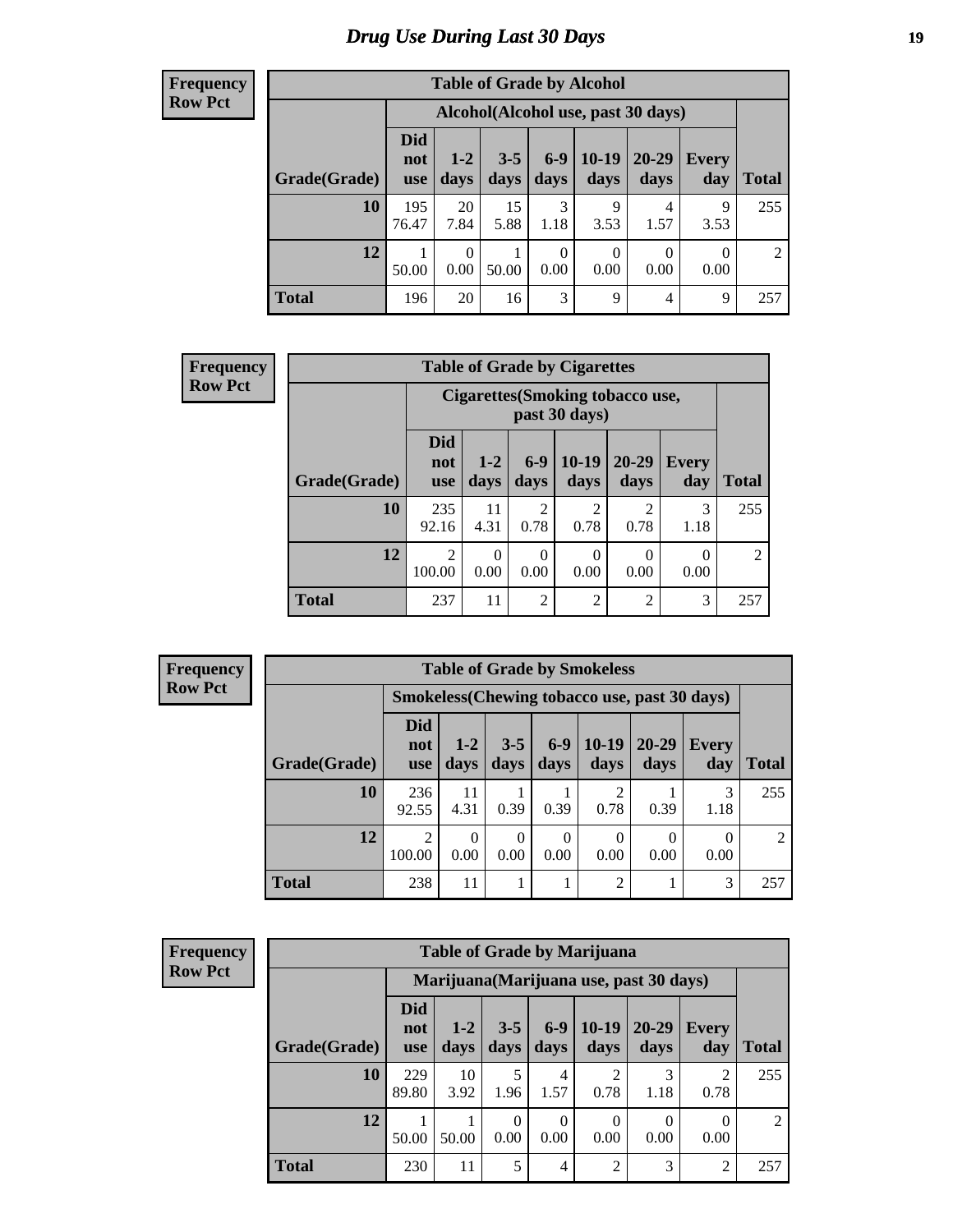# *Drug Use During Last 30 Days* 20

| <b>Frequency</b> |              | <b>Table of Grade by Cocaine</b> |                                        |                 |                     |                |  |  |
|------------------|--------------|----------------------------------|----------------------------------------|-----------------|---------------------|----------------|--|--|
| <b>Row Pct</b>   |              |                                  | Cocaine (Cocaine use,<br>past 30 days) |                 |                     |                |  |  |
|                  | Grade(Grade) | Did<br>not<br><b>use</b>         | $1 - 2$<br>days                        | $3 - 5$<br>days | <b>Every</b><br>day | <b>Total</b>   |  |  |
|                  | 10           | 251<br>98.43                     | 2<br>0.78                              | 0.39            | 0.39                | 255            |  |  |
|                  | 12           | $\mathfrak{D}$<br>100.00         | $\theta$<br>0.00                       | 0<br>0.00       | 0.00                | $\overline{2}$ |  |  |
|                  | <b>Total</b> | 253                              | $\overline{c}$                         |                 | 1                   | 257            |  |  |

| Frequency      |              |                                 | <b>Table of Grade by Inhalants</b> |                 |                  |                                        |                  |              |
|----------------|--------------|---------------------------------|------------------------------------|-----------------|------------------|----------------------------------------|------------------|--------------|
| <b>Row Pct</b> |              |                                 |                                    |                 |                  | Inhalants (Inhalant use, past 30 days) |                  |              |
|                | Grade(Grade) | <b>Did</b><br>not<br><b>use</b> | $1 - 2$<br>days                    | $3 - 5$<br>days | $6-9$<br>days    | $10-19$<br>days                        | Every<br>day     | <b>Total</b> |
|                | 10           | 246<br>96.47                    | 4<br>1.57                          | 0.39            | 0.39             | 0.39                                   | 2<br>0.78        | 255          |
|                | 12           | 50.00                           | 50.00                              | 0<br>0.00       | $\Omega$<br>0.00 | $\theta$<br>0.00                       | $\Omega$<br>0.00 | 2            |
|                | <b>Total</b> | 247                             | 5                                  |                 |                  |                                        | $\overline{2}$   | 257          |

| <b>Frequency</b> |              | <b>Table of Grade by Steroids</b>       |                        |                        |                       |                |  |
|------------------|--------------|-----------------------------------------|------------------------|------------------------|-----------------------|----------------|--|
| <b>Row Pct</b>   |              | Steroids (Steroid use,<br>past 30 days) |                        |                        |                       |                |  |
|                  | Grade(Grade) | <b>Did</b><br>not<br><b>use</b>         | $1-2$<br>days          | $3 - 5$<br>days        | <b>Every</b><br>day   | <b>Total</b>   |  |
|                  | 10           | 248<br>97.25                            | $\mathfrak{D}$<br>0.78 | $\mathfrak{D}$<br>0.78 | 3<br>1.18             | 255            |  |
|                  | 12           | $\mathfrak{D}$<br>100.00                | $\theta$<br>0.00       | 0<br>0.00              | $\mathcal{O}$<br>0.00 | $\overline{c}$ |  |
|                  | <b>Total</b> | 250                                     | $\overline{c}$         | $\overline{2}$         | 3                     | 257            |  |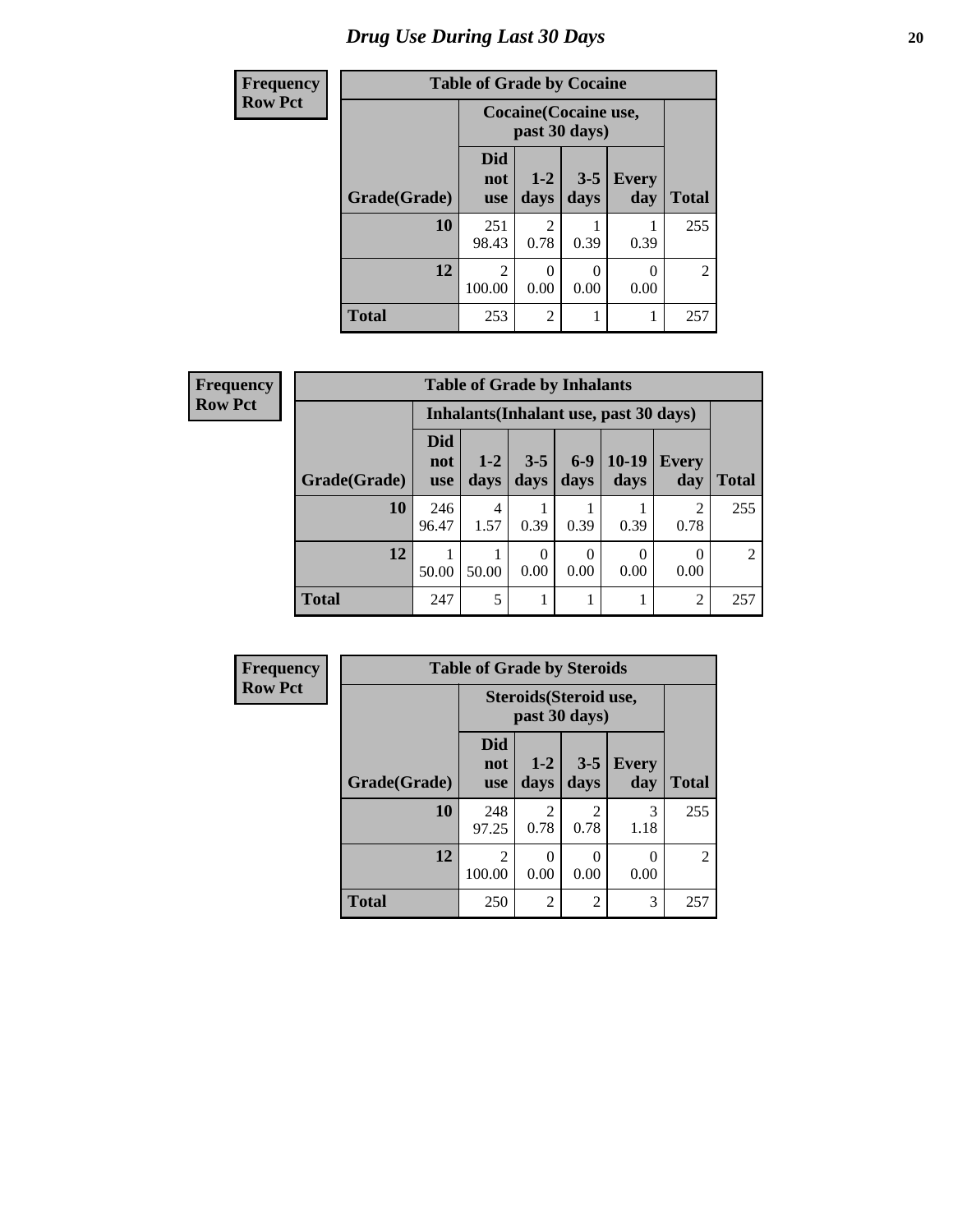# *Drug Use During Last 30 Days* **21**

| <b>Frequency</b> |              | <b>Table of Grade by Ecstasy</b>      |                                        |               |                     |                |  |  |
|------------------|--------------|---------------------------------------|----------------------------------------|---------------|---------------------|----------------|--|--|
| <b>Row Pct</b>   |              |                                       | Ecstasy (Ecstasy use,<br>past 30 days) |               |                     |                |  |  |
|                  | Grade(Grade) | Did<br>not<br><b>use</b>              | $1 - 2$<br>days                        | $6-9$<br>days | <b>Every</b><br>day | <b>Total</b>   |  |  |
|                  | 10           | 250<br>98.04                          | 0.39                                   | 3<br>1.18     | 0.39                | 255            |  |  |
|                  | 12           | $\mathcal{D}_{\mathcal{L}}$<br>100.00 | 0<br>0.00                              | 0.00          | 0.00                | $\overline{2}$ |  |  |
|                  | <b>Total</b> | 252                                   |                                        | 3             | 1                   | 257            |  |  |

| Frequency      |              | <b>Table of Grade by Meth</b>   |                  |                  |               |                           |                     |               |
|----------------|--------------|---------------------------------|------------------|------------------|---------------|---------------------------|---------------------|---------------|
| <b>Row Pct</b> |              |                                 |                  |                  | past 30 days) | Meth(Methamphetamine use, |                     |               |
|                | Grade(Grade) | <b>Did</b><br>not<br><b>use</b> | $1-2$<br>days    | $3 - 5$<br>days  | $6-9$<br>days | $20 - 29$<br>days         | <b>Every</b><br>day | <b>Total</b>  |
|                | 10           | 248<br>97.25                    | 0.39             | 0.39             | 3<br>1.18     | 0.39                      | 0.39                | 255           |
|                | 12           | 2<br>100.00                     | $\Omega$<br>0.00 | $\Omega$<br>0.00 | 0<br>0.00     | $\Omega$<br>0.00          | 0<br>0.00           | $\mathcal{L}$ |
|                | <b>Total</b> | 250                             |                  |                  | 3             |                           | 1                   | 257           |

| <b>Frequency</b> |              | <b>Table of Grade by Hallucinogens</b> |                                                   |                  |                |                     |                |  |  |
|------------------|--------------|----------------------------------------|---------------------------------------------------|------------------|----------------|---------------------|----------------|--|--|
| <b>Row Pct</b>   |              |                                        | Hallucinogens (Hallucinogen use,<br>past 30 days) |                  |                |                     |                |  |  |
|                  | Grade(Grade) | <b>Did</b><br>not<br><b>use</b>        | $1 - 2$<br>days                                   | $3 - 5$<br>days  | $6-9$<br>days  | <b>Every</b><br>day | <b>Total</b>   |  |  |
|                  | 10           | 249<br>97.65                           | $\mathfrak{D}$<br>0.78                            | 0.39             | 2<br>0.78      | 0.39                | 255            |  |  |
|                  | 12           | 2<br>100.00                            | 0.00                                              | $\theta$<br>0.00 | 0<br>0.00      | $\Omega$<br>0.00    | $\overline{2}$ |  |  |
|                  | <b>Total</b> | 251                                    | $\overline{2}$                                    |                  | $\overline{2}$ |                     | 257            |  |  |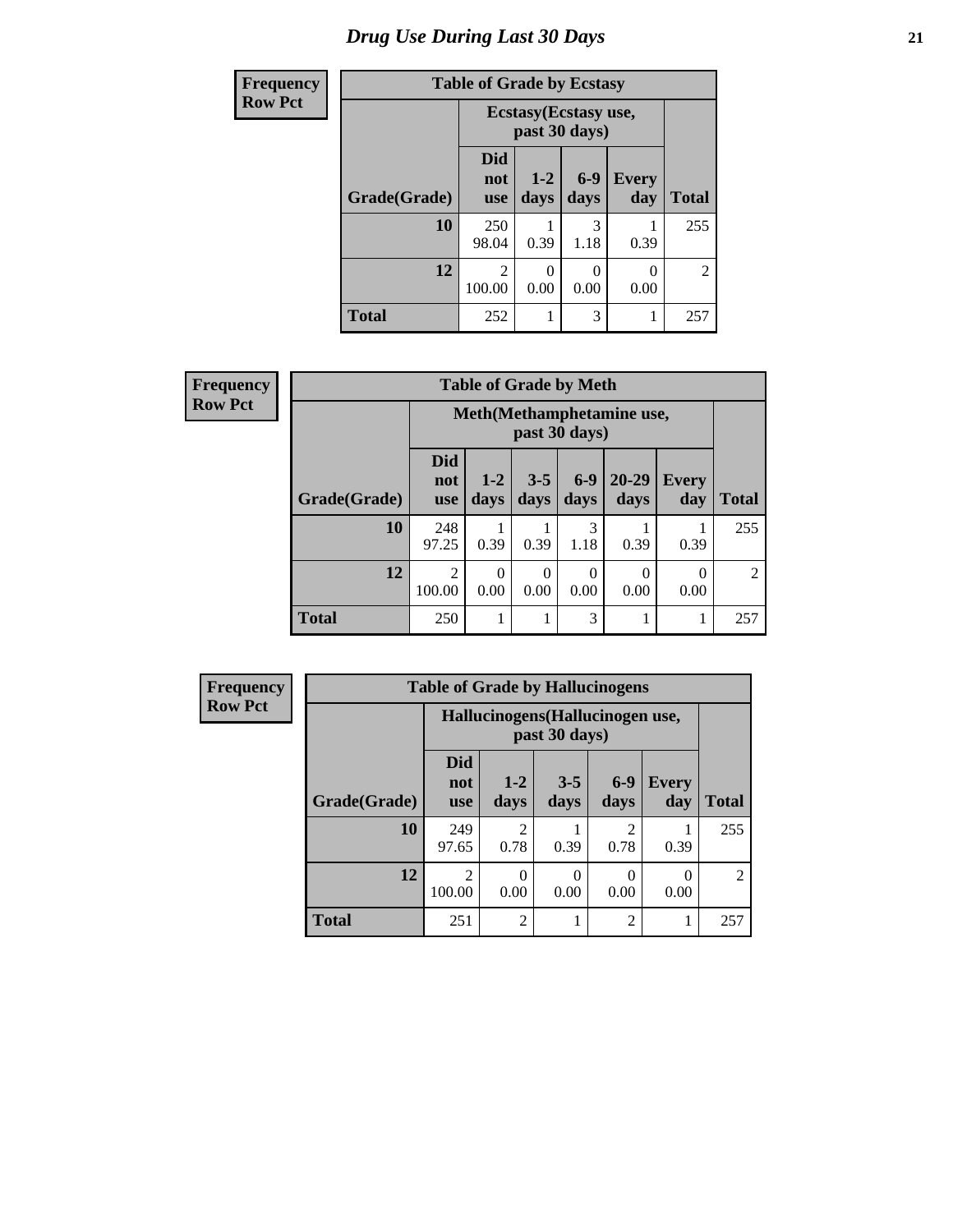#### **Frequency Row Pct**

| <b>Table of Grade by Prescription</b> |                                                                                                         |                                                                                             |                        |      |           |           |     |  |  |
|---------------------------------------|---------------------------------------------------------------------------------------------------------|---------------------------------------------------------------------------------------------|------------------------|------|-----------|-----------|-----|--|--|
|                                       |                                                                                                         | <b>Prescription</b> (Prescription drugs not<br>prescribed to me, past 30 days)              |                        |      |           |           |     |  |  |
| Grade(Grade)                          | <b>Did</b><br>not<br><b>use</b>                                                                         | 10-19<br>$6-9$<br>$1 - 2$<br>$3 - 5$<br><b>Every</b><br>days<br>days<br>days<br>day<br>days |                        |      |           |           |     |  |  |
| 10                                    | 237<br>92.94                                                                                            | 2.75                                                                                        | $\overline{2}$<br>0.78 | 0.39 | 4<br>1.57 | 4<br>1.57 | 255 |  |  |
| 12                                    | $\overline{c}$<br>0<br>0<br>0<br>$\theta$<br>$\theta$<br>100.00<br>0.00<br>0.00<br>0.00<br>0.00<br>0.00 |                                                                                             |                        |      |           |           |     |  |  |
| <b>Total</b>                          | 239                                                                                                     |                                                                                             | $\overline{2}$         |      | 4         | 4         | 257 |  |  |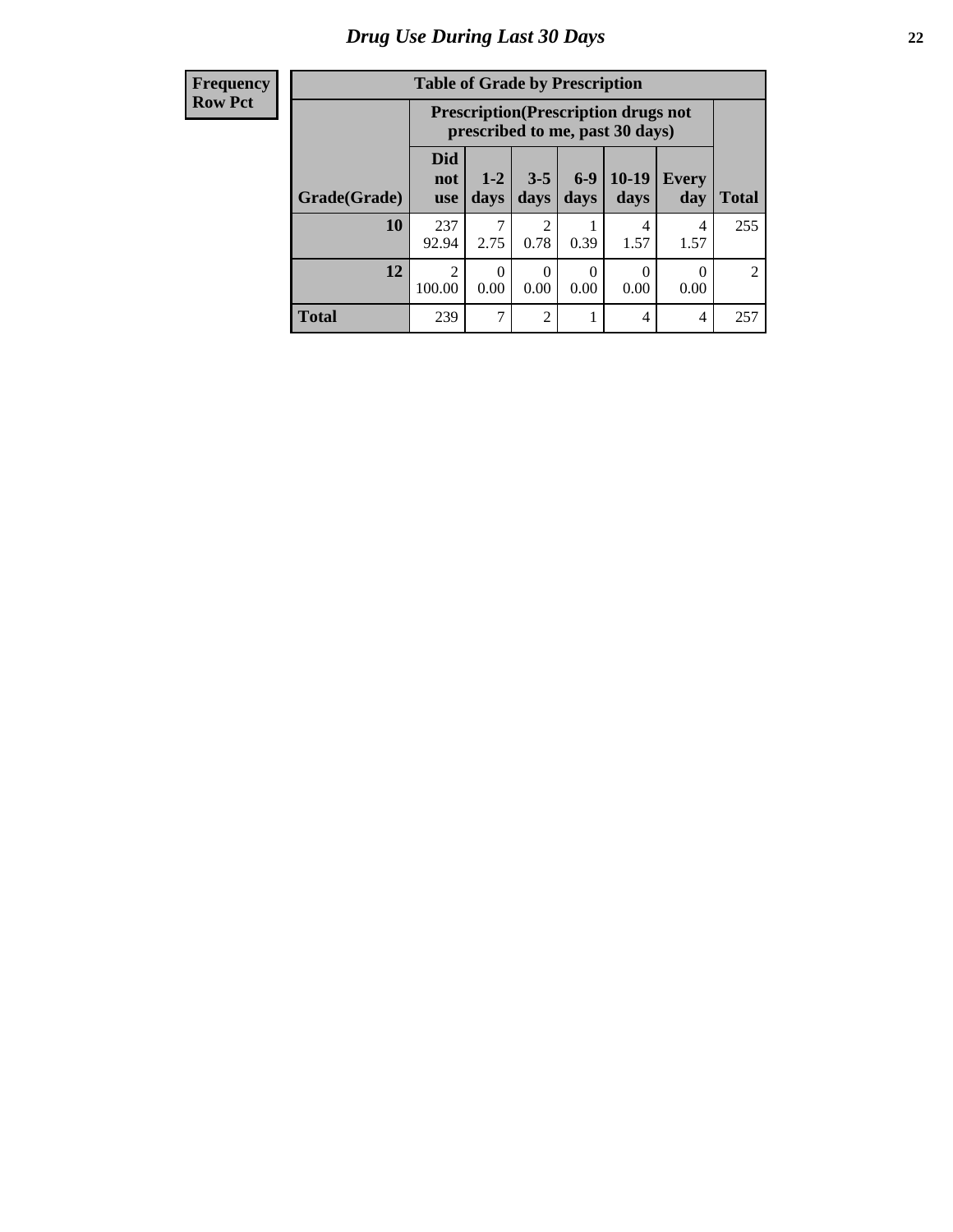| Frequency      | <b>Table of Alcoholease by Grade</b>              |                    |                  |              |  |  |
|----------------|---------------------------------------------------|--------------------|------------------|--------------|--|--|
| <b>Col Pct</b> | <b>Alcoholease</b> (It is<br>easy to get alcohol) | Grade(Grade)<br>10 | 12               | <b>Total</b> |  |  |
|                | <b>Strongly Agree</b>                             | 71<br>27.84        | 0.00             | 71           |  |  |
|                | <b>Somewhat Agree</b>                             | 112<br>43.92       | $\Omega$<br>0.00 | 112          |  |  |
|                | <b>Somewhat Disagree</b>                          | 38<br>14.90        | 0.00             | 38           |  |  |
|                | <b>Strongly Disagree</b>                          | 34<br>13.33        | 36               |              |  |  |
|                | <b>Total</b>                                      | 255                | 2                | 257          |  |  |

| Frequency<br>Col Pct |  |
|----------------------|--|

| <b>Table of Cigarettesease by Grade</b>                 |                    |                           |              |  |  |  |
|---------------------------------------------------------|--------------------|---------------------------|--------------|--|--|--|
| Cigarettesease(It is<br>easy to get smoking<br>tobacco) | Grade(Grade)<br>10 | 12                        | <b>Total</b> |  |  |  |
| <b>Strongly Agree</b>                                   | 74<br>29.02        | $\mathbf{\Omega}$<br>0.00 | 74           |  |  |  |
| <b>Somewhat Agree</b>                                   | 87<br>34.12        | ∩<br>0.00                 | 87           |  |  |  |
| <b>Somewhat Disagree</b>                                | 38<br>14.90        | 0.00                      | 38           |  |  |  |
| <b>Strongly Disagree</b>                                | 56<br>21.96        | 58                        |              |  |  |  |
| <b>Total</b>                                            | 255                | 2                         | 257          |  |  |  |

| Frequency      | <b>Table of Smokelessease by Grade</b>                         |                           |                                       |              |  |  |  |
|----------------|----------------------------------------------------------------|---------------------------|---------------------------------------|--------------|--|--|--|
| <b>Col Pct</b> | <b>Smokelessease</b> (It is<br>easy to get chewing<br>tobacco) | Grade(Grade)<br><b>10</b> | 12                                    | <b>Total</b> |  |  |  |
|                | <b>Strongly Agree</b>                                          | 64<br>25.10               | 0<br>0.00                             | 64           |  |  |  |
|                | <b>Somewhat Agree</b>                                          | 81<br>31.76               | $\mathbf{\Omega}$<br>0.00             | 81           |  |  |  |
|                | <b>Somewhat Disagree</b>                                       | 33<br>12.94               | 0<br>0.00                             | 33           |  |  |  |
|                | <b>Strongly Disagree</b>                                       | 77<br>30.20               | $\mathcal{D}_{\mathcal{L}}$<br>100.00 | 79           |  |  |  |
|                | <b>Total</b>                                                   | 255                       | 2                                     | 257          |  |  |  |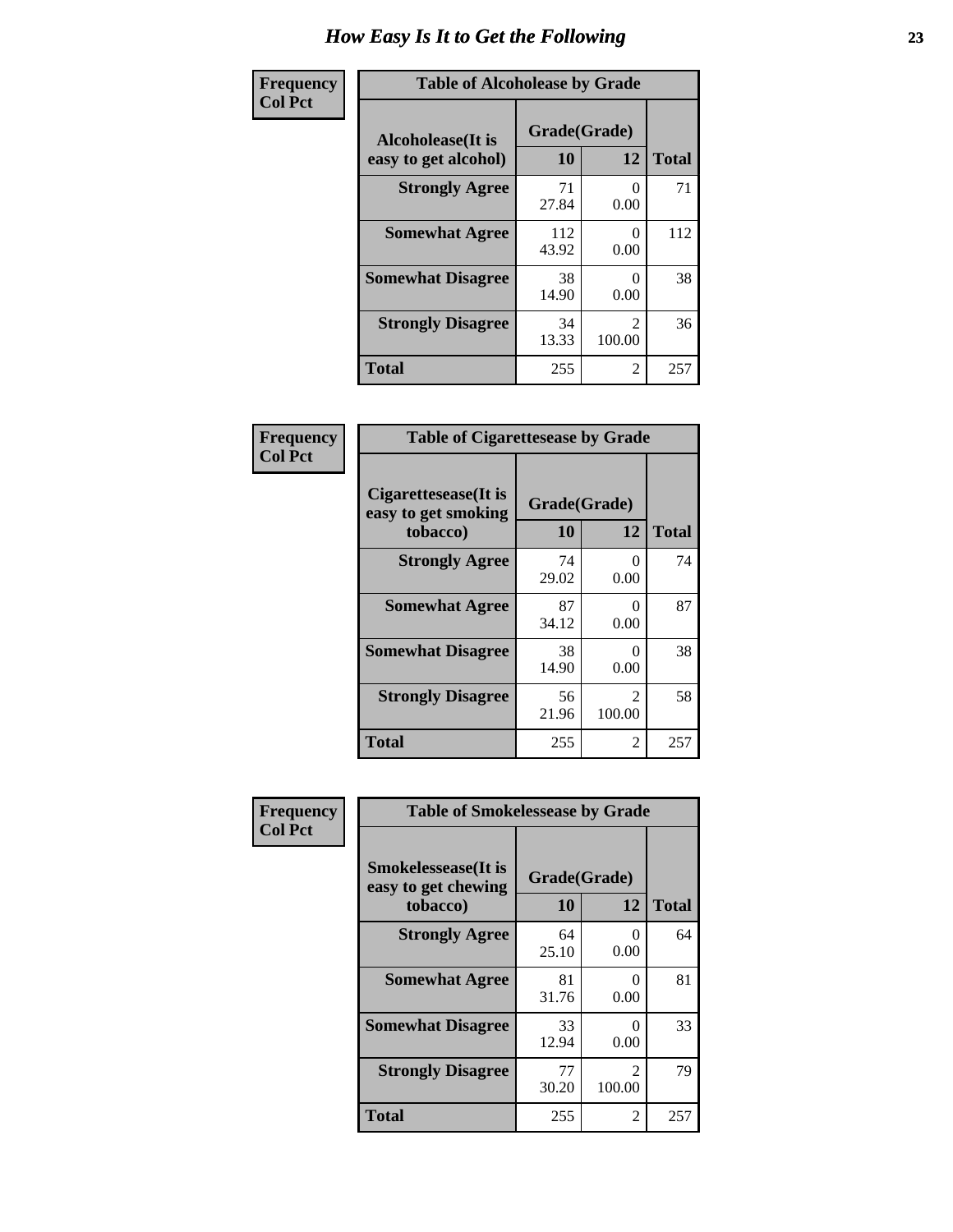| Frequency      | <b>Table of Marijuanaease by Grade</b>           |                    |                                       |              |  |  |  |
|----------------|--------------------------------------------------|--------------------|---------------------------------------|--------------|--|--|--|
| <b>Col Pct</b> | Marijuanaease(It is<br>easy to get<br>marijuana) | Grade(Grade)<br>10 | 12                                    | <b>Total</b> |  |  |  |
|                | <b>Strongly Agree</b>                            | 54<br>21.18        | $\Omega$<br>0.00                      | 54           |  |  |  |
|                | <b>Somewhat Agree</b>                            | 77<br>30.20        | $\mathbf{\Omega}$<br>0.00             | 77           |  |  |  |
|                | <b>Somewhat Disagree</b>                         | 40<br>15.69        | $\Omega$<br>0.00                      | 40           |  |  |  |
|                | <b>Strongly Disagree</b>                         | 84<br>32.94        | $\mathcal{D}_{\mathcal{L}}$<br>100.00 | 86           |  |  |  |
|                | <b>Total</b>                                     | 255                | 2                                     | 257          |  |  |  |

| <b>Table of Cocaineease by Grade</b>              |                    |                          |     |  |  |  |  |  |
|---------------------------------------------------|--------------------|--------------------------|-----|--|--|--|--|--|
| <b>Cocaineease</b> (It is<br>easy to get cocaine) | Grade(Grade)<br>10 | <b>Total</b>             |     |  |  |  |  |  |
| <b>Strongly Agree</b>                             | 23<br>9.02         | 0<br>0.00                | 23  |  |  |  |  |  |
| <b>Somewhat Agree</b>                             | 33<br>12.94        | 0<br>0.00                | 33  |  |  |  |  |  |
| <b>Somewhat Disagree</b>                          | 59<br>23.14        | 0.00                     | 59  |  |  |  |  |  |
| <b>Strongly Disagree</b>                          | 140<br>54.90       | $\mathfrak{D}$<br>100.00 | 142 |  |  |  |  |  |
| <b>Total</b>                                      | 255                | 2                        | 257 |  |  |  |  |  |

| Frequency      | <b>Table of Inhalantsease by Grade</b>                   |                           |                                       |              |
|----------------|----------------------------------------------------------|---------------------------|---------------------------------------|--------------|
| <b>Col Pct</b> | <b>Inhalantsease</b> (It is<br>easy to get<br>inhalants) | Grade(Grade)<br><b>10</b> | 12                                    | <b>Total</b> |
|                | <b>Strongly Agree</b>                                    | 75<br>29.41               | 0<br>0.00                             | 75           |
|                | <b>Somewhat Agree</b>                                    | 60<br>23.53               | 0<br>0.00                             | 60           |
|                | <b>Somewhat Disagree</b>                                 | 27<br>10.59               | 0<br>0.00                             | 27           |
|                | <b>Strongly Disagree</b>                                 | 93<br>36.47               | $\mathcal{D}_{\mathcal{L}}$<br>100.00 | 95           |
|                | <b>Total</b>                                             | 255                       | 2                                     | 257          |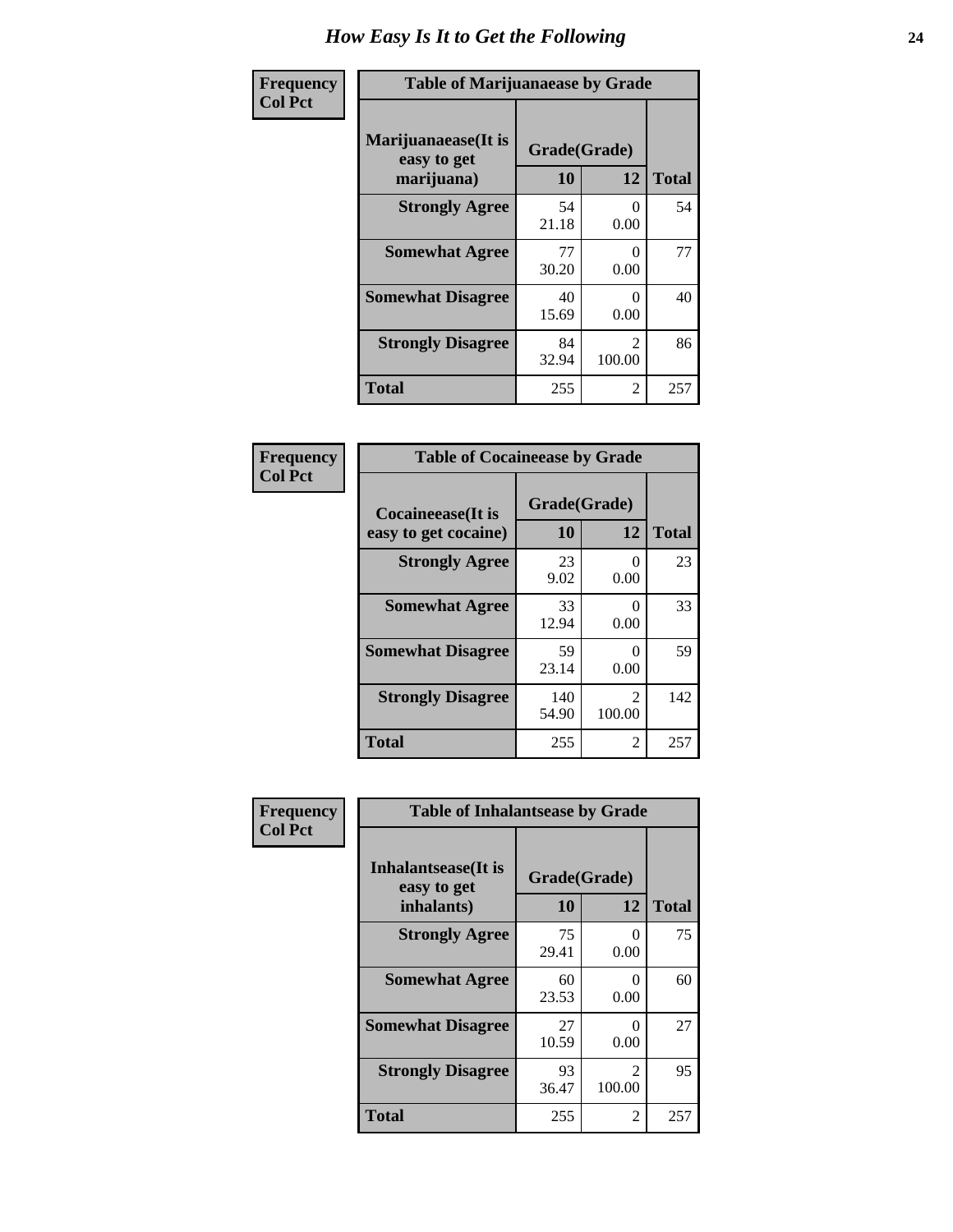| Frequency      | <b>Table of Steroidsease by Grade</b>               |                    |                           |              |  |  |  |  |
|----------------|-----------------------------------------------------|--------------------|---------------------------|--------------|--|--|--|--|
| <b>Col Pct</b> | <b>Steroidsease</b> (It is<br>easy to get steroids) | Grade(Grade)<br>10 | 12                        | <b>Total</b> |  |  |  |  |
|                | <b>Strongly Agree</b>                               |                    | 0.00                      | 18           |  |  |  |  |
|                | <b>Somewhat Agree</b>                               | 43<br>16.86        | $\mathbf{\Omega}$<br>0.00 | 43           |  |  |  |  |
|                | <b>Somewhat Disagree</b>                            | 58<br>22.75        | 0.00                      | 58           |  |  |  |  |
|                | <b>Strongly Disagree</b>                            | 136<br>53.33       | $\mathfrak{D}$<br>100.00  | 138          |  |  |  |  |
|                | <b>Total</b>                                        | 255                | $\overline{2}$            | 257          |  |  |  |  |

| Frequency      | <b>Table of Ecstasyease by Grade</b>              |                    |                           |              |  |  |  |  |
|----------------|---------------------------------------------------|--------------------|---------------------------|--------------|--|--|--|--|
| <b>Col Pct</b> | <b>Ecstasyease</b> (It is<br>easy to get ecstasy) | Grade(Grade)<br>10 | 12                        | <b>Total</b> |  |  |  |  |
|                | <b>Strongly Agree</b>                             | 22<br>8.63         | $\theta$<br>0.00          | 22           |  |  |  |  |
|                | <b>Somewhat Agree</b>                             | 43<br>16.86        | $\mathbf{\Omega}$<br>0.00 | 43           |  |  |  |  |
|                | <b>Somewhat Disagree</b>                          | 46<br>18.04        | 0<br>0.00                 | 46           |  |  |  |  |
|                | <b>Strongly Disagree</b>                          | 144<br>56.47       | $\mathcal{L}$<br>100.00   | 146          |  |  |  |  |
|                | Total                                             | 255                | 2                         | 257          |  |  |  |  |

| Frequency      | <b>Table of Methease by Grade</b>                          |                    |                          |              |
|----------------|------------------------------------------------------------|--------------------|--------------------------|--------------|
| <b>Col Pct</b> | <b>Methease</b> (It is easy<br>to get<br>methamphetamines) | Grade(Grade)<br>10 | 12                       | <b>Total</b> |
|                | <b>Strongly Agree</b>                                      | 24<br>9.41         | 0<br>0.00                | 24           |
|                | <b>Somewhat Agree</b>                                      | 53<br>20.78        | 0<br>0.00                | 53           |
|                | <b>Somewhat Disagree</b>                                   | 40<br>15.69        | ∩<br>0.00                | 40           |
|                | <b>Strongly Disagree</b>                                   | 138<br>54.12       | $\mathfrak{D}$<br>100.00 | 140          |
|                | Total                                                      | 255                | $\overline{2}$           | 257          |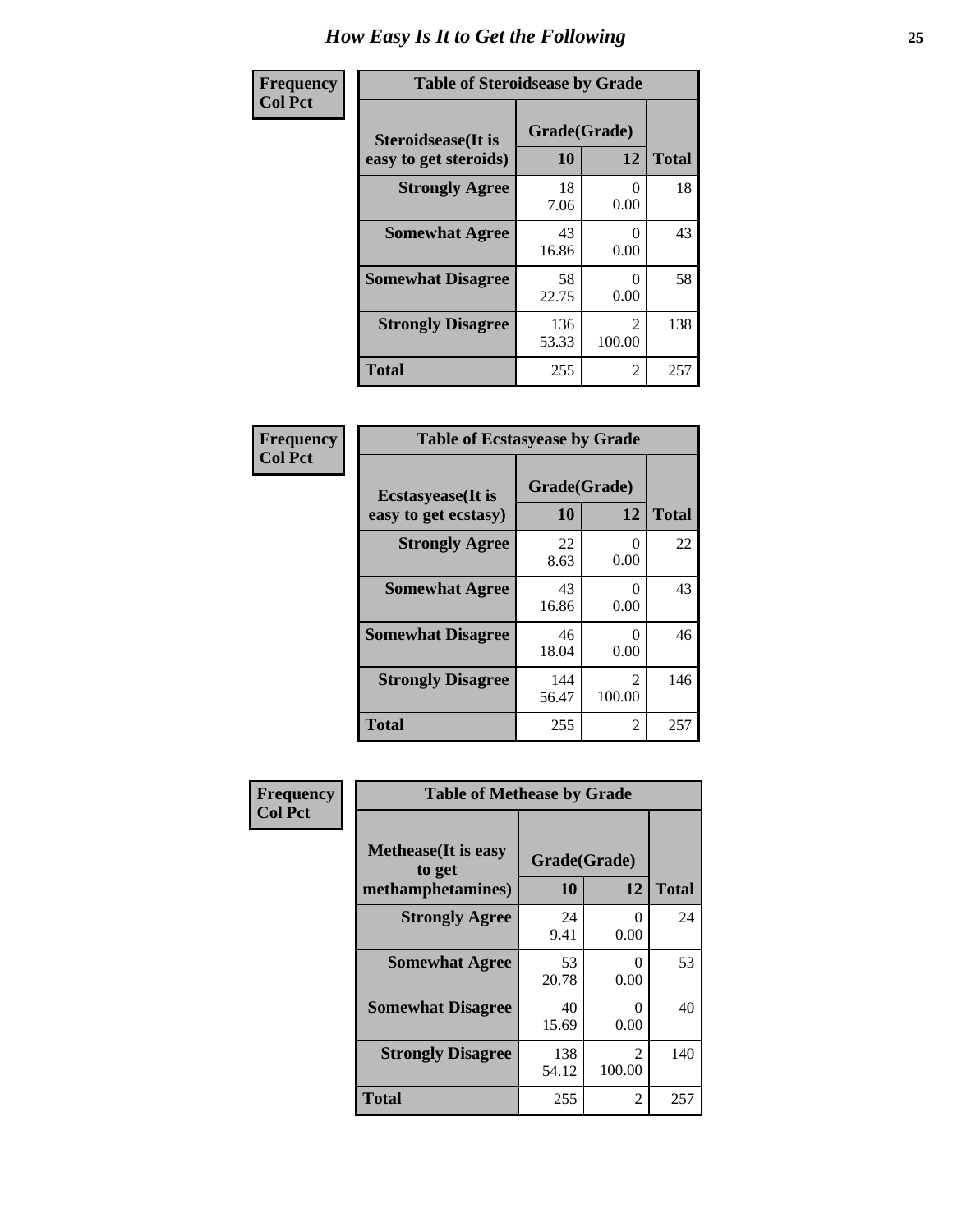| <b>Frequency</b> | <b>Table of Hallucinogensease by Grade</b>                      |                    |             |              |  |  |  |  |
|------------------|-----------------------------------------------------------------|--------------------|-------------|--------------|--|--|--|--|
| <b>Col Pct</b>   | <b>Hallucinogensease(It</b><br>is easy to get<br>hallucinogens) | Grade(Grade)<br>10 | 12          | <b>Total</b> |  |  |  |  |
|                  | <b>Strongly Agree</b>                                           | 25<br>9.80         | 0<br>0.00   | 25           |  |  |  |  |
|                  | <b>Somewhat Agree</b>                                           | 42<br>16.47        | 0<br>0.00   | 42           |  |  |  |  |
|                  | <b>Somewhat Disagree</b>                                        | 42<br>16.47        | 0<br>0.00   | 42           |  |  |  |  |
|                  | <b>Strongly Disagree</b>                                        | 146<br>57.25       | 2<br>100.00 | 148          |  |  |  |  |
|                  | <b>Total</b>                                                    | 255                | 2           | 257          |  |  |  |  |

| Frequency<br>  Col Pct |
|------------------------|
|                        |

| <b>Table of Prescriptionease by Grade</b>                                                |              |                                       |              |  |  |  |  |
|------------------------------------------------------------------------------------------|--------------|---------------------------------------|--------------|--|--|--|--|
| <b>Prescriptionease</b> (It<br>is easy to get<br>prescription drugs<br>not prescribed to | Grade(Grade) |                                       |              |  |  |  |  |
| me)                                                                                      | 10           | 12                                    | <b>Total</b> |  |  |  |  |
| <b>Strongly Agree</b>                                                                    | 92<br>36.08  | 0<br>0.00                             | 92           |  |  |  |  |
| <b>Somewhat Agree</b>                                                                    | 55<br>21.57  | $\mathbf{0}$<br>0.00                  | 55           |  |  |  |  |
| <b>Somewhat Disagree</b>                                                                 | 33<br>12.94  | 0<br>0.00                             | 33           |  |  |  |  |
| <b>Strongly Disagree</b>                                                                 | 75<br>29.41  | $\mathcal{D}_{\mathcal{L}}$<br>100.00 | 77           |  |  |  |  |
| Total                                                                                    | 255          | 2                                     | 257          |  |  |  |  |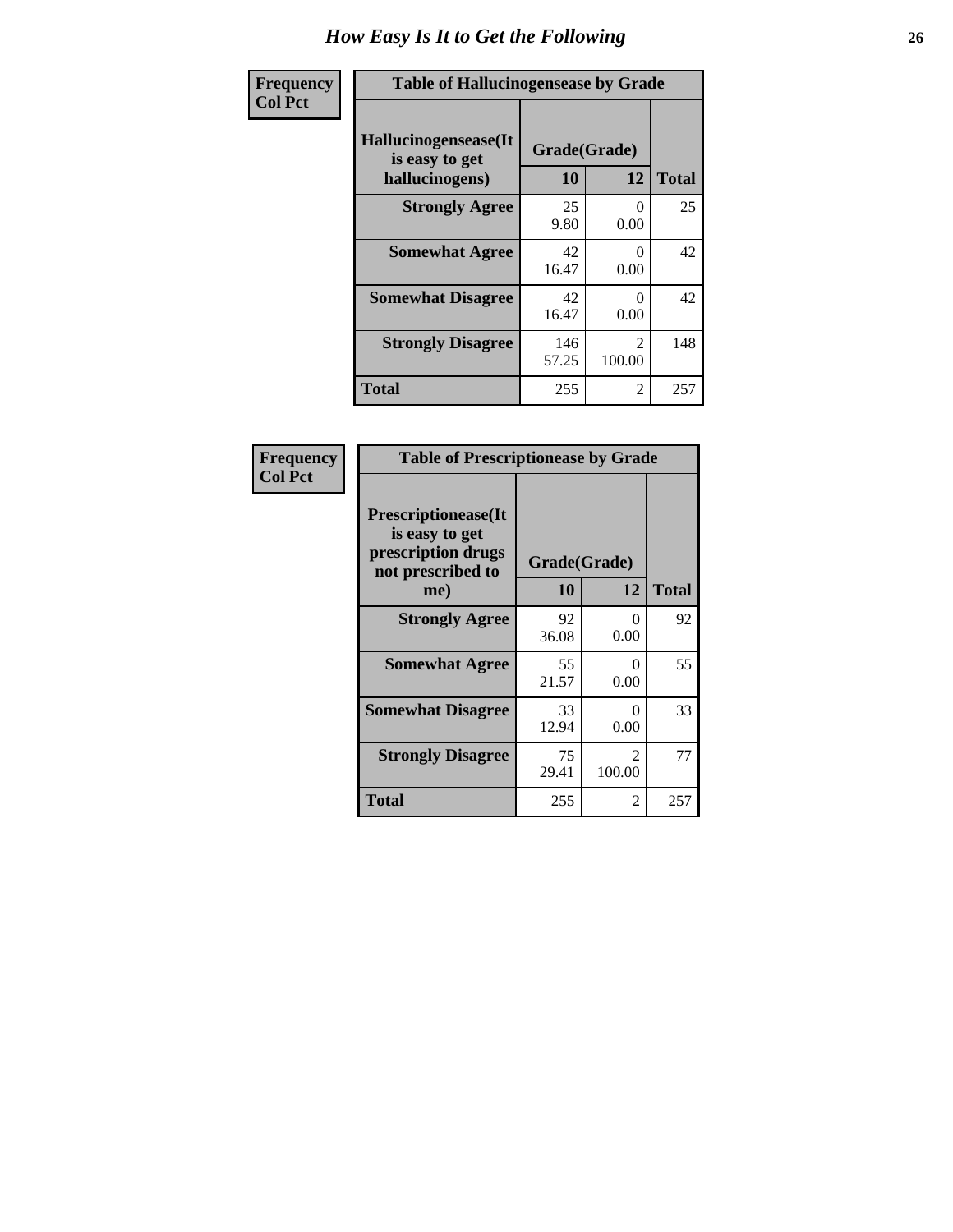#### *Age at Onset of Use* **27** *Results for "Age at Onset of Use" questions exclude students who said they did not use that substance*

| <b>Frequency</b> |              | <b>Table of Grade by Alcoholinit</b> |                  |                        |                               |                           |                                                  |                  |             |                  |              |
|------------------|--------------|--------------------------------------|------------------|------------------------|-------------------------------|---------------------------|--------------------------------------------------|------------------|-------------|------------------|--------------|
| <b>Row Pct</b>   |              |                                      |                  |                        |                               |                           | Alcoholinit (I started using alcohol when I was) |                  |             |                  |              |
|                  | Grade(Grade) | <b>8 or</b><br>younger               | 9                | 10                     | 11                            | <b>12</b>                 | 13                                               | 14               | 15          | 16               | <b>Total</b> |
|                  | 10           | 6<br>6.74                            | 2<br>2.25        | $\overline{4}$<br>4.49 | 3<br>3.37                     | 11<br>12.36               | 13<br>14.61                                      | 20<br>22.47      | 27<br>30.34 | 3<br>3.37        | 89           |
|                  | 12           | $\Omega$<br>0.00                     | $\theta$<br>0.00 | $\mathbf{0}$<br>0.00   | $\theta$<br>0.00 <sub>1</sub> | 0.00                      | 100.00                                           | $\theta$<br>0.00 | $0.00\,$    | $\theta$<br>0.00 |              |
|                  | <b>Total</b> | 6                                    | $\overline{2}$   | 4                      | 3                             | 11                        | 14                                               | 20               | 27          | 3                | 90           |
|                  |              |                                      |                  |                        |                               | Frequency Missing $= 167$ |                                                  |                  |             |                  |              |

| <b>Frequency</b> |              | <b>Table of Grade by Cigarettesinit</b> |                                                         |           |                     |                                |                                |             |      |    |
|------------------|--------------|-----------------------------------------|---------------------------------------------------------|-----------|---------------------|--------------------------------|--------------------------------|-------------|------|----|
| <b>Row Pct</b>   |              |                                         | Cigarettesinit(I started smoking tobacco when I<br>was) |           |                     |                                |                                |             |      |    |
|                  | 11           | 12                                      | <b>13</b>                                               | <b>14</b> | 15                  | <b>16</b>                      | <b>Total</b><br>40<br>$\Omega$ |             |      |    |
|                  | 10           | $\overline{c}$<br>5.00                  | $\mathfrak{D}$<br>5.00                                  | 3<br>7.50 | 3<br>7.50           | 6<br>15.00                     | 11<br>27.50                    | 12<br>30.00 | 2.50 |    |
|                  | 12           | $\theta$                                | $\Omega$                                                | $\theta$  | $\overline{0}$<br>٠ | $\Omega$<br>٠                  | $\Omega$<br>٠                  | $\theta$    | 0    |    |
|                  | <b>Total</b> | $\overline{2}$                          | $\overline{2}$                                          | 3         | 3                   | 6                              | 11                             | 12          |      | 40 |
|                  |              |                                         |                                                         |           |                     | <b>Frequency Missing = 217</b> |                                |             |      |    |

| Frequency      | <b>Table of Grade by Smokelessinit</b> |                        |                                                        |          |            |                           |          |            |          |              |
|----------------|----------------------------------------|------------------------|--------------------------------------------------------|----------|------------|---------------------------|----------|------------|----------|--------------|
| <b>Row Pct</b> |                                        |                        | Smokelessinit(I started chewing tobacco when I<br>was) |          |            |                           |          |            |          |              |
|                | Grade(Grade)                           | <b>8 or</b><br>younger | 9                                                      | 11       | 12         | 13                        | 14       | 15         | 16       | <b>Total</b> |
|                | 10                                     | 4.17                   | 4.17                                                   | 4.17     | 3<br>12.50 | 5<br>20.83                | 29.17    | 5<br>20.83 | 4.17     | 24           |
|                | 12                                     | $\Omega$               | $\theta$                                               | $\Omega$ | $\theta$   | $\Omega$                  | $\Omega$ | $\Omega$   | $\Omega$ | $\Omega$     |
|                | <b>Total</b>                           |                        |                                                        |          | 3          | 5                         | 7        | 5          |          | 24           |
|                |                                        |                        |                                                        |          |            | Frequency Missing $= 233$ |          |            |          |              |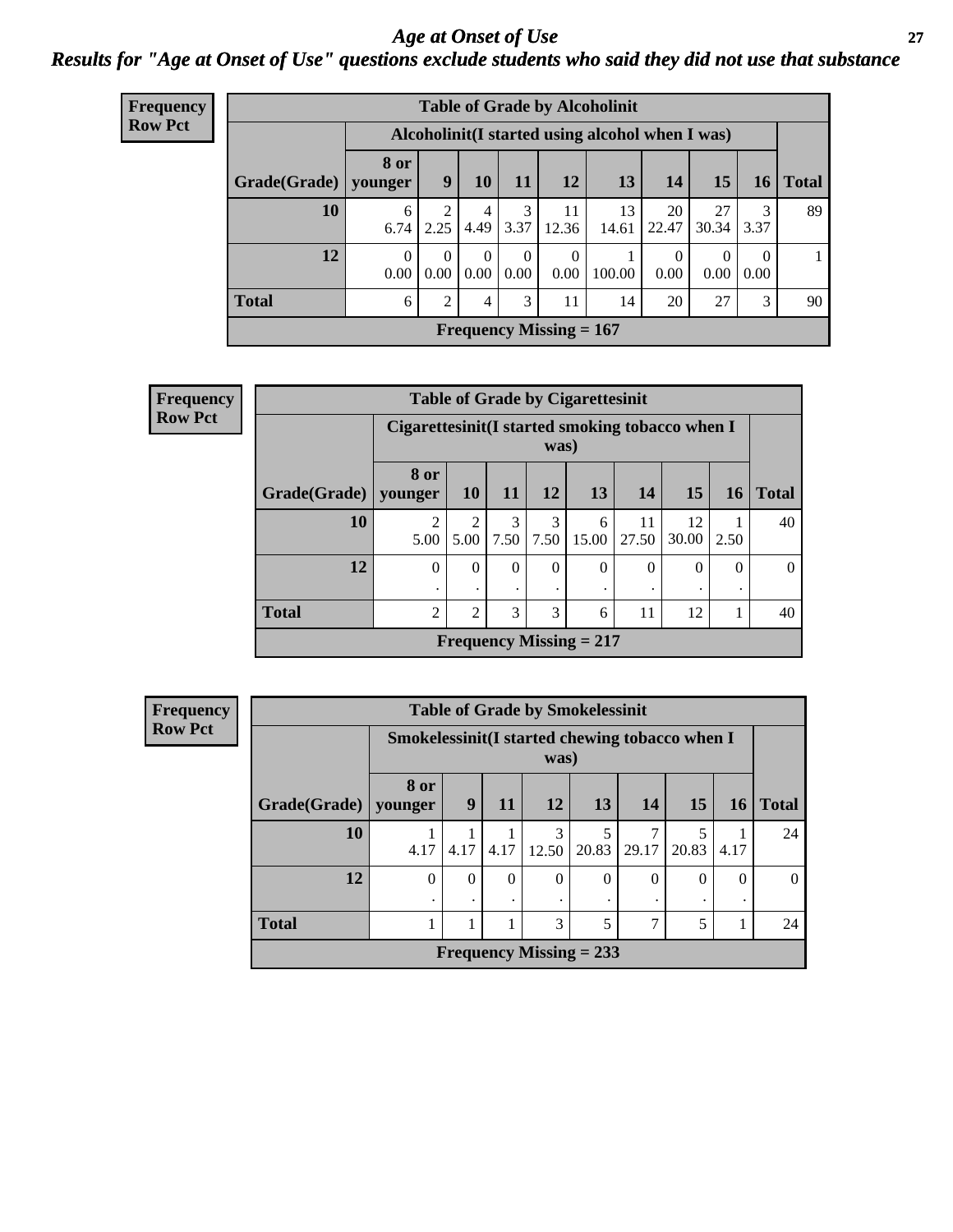#### *Age at Onset of Use* **28**

### *Results for "Age at Onset of Use" questions exclude students who said they did not use that substance*

| <b>Frequency</b> |              |                                                        |                  |                        | <b>Table of Grade by Marijuanainit</b> |                  |            |                  |              |  |
|------------------|--------------|--------------------------------------------------------|------------------|------------------------|----------------------------------------|------------------|------------|------------------|--------------|--|
| <b>Row Pct</b>   |              | Marijuanainit(I started using marijuana<br>when I was) |                  |                        |                                        |                  |            |                  |              |  |
|                  | Grade(Grade) | <b>10</b>                                              | <b>11</b>        | <b>12</b>              | 13                                     | 14               | 15         | 16               | <b>Total</b> |  |
|                  | 10           | 2.70                                                   | 2.70             | 5<br>13.51             | 10<br>27.03                            | 11<br>29.73      | 8<br>21.62 | 2.70             | 37           |  |
|                  | 12           | $\Omega$<br>0.00                                       | $\Omega$<br>0.00 | $\overline{0}$<br>0.00 | 0<br>0.00                              | $\theta$<br>0.00 | 100.00     | $\Omega$<br>0.00 | 1            |  |
|                  | <b>Total</b> |                                                        |                  | 5                      | 10                                     | 11               | 9          |                  | 38           |  |
|                  |              |                                                        |                  |                        | Frequency Missing $= 219$              |                  |            |                  |              |  |

| Frequency      | <b>Table of Grade by Cocaineinit</b> |                        |                                                          |                         |              |  |  |
|----------------|--------------------------------------|------------------------|----------------------------------------------------------|-------------------------|--------------|--|--|
| <b>Row Pct</b> |                                      |                        | Cocaineinit(I<br>started using<br>cocaine when I<br>was) |                         |              |  |  |
|                | Grade(Grade)                         | 10                     | 14                                                       | 15                      | <b>Total</b> |  |  |
|                | 10                                   | $\mathcal{L}$<br>40.00 | 20.00                                                    | $\mathfrak{D}$<br>40.00 | 5            |  |  |
|                | 12                                   | $\Omega$               | 0                                                        | 0                       | 0            |  |  |
|                | <b>Total</b>                         | $\overline{2}$         |                                                          | 2                       | 5            |  |  |
|                | Frequency Missing $= 252$            |                        |                                                          |                         |              |  |  |

| <b>Frequency</b> |  |
|------------------|--|
| <b>Row Pct</b>   |  |

| <b>Table of Grade by Inhalantsinit</b> |                                          |                           |                         |       |          |          |              |  |  |  |
|----------------------------------------|------------------------------------------|---------------------------|-------------------------|-------|----------|----------|--------------|--|--|--|
|                                        | Inhalantsinit (I started using inhalants |                           |                         |       |          |          |              |  |  |  |
| Grade(Grade)                           | 8 or<br>younger                          | $\boldsymbol{9}$          | 12                      | 13    | 14       | 15       | <b>Total</b> |  |  |  |
| 10                                     | $\overline{c}$<br>20.00                  | 10.00                     | $\overline{4}$<br>40.00 | 10.00 | 10.00    | 10.00    | 10           |  |  |  |
| 12                                     | $\theta$<br>٠                            | $\theta$                  | $\Omega$                | 0     | $\Omega$ | $\theta$ |              |  |  |  |
| <b>Total</b>                           | $\overline{c}$<br>1<br>4                 |                           |                         |       |          |          |              |  |  |  |
|                                        |                                          | Frequency Missing $= 247$ |                         |       |          |          |              |  |  |  |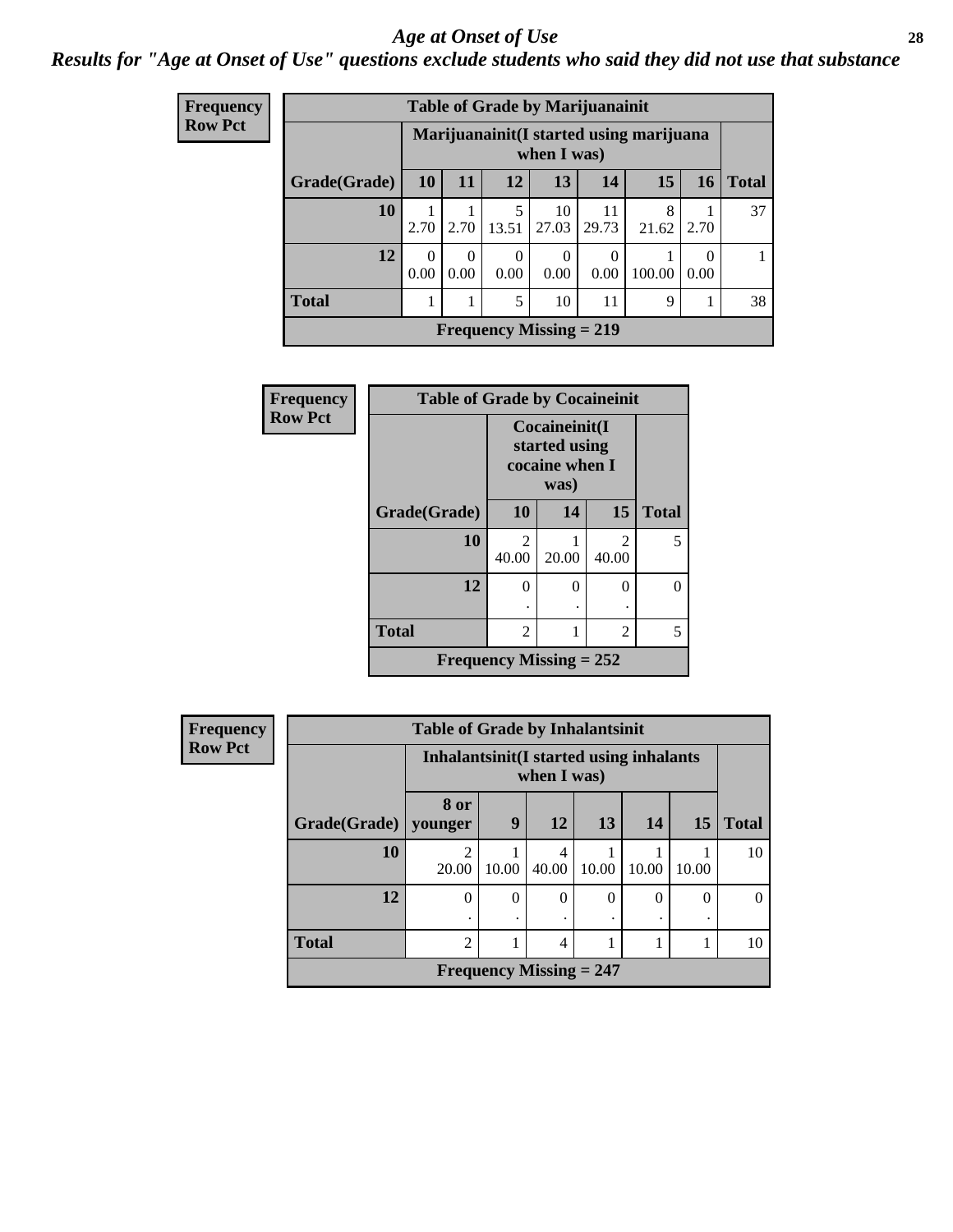#### *Age at Onset of Use* **29**

*Results for "Age at Onset of Use" questions exclude students who said they did not use that substance*

| <b>Frequency</b> | <b>Table of Grade by Steroidsinit</b> |                           |                                      |          |          |           |              |  |  |  |
|------------------|---------------------------------------|---------------------------|--------------------------------------|----------|----------|-----------|--------------|--|--|--|
| <b>Row Pct</b>   |                                       | steroids when I was)      | <b>Steroidsinit (I started using</b> |          |          |           |              |  |  |  |
|                  | Grade(Grade)                          | 9                         | 12                                   | 13       | 15       | <b>16</b> | <b>Total</b> |  |  |  |
|                  | 10                                    | 16.67                     | 2<br>33.33                           | 16.67    | 16.67    | 16.67     | 6            |  |  |  |
|                  | 12                                    | $\theta$                  | $\theta$                             | $\theta$ | $\Omega$ | $\theta$  | $\Omega$     |  |  |  |
|                  | <b>Total</b>                          |                           | 2                                    |          |          |           | 6            |  |  |  |
|                  |                                       | Frequency Missing $= 251$ |                                      |          |          |           |              |  |  |  |

| Frequency      | <b>Table of Grade by Ecstasyinit</b> |       |                                                               |       |          |              |  |  |
|----------------|--------------------------------------|-------|---------------------------------------------------------------|-------|----------|--------------|--|--|
| <b>Row Pct</b> |                                      |       | <b>Ecstasyinit</b> (I started<br>using ecstasy when I<br>was) |       |          |              |  |  |
|                | Grade(Grade)                         | 11    | 12                                                            | 13    | 15       | <b>Total</b> |  |  |
|                | 10                                   | 20.00 | $\mathfrak{D}$<br>40.00                                       | 20.00 | 20.00    | 5            |  |  |
|                | 12                                   | 0     | 0                                                             | 0     | $\Omega$ | 0            |  |  |
|                | <b>Total</b>                         |       | $\mathfrak{D}$<br>1<br>1                                      |       |          |              |  |  |
|                |                                      |       | Frequency Missing $= 252$                                     |       |          |              |  |  |

| <b>Frequency</b> | <b>Table of Grade by Methinit</b> |                                      |                                                                  |          |       |          |              |  |  |  |
|------------------|-----------------------------------|--------------------------------------|------------------------------------------------------------------|----------|-------|----------|--------------|--|--|--|
| <b>Row Pct</b>   |                                   |                                      | <b>Methinit</b> (I started using<br>methamphetamines when I was) |          |       |          |              |  |  |  |
|                  | Grade(Grade)                      | 8 or<br>  younger                    | 9                                                                | 13       | 14    | 15       | <b>Total</b> |  |  |  |
|                  | 10                                | $\mathcal{D}_{\mathcal{A}}$<br>33.33 | 16.67                                                            | 16.67    | 16.67 | 16.67    | 6            |  |  |  |
|                  | 12                                | 0                                    | 0                                                                | $\Omega$ | 0     | $\Omega$ | $\theta$     |  |  |  |
|                  | <b>Total</b>                      | $\mathfrak{D}$                       |                                                                  |          |       |          | 6            |  |  |  |
|                  |                                   | <b>Frequency Missing = 251</b>       |                                                                  |          |       |          |              |  |  |  |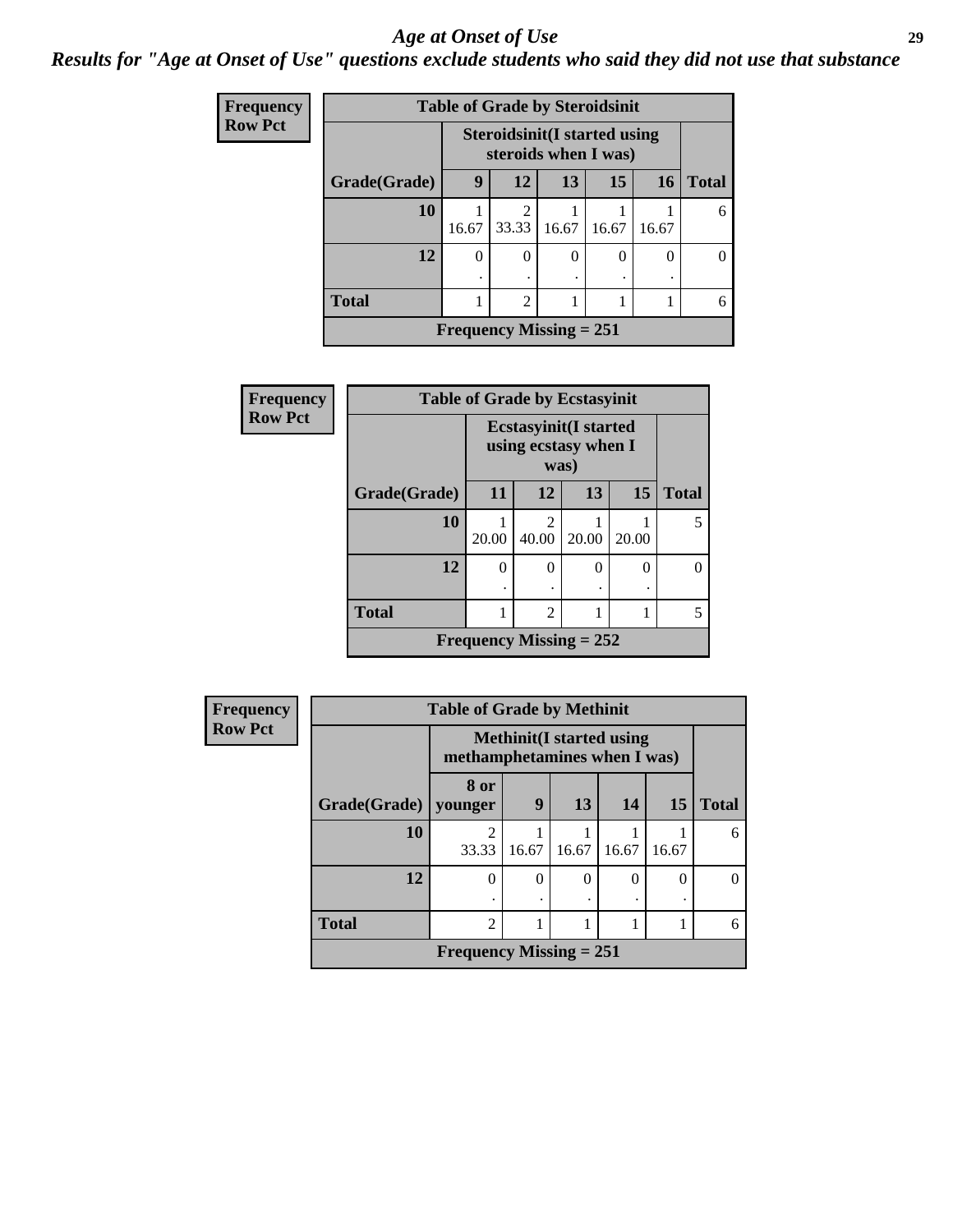#### Age at Onset of Use **30**

### *Results for "Age at Onset of Use" questions exclude students who said they did not use that substance*

| <b>Frequency</b> |                        | <b>Table of Grade by Hallucinogensinit</b> |          |                                                                 |          |                                      |           |                |
|------------------|------------------------|--------------------------------------------|----------|-----------------------------------------------------------------|----------|--------------------------------------|-----------|----------------|
| <b>Row Pct</b>   |                        |                                            |          | Hallucinogensinit (I started using<br>hallucinogens when I was) |          |                                      |           |                |
|                  | Grade(Grade)   younger | 8 or                                       | 12       | 13                                                              | 14       | 15                                   | <b>16</b> | <b>Total</b>   |
|                  | 10                     | 14.29                                      | 14.29    | 14.29                                                           | 14.29    | $\mathcal{D}_{\mathcal{L}}$<br>28.57 | 14.29     | 7              |
|                  | 12                     | $\Omega$                                   | $\theta$ | $\theta$                                                        | $\Omega$ | $\Omega$                             | $\Omega$  | $\overline{0}$ |
|                  | <b>Total</b>           | 1                                          |          |                                                                 |          | $\overline{2}$                       |           | 7              |
|                  |                        |                                            |          | Frequency Missing $= 250$                                       |          |                                      |           |                |

| <b>Frequency</b> |              |                 | <b>Table of Grade by Prescriptioninit</b>                                   |           |          |                                                                                                 |            |                         |           |              |
|------------------|--------------|-----------------|-----------------------------------------------------------------------------|-----------|----------|-------------------------------------------------------------------------------------------------|------------|-------------------------|-----------|--------------|
| <b>Row Pct</b>   |              |                 |                                                                             |           |          | <b>Prescriptioninit (I started using prescription</b><br>drugs not prescribed to me when I was) |            |                         |           |              |
|                  | Grade(Grade) | 8 or<br>younger | 9                                                                           | 10        | 12       | 13                                                                                              | 14         | 15                      | 16        | <b>Total</b> |
|                  | <b>10</b>    | 2<br>9.52       | 4.76                                                                        | 2<br>9.52 | 9.52     | 3<br>14.29                                                                                      | 5<br>23.81 | $\overline{4}$<br>19.05 | 2<br>9.52 | 21           |
|                  | 12           | $\theta$        | $\Omega$                                                                    | $\Omega$  | $\Omega$ | $\Omega$                                                                                        | $\Omega$   | $\Omega$                | 0         | $\Omega$     |
|                  | <b>Total</b> | $\overline{2}$  | $\mathfrak{D}$<br>2<br>3<br>$\overline{\mathcal{L}}$<br>2<br>$\overline{4}$ |           |          |                                                                                                 |            |                         |           |              |
|                  |              |                 |                                                                             |           |          | Frequency Missing $= 236$                                                                       |            |                         |           |              |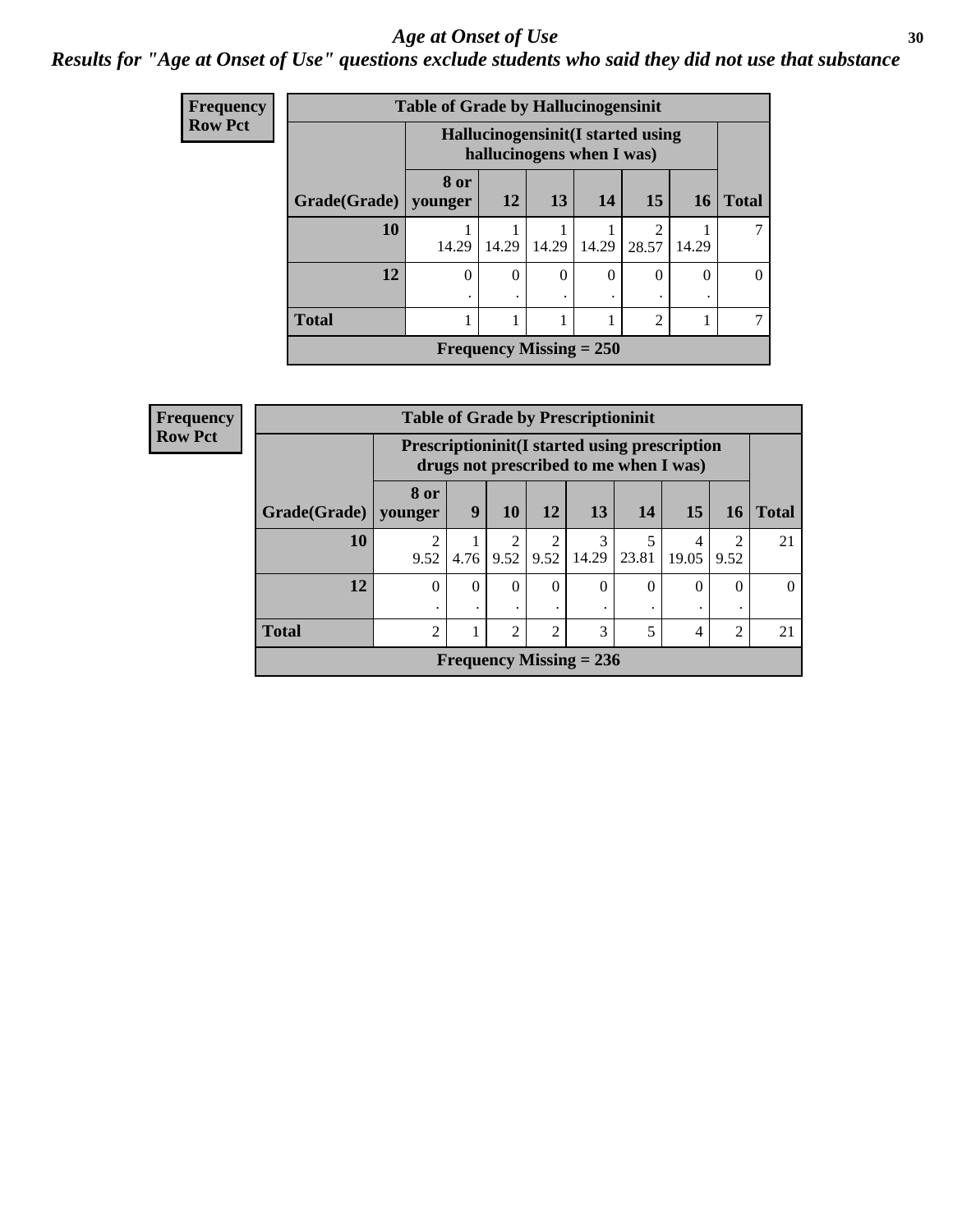| Frequency      | <b>Table of Alcoholharm by Grade</b>          |                    |                           |              |  |
|----------------|-----------------------------------------------|--------------------|---------------------------|--------------|--|
| <b>Col Pct</b> | Alcoholharm(I<br>think alcohol is<br>harmful) | Grade(Grade)<br>10 | 12                        | <b>Total</b> |  |
|                | <b>Strongly Agree</b>                         | 92<br>36.08        | 50.00                     | 93           |  |
|                | <b>Somewhat Agree</b>                         | 80<br>31.37        | $\Omega$<br>0.00          | 80           |  |
|                | <b>Somewhat Disagree</b>                      | 64<br>25.10        | $\mathbf{\Omega}$<br>0.00 | 64           |  |
|                | <b>Strongly Disagree</b>                      | 19<br>7.45         | 50.00                     | 20           |  |
|                | <b>Total</b>                                  | 255                | 2                         | 257          |  |

|                                                          | <b>Table of Cigarettesharm by Grade</b> |                           |              |  |  |  |
|----------------------------------------------------------|-----------------------------------------|---------------------------|--------------|--|--|--|
| Cigarettesharm(I<br>think smoking<br>tobacco is harmful) | Grade(Grade)<br>10                      | 12                        | <b>Total</b> |  |  |  |
| <b>Strongly Agree</b>                                    | 200<br>78.43                            | 2<br>100.00               | 202          |  |  |  |
| <b>Somewhat Agree</b>                                    | 35<br>13.73                             | $\mathbf{\Omega}$<br>0.00 | 35           |  |  |  |
| <b>Somewhat Disagree</b>                                 | 10<br>3.92                              | $\mathbf{\Omega}$<br>0.00 | 10           |  |  |  |
| <b>Strongly Disagree</b>                                 | 10<br>3.92                              | $\mathbf{\Omega}$<br>0.00 | 10           |  |  |  |
| <b>Total</b>                                             | 255                                     | 2                         | 257          |  |  |  |

| Frequency      | <b>Table of Smokelessharm by Grade</b> |              |                                       |              |
|----------------|----------------------------------------|--------------|---------------------------------------|--------------|
| <b>Col Pct</b> | Smokelessharm(I<br>think chewing       | Grade(Grade) |                                       |              |
|                | tobacco is harmful)                    | 10           | 12                                    | <b>Total</b> |
|                | <b>Strongly Agree</b>                  | 191<br>74.90 | $\mathcal{D}_{\mathcal{L}}$<br>100.00 | 193          |
|                | <b>Somewhat Agree</b>                  | 32<br>12.55  | $\mathbf{0}$<br>0.00                  | 32           |
|                | <b>Somewhat Disagree</b>               | 18<br>7.06   | 0<br>0.00                             | 18           |
|                | <b>Strongly Disagree</b>               | 14<br>5.49   | $\Omega$<br>0.00                      | 14           |
|                | <b>Total</b>                           | 255          | 2                                     | 257          |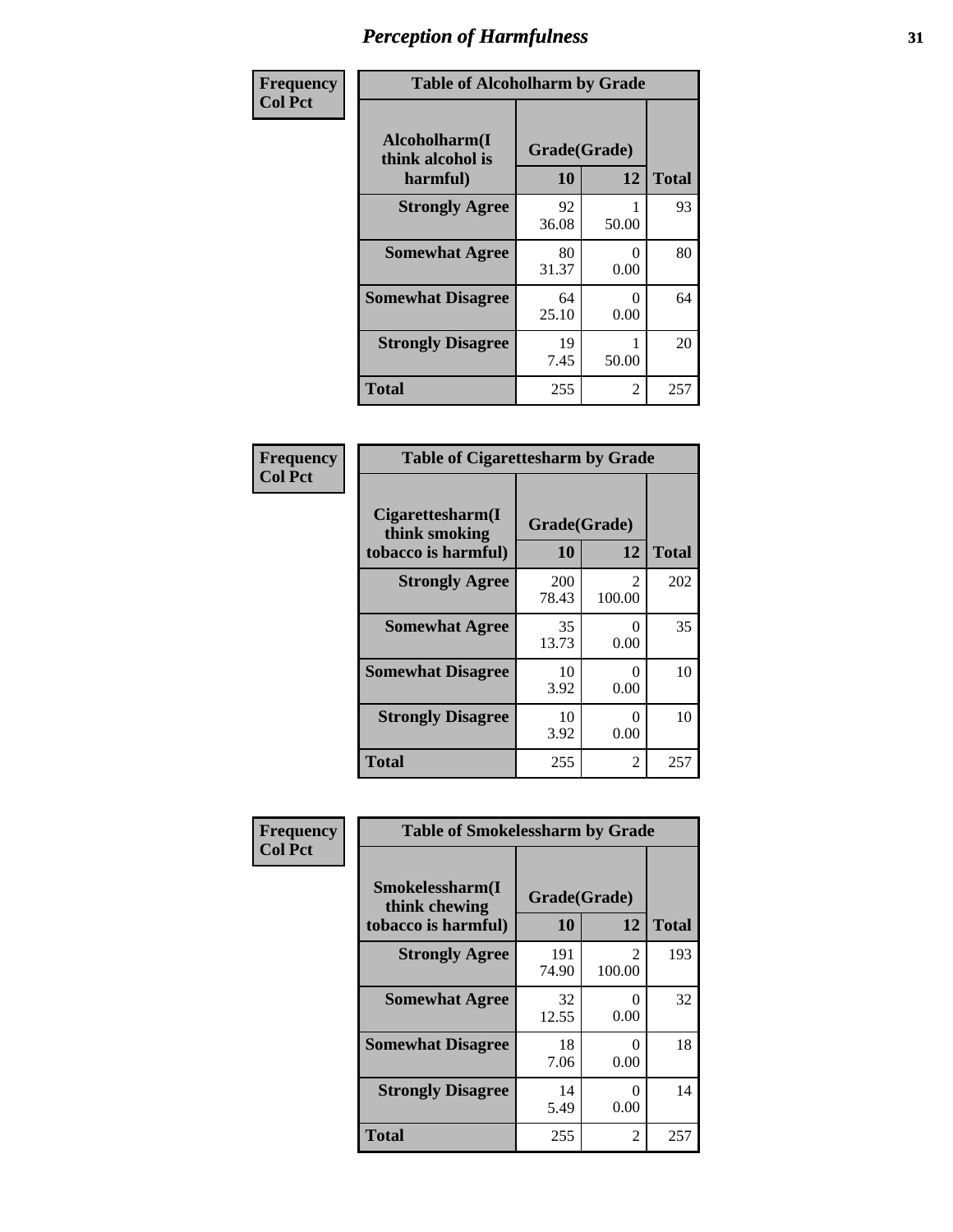| Frequency      | <b>Table of Marijuanaharm by Grade</b>            |                    |                |              |
|----------------|---------------------------------------------------|--------------------|----------------|--------------|
| <b>Col Pct</b> | Marijuanaharm(I<br>think marijuana is<br>harmful) | Grade(Grade)<br>10 | 12             | <b>Total</b> |
|                | <b>Strongly Agree</b>                             | 170<br>66.67       | 2<br>100.00    | 172          |
|                | <b>Somewhat Agree</b>                             | 37<br>14.51        | 0<br>0.00      | 37           |
|                | <b>Somewhat Disagree</b>                          | 24<br>9.41         | 0<br>0.00      | 24           |
|                | <b>Strongly Disagree</b>                          | 24<br>9.41         | 0<br>0.00      | 24           |
|                | <b>Total</b>                                      | 255                | $\overline{2}$ | 257          |

| <b>Table of Cocaineharm by Grade</b>          |                    |                           |     |  |  |
|-----------------------------------------------|--------------------|---------------------------|-----|--|--|
| Cocaineharm(I<br>think cocaine is<br>harmful) | Grade(Grade)<br>10 | <b>Total</b>              |     |  |  |
| <b>Strongly Agree</b>                         | 223<br>87.45       | $\mathfrak{D}$<br>100.00  | 225 |  |  |
| <b>Somewhat Agree</b>                         | 15<br>5.88         | $\mathbf{\Omega}$<br>0.00 | 15  |  |  |
| <b>Somewhat Disagree</b>                      | 3<br>1.18          | $\mathbf{\Omega}$<br>0.00 | 3   |  |  |
| <b>Strongly Disagree</b>                      | 14<br>5.49         | ∩<br>0.00                 | 14  |  |  |
| <b>Total</b>                                  | 255                | $\overline{2}$            | 257 |  |  |

| Frequency      | <b>Table of Inhalantsharm by Grade</b>             |                           |             |              |  |
|----------------|----------------------------------------------------|---------------------------|-------------|--------------|--|
| <b>Col Pct</b> | Inhalantsharm(I<br>think inhalants are<br>harmful) | Grade(Grade)<br><b>10</b> | 12          | <b>Total</b> |  |
|                | <b>Strongly Agree</b>                              | 212<br>83.14              | 2<br>100.00 | 214          |  |
|                | <b>Somewhat Agree</b>                              | 21<br>8.24                | 0<br>0.00   | 21           |  |
|                | <b>Somewhat Disagree</b>                           | 10<br>3.92                | 0<br>0.00   | 10           |  |
|                | <b>Strongly Disagree</b>                           | 12<br>4.71                | 0<br>0.00   | 12           |  |
|                | <b>Total</b>                                       | 255                       | 2           | 257          |  |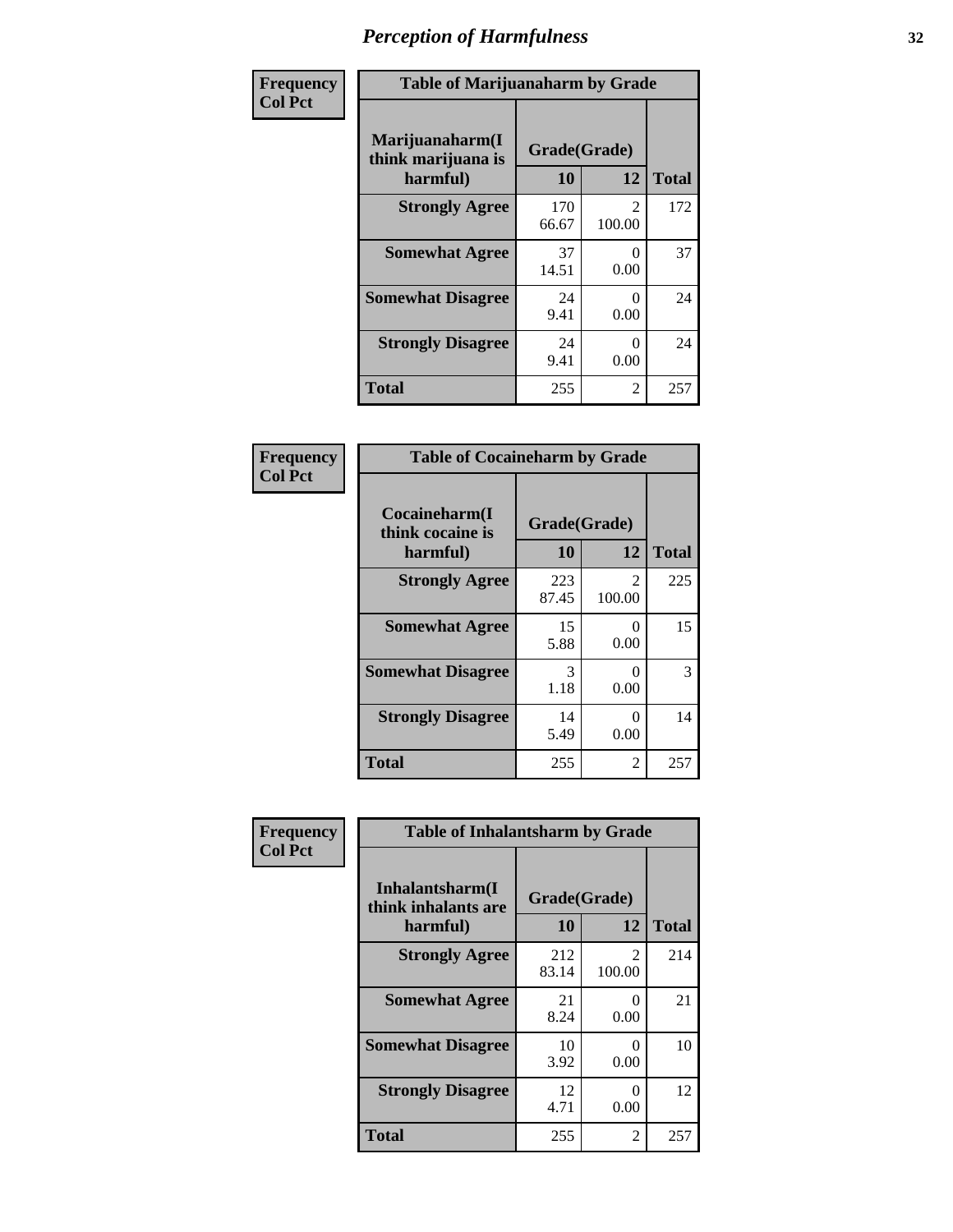| Frequency      | <b>Table of Steroidsharm by Grade</b>            |                    |                          |              |
|----------------|--------------------------------------------------|--------------------|--------------------------|--------------|
| <b>Col Pct</b> | Steroidsharm(I<br>think steroids are<br>harmful) | Grade(Grade)<br>10 | 12                       | <b>Total</b> |
|                | <b>Strongly Agree</b>                            | 197<br>77.25       | $\mathfrak{D}$<br>100.00 | 199          |
|                | <b>Somewhat Agree</b>                            | 32<br>12.55        | 0<br>0.00                | 32           |
|                | <b>Somewhat Disagree</b>                         | 11<br>4.31         | 0<br>0.00                | 11           |
|                | <b>Strongly Disagree</b>                         | 15<br>5.88         | 0<br>0.00                | 15           |
|                | <b>Total</b>                                     | 255                | 2                        | 257          |

| <b>Table of Ecstasyharm by Grade</b>          |                    |                           |     |  |  |  |
|-----------------------------------------------|--------------------|---------------------------|-----|--|--|--|
| Ecstasyharm(I<br>think ecstasy is<br>harmful) | Grade(Grade)<br>10 | <b>Total</b>              |     |  |  |  |
| <b>Strongly Agree</b>                         | 214<br>83.92       | 2<br>100.00               | 216 |  |  |  |
| <b>Somewhat Agree</b>                         | 21<br>8.24         | 0<br>0.00                 | 21  |  |  |  |
| <b>Somewhat Disagree</b>                      | 9<br>3.53          | $\mathbf{\Omega}$<br>0.00 | 9   |  |  |  |
| <b>Strongly Disagree</b>                      | 11<br>4.31         | 0<br>0.00                 | 11  |  |  |  |
| Total                                         | 255                | 2                         | 257 |  |  |  |

| Frequency      | <b>Table of Methharm by Grade</b>                           |                           |                           |              |  |
|----------------|-------------------------------------------------------------|---------------------------|---------------------------|--------------|--|
| <b>Col Pct</b> | <b>Methharm(I think</b><br>methamphetamines<br>are harmful) | Grade(Grade)<br><b>10</b> | 12                        | <b>Total</b> |  |
|                | <b>Strongly Agree</b>                                       | 226<br>88.63              | 2<br>100.00               | 228          |  |
|                | <b>Somewhat Agree</b>                                       | 14<br>5.49                | 0<br>0.00                 | 14           |  |
|                | <b>Somewhat Disagree</b>                                    | 3<br>1.18                 | $\mathbf{\Omega}$<br>0.00 | 3            |  |
|                | <b>Strongly Disagree</b>                                    | 12<br>4.71                | $\mathbf{0}$<br>0.00      | 12           |  |
|                | <b>Total</b>                                                | 255                       | 2                         | 257          |  |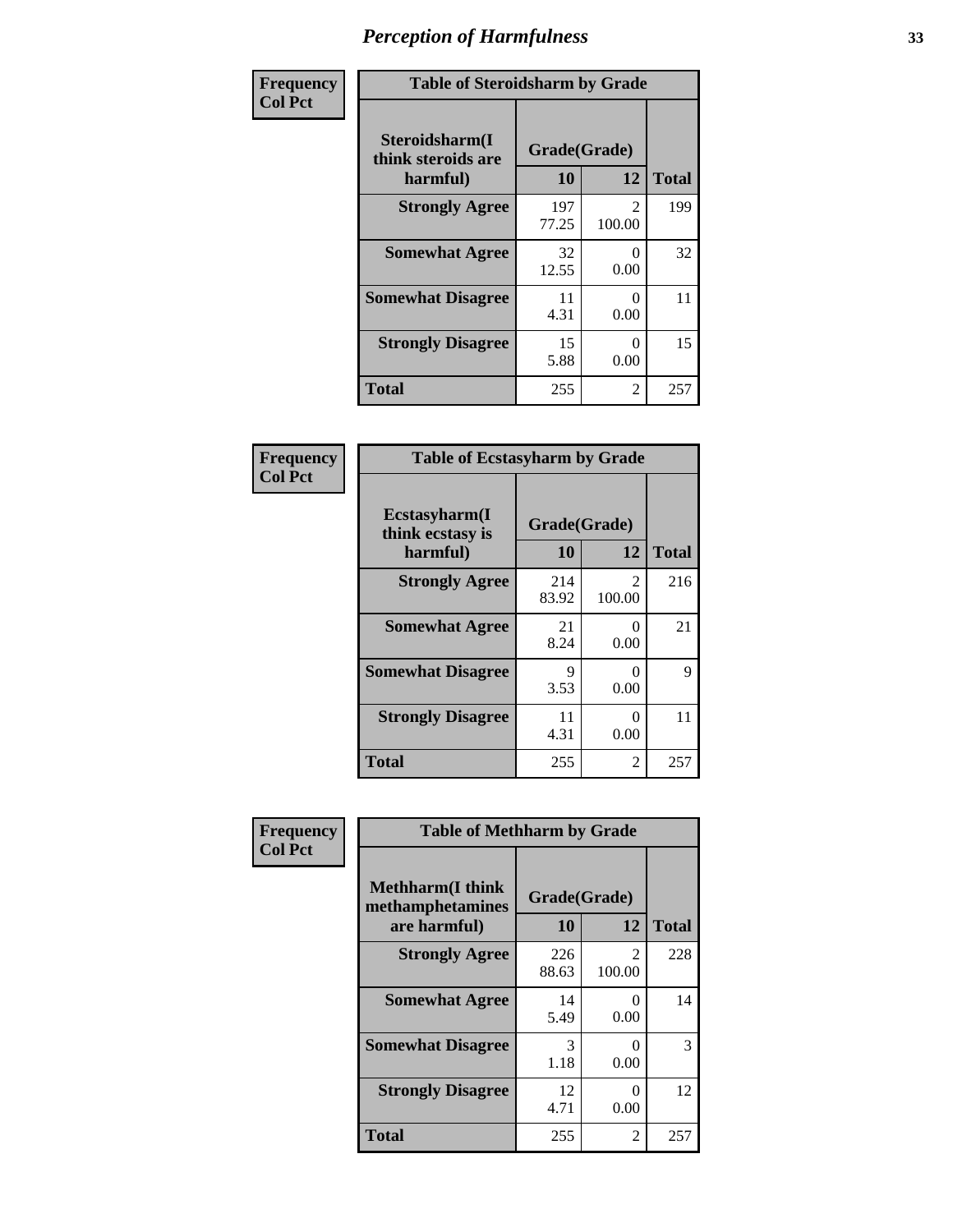| Frequency      | <b>Table of Hallucinogensharm by Grade</b>                 |                    |                         |              |
|----------------|------------------------------------------------------------|--------------------|-------------------------|--------------|
| <b>Col Pct</b> | Hallucinogensharm(I<br>think hallucinogens<br>are harmful) | Grade(Grade)<br>10 | 12                      | <b>Total</b> |
|                | <b>Strongly Agree</b>                                      | 215<br>84.31       | $\mathcal{L}$<br>100.00 | 217          |
|                | <b>Somewhat Agree</b>                                      | 18<br>7.06         | 0<br>0.00               | 18           |
|                | <b>Somewhat Disagree</b>                                   | 11<br>4.31         | 0<br>0.00               | 11           |
|                | <b>Strongly Disagree</b>                                   | 11<br>4.31         | 0<br>0.00               | 11           |
|                | <b>Total</b>                                               | 255                | 2                       | 257          |

| <b>Table of Prescriptionharm by Grade</b>                                         |                    |                           |              |  |  |
|-----------------------------------------------------------------------------------|--------------------|---------------------------|--------------|--|--|
| <b>Prescriptionharm(I)</b><br>think prescription<br>drugs not<br>prescribed to me | Grade(Grade)<br>10 | 12                        | <b>Total</b> |  |  |
| are harmful)                                                                      |                    |                           |              |  |  |
| <b>Strongly Agree</b>                                                             | 184<br>72.16       | $\mathfrak{D}$<br>100.00  | 186          |  |  |
| <b>Somewhat Agree</b>                                                             | 35<br>13.73        | 0<br>0.00                 | 35           |  |  |
| <b>Somewhat Disagree</b>                                                          | 21<br>8.24         | $\mathbf{\Omega}$<br>0.00 | 21           |  |  |
| <b>Strongly Disagree</b>                                                          | 15<br>5.88         | 0<br>0.00                 | 15           |  |  |
| <b>Total</b>                                                                      | 255                | 2                         | 257          |  |  |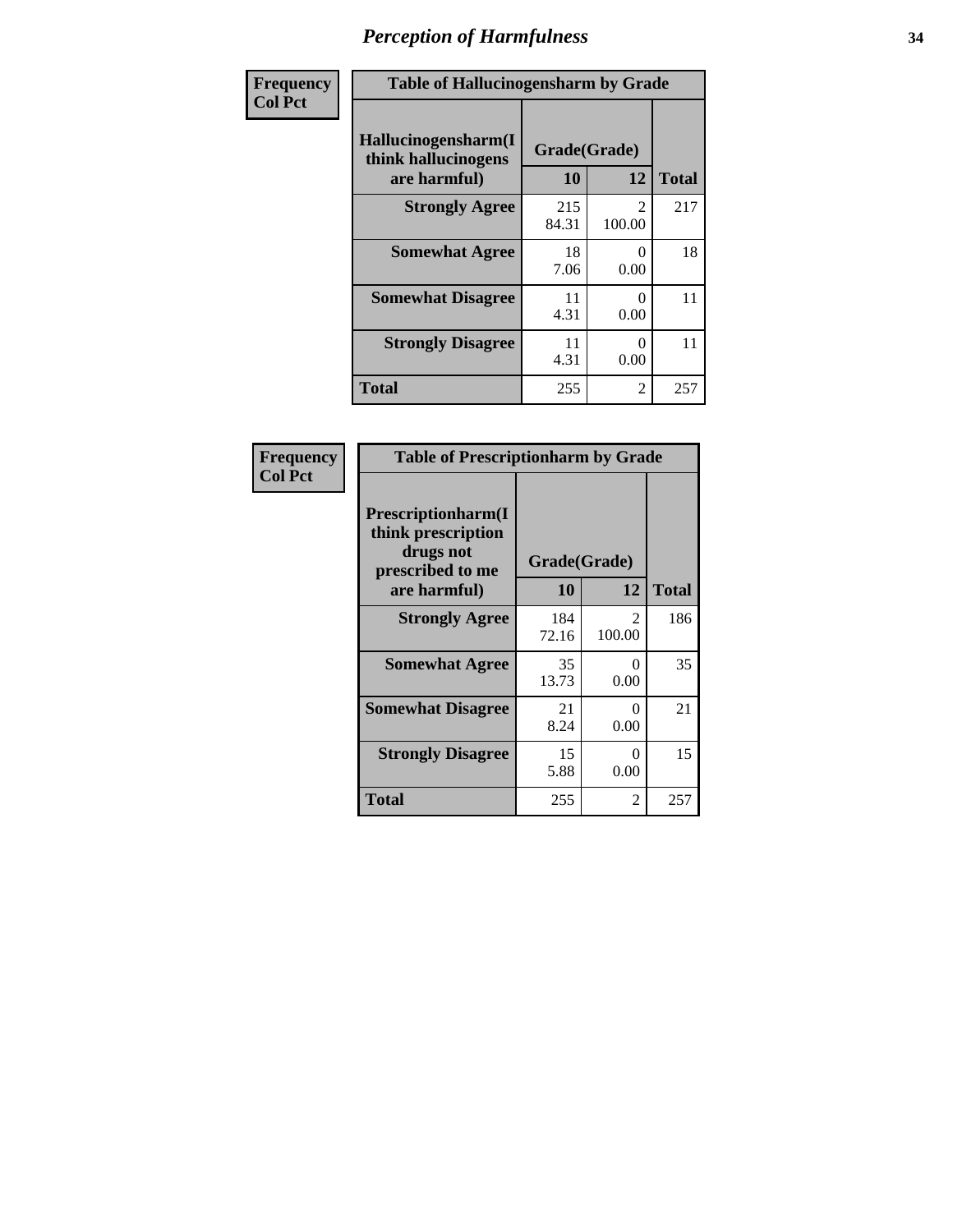# *Disapproval by Adults* **35**

| Frequency      | <b>Table of Alcoholadult by Grade</b>                                 |                    |                           |              |  |
|----------------|-----------------------------------------------------------------------|--------------------|---------------------------|--------------|--|
| <b>Col Pct</b> | <b>Alcoholadult</b> (Adults<br>would disapprove if<br>I used alcohol) | Grade(Grade)<br>10 | 12                        | <b>Total</b> |  |
|                | <b>Strongly Agree</b>                                                 | 133<br>52.16       | $\mathfrak{D}$<br>100.00  | 135          |  |
|                | <b>Somewhat Agree</b>                                                 | 79<br>30.98        | $\mathbf{\Omega}$<br>0.00 | 79           |  |
|                | <b>Somewhat Disagree</b>                                              | 32<br>12.55        | 0<br>0.00                 | 32           |  |
|                | <b>Strongly Disagree</b>                                              | 11<br>4.31         | 0<br>0.00                 | 11           |  |
|                | <b>Total</b>                                                          | 255                | 2                         | 257          |  |

| <b>Table of Tobaccoadult by Grade</b>                                 |                    |                         |              |  |  |
|-----------------------------------------------------------------------|--------------------|-------------------------|--------------|--|--|
| <b>Tobaccoadult</b> (Adults<br>would disapprove if<br>I used tobacco) | Grade(Grade)<br>10 | 12                      | <b>Total</b> |  |  |
| <b>Strongly Agree</b>                                                 | 192<br>75.29       | $\mathcal{L}$<br>100.00 | 194          |  |  |
| <b>Somewhat Agree</b>                                                 | 33<br>12.94        | 0<br>0.00               | 33           |  |  |
| <b>Somewhat Disagree</b>                                              | 17<br>6.67         | 0<br>0.00               | 17           |  |  |
| <b>Strongly Disagree</b>                                              | 13<br>5.10         | 0<br>0.00               | 13           |  |  |
| <b>Total</b>                                                          | 255                | 2                       | 257          |  |  |

| Frequency      | <b>Table of Marijuanaadult by Grade</b>                           |                    |                          |              |  |
|----------------|-------------------------------------------------------------------|--------------------|--------------------------|--------------|--|
| <b>Col Pct</b> | Marijuanaadult(Adults<br>would disapprove if I<br>used marijuana) | Grade(Grade)<br>10 | 12                       | <b>Total</b> |  |
|                | <b>Strongly Agree</b>                                             | 218<br>85.49       | $\mathfrak{D}$<br>100.00 | 220          |  |
|                | <b>Somewhat Agree</b>                                             | 16<br>6.27         | 0<br>0.00                | 16           |  |
|                | <b>Somewhat Disagree</b>                                          | 12<br>4.71         | 0<br>0.00                | 12           |  |
|                | <b>Strongly Disagree</b>                                          | 9<br>3.53          | 0<br>0.00                | 9            |  |
|                | <b>Total</b>                                                      | 255                | $\mathfrak{D}$           | 257          |  |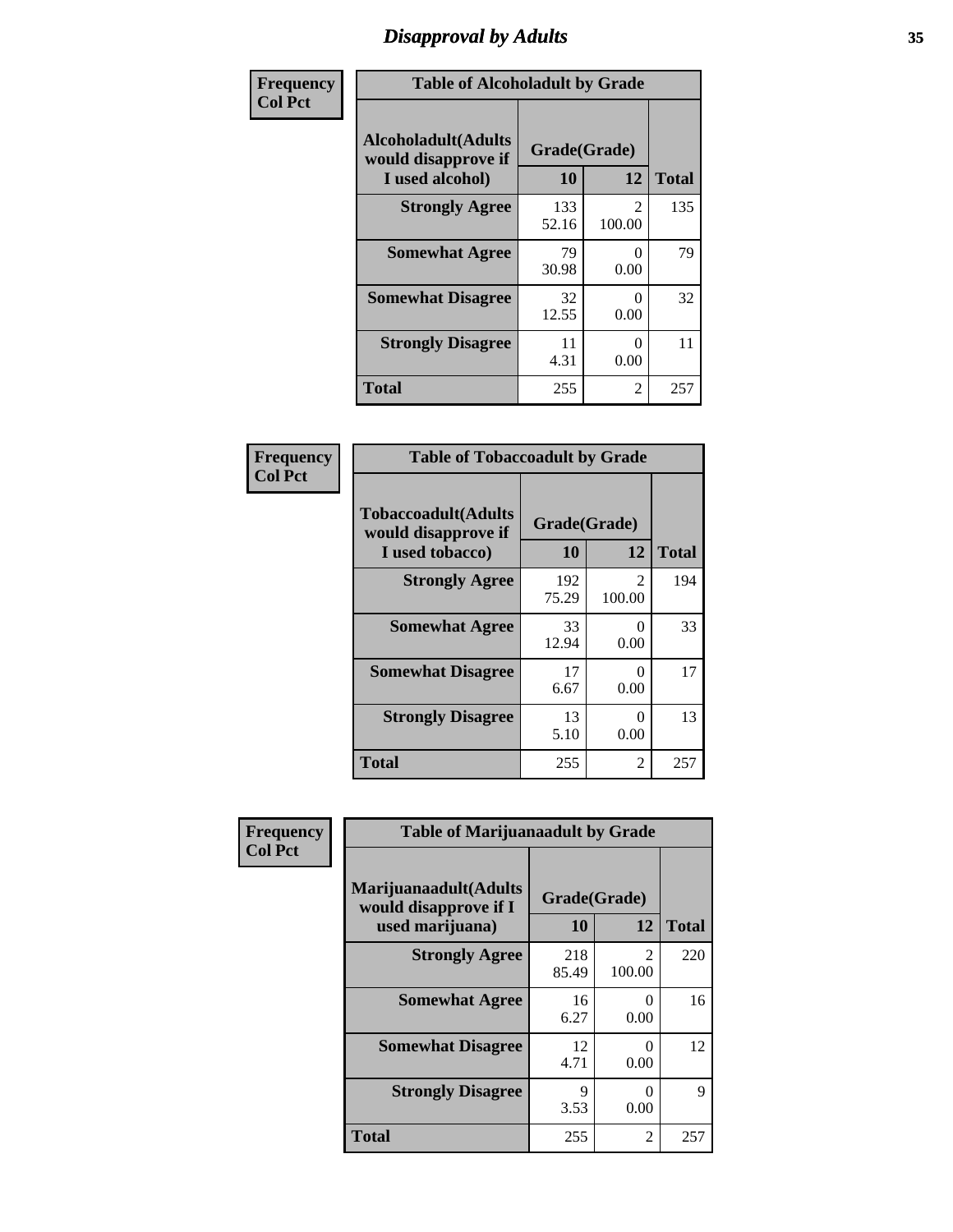# *Disapproval by Adults* **36**

| <b>Frequency</b> | <b>Table of Otherdrugadult by Grade</b>                                     |                                     |                  |              |
|------------------|-----------------------------------------------------------------------------|-------------------------------------|------------------|--------------|
| <b>Col Pct</b>   | <b>Otherdrugadult</b> (Adults<br>would disapprove if I<br>used other drugs) | Grade(Grade)<br>10                  | 12               | <b>Total</b> |
|                  | <b>Strongly Agree</b>                                                       | 233<br>91.37                        | 2<br>100.00      | 235          |
|                  | <b>Somewhat Agree</b>                                                       | 9<br>3.53                           | $\Omega$<br>0.00 | 9            |
|                  | <b>Somewhat Disagree</b>                                                    | $\mathcal{D}_{\mathcal{L}}$<br>0.78 | $\Omega$<br>0.00 | 2            |
|                  | <b>Strongly Disagree</b>                                                    | 11<br>4.31                          | 0<br>0.00        | 11           |
|                  | <b>Total</b>                                                                | 255                                 | 2                | 257          |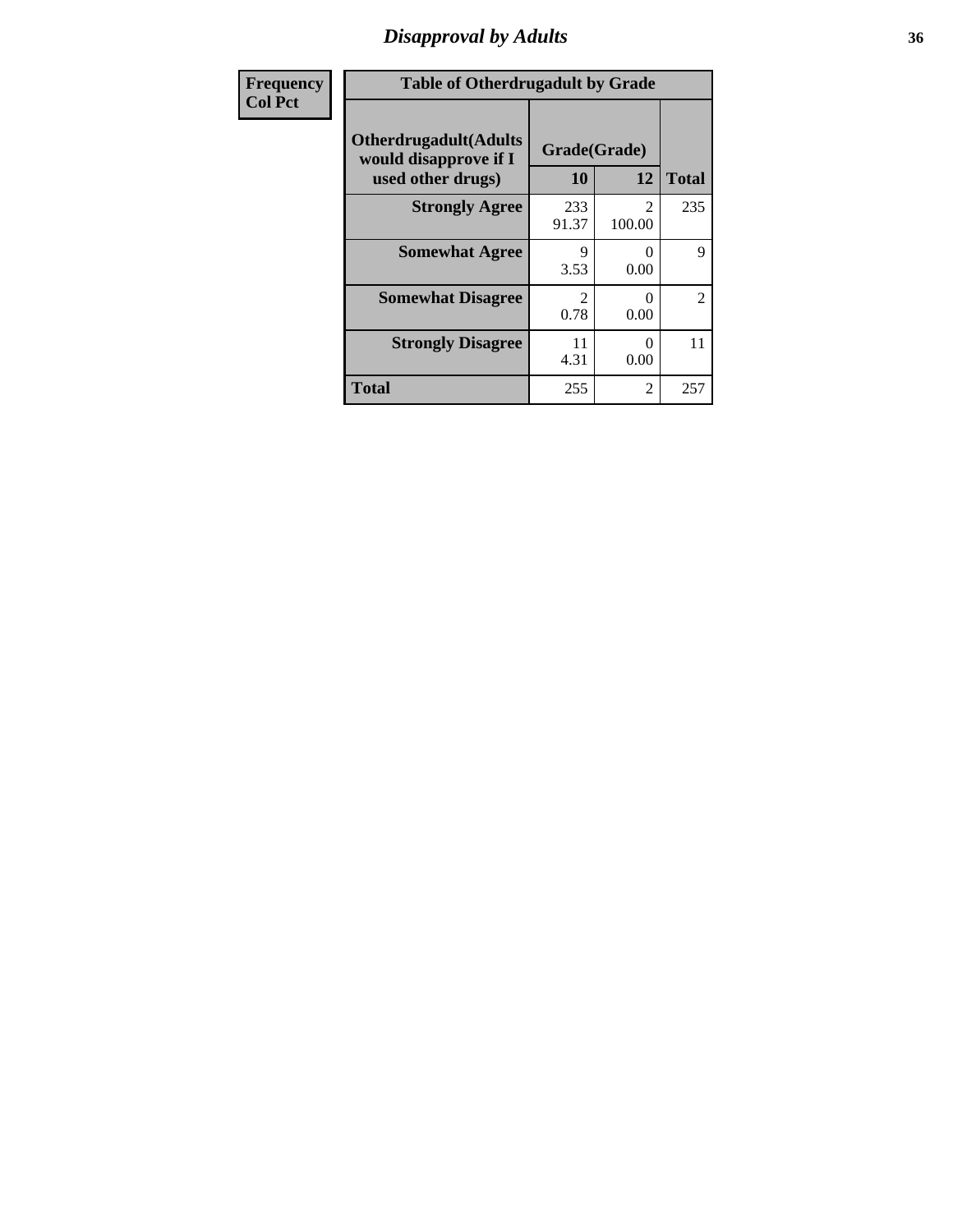## *Disapproval by Peers* **37**

| Frequency      | <b>Table of Alcoholpeer by Grade</b>                    |              |                           |              |  |
|----------------|---------------------------------------------------------|--------------|---------------------------|--------------|--|
| <b>Col Pct</b> | Alcoholpeer(My<br>friends would<br>disapprove if I used | Grade(Grade) |                           |              |  |
|                | alcohol)                                                | 10           | 12                        | <b>Total</b> |  |
|                | <b>Strongly Agree</b>                                   | 51<br>20.00  | 50.00                     | 52           |  |
|                | <b>Somewhat Agree</b>                                   | 69<br>27.06  | $\Omega$<br>0.00          | 69           |  |
|                | <b>Somewhat Disagree</b>                                | 66<br>25.88  | 50.00                     | 67           |  |
|                | <b>Strongly Disagree</b>                                | 69<br>27.06  | $\mathbf{\Omega}$<br>0.00 | 69           |  |
|                | Total                                                   | 255          | 2                         | 257          |  |

| Frequency      | <b>Table of Tobaccopeer by Grade</b>                                |                    |           |              |  |
|----------------|---------------------------------------------------------------------|--------------------|-----------|--------------|--|
| <b>Col Pct</b> | Tobaccopeer(My<br>friends would<br>disapprove if I used<br>tobacco) | Grade(Grade)<br>10 | 12        | <b>Total</b> |  |
|                | <b>Strongly Agree</b>                                               | 100<br>39.22       | 50.00     | 101          |  |
|                | <b>Somewhat Agree</b>                                               | 53<br>20.78        | 0<br>0.00 | 53           |  |
|                | <b>Somewhat Disagree</b>                                            | 53<br>20.78        | 50.00     | 54           |  |
|                | <b>Strongly Disagree</b>                                            | 49<br>19.22        | 0<br>0.00 | 49           |  |
|                | <b>Total</b>                                                        | 255                | 2         | 257          |  |

| Frequency      | <b>Table of Marijuanapeer by Grade</b> |                    |           |              |
|----------------|----------------------------------------|--------------------|-----------|--------------|
| <b>Col Pct</b> | Marijuanapeer(My<br>friends would      |                    |           |              |
|                | disapprove if I used<br>marijuana)     | Grade(Grade)<br>10 | 12        | <b>Total</b> |
|                | <b>Strongly Agree</b>                  | 115<br>45.10       | 50.00     | 116          |
|                | <b>Somewhat Agree</b>                  | 47<br>18.43        | 0<br>0.00 | 47           |
|                | <b>Somewhat Disagree</b>               | 46<br>18.04        | 50.00     | 47           |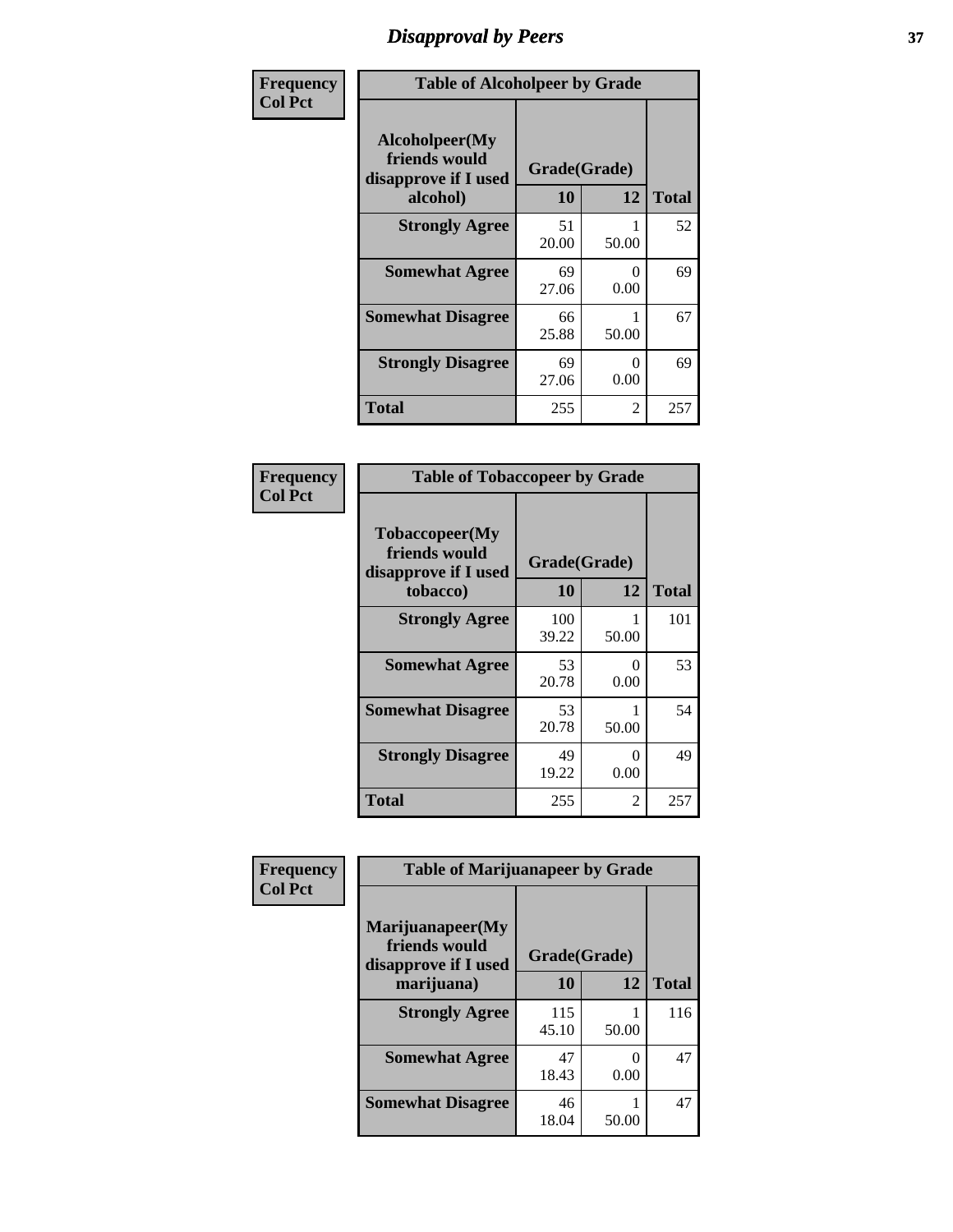# *Disapproval by Peers* **38**

| Frequency<br><b>Col Pct</b> | <b>Table of Marijuanapeer by Grade</b>                                  |                    |      |              |
|-----------------------------|-------------------------------------------------------------------------|--------------------|------|--------------|
|                             | Marijuanapeer(My<br>friends would<br>disapprove if I used<br>marijuana) | Grade(Grade)<br>10 | 12   | <b>Total</b> |
|                             | <b>Strongly Disagree</b>                                                | 47<br>18.43        | 0.00 | 47           |
|                             | Total                                                                   | 255                | 2    | $25^{\circ}$ |

| Frequency      | <b>Table of Otherdrugpeer by Grade</b>                                    |                           |           |              |
|----------------|---------------------------------------------------------------------------|---------------------------|-----------|--------------|
| <b>Col Pct</b> | Otherdrugpeer(My<br>friends would<br>disapprove if I used<br>other drugs) | Grade(Grade)<br><b>10</b> | 12        | <b>Total</b> |
|                | <b>Strongly Agree</b>                                                     | 155<br>60.78              | 50.00     | 156          |
|                | <b>Somewhat Agree</b>                                                     | 44<br>17.25               | 0<br>0.00 | 44           |
|                | <b>Somewhat Disagree</b>                                                  | 28<br>10.98               | 50.00     | 29           |
|                | <b>Strongly Disagree</b>                                                  | 28<br>10.98               | 0<br>0.00 | 28           |
|                | Total                                                                     | 255                       | 2         | 257          |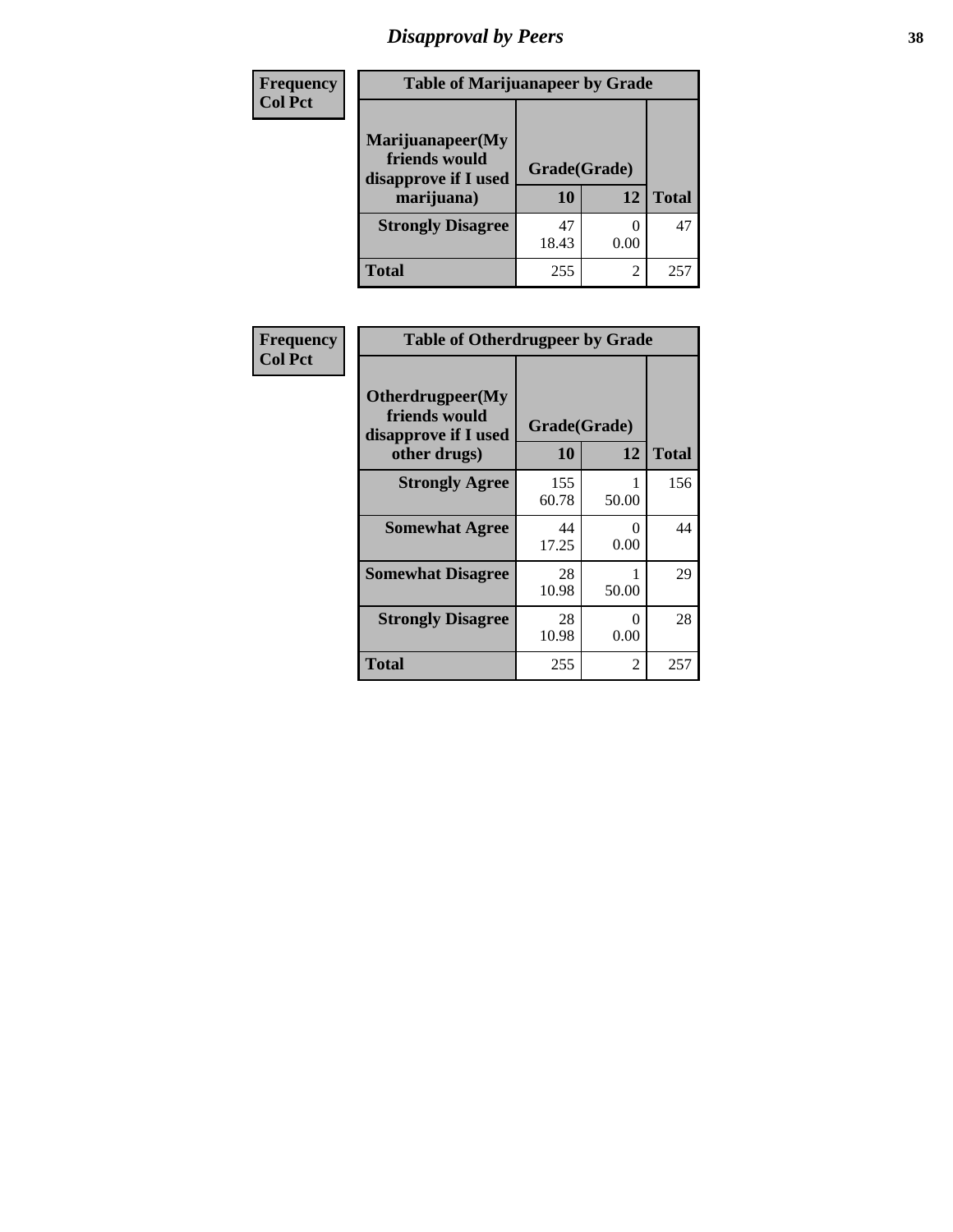| Frequency      | <b>Table of Alcohollocation1 by Grade</b> |              |                                       |              |
|----------------|-------------------------------------------|--------------|---------------------------------------|--------------|
| <b>Col Pct</b> | <b>Alcohollocation1(Places</b>            | Grade(Grade) |                                       |              |
|                | <b>Friends Use Alcohol)</b>               | 10           | 12                                    | <b>Total</b> |
|                |                                           | 166<br>65.10 | $\left( \right)$<br>0.00              | 166          |
|                | Do Not Use                                | 89<br>34.90  | $\mathcal{D}_{\mathcal{A}}$<br>100.00 | 91           |
|                | <b>Total</b>                              | 255          | $\overline{c}$                        | 257          |

| Frequency      | <b>Table of Alcohollocation2 by Grade</b>                     |                    |                          |              |
|----------------|---------------------------------------------------------------|--------------------|--------------------------|--------------|
| <b>Col Pct</b> | <b>Alcohollocation2(Places</b><br><b>Friends Use Alcohol)</b> | Grade(Grade)<br>10 | 12                       | <b>Total</b> |
|                |                                                               | 132<br>51.76       | $\mathfrak{D}$<br>100.00 | 134          |
|                | Home                                                          | 123<br>48.24       | $\theta$<br>0.00         | 123          |
|                | <b>Total</b>                                                  | 255                | 2                        | 257          |

| Frequency<br><b>Col Pct</b> | <b>Table of Alcohollocation 3 by Grade</b> |              |                          |              |
|-----------------------------|--------------------------------------------|--------------|--------------------------|--------------|
|                             | <b>Alcohollocation3(Places</b>             | Grade(Grade) |                          |              |
|                             | <b>Friends Use Alcohol)</b>                | 10           | 12                       | <b>Total</b> |
|                             |                                            | 240<br>94.12 | $\mathfrak{D}$<br>100.00 | 242          |
|                             | <b>School</b>                              | 15<br>5.88   | 0.00                     | 15           |
|                             | <b>Total</b>                               | 255          | $\overline{c}$           | 257          |

| <b>Frequency</b> | <b>Table of Alcohollocation4 by Grade</b> |              |                          |              |  |
|------------------|-------------------------------------------|--------------|--------------------------|--------------|--|
| <b>Col Pct</b>   | <b>Alcohollocation4(Places</b>            | Grade(Grade) |                          |              |  |
|                  | <b>Friends Use Alcohol)</b>               | 10           | 12                       | <b>Total</b> |  |
|                  |                                           | 231<br>90.59 | $\mathfrak{D}$<br>100.00 | 233          |  |
|                  | Car                                       | 24<br>9.41   | 0.00                     | 24           |  |
|                  | <b>Total</b>                              | 255          | $\overline{2}$           | 257          |  |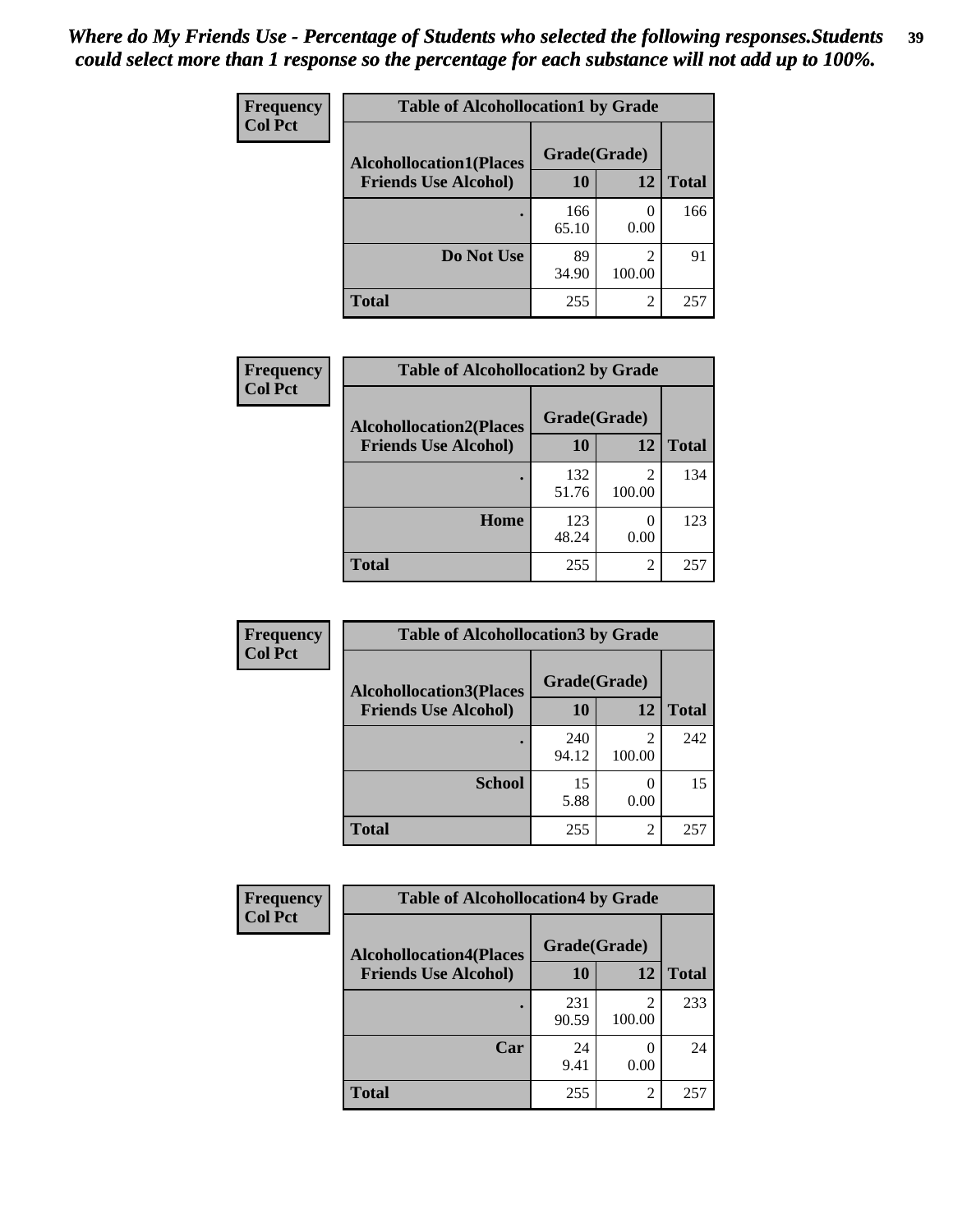| Frequency<br><b>Col Pct</b> | <b>Table of Alcohollocation5 by Grade</b> |              |             |              |
|-----------------------------|-------------------------------------------|--------------|-------------|--------------|
|                             | <b>Alcohollocation5(Places</b>            | Grade(Grade) |             |              |
|                             | <b>Friends Use Alcohol)</b>               | 10           | 12          | <b>Total</b> |
|                             |                                           | 127<br>49.80 | 2<br>100.00 | 129          |
|                             | <b>Friend's House</b>                     | 128<br>50.20 | 0.00        | 128          |
|                             | <b>Total</b>                              | 255          | 2           | 257          |

| <b>Frequency</b> | <b>Table of Alcohollocation6 by Grade</b> |              |             |              |
|------------------|-------------------------------------------|--------------|-------------|--------------|
| <b>Col Pct</b>   | <b>Alcohollocation6(Places</b>            | Grade(Grade) |             |              |
|                  | <b>Friends Use Alcohol)</b>               | 10           | 12          | <b>Total</b> |
|                  |                                           | 179<br>70.20 | 2<br>100.00 | 181          |
|                  | <b>Other</b>                              | 76<br>29.80  | 0.00        | 76           |
|                  | <b>Total</b>                              | 255          | 2           | 257          |

| Frequency<br><b>Col Pct</b>    | <b>Table of Tobaccolocation1 by Grade</b> |              |                                       |              |
|--------------------------------|-------------------------------------------|--------------|---------------------------------------|--------------|
| <b>Tobaccolocation1(Places</b> | Grade(Grade)                              |              |                                       |              |
|                                | <b>Friends Use Tobacco)</b>               | 10           | 12                                    | <b>Total</b> |
|                                |                                           | 130<br>50.98 | 0.00                                  | 130          |
|                                | Do Not Use                                | 125<br>49.02 | $\mathcal{D}_{\mathcal{L}}$<br>100.00 | 127          |
|                                | <b>Total</b>                              | 255          | $\overline{2}$                        | 257          |

| Frequency      | <b>Table of Tobaccolocation2 by Grade</b> |              |                                       |              |  |
|----------------|-------------------------------------------|--------------|---------------------------------------|--------------|--|
| <b>Col Pct</b> | <b>Tobaccolocation2(Places</b>            | Grade(Grade) |                                       |              |  |
|                | <b>Friends Use Tobacco)</b>               | 10           | 12                                    | <b>Total</b> |  |
|                |                                           | 154<br>60.39 | $\mathcal{D}_{\mathcal{A}}$<br>100.00 | 156          |  |
|                | Home                                      | 101<br>39.61 | 0.00                                  | 101          |  |
|                | <b>Total</b>                              | 255          | $\overline{2}$                        | 257          |  |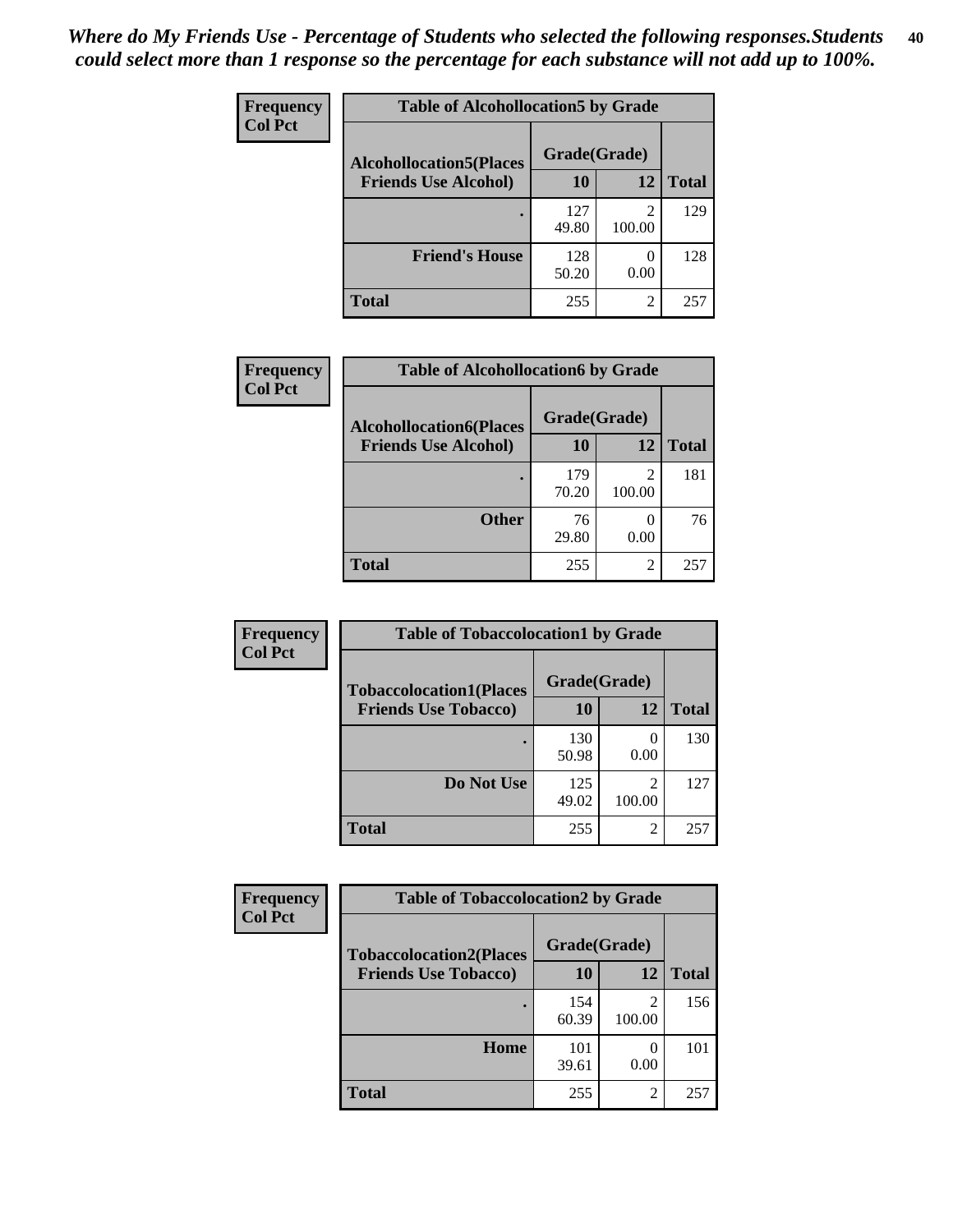| Frequency      | <b>Table of Tobaccolocation 3 by Grade</b> |              |                          |              |  |
|----------------|--------------------------------------------|--------------|--------------------------|--------------|--|
| <b>Col Pct</b> | <b>Tobaccolocation3(Places</b>             | Grade(Grade) |                          |              |  |
|                | <b>Friends Use Tobacco)</b>                | 10           | 12                       | <b>Total</b> |  |
|                |                                            | 221<br>86.67 | $\overline{c}$<br>100.00 | 223          |  |
|                | <b>School</b>                              | 34<br>13.33  | 0.00                     | 34           |  |
|                | <b>Total</b>                               | 255          | $\overline{2}$           | 257          |  |

| Frequency      | <b>Table of Tobaccolocation4 by Grade</b> |              |                          |              |
|----------------|-------------------------------------------|--------------|--------------------------|--------------|
| <b>Col Pct</b> | <b>Tobaccolocation4(Places</b>            | Grade(Grade) |                          |              |
|                | <b>Friends Use Tobacco)</b>               | 10           | 12                       | <b>Total</b> |
|                |                                           | 200<br>78.43 | $\mathfrak{D}$<br>100.00 | 202          |
|                | Car                                       | 55<br>21.57  | 0.00                     | 55           |
|                | <b>Total</b>                              | 255          | $\overline{2}$           | 257          |

| Frequency      | <b>Table of Tobaccolocation5 by Grade</b> |              |                          |              |
|----------------|-------------------------------------------|--------------|--------------------------|--------------|
| <b>Col Pct</b> | <b>Tobaccolocation5(Places</b>            | Grade(Grade) |                          |              |
|                | <b>Friends Use Tobacco)</b>               | 10           | 12                       | <b>Total</b> |
|                |                                           | 167<br>65.49 | $\mathfrak{D}$<br>100.00 | 169          |
|                | <b>Friend's House</b>                     | 88<br>34.51  | 0.00                     | 88           |
|                | <b>Total</b>                              | 255          | $\overline{2}$           | 257          |

| Frequency      | <b>Table of Tobaccolocation6 by Grade</b> |              |                |              |  |
|----------------|-------------------------------------------|--------------|----------------|--------------|--|
| <b>Col Pct</b> | <b>Tobaccolocation6(Places</b>            | Grade(Grade) |                |              |  |
|                | <b>Friends Use Tobacco)</b>               | 10           | 12             | <b>Total</b> |  |
|                |                                           | 178<br>69.80 | 2<br>100.00    | 180          |  |
|                | <b>Other</b>                              | 77<br>30.20  | 0.00           | 77           |  |
|                | <b>Total</b>                              | 255          | $\overline{2}$ | 257          |  |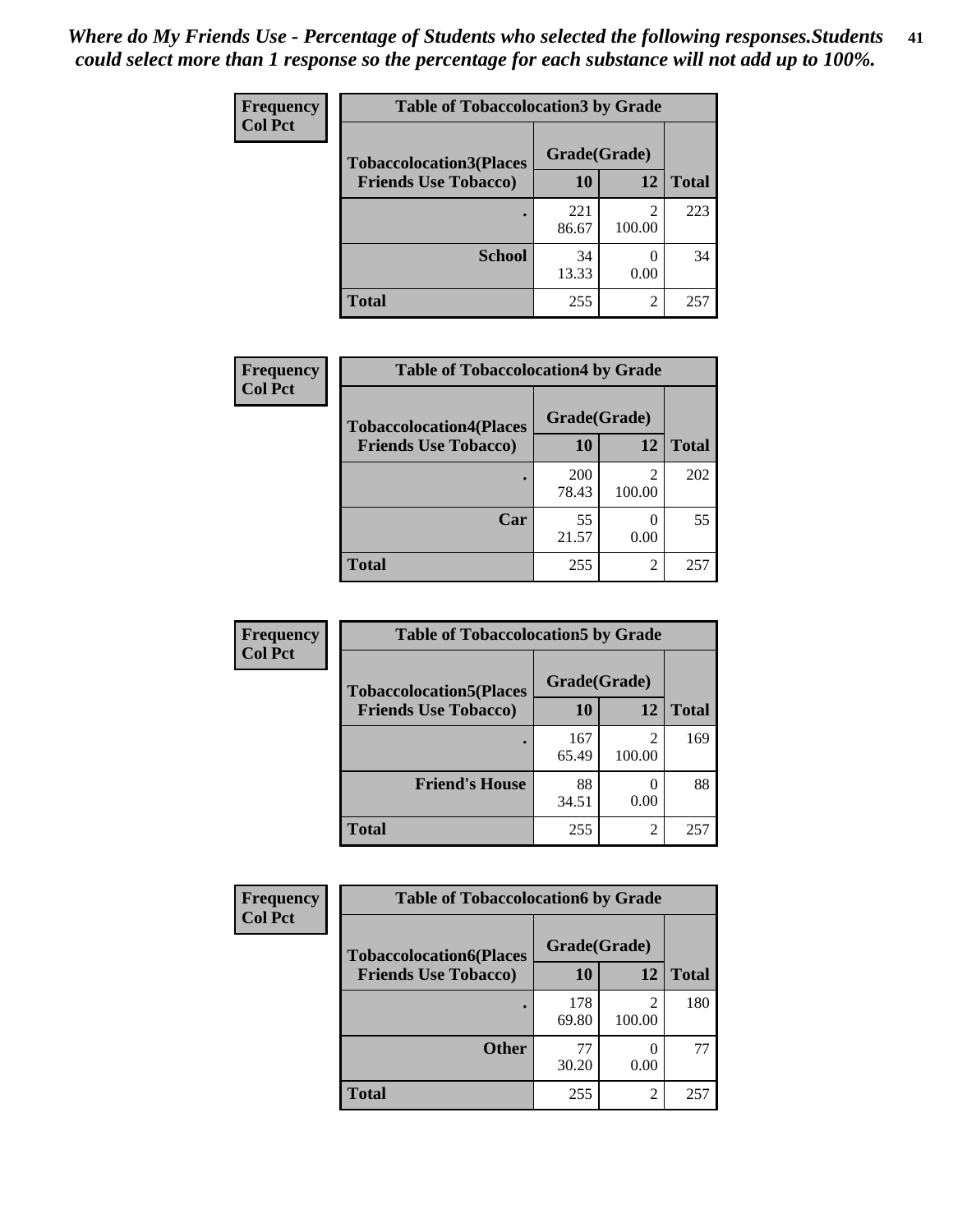| <b>Frequency</b> | <b>Table of Marijuanalocation1 by Grade</b> |              |                          |              |
|------------------|---------------------------------------------|--------------|--------------------------|--------------|
| <b>Col Pct</b>   | <b>Marijuanalocation1(Places</b>            | Grade(Grade) |                          |              |
|                  | <b>Friends Use Marijuana</b> )              | 10           | 12                       | <b>Total</b> |
|                  |                                             | 110<br>43.14 | 0.00                     | 110          |
|                  | Do Not Use                                  | 145<br>56.86 | $\overline{c}$<br>100.00 | 147          |
|                  | Total                                       | 255          | $\mathfrak{D}$           | 257          |

| <b>Frequency</b> | <b>Table of Marijuanalocation2 by Grade</b> |              |                          |              |  |  |
|------------------|---------------------------------------------|--------------|--------------------------|--------------|--|--|
| <b>Col Pct</b>   | <b>Marijuanalocation2(Places</b>            | Grade(Grade) |                          |              |  |  |
|                  | <b>Friends Use Marijuana</b> )              | 10           | 12                       | <b>Total</b> |  |  |
|                  |                                             | 172<br>67.45 | $\mathfrak{D}$<br>100.00 | 174          |  |  |
|                  | Home                                        | 83<br>32.55  | 0.00                     | 83           |  |  |
|                  | <b>Total</b>                                | 255          | 2                        | 257          |  |  |

| <b>Frequency</b><br><b>Col Pct</b> | <b>Table of Marijuanalocation3 by Grade</b>                        |                    |                          |              |
|------------------------------------|--------------------------------------------------------------------|--------------------|--------------------------|--------------|
|                                    | <b>Marijuanalocation3(Places</b><br><b>Friends Use Marijuana</b> ) | Grade(Grade)<br>10 | 12                       | <b>Total</b> |
|                                    |                                                                    | 240<br>94.12       | $\mathfrak{D}$<br>100.00 | 242          |
|                                    | <b>School</b>                                                      | 15<br>5.88         | 0.00                     | 15           |
|                                    | <b>Total</b>                                                       | 255                | $\mathfrak{D}$           | 257          |

| <b>Frequency</b> | <b>Table of Marijuanalocation4 by Grade</b> |              |                          |              |  |
|------------------|---------------------------------------------|--------------|--------------------------|--------------|--|
| <b>Col Pct</b>   | <b>Marijuanalocation4(Places</b>            | Grade(Grade) |                          |              |  |
|                  | <b>Friends Use Marijuana</b> )              | <b>10</b>    | 12                       | <b>Total</b> |  |
|                  |                                             | 213<br>83.53 | 100.00                   | 215          |  |
|                  | Car                                         | 42<br>16.47  | 0.00                     | 42           |  |
|                  | <b>Total</b>                                | 255          | $\overline{\mathcal{L}}$ | 257          |  |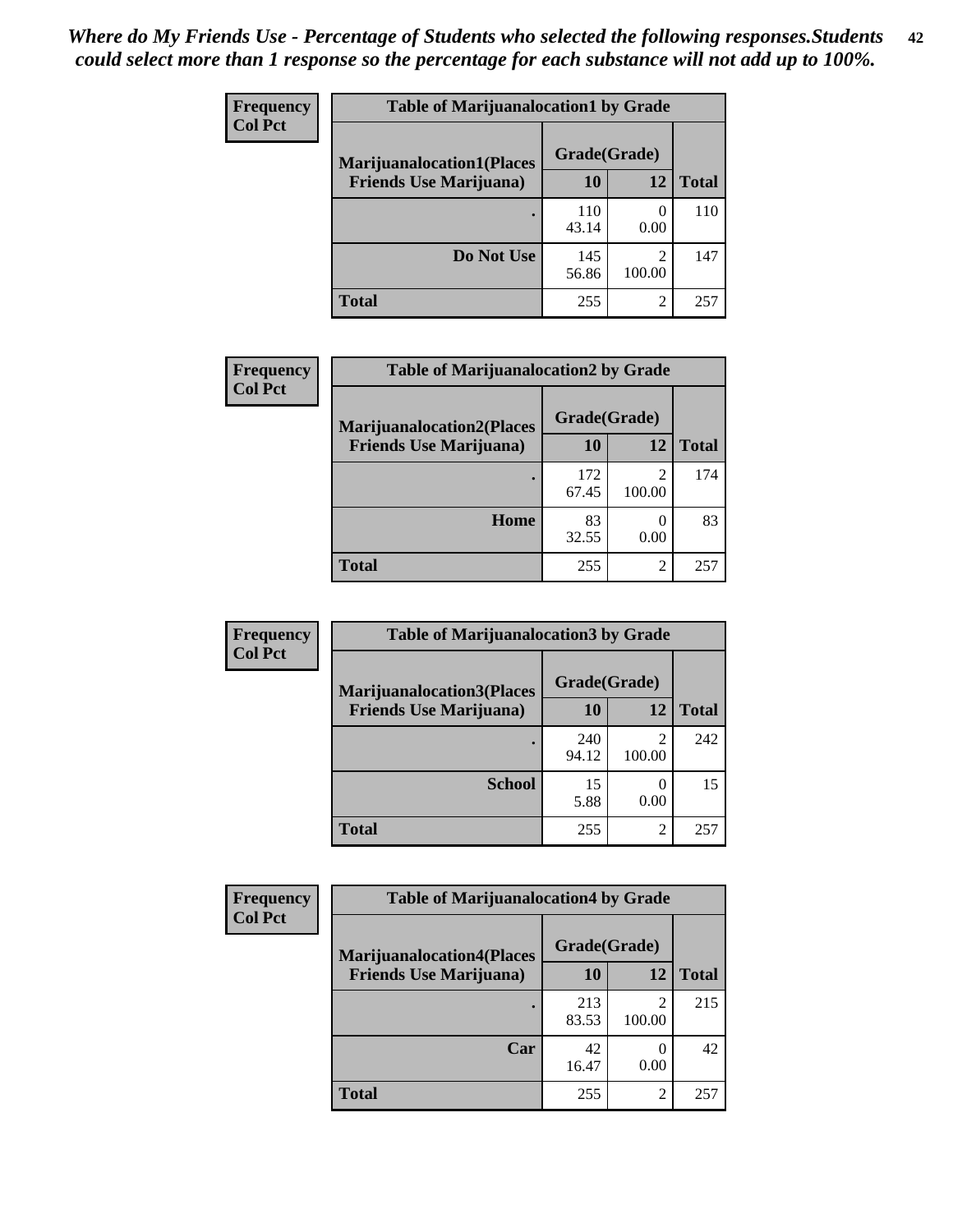| <b>Frequency</b> | <b>Table of Marijuanalocation5 by Grade</b> |              |             |              |
|------------------|---------------------------------------------|--------------|-------------|--------------|
| <b>Col Pct</b>   | <b>Marijuanalocation5</b> (Places           | Grade(Grade) |             |              |
|                  | <b>Friends Use Marijuana</b> )              | 10           | 12          | <b>Total</b> |
|                  |                                             | 169<br>66.27 | ∍<br>100.00 | 171          |
|                  | <b>Friend's House</b>                       | 86<br>33.73  | 0.00        | 86           |
|                  | Total                                       | 255          | 2           | 257          |

| Frequency      | <b>Table of Marijuanalocation6 by Grade</b>                        |                    |             |              |
|----------------|--------------------------------------------------------------------|--------------------|-------------|--------------|
| <b>Col Pct</b> | <b>Marijuanalocation6(Places</b><br><b>Friends Use Marijuana</b> ) | Grade(Grade)<br>10 | 12          | <b>Total</b> |
|                |                                                                    |                    |             |              |
|                |                                                                    | 192<br>75.29       | 2<br>100.00 | 194          |
|                | <b>Other</b>                                                       | 63<br>24.71        | 0.00        | 63           |
|                | <b>Total</b>                                                       | 255                | 2           | 257          |

| <b>Frequency</b> | <b>Table of Otherdruglocation1 by Grade</b>                          |              |                          |              |
|------------------|----------------------------------------------------------------------|--------------|--------------------------|--------------|
| <b>Col Pct</b>   | <b>Otherdruglocation1(Places</b><br><b>Friends Use Other Illegal</b> | Grade(Grade) |                          |              |
|                  | Drugs)                                                               | 10           | 12                       | <b>Total</b> |
|                  |                                                                      | 72<br>28.24  | $\Omega$<br>0.00         | 72           |
|                  | Do Not Use                                                           | 183<br>71.76 | 100.00                   | 185          |
|                  | <b>Total</b>                                                         | 255          | $\overline{\mathcal{L}}$ | 257          |

| Frequency      | <b>Table of Otherdruglocation2 by Grade</b>                          |              |                          |              |
|----------------|----------------------------------------------------------------------|--------------|--------------------------|--------------|
| <b>Col Pct</b> | <b>Otherdruglocation2(Places</b><br><b>Friends Use Other Illegal</b> | Grade(Grade) |                          |              |
|                | Drugs)                                                               | 10           | 12                       | <b>Total</b> |
|                |                                                                      | 208<br>81.57 | $\mathfrak{D}$<br>100.00 | 210          |
|                | Home                                                                 | 47<br>18.43  | 0<br>0.00                | 47           |
|                | <b>Total</b>                                                         | 255          | $\overline{c}$           | 257          |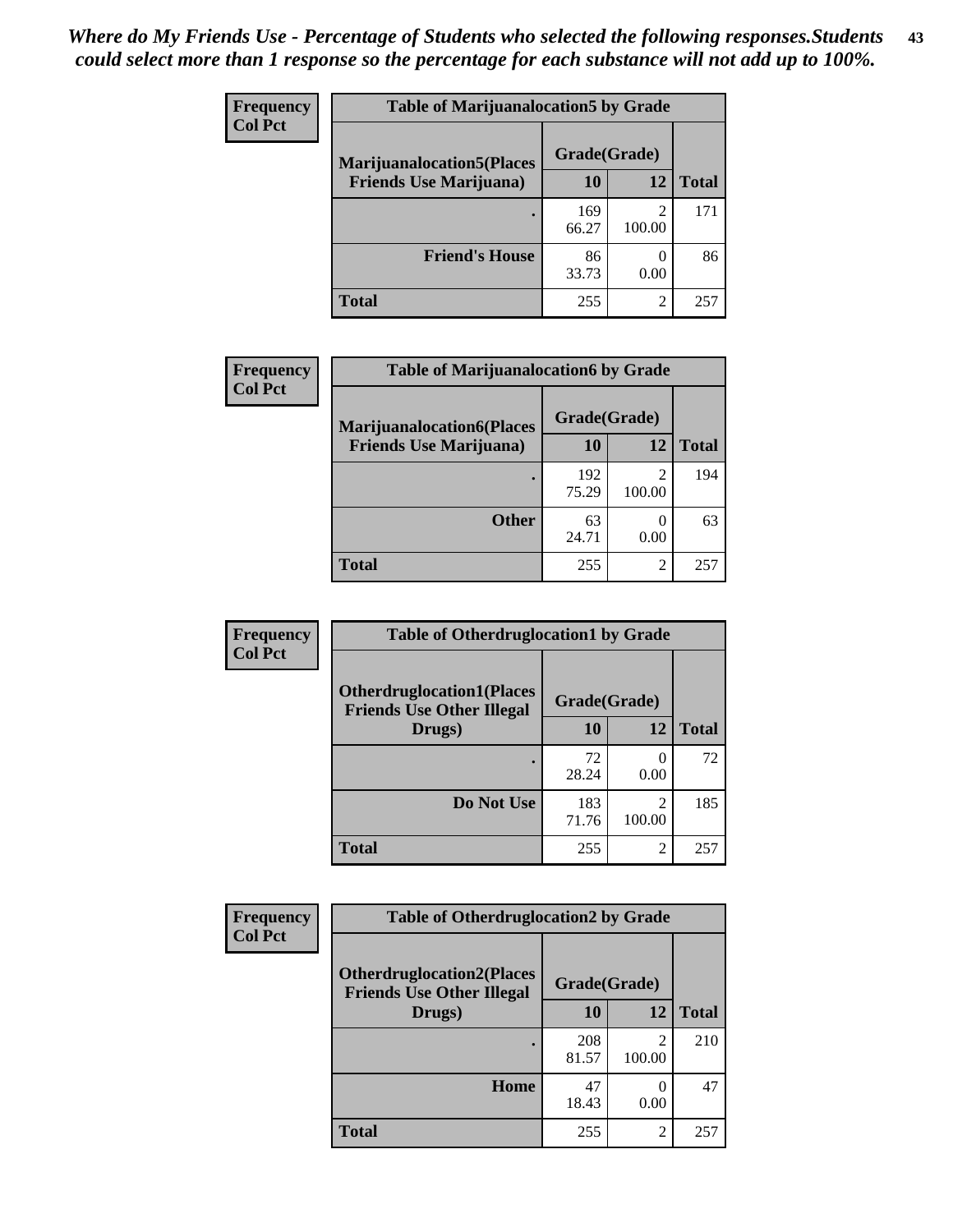| <b>Frequency</b> | <b>Table of Otherdruglocation 3 by Grade</b>                         |              |                          |              |  |
|------------------|----------------------------------------------------------------------|--------------|--------------------------|--------------|--|
| <b>Col Pct</b>   | <b>Otherdruglocation3(Places</b><br><b>Friends Use Other Illegal</b> | Grade(Grade) |                          |              |  |
|                  | Drugs)                                                               | 10           | 12                       | <b>Total</b> |  |
|                  |                                                                      | 241<br>94.51 | $\mathfrak{D}$<br>100.00 | 243          |  |
|                  | <b>School</b>                                                        | 14<br>5.49   | 0.00                     | 14           |  |
|                  | <b>Total</b>                                                         | 255          | 2                        | 257          |  |

| <b>Frequency</b> | <b>Table of Otherdruglocation4 by Grade</b>                          |              |                                       |              |
|------------------|----------------------------------------------------------------------|--------------|---------------------------------------|--------------|
| <b>Col Pct</b>   | <b>Otherdruglocation4(Places</b><br><b>Friends Use Other Illegal</b> | Grade(Grade) |                                       |              |
|                  | Drugs)                                                               | 10           | 12                                    | <b>Total</b> |
|                  |                                                                      | 231<br>90.59 | $\mathcal{D}_{\mathcal{L}}$<br>100.00 | 233          |
|                  | Car                                                                  | 24<br>9.41   | $\mathbf{\Omega}$<br>0.00             | 24           |
|                  | <b>Total</b>                                                         | 255          | $\mathcal{D}$                         | 257          |

| <b>Frequency</b> | <b>Table of Otherdruglocation5 by Grade</b>                          |              |                          |              |
|------------------|----------------------------------------------------------------------|--------------|--------------------------|--------------|
| <b>Col Pct</b>   | <b>Otherdruglocation5(Places</b><br><b>Friends Use Other Illegal</b> | Grade(Grade) |                          |              |
|                  | Drugs)                                                               | 10           | 12                       | <b>Total</b> |
|                  |                                                                      | 209<br>81.96 | $\mathfrak{D}$<br>100.00 | 211          |
|                  | <b>Friend's House</b>                                                | 46<br>18.04  | 0.00                     | 46           |
|                  | <b>Total</b>                                                         | 255          | 2                        | 257          |

| <b>Frequency</b> | <b>Table of Otherdruglocation6 by Grade</b>                           |              |                                                                                                                                                                           |              |
|------------------|-----------------------------------------------------------------------|--------------|---------------------------------------------------------------------------------------------------------------------------------------------------------------------------|--------------|
| <b>Col Pct</b>   | <b>Otherdruglocation6(Places)</b><br><b>Friends Use Other Illegal</b> | Grade(Grade) |                                                                                                                                                                           |              |
|                  | Drugs)                                                                | <b>10</b>    | 12                                                                                                                                                                        | <b>Total</b> |
|                  |                                                                       | 212<br>83.14 | $\mathcal{D}_{\mathcal{A}}^{\mathcal{A}}(\mathcal{A})=\mathcal{D}_{\mathcal{A}}^{\mathcal{A}}(\mathcal{A})\mathcal{D}_{\mathcal{A}}^{\mathcal{A}}(\mathcal{A})$<br>100.00 | 214          |
|                  | <b>Other</b>                                                          | 43<br>16.86  | $\Omega$<br>0.00                                                                                                                                                          | 43           |
|                  | <b>Total</b>                                                          | 255          | $\overline{c}$                                                                                                                                                            | 257          |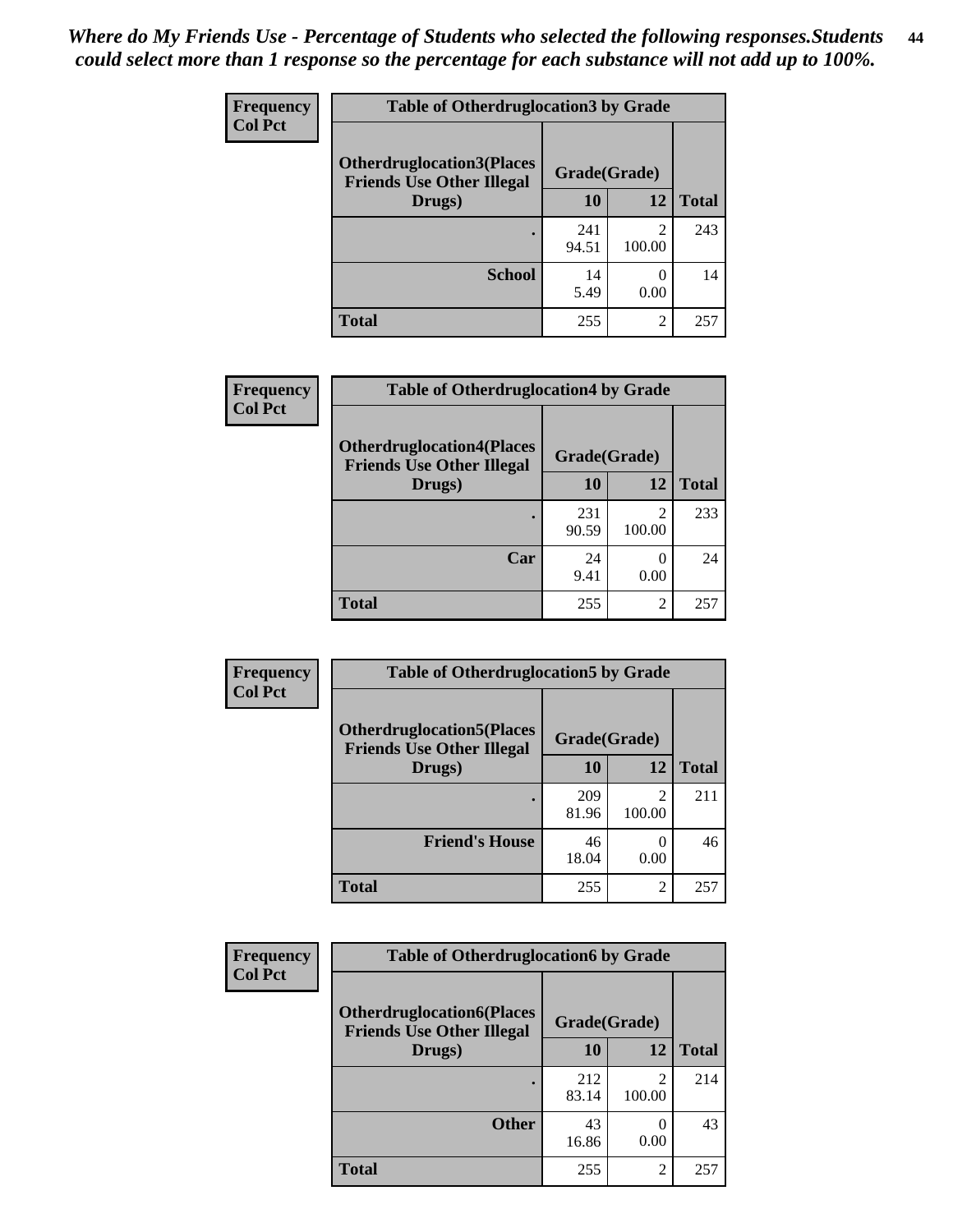| Frequency      | <b>Table of Alcoholtime1 by Grade</b>                           |              |                          |              |
|----------------|-----------------------------------------------------------------|--------------|--------------------------|--------------|
| <b>Col Pct</b> | <b>Alcoholtime1(Times</b><br>Grade(Grade)<br><b>Friends Use</b> |              |                          |              |
|                | Alcohol)                                                        | <b>10</b>    | 12                       | <b>Total</b> |
|                |                                                                 | 162<br>63.53 | $\Omega$<br>0.00         | 162          |
|                | Do Not Use                                                      | 93<br>36.47  | $\mathfrak{D}$<br>100.00 | 95           |
|                | <b>Total</b>                                                    | 255          | 2                        | 257          |

| Frequency      | <b>Table of Alcoholtime2 by Grade</b>           |              |             |              |
|----------------|-------------------------------------------------|--------------|-------------|--------------|
| <b>Col Pct</b> | <b>Alcoholtime2(Times</b><br><b>Friends Use</b> | Grade(Grade) |             |              |
|                | Alcohol)                                        | 10           | 12          | <b>Total</b> |
|                |                                                 | 241<br>94.51 | 2<br>100.00 | 243          |
|                | <b>On Way to School</b>                         | 14<br>5.49   | 0.00        | 14           |
|                | <b>Total</b>                                    | 255          | 2           | 257          |

| Frequency      | <b>Table of Alcoholtime3 by Grade</b>                           |              |                |              |
|----------------|-----------------------------------------------------------------|--------------|----------------|--------------|
| <b>Col Pct</b> | <b>Alcoholtime3(Times</b><br>Grade(Grade)<br><b>Friends Use</b> |              |                |              |
|                | Alcohol)                                                        | 10           | 12             | <b>Total</b> |
|                |                                                                 | 243<br>95.29 | 2<br>100.00    | 245          |
|                | <b>During School</b>                                            | 12<br>4.71   | 0.00           | 12           |
|                | <b>Total</b>                                                    | 255          | $\overline{2}$ | 257          |

| <b>Frequency</b><br><b>Col Pct</b> | <b>Table of Alcoholtime4 by Grade</b> |              |        |              |
|------------------------------------|---------------------------------------|--------------|--------|--------------|
|                                    | <b>Alcoholtime4(Times</b>             | Grade(Grade) |        |              |
|                                    | <b>Friends Use Alcohol)</b>           | 10           | 12     | <b>Total</b> |
|                                    |                                       | 240<br>94.12 | 100.00 | 242          |
|                                    | <b>On Way Home From School</b>        | 15<br>5.88   | 0.00   | 15           |
|                                    | <b>Total</b>                          | 255          | 2      | 257          |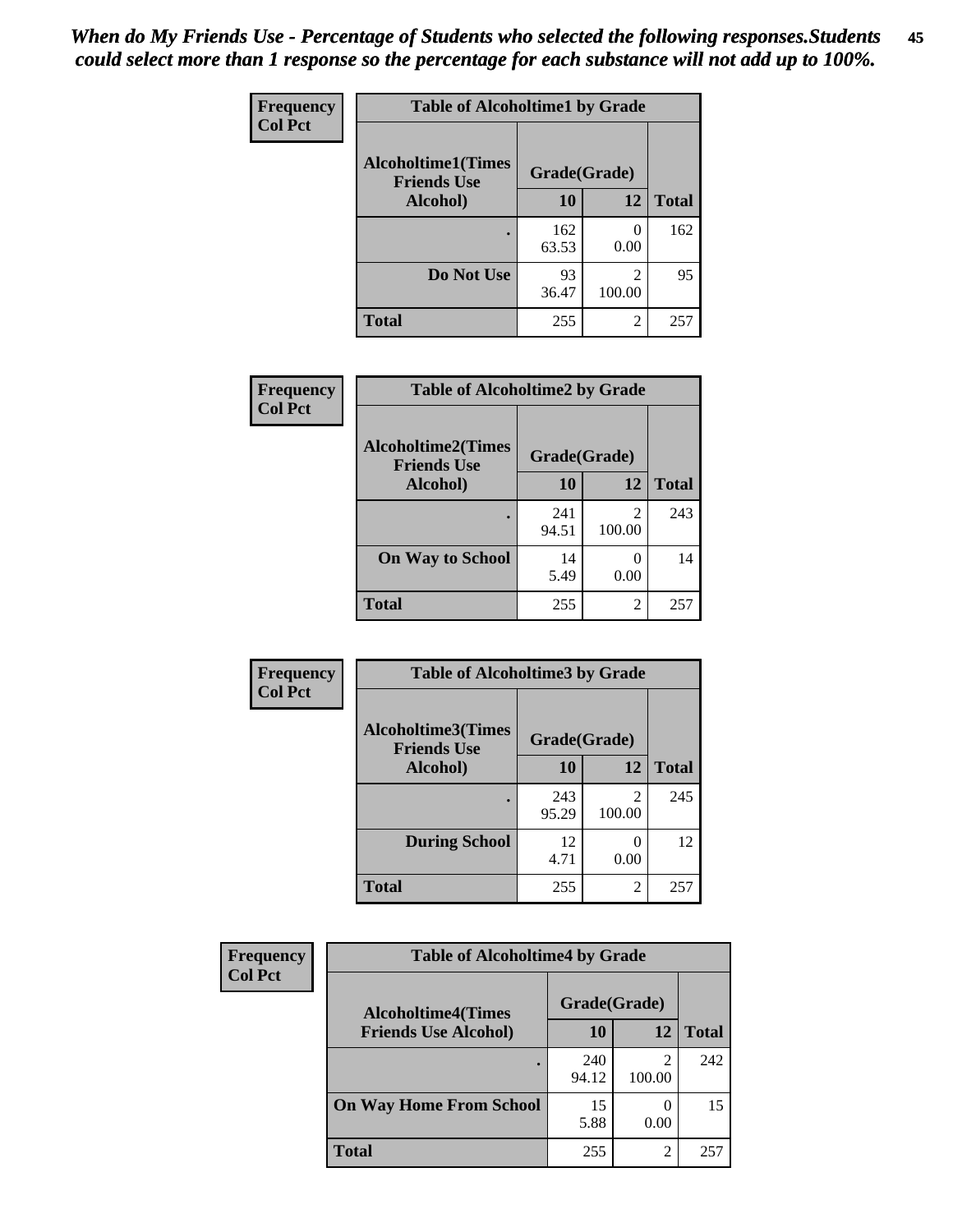*When do My Friends Use - Percentage of Students who selected the following responses.Students could select more than 1 response so the percentage for each substance will not add up to 100%.* **46**

| Frequency      | <b>Table of Alcoholtime5 by Grade</b>            |              |             |              |
|----------------|--------------------------------------------------|--------------|-------------|--------------|
| <b>Col Pct</b> | <b>Alcoholtime5</b> (Times<br><b>Friends Use</b> | Grade(Grade) |             |              |
|                | Alcohol)                                         | 10           | <b>12</b>   | <b>Total</b> |
|                |                                                  | 199<br>78.04 | 2<br>100.00 | 201          |
|                | Weeknights                                       | 56<br>21.96  | 0.00        | 56           |
|                | <b>Total</b>                                     | 255          | 2           | 257          |

| Frequency      | <b>Table of Alcoholtime6 by Grade</b>           |              |             |              |
|----------------|-------------------------------------------------|--------------|-------------|--------------|
| <b>Col Pct</b> | <b>Alcoholtime6(Times</b><br><b>Friends Use</b> | Grade(Grade) |             |              |
|                | Alcohol)                                        | 10           | 12          | <b>Total</b> |
|                | ٠                                               | 86<br>33.73  | 2<br>100.00 | 88           |
|                | Weekends                                        | 169<br>66.27 | 0.00        | 169          |
|                | <b>Total</b>                                    | 255          | 2           | 257          |

| Frequency      | <b>Table of Tobaccotime1 by Grade</b>                           |              |                                       |              |
|----------------|-----------------------------------------------------------------|--------------|---------------------------------------|--------------|
| <b>Col Pct</b> | <b>Tobaccotime1(Times</b><br>Grade(Grade)<br><b>Friends Use</b> |              |                                       |              |
|                | <b>Tobacco</b> )                                                | 10           | 12                                    | <b>Total</b> |
|                |                                                                 | 116<br>45.49 | 0<br>0.00                             | 116          |
|                | Do Not Use                                                      | 139<br>54.51 | $\mathcal{D}_{\mathcal{L}}$<br>100.00 | 141          |
|                | <b>Total</b>                                                    | 255          | 2                                     | 257          |

| Frequency      | <b>Table of Tobaccotime2 by Grade</b>           |              |                |              |
|----------------|-------------------------------------------------|--------------|----------------|--------------|
| <b>Col Pct</b> | <b>Tobaccotime2(Times</b><br><b>Friends Use</b> | Grade(Grade) |                |              |
|                | <b>Tobacco</b> )                                | 10           | 12             | <b>Total</b> |
|                |                                                 | 223<br>87.45 | 2<br>100.00    | 225          |
|                | <b>On Way to School</b>                         | 32<br>12.55  | 0.00           | 32           |
|                | <b>Total</b>                                    | 255          | $\mathfrak{D}$ | 257          |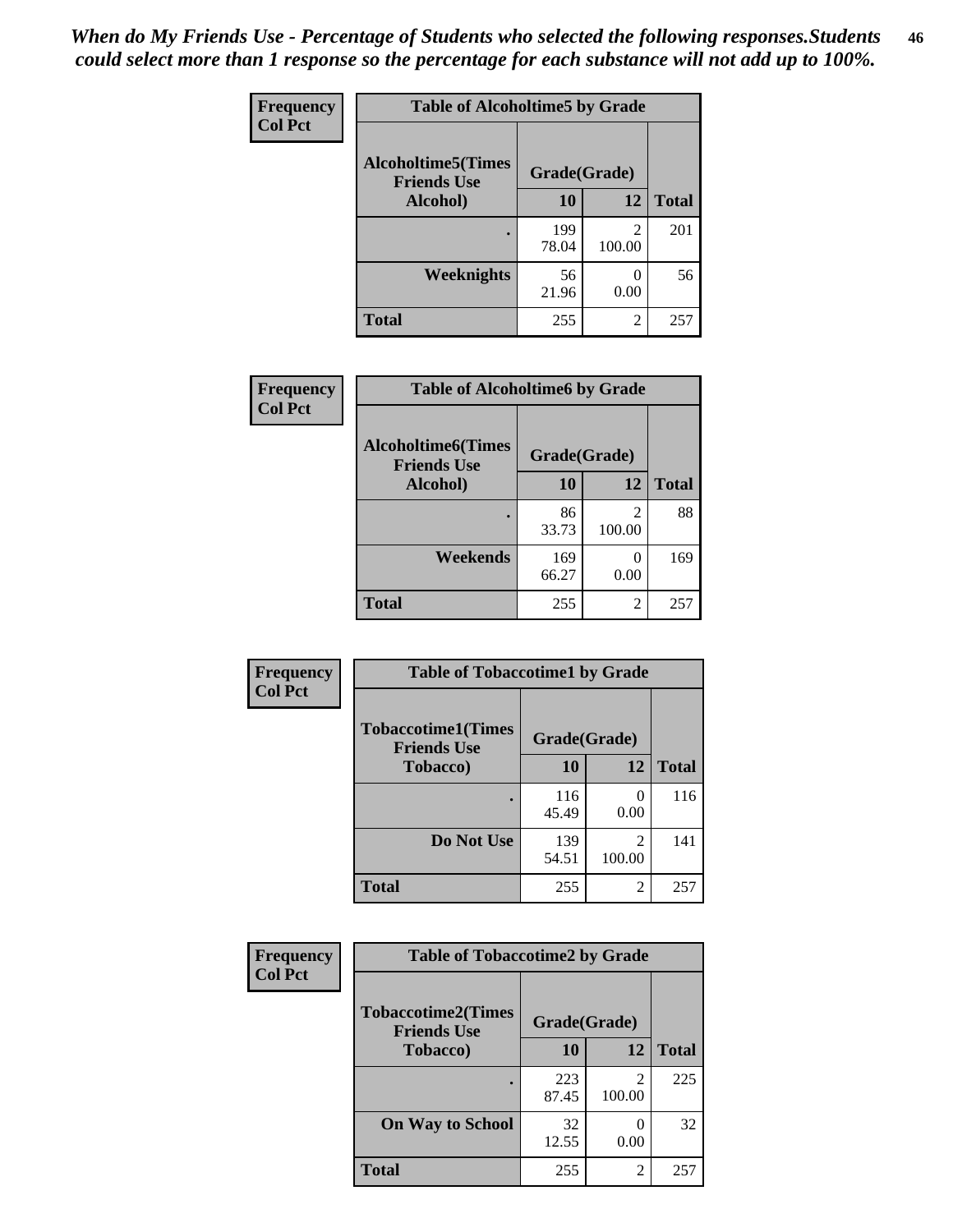*When do My Friends Use - Percentage of Students who selected the following responses.Students could select more than 1 response so the percentage for each substance will not add up to 100%.* **47**

| <b>Frequency</b> | <b>Table of Tobaccotime3 by Grade</b>           |              |                          |              |  |
|------------------|-------------------------------------------------|--------------|--------------------------|--------------|--|
| <b>Col Pct</b>   | <b>Tobaccotime3(Times</b><br><b>Friends Use</b> | Grade(Grade) |                          |              |  |
|                  | <b>Tobacco</b> )                                | 10           | 12                       | <b>Total</b> |  |
|                  |                                                 | 225<br>88.24 | $\mathfrak{D}$<br>100.00 | 227          |  |
|                  | <b>During School</b>                            | 30<br>11.76  | 0.00                     | 30           |  |
|                  | <b>Total</b>                                    | 255          | 2                        | 257          |  |

| Frequency<br><b>Col Pct</b> | <b>Table of Tobaccotime4 by Grade</b> |              |                |              |
|-----------------------------|---------------------------------------|--------------|----------------|--------------|
|                             | <b>Tobaccotime4(Times</b>             | Grade(Grade) |                |              |
|                             | <b>Friends Use Tobacco)</b>           | 10           | 12             | <b>Total</b> |
|                             |                                       | 240<br>94.12 | C<br>100.00    | 242          |
|                             | <b>On Way Home From School</b>        | 15<br>5.88   | 0.00           | 15           |
|                             | <b>Total</b>                          | 255          | $\mathfrak{D}$ | 257          |

| <b>Frequency</b> | <b>Table of Tobaccotime5 by Grade</b>           |              |             |              |
|------------------|-------------------------------------------------|--------------|-------------|--------------|
| <b>Col Pct</b>   | <b>Tobaccotime5(Times</b><br><b>Friends Use</b> | Grade(Grade) |             |              |
|                  | <b>Tobacco</b> )                                | 10           | 12          | <b>Total</b> |
|                  |                                                 | 173<br>67.84 | 2<br>100.00 | 175          |
|                  | Weeknights                                      | 82<br>32.16  | 0.00        | 82           |
|                  | <b>Total</b>                                    | 255          | 2           | 257          |

| <b>Frequency</b> | <b>Table of Tobaccotime6 by Grade</b>           |              |                         |              |
|------------------|-------------------------------------------------|--------------|-------------------------|--------------|
| <b>Col Pct</b>   | <b>Tobaccotime6(Times</b><br><b>Friends Use</b> | Grade(Grade) |                         |              |
|                  | <b>Tobacco</b> )                                | 10           | 12                      | <b>Total</b> |
|                  | ٠                                               | 154<br>60.39 | $\mathcal{L}$<br>100.00 | 156          |
|                  | Weekends                                        | 101<br>39.61 | 0<br>0.00               | 101          |
|                  | <b>Total</b>                                    | 255          | 2                       | 257          |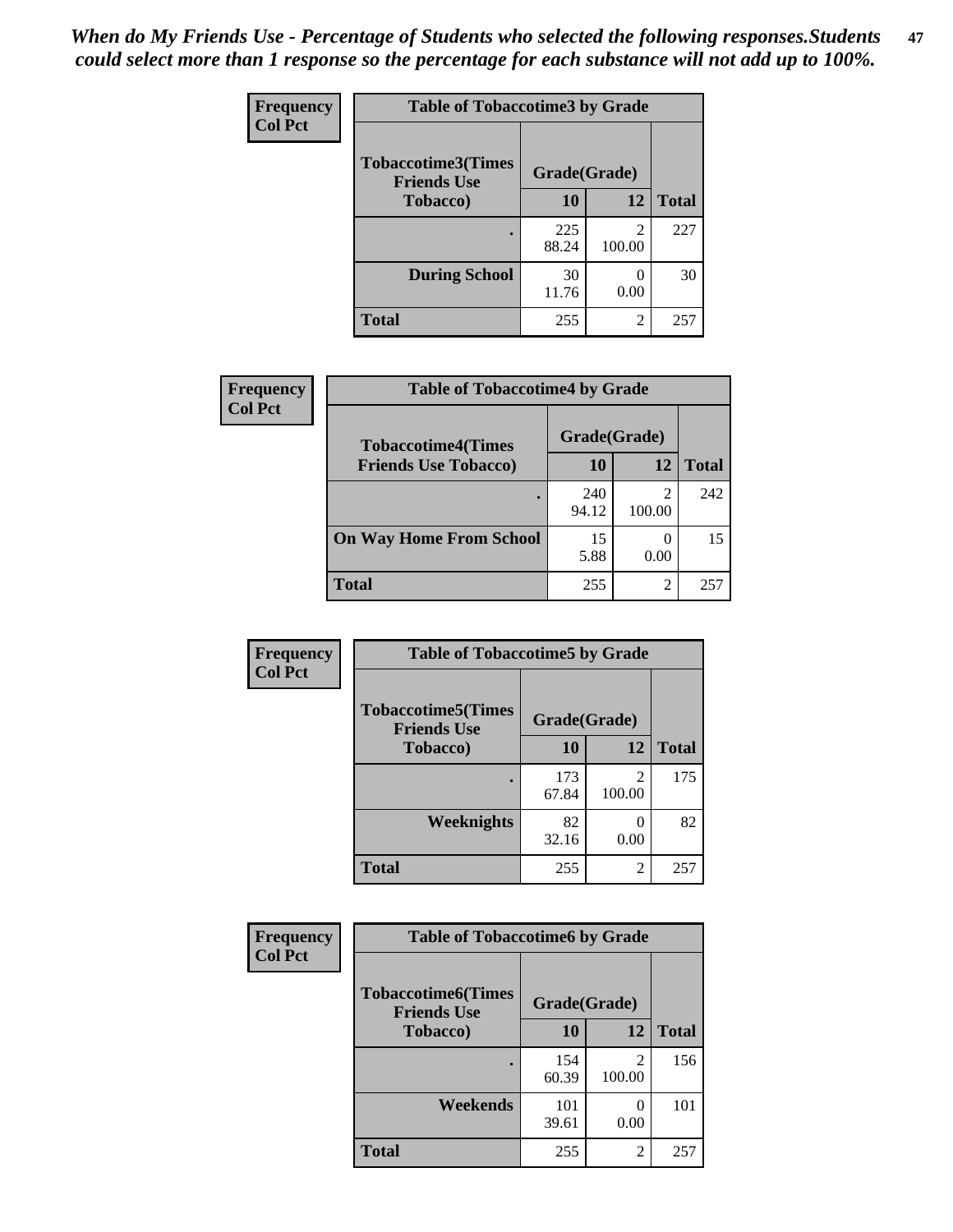| Frequency      | <b>Table of Marijuanatime1 by Grade</b>           |              |                |              |
|----------------|---------------------------------------------------|--------------|----------------|--------------|
| <b>Col Pct</b> | <b>Marijuanatime1(Times</b><br><b>Friends Use</b> | Grade(Grade) |                |              |
|                | Marijuana)                                        | 10           | 12             | <b>Total</b> |
|                |                                                   | 108<br>42.35 | 0<br>0.00      | 108          |
|                | Do Not Use                                        | 147<br>57.65 | 2<br>100.00    | 149          |
|                | <b>Total</b>                                      | 255          | $\overline{c}$ | 257          |

| Frequency      | <b>Table of Marijuanatime2 by Grade</b>    |              |                                       |              |
|----------------|--------------------------------------------|--------------|---------------------------------------|--------------|
| <b>Col Pct</b> | Marijuanatime2(Times<br><b>Friends Use</b> | Grade(Grade) |                                       |              |
|                | Marijuana)                                 | 10           | 12                                    | <b>Total</b> |
|                |                                            | 234<br>91.76 | $\mathcal{D}_{\mathcal{L}}$<br>100.00 | 236          |
|                | <b>On Way to School</b>                    | 21<br>8.24   | 0<br>0.00                             | 21           |
|                | <b>Total</b>                               | 255          | 2                                     | 257          |

| Frequency<br><b>Col Pct</b> | <b>Table of Marijuanatime3 by Grade</b>    |              |                          |              |  |
|-----------------------------|--------------------------------------------|--------------|--------------------------|--------------|--|
|                             | Marijuanatime3(Times<br><b>Friends Use</b> | Grade(Grade) |                          |              |  |
|                             | Marijuana)                                 | 10           | 12                       | <b>Total</b> |  |
|                             |                                            | 243<br>95.29 | $\mathfrak{D}$<br>100.00 | 245          |  |
|                             | <b>During School</b>                       | 12<br>4.71   | 0<br>0.00                | 12           |  |
|                             | <b>Total</b>                               | 255          | $\mathfrak{D}$           | 257          |  |

| <b>Frequency</b><br><b>Col Pct</b> | <b>Table of Marijuanatime4 by Grade</b> |              |        |       |
|------------------------------------|-----------------------------------------|--------------|--------|-------|
|                                    | <b>Marijuanatime4</b> (Times            | Grade(Grade) |        |       |
|                                    | <b>Friends Use Marijuana</b> )          | 10           | 12     | Total |
|                                    |                                         | 235<br>92.16 | 100.00 | 237   |
|                                    | <b>On Way Home From School</b>          | 20<br>7.84   | 0.00   | 20    |
|                                    | <b>Total</b>                            | 255          | 2      | 257   |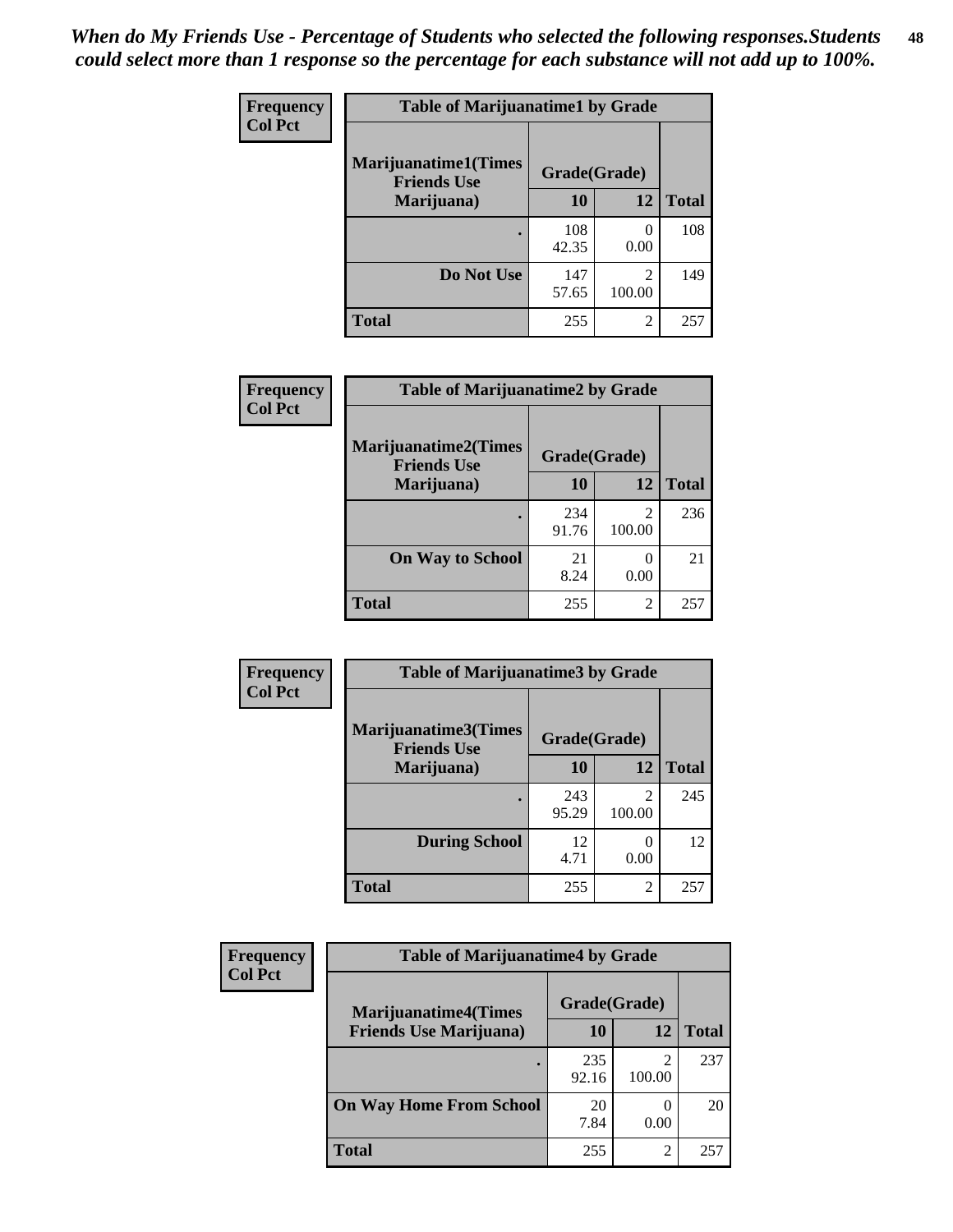| Frequency      | <b>Table of Marijuanatime5 by Grade</b>            |              |                                    |              |
|----------------|----------------------------------------------------|--------------|------------------------------------|--------------|
| <b>Col Pct</b> | <b>Marijuanatime5</b> (Times<br><b>Friends Use</b> | Grade(Grade) |                                    |              |
|                | Marijuana)                                         | 10           | 12                                 | <b>Total</b> |
|                |                                                    | 189<br>74.12 | $\overline{\mathcal{L}}$<br>100.00 | 191          |
|                | Weeknights                                         | 66<br>25.88  | 0.00                               | 66           |
|                | <b>Total</b>                                       | 255          | $\overline{c}$                     | 257          |

| Frequency      | <b>Table of Marijuanatime6 by Grade</b>    |              |                          |              |
|----------------|--------------------------------------------|--------------|--------------------------|--------------|
| <b>Col Pct</b> | Marijuanatime6(Times<br><b>Friends Use</b> | Grade(Grade) |                          |              |
|                | Marijuana)                                 | 10           | 12                       | <b>Total</b> |
|                |                                            | 146<br>57.25 | $\mathfrak{D}$<br>100.00 | 148          |
|                | Weekends                                   | 109<br>42.75 | 0<br>0.00                | 109          |
|                | <b>Total</b>                               | 255          | 2                        | 257          |

| Frequency      | <b>Table of Otherdrugtime1 by Grade</b>                 |              |                          |              |
|----------------|---------------------------------------------------------|--------------|--------------------------|--------------|
| <b>Col Pct</b> | <b>Otherdrugtime1(Times</b><br><b>Friends Use Other</b> | Grade(Grade) |                          |              |
|                | <b>Illegal Drugs</b> )                                  | 10           | 12                       | <b>Total</b> |
|                |                                                         | 65<br>25.49  | 0.00                     | 65           |
|                | Do Not Use                                              | 190<br>74.51 | $\mathfrak{D}$<br>100.00 | 192          |
|                | Total                                                   | 255          | $\overline{c}$           | 257          |

| Frequency<br><b>Col Pct</b> | <b>Table of Otherdrugtime2 by Grade</b>                 |              |                |              |  |  |
|-----------------------------|---------------------------------------------------------|--------------|----------------|--------------|--|--|
|                             | <b>Otherdrugtime2(Times</b><br><b>Friends Use Other</b> | Grade(Grade) |                |              |  |  |
|                             | <b>Illegal Drugs</b> )                                  | 10           | 12             | <b>Total</b> |  |  |
|                             |                                                         | 247<br>96.86 | 50.00          | 248          |  |  |
|                             | <b>On Way to School</b>                                 | 8<br>3.14    | 50.00          | 9            |  |  |
|                             | Total                                                   | 255          | $\overline{2}$ | 257          |  |  |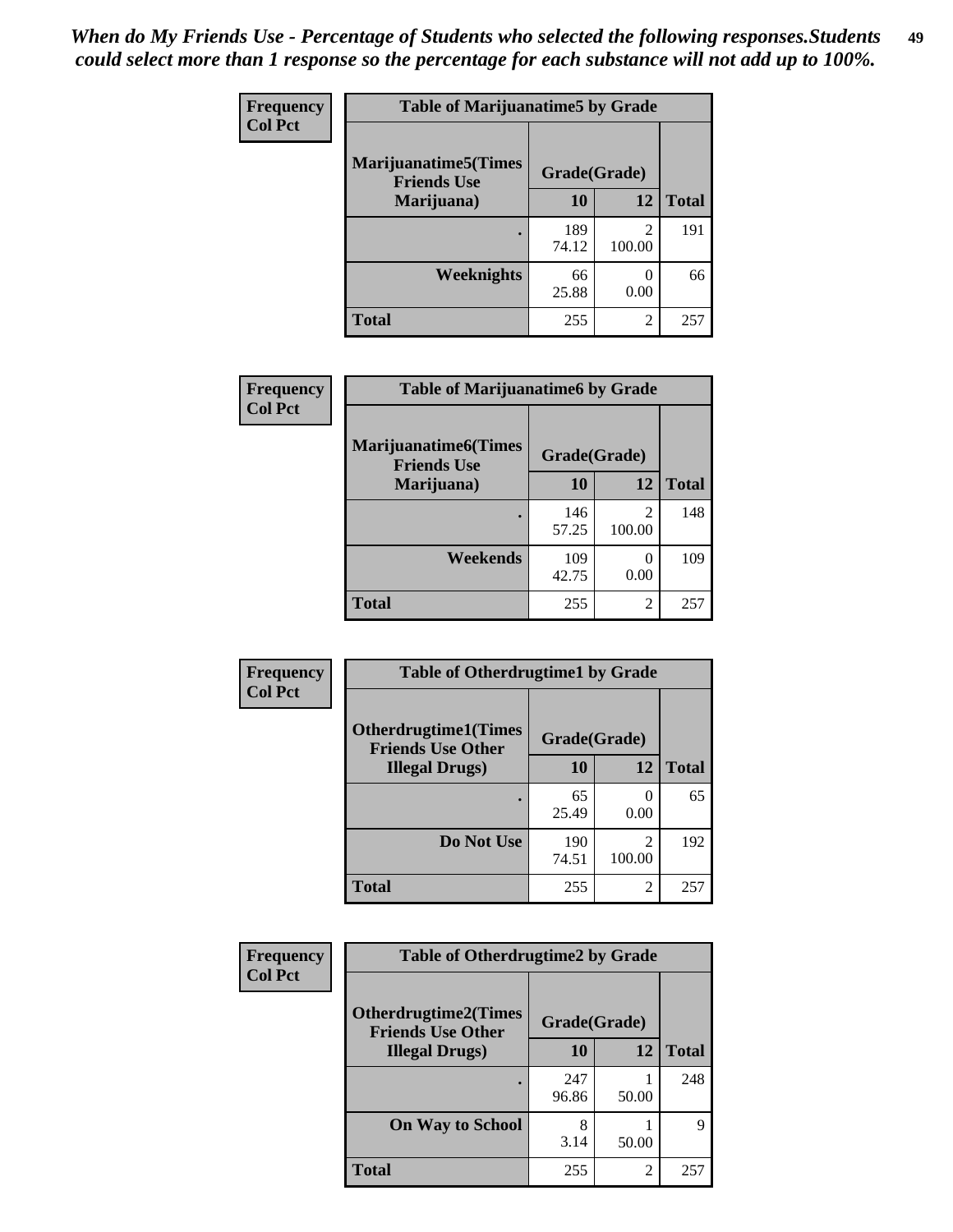| <b>Frequency</b> | <b>Table of Otherdrugtime3 by Grade</b>                 |              |                |              |  |  |
|------------------|---------------------------------------------------------|--------------|----------------|--------------|--|--|
| <b>Col Pct</b>   | <b>Otherdrugtime3(Times</b><br><b>Friends Use Other</b> | Grade(Grade) |                |              |  |  |
|                  | <b>Illegal Drugs</b> )                                  | 10           | 12             | <b>Total</b> |  |  |
|                  |                                                         | 245<br>96.08 | 50.00          | 246          |  |  |
|                  | <b>During School</b>                                    | 10<br>3.92   | 50.00          | 11           |  |  |
|                  | <b>Total</b>                                            | 255          | $\overline{c}$ | 257          |  |  |

| <b>Frequency</b> | <b>Table of Otherdrugtime4 by Grade</b>                         |              |                |              |  |  |
|------------------|-----------------------------------------------------------------|--------------|----------------|--------------|--|--|
| <b>Col Pct</b>   | <b>Otherdrugtime4(Times</b><br><b>Friends Use Other Illegal</b> | Grade(Grade) |                |              |  |  |
|                  | Drugs)                                                          | 10           | 12             | <b>Total</b> |  |  |
|                  |                                                                 | 246<br>96.47 | 100.00         | 248          |  |  |
|                  | <b>On Way Home From School</b>                                  | 9<br>3.53    | 0.00           | 9            |  |  |
|                  | <b>Total</b>                                                    | 255          | $\mathfrak{D}$ | 257          |  |  |

| <b>Frequency</b> | <b>Table of Otherdrugtime5 by Grade</b>                  |              |                |              |  |  |  |
|------------------|----------------------------------------------------------|--------------|----------------|--------------|--|--|--|
| <b>Col Pct</b>   | <b>Otherdrugtime5</b> (Times<br><b>Friends Use Other</b> | Grade(Grade) |                |              |  |  |  |
|                  | <b>Illegal Drugs</b> )                                   | 10           | 12             | <b>Total</b> |  |  |  |
|                  |                                                          | 222<br>87.06 | 50.00          | 223          |  |  |  |
|                  | Weeknights                                               | 33<br>12.94  | 50.00          | 34           |  |  |  |
|                  | <b>Total</b>                                             | 255          | $\overline{c}$ | 257          |  |  |  |

| <b>Frequency</b> | <b>Table of Otherdrugtime6 by Grade</b>                 |              |                |              |  |  |
|------------------|---------------------------------------------------------|--------------|----------------|--------------|--|--|
| <b>Col Pct</b>   | <b>Otherdrugtime6(Times</b><br><b>Friends Use Other</b> | Grade(Grade) |                |              |  |  |
|                  | <b>Illegal Drugs</b> )                                  | 10           | 12             | <b>Total</b> |  |  |
|                  |                                                         | 191<br>74.90 | 50.00          | 192          |  |  |
|                  | Weekends                                                | 64<br>25.10  | 50.00          | 65           |  |  |
|                  | Total                                                   | 255          | $\overline{2}$ | 257          |  |  |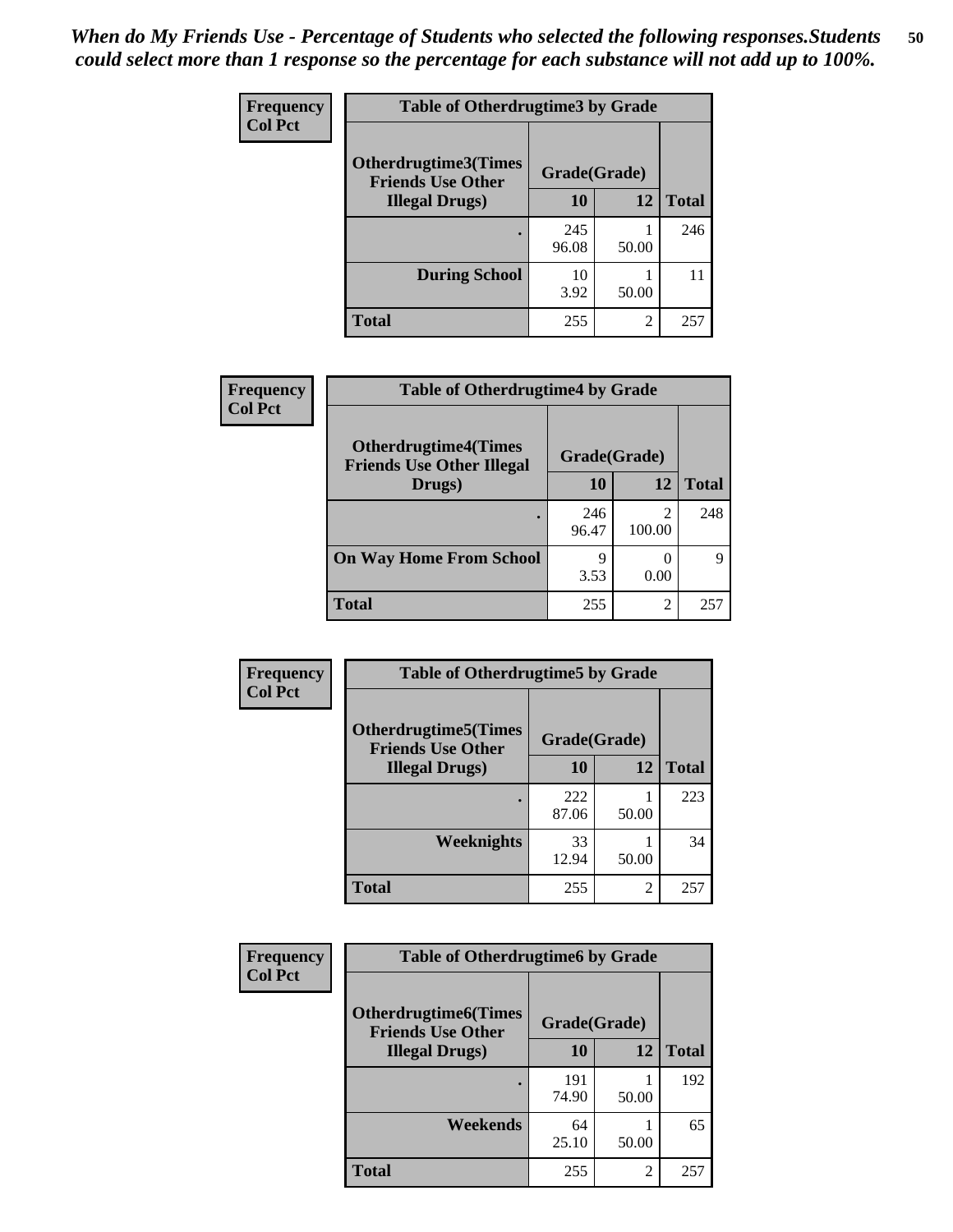| Frequency<br><b>Col Pct</b> | <b>Table of Educationalcohol by Grade</b>                                                                  |              |                                       |              |  |  |
|-----------------------------|------------------------------------------------------------------------------------------------------------|--------------|---------------------------------------|--------------|--|--|
|                             | Educationalcohol(I<br>have been taught<br>about alcohol,<br>tobacco,<br>and other drugs<br>within the last | Grade(Grade) |                                       |              |  |  |
|                             | year at school)                                                                                            | 10           | 12                                    | <b>Total</b> |  |  |
|                             | <b>Yes</b>                                                                                                 | 232<br>90.98 | $\mathcal{D}_{\mathcal{L}}$<br>100.00 | 234          |  |  |
|                             | N <sub>0</sub>                                                                                             | 23<br>9.02   | 0<br>0.00                             | 23           |  |  |
|                             | <b>Total</b>                                                                                               | 255          | $\mathfrak{D}$                        | 257          |  |  |

| Frequency      | <b>Table of Eversmoked by Grade</b> |              |                |              |  |  |  |
|----------------|-------------------------------------|--------------|----------------|--------------|--|--|--|
| <b>Col Pct</b> | Eversmoked(I<br>have smoked         | Grade(Grade) |                |              |  |  |  |
|                | a cigarette)                        | 10           | 12             | <b>Total</b> |  |  |  |
|                | Yes                                 | 83<br>32.55  | 2<br>100.00    | 85           |  |  |  |
|                | N <sub>0</sub>                      | 172<br>67.45 | 0.00           | 172          |  |  |  |
|                | <b>Total</b>                        | 255          | $\overline{2}$ | 257          |  |  |  |

| Frequency      | <b>Table of Drovedrinking by Grade</b>                                                                              |                    |                           |     |  |  |  |
|----------------|---------------------------------------------------------------------------------------------------------------------|--------------------|---------------------------|-----|--|--|--|
| <b>Col Pct</b> | Drovedrinking(In<br>the past 30 days I<br>have driven a car<br>or other vehicle<br>while I was<br>drinking alcohol) | Grade(Grade)<br>10 | <b>Total</b>              |     |  |  |  |
|                | <b>Yes</b>                                                                                                          | 2.75               | $\mathbf{\Omega}$<br>0.00 |     |  |  |  |
|                | N <sub>0</sub>                                                                                                      | 248<br>97.25       | $\mathcal{L}$<br>100.00   | 250 |  |  |  |
|                | <b>Total</b>                                                                                                        | 255                | 2                         | 257 |  |  |  |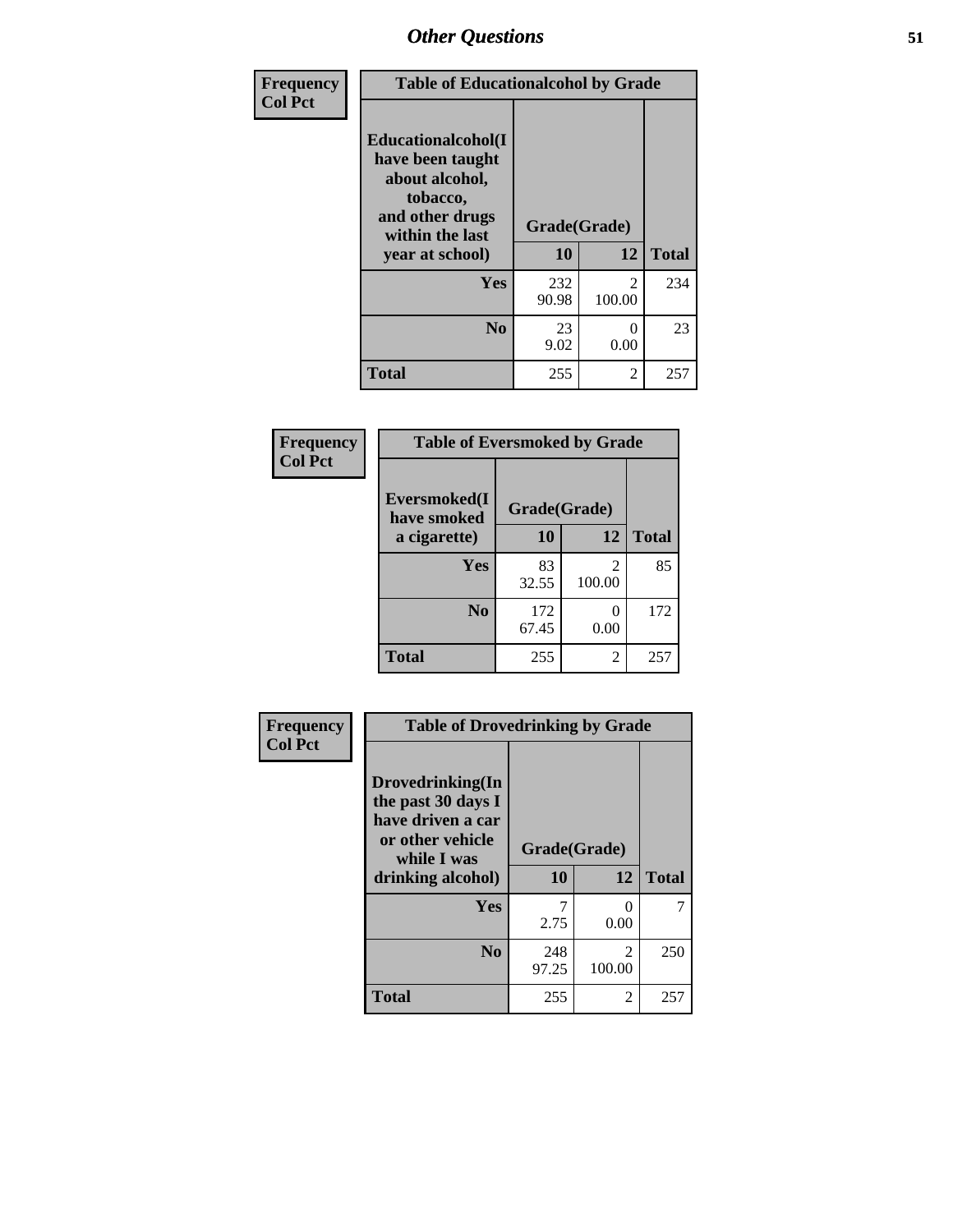| Frequency<br><b>Col Pct</b> | <b>Table of Rodedrinking by Grade</b>                                                                             |                          |                          |              |  |  |  |
|-----------------------------|-------------------------------------------------------------------------------------------------------------------|--------------------------|--------------------------|--------------|--|--|--|
|                             | <b>Rodedrinking(In</b><br>the past 30 days<br>I have ridden in<br>a car with a<br>driver who had<br>been drinking | Grade(Grade)<br>10<br>12 |                          | <b>Total</b> |  |  |  |
|                             | alcohol)                                                                                                          |                          |                          |              |  |  |  |
|                             | <b>Yes</b>                                                                                                        | 47<br>18.43              | 0<br>0.00                | 47           |  |  |  |
|                             | N <sub>0</sub>                                                                                                    | 208<br>81.57             | $\mathfrak{D}$<br>100.00 | 210          |  |  |  |
|                             | <b>Total</b>                                                                                                      | 255                      | 2                        | 257          |  |  |  |

#### **Frequency Col Pct**

| <b>Table of Drugsschool by Grade</b>                                                                                      |              |              |              |  |  |  |  |
|---------------------------------------------------------------------------------------------------------------------------|--------------|--------------|--------------|--|--|--|--|
| <b>Drugsschool</b> (During<br>the past 12 months,<br>I have been offered,<br>sold,<br>or given illegal<br>drugs on school |              | Grade(Grade) |              |  |  |  |  |
| property)                                                                                                                 | 10           | 12           | <b>Total</b> |  |  |  |  |
| Yes                                                                                                                       | 53<br>20.78  | 50.00        | 54           |  |  |  |  |
| N <sub>0</sub>                                                                                                            | 202<br>79.22 | 50.00        | 203          |  |  |  |  |
| Total                                                                                                                     | 255          | 2            | 257          |  |  |  |  |

| Frequency      | <b>Table of Helpbullied by Grade</b>                 |              |            |              |  |  |  |  |
|----------------|------------------------------------------------------|--------------|------------|--------------|--|--|--|--|
| <b>Col Pct</b> | $Helpb$ ullied $(I$<br>would help<br>someone who was | Grade(Grade) |            |              |  |  |  |  |
|                | being bullied)                                       | <b>10</b>    | 12         | <b>Total</b> |  |  |  |  |
|                | <b>Strongly Agree</b>                                | 124<br>48.63 | 1<br>50.00 | 125          |  |  |  |  |
|                | <b>Somewhat Agree</b>                                | 96<br>37.65  | 0<br>0.00  | 96           |  |  |  |  |
|                | <b>Somewhat Disagree</b>                             | 19<br>7.45   | 0<br>0.00  | 19           |  |  |  |  |
|                | <b>Strongly Disagree</b>                             | 16<br>6.27   | 50.00      | 17           |  |  |  |  |
|                | <b>Total</b>                                         | 255          | 2          | 257          |  |  |  |  |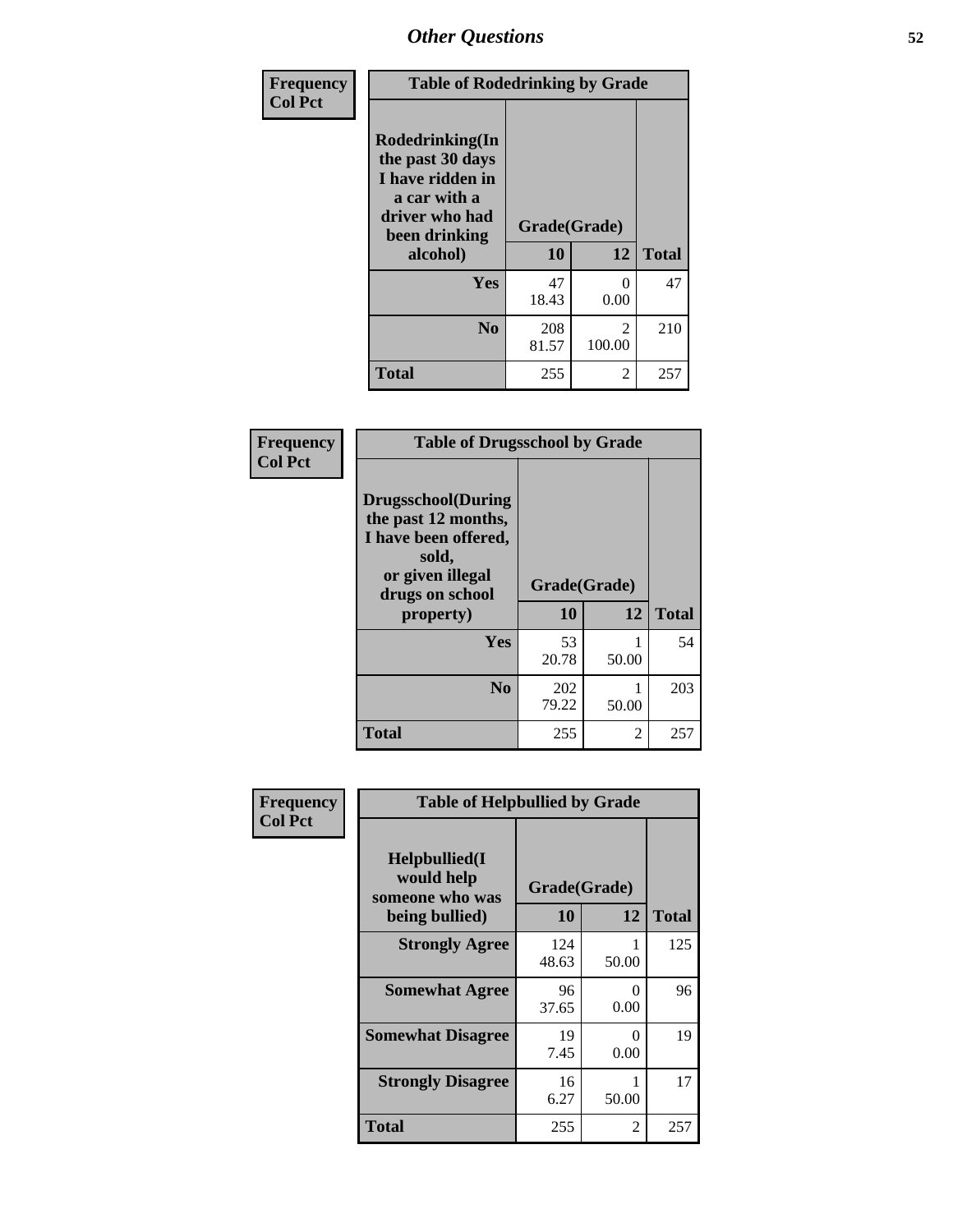| <b>Frequency</b> | <b>Table of Grade by Bingedrinking</b> |                                                                                                         |                   |                              |                        |                        |                                    |                   |                             |
|------------------|----------------------------------------|---------------------------------------------------------------------------------------------------------|-------------------|------------------------------|------------------------|------------------------|------------------------------------|-------------------|-----------------------------|
| <b>Row Pct</b>   |                                        | Bingedrinking(I have drunk five or more<br>drinks of alcohol at one sitting during the<br>last 30 days) |                   |                              |                        |                        |                                    |                   |                             |
|                  | Grade(Grade)                           | $\bf{0}$<br><b>Days</b>                                                                                 | 1 or<br>2<br>days | 3 <sub>to</sub><br>5<br>days | $6$ to<br>9<br>days    | 10<br>to<br>19<br>days | 20<br>t <sub>o</sub><br>29<br>days | All<br>30<br>days | <b>Total</b>                |
|                  | 10                                     | 225<br>88.24                                                                                            | 14<br>5.49        | 7<br>2.75                    | $\mathfrak{D}$<br>0.78 | 4<br>1.57              | $\mathfrak{D}$<br>0.78             | 0.39              | 255                         |
|                  | 12                                     | 50.00                                                                                                   | 1<br>50.00        | $\Omega$<br>0.00             | $\Omega$<br>0.00       | $\Omega$<br>0.00       | $\left($<br>0.00                   | $\Omega$<br>0.00  | $\mathcal{D}_{\mathcal{L}}$ |
|                  | <b>Total</b>                           | 226                                                                                                     | 15                | 7                            | $\overline{2}$         | 4                      | $\overline{c}$                     | 1                 | 257                         |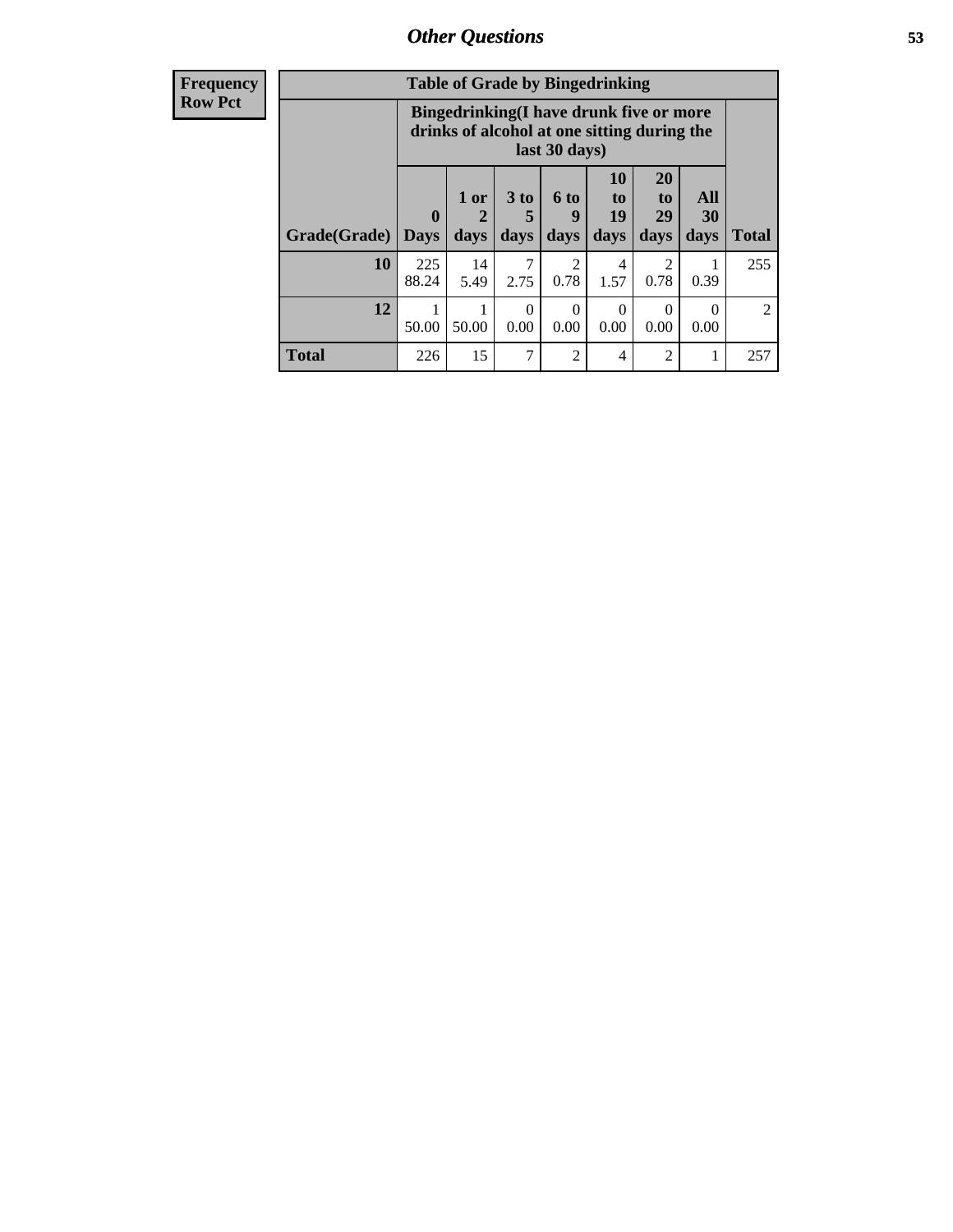### *Nutrition* **54**

| Frequency      |
|----------------|
| <b>Row Pct</b> |

| <b>Table of Grade by Dairy</b> |                                                                                                          |                                                                 |             |             |                             |  |  |  |
|--------------------------------|----------------------------------------------------------------------------------------------------------|-----------------------------------------------------------------|-------------|-------------|-----------------------------|--|--|--|
|                                |                                                                                                          | Dairy (I eat at least 3 servings of dairy<br>products each day) |             |             |                             |  |  |  |
| Grade(Grade)                   | Somewhat Somewhat<br><b>Strongly</b><br><b>Strongly</b><br><b>Disagree</b><br>Agree<br>Disagree<br>Agree |                                                                 |             |             |                             |  |  |  |
| 10                             | 73<br>28.63                                                                                              | 108<br>42.35                                                    | 48<br>18.82 | 26<br>10.20 | 255                         |  |  |  |
| 12                             | 50.00                                                                                                    | 0.00                                                            | 50.00       | 0.00        | $\mathcal{D}_{\mathcal{L}}$ |  |  |  |
| <b>Total</b>                   | 74                                                                                                       | 108                                                             | 49          | 26          | 257                         |  |  |  |

| <b>Frequency</b> |  |
|------------------|--|
| <b>Row Pct</b>   |  |

| y | <b>Table of Grade by Fruitveg</b> |                          |                                                                                              |             |             |                |  |  |
|---|-----------------------------------|--------------------------|----------------------------------------------------------------------------------------------|-------------|-------------|----------------|--|--|
|   |                                   |                          | Fruitveg(I eat at least 5 servings of fruits<br>and vegetables each day)                     |             |             |                |  |  |
|   | Grade(Grade)                      | <b>Strongly</b><br>Agree | Somewhat Somewhat<br><b>Strongly</b><br><b>Disagree</b><br>Disagree<br><b>Total</b><br>Agree |             |             |                |  |  |
|   | 10                                | 30<br>11.76              | 114<br>44.71                                                                                 | 69<br>27.06 | 42<br>16.47 | 255            |  |  |
|   | 12                                | 50.00                    | 0.00                                                                                         | 50.00       | 0.00        | $\mathfrak{D}$ |  |  |
|   | <b>Total</b>                      | 31                       | 114                                                                                          | 70          | 42          | 257            |  |  |

| <b>Frequency</b> | <b>Table of Grade by Cafeteriahealthy</b> |                                                                       |             |                                   |                                    |              |  |  |
|------------------|-------------------------------------------|-----------------------------------------------------------------------|-------------|-----------------------------------|------------------------------------|--------------|--|--|
| <b>Row Pct</b>   |                                           | Cafeteriahealthy (School meals in my<br>school cafeteria are healthy) |             |                                   |                                    |              |  |  |
|                  | Grade(Grade)                              | <b>Strongly</b><br>Agree                                              | Agree       | Somewhat   Somewhat  <br>Disagree | <b>Strongly</b><br><b>Disagree</b> | <b>Total</b> |  |  |
|                  | 10                                        | 3.14                                                                  | 52<br>20.39 | 64<br>25.10                       | 131<br>51.37                       | 255          |  |  |
|                  | 12                                        | 0.00                                                                  | 0<br>0.00   | 0.00                              | $\mathfrak{D}$<br>100.00           | 2            |  |  |
|                  | Total                                     | 8                                                                     | 52          | 64                                | 133                                | 257          |  |  |

| <b>Frequency</b> |
|------------------|
| <b>Row Pct</b>   |

| <b>Table of Grade by Cafeterianutrition</b> |                                                                                                               |                                                                                           |             |              |     |  |  |  |
|---------------------------------------------|---------------------------------------------------------------------------------------------------------------|-------------------------------------------------------------------------------------------|-------------|--------------|-----|--|--|--|
|                                             |                                                                                                               | <b>Cafeterianutrition</b> (Facts about nutrition<br>are available in my school cafeteria) |             |              |     |  |  |  |
| Grade(Grade)                                | Somewhat  <br>Somewhat<br><b>Strongly</b><br><b>Strongly</b><br><b>Disagree</b><br>Disagree<br>Agree<br>Agree |                                                                                           |             |              |     |  |  |  |
| 10                                          | 14<br>5.49                                                                                                    | 55<br>21.57                                                                               | 83<br>32.55 | 103<br>40.39 | 255 |  |  |  |
| 12                                          | 0<br>0.00                                                                                                     | 0.00                                                                                      | 50.00       | 50.00        |     |  |  |  |
| <b>Total</b>                                | 14                                                                                                            | 55                                                                                        | 84          | 104          | 257 |  |  |  |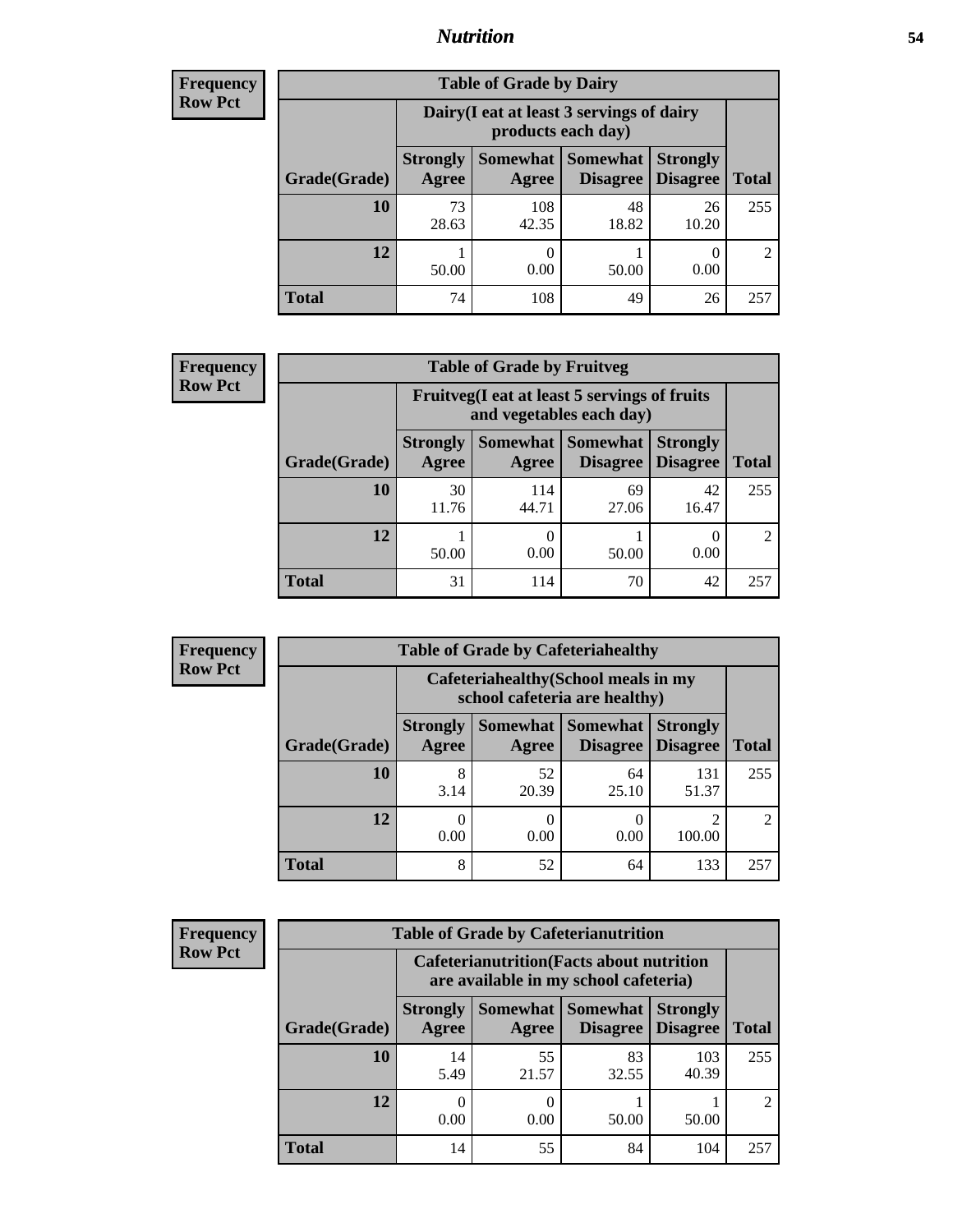### *Nutrition* **55**

| Frequency |
|-----------|
| Row Pct   |

| <b>Table of Grade by Schoollunch</b> |                                                                                                                                      |                                                                 |            |             |     |  |  |  |
|--------------------------------------|--------------------------------------------------------------------------------------------------------------------------------------|-----------------------------------------------------------------|------------|-------------|-----|--|--|--|
|                                      |                                                                                                                                      | Schoollunch(I eat school lunch three or<br>more times per week) |            |             |     |  |  |  |
| Grade(Grade)                         | Somewhat  <br><b>Strongly</b><br><b>Somewhat</b><br><b>Strongly</b><br><b>Disagree</b><br>Agree<br>Disagree<br><b>Total</b><br>Agree |                                                                 |            |             |     |  |  |  |
| 10                                   | 115<br>45.10                                                                                                                         | 38<br>14.90                                                     | 14<br>5.49 | 88<br>34.51 | 255 |  |  |  |
| 12                                   | 50.00                                                                                                                                | 0.00                                                            | 50.00      | 0.00        |     |  |  |  |
| <b>Total</b>                         | 116                                                                                                                                  | 38                                                              | 15         | 88          | 257 |  |  |  |

| <b>Frequency</b> |  |
|------------------|--|
| <b>Row Pct</b>   |  |

| <b>Table of Grade by Foodchoices</b>                                                                                     |             |             |             |             |               |  |  |
|--------------------------------------------------------------------------------------------------------------------------|-------------|-------------|-------------|-------------|---------------|--|--|
| Foodchoices (I make healthy food choices in<br>my school cafeteria)                                                      |             |             |             |             |               |  |  |
| Somewhat Somewhat<br><b>Strongly</b><br><b>Strongly</b><br><b>Disagree</b><br>Agree<br>Grade(Grade)<br>Disagree<br>Agree |             |             |             |             | <b>Total</b>  |  |  |
| 10                                                                                                                       | 33<br>12.94 | 95<br>37.25 | 50<br>19.61 | 77<br>30.20 | 255           |  |  |
| 12                                                                                                                       | 0.00        | 0.00        | 50.00       | 50.00       | $\mathcal{D}$ |  |  |
| <b>Total</b>                                                                                                             | 33          | 95          | 51          | 78          | 257           |  |  |

| <b>Frequency</b> | <b>Table of Grade by Wholewheat</b> |                          |                                                                                                             |                                        |                                    |                             |  |
|------------------|-------------------------------------|--------------------------|-------------------------------------------------------------------------------------------------------------|----------------------------------------|------------------------------------|-----------------------------|--|
| <b>Row Pct</b>   |                                     |                          | Wholewheat (There are whole wheat and<br>multigrain breads and cereals available in<br>my school cafeteria) |                                        |                                    |                             |  |
|                  | Grade(Grade)                        | <b>Strongly</b><br>Agree | Agree                                                                                                       | Somewhat   Somewhat<br><b>Disagree</b> | <b>Strongly</b><br><b>Disagree</b> | <b>Total</b>                |  |
|                  | 10                                  | 30<br>11.76              | 98<br>38.43                                                                                                 | 54<br>21.18                            | 73<br>28.63                        | 255                         |  |
|                  | 12                                  | 0.00                     | 0<br>0.00                                                                                                   | 50.00                                  | 50.00                              | $\mathcal{D}_{\mathcal{L}}$ |  |
|                  | <b>Total</b>                        | 30                       | 98                                                                                                          | 55                                     | 74                                 | 257                         |  |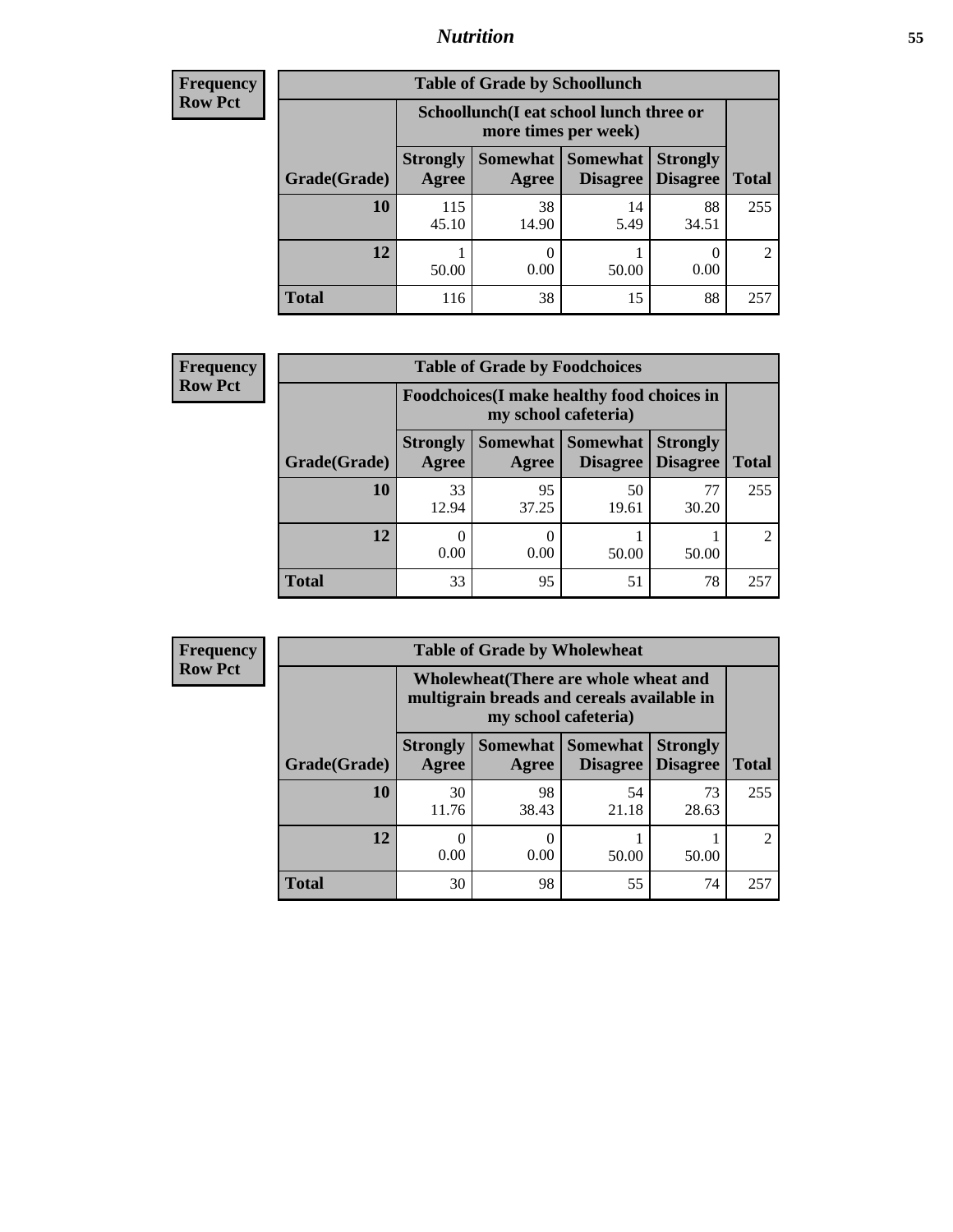### *Nutrition* **56**

**Frequency Row Pct**

| <b>Table of Grade by Healthyvending</b> |                                                                                                                                               |                          |                                    |                                    |                             |  |
|-----------------------------------------|-----------------------------------------------------------------------------------------------------------------------------------------------|--------------------------|------------------------------------|------------------------------------|-----------------------------|--|
|                                         | Healthyvending (If only healthy snacks and<br>beverages were available in the vending<br>machines during the school day,<br>I would buy them) |                          |                                    |                                    |                             |  |
| Grade(Grade)                            | <b>Strongly</b><br>Agree                                                                                                                      | <b>Somewhat</b><br>Agree | <b>Somewhat</b><br><b>Disagree</b> | <b>Strongly</b><br><b>Disagree</b> | <b>Total</b>                |  |
| 10                                      | 62<br>24.31                                                                                                                                   | 72<br>28.24              | 41<br>16.08                        | 80<br>31.37                        | 255                         |  |
| 12                                      | $\mathbf{\Omega}$<br>0.00                                                                                                                     | 0.00                     | 50.00                              | 50.00                              | $\mathcal{D}_{\mathcal{L}}$ |  |
| <b>Total</b>                            | 62                                                                                                                                            | 72                       | 42                                 | 81                                 | 257                         |  |

**Frequency Row Pct**

| <b>Table of Grade by Schoolbreakfast</b> |                                                                                                                                         |             |                                        |                                    |                             |  |
|------------------------------------------|-----------------------------------------------------------------------------------------------------------------------------------------|-------------|----------------------------------------|------------------------------------|-----------------------------|--|
|                                          | Schoolbreakfast (If breakfast were<br>available at school,<br>but outside the cafeteria,<br>I would eat breakfast at school more often) |             |                                        |                                    |                             |  |
| Grade(Grade)                             | <b>Strongly</b><br>Agree                                                                                                                | Agree       | Somewhat   Somewhat<br><b>Disagree</b> | <b>Strongly</b><br><b>Disagree</b> | <b>Total</b>                |  |
| 10                                       | 92<br>36.08                                                                                                                             | 98<br>38.43 | 21<br>8.24                             | 44<br>17.25                        | 255                         |  |
| 12                                       | 0<br>0.00                                                                                                                               | 0.00        | 50.00                                  | 50.00                              | $\mathcal{D}_{\mathcal{A}}$ |  |
| <b>Total</b>                             | 92                                                                                                                                      | 98          | 22                                     | 45                                 | 257                         |  |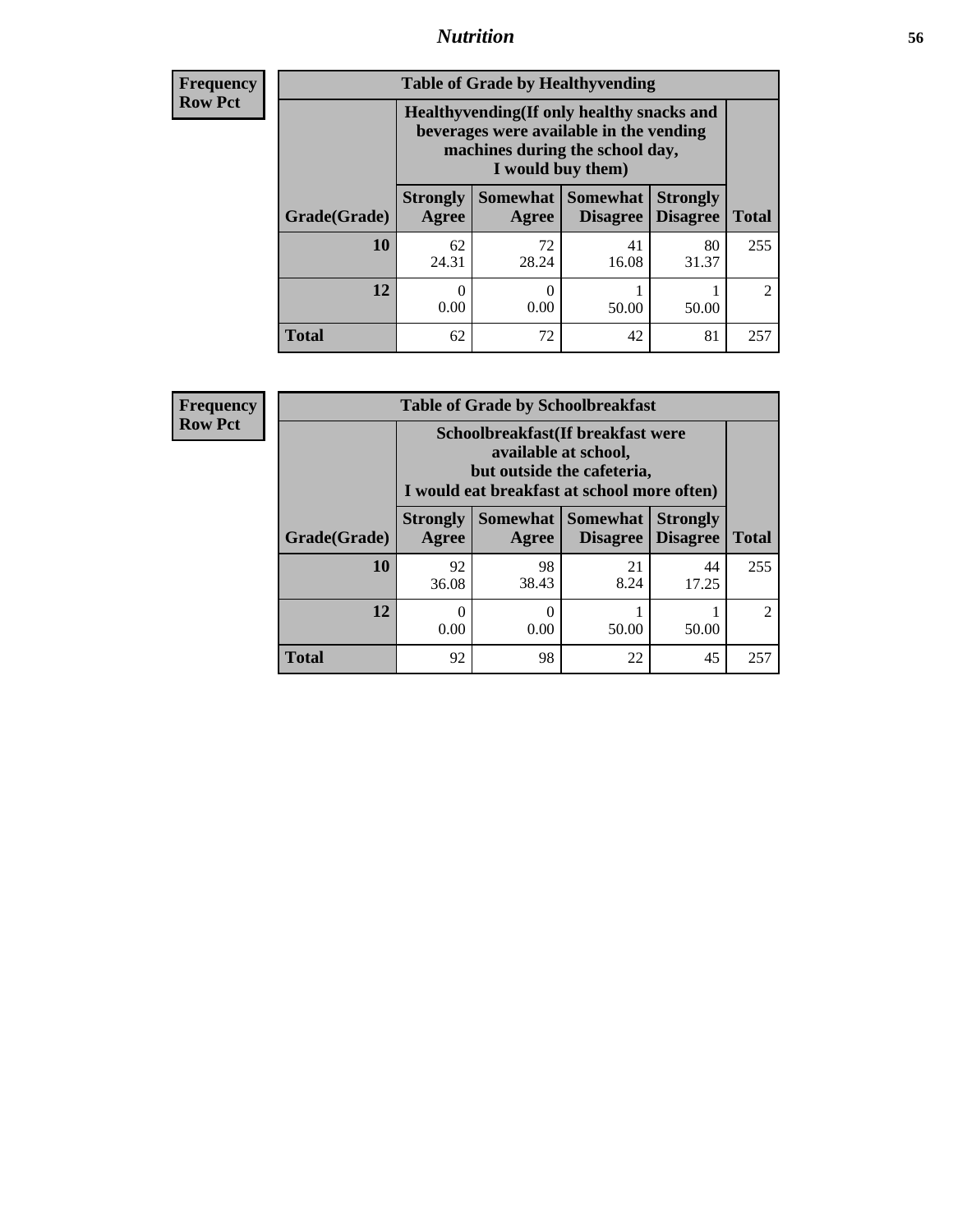| Frequency<br><b>Col Pct</b> | <b>Table of Educationaids by Grade</b>                                                                    |                    |                          |              |
|-----------------------------|-----------------------------------------------------------------------------------------------------------|--------------------|--------------------------|--------------|
|                             | <b>Educationaids</b> (I<br>have been<br>taught about<br><b>HIV/AIDS</b> at<br>school in the<br>past year) | Grade(Grade)<br>10 | 12                       | <b>Total</b> |
|                             | Yes                                                                                                       | 232<br>90.98       | $\mathfrak{D}$<br>100.00 | 234          |
|                             | N <sub>0</sub>                                                                                            | 23<br>9.02         | 0<br>0.00                | 23           |
|                             | <b>Total</b>                                                                                              | 255                | 2                        | 257          |

| Frequency<br><b>Col Pct</b> | <b>Table of Educationcharacter by Grade</b>                                                  |              |                          |              |
|-----------------------------|----------------------------------------------------------------------------------------------|--------------|--------------------------|--------------|
|                             | <b>Educationcharacter(I)</b><br>have been taught<br>about character<br>education in the past | Grade(Grade) |                          |              |
|                             | year at school)                                                                              | 10           | 12                       | <b>Total</b> |
|                             | Yes                                                                                          | 198<br>77.65 | $\mathfrak{D}$<br>100.00 | 200          |
|                             | N <sub>0</sub>                                                                               | 57<br>22.35  | 0<br>0.00                | 57           |
|                             | <b>Total</b>                                                                                 | 255          | $\overline{2}$           | 257          |

| Frequency      | <b>Table of Gradcoach1 by Grade</b>              |              |                  |              |
|----------------|--------------------------------------------------|--------------|------------------|--------------|
| <b>Col Pct</b> | Gradcoach1(I<br>know who my<br><b>Graduation</b> | Grade(Grade) |                  |              |
|                | Coach is)                                        | 10           | 12               | <b>Total</b> |
|                | Yes                                              | 32<br>12.55  | $\Omega$<br>0.00 | 32           |
|                | N <sub>0</sub>                                   | 223<br>87.45 | 2<br>100.00      | 225          |
|                | <b>Total</b>                                     | 255          | 2                | 257          |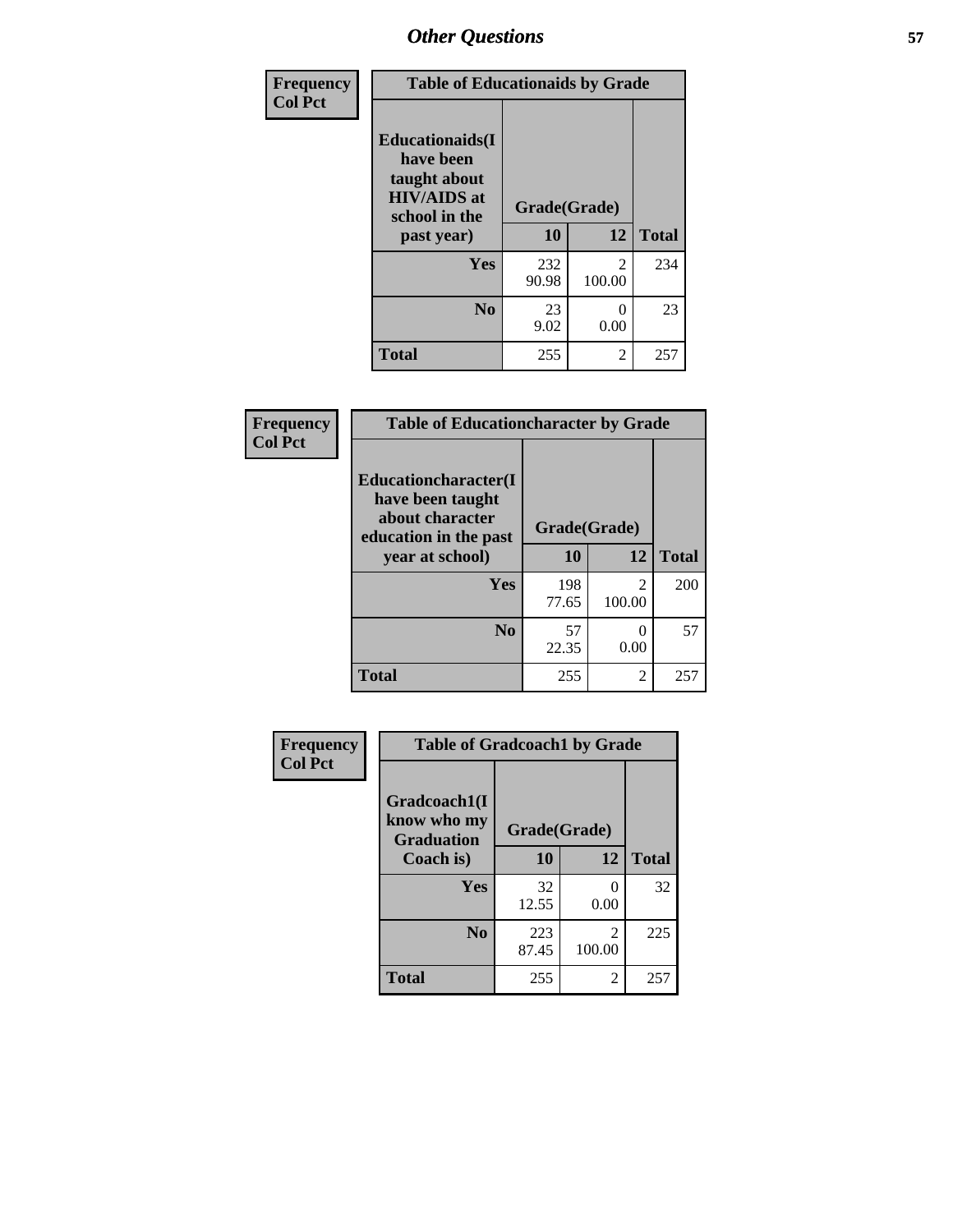| Frequency      | <b>Table of Gradcoach2 by Grade</b> |              |                          |              |
|----------------|-------------------------------------|--------------|--------------------------|--------------|
| <b>Col Pct</b> |                                     |              |                          |              |
|                | Gradcoach2(I<br>have                |              |                          |              |
|                | contacted my<br><b>Graduation</b>   | Grade(Grade) |                          |              |
|                | Coach)                              | 10           | 12                       | <b>Total</b> |
|                | Yes                                 | 13<br>5.10   | 0<br>0.00                | 13           |
|                | N <sub>0</sub>                      | 242<br>94.90 | $\mathfrak{D}$<br>100.00 | 244          |
|                | <b>Total</b>                        | 255          | 2                        | 257          |

| <b>Frequency</b><br><b>Col Pct</b> | <b>Table of Gradcoach3 by Grade</b>                                         |              |             |              |
|------------------------------------|-----------------------------------------------------------------------------|--------------|-------------|--------------|
|                                    | Gradcoach3(I<br>have received<br>assistance<br>from my<br><b>Graduation</b> | Grade(Grade) |             |              |
|                                    | Coach)                                                                      | 10           | 12          | <b>Total</b> |
|                                    | Yes                                                                         | 13<br>5.10   | 0<br>0.00   | 13           |
|                                    | N <sub>0</sub>                                                              | 58<br>22.75  | 0<br>0.00   | 58           |
|                                    | Don't know                                                                  | 184<br>72.16 | 2<br>100.00 | 186          |
|                                    | <b>Total</b>                                                                | 255          | 2           | 257          |

| Frequency      | <b>Table of Selfharm by Grade</b>                                                                                                                                                      |                    |            |              |
|----------------|----------------------------------------------------------------------------------------------------------------------------------------------------------------------------------------|--------------------|------------|--------------|
| <b>Col Pct</b> | <b>Selfharm</b> (During<br>the past 12<br>months,<br>I harmed myself<br>on purpose<br><b>Suicideconsider</b><br>During the past<br>12 months,<br>I seriously<br>considered<br>suicide) | Grade(Grade)<br>10 | 12         | <b>Total</b> |
|                | Yes                                                                                                                                                                                    | 45                 |            | 46           |
|                |                                                                                                                                                                                        | 17.65              | 50.00      |              |
|                | N <sub>0</sub>                                                                                                                                                                         | 210<br>82.35       | 1<br>50.00 | 211          |
|                | Total                                                                                                                                                                                  | 255                | 2          | 257          |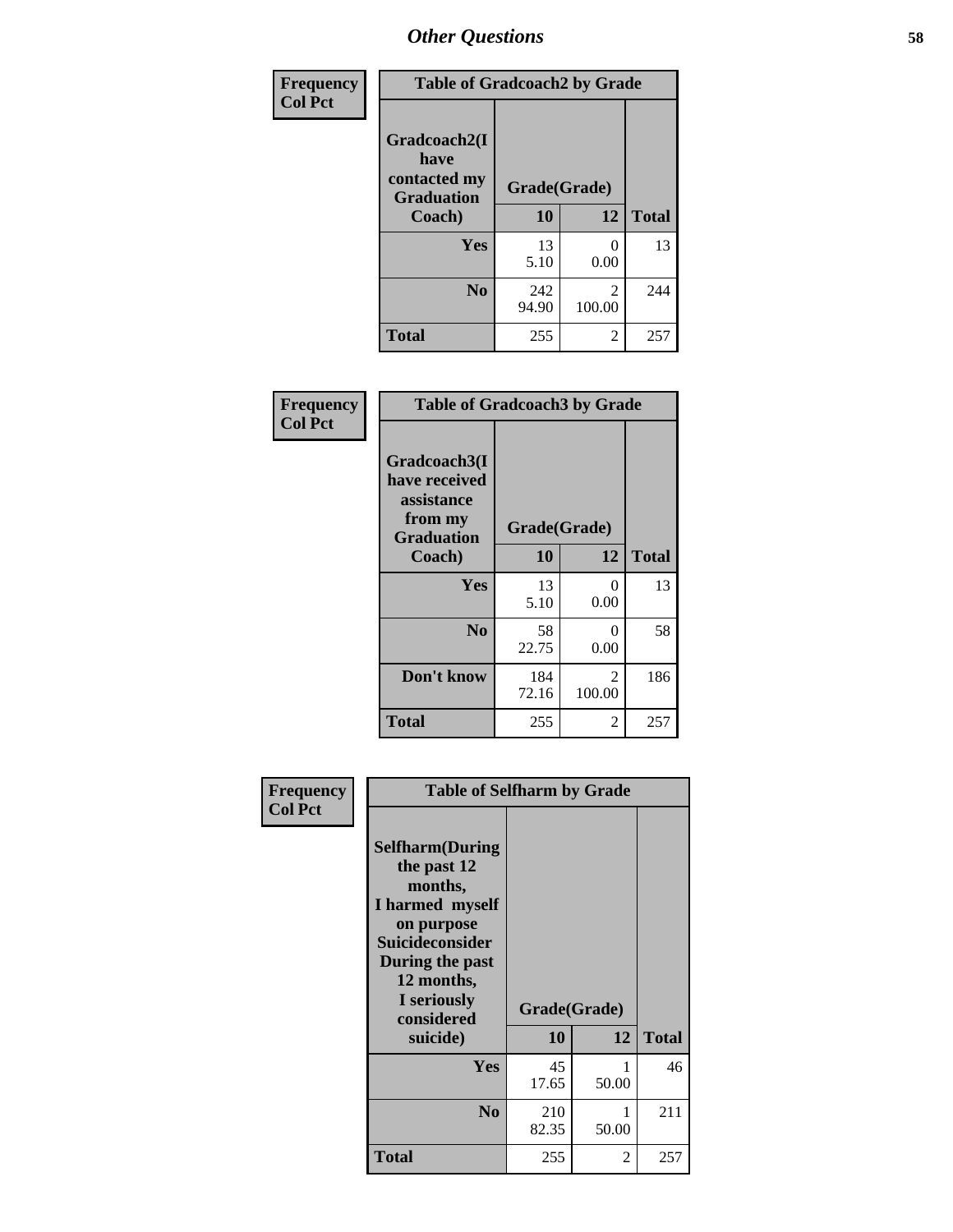| <b>Frequency</b> | <b>Table of Suicideconsider by Grade</b> |              |             |              |
|------------------|------------------------------------------|--------------|-------------|--------------|
| <b>Col Pct</b>   |                                          | Grade(Grade) |             |              |
|                  | Suicideconsider                          | <b>10</b>    | 12          | <b>Total</b> |
|                  | Yes                                      | 36<br>14.12  | 0.00        | 36           |
|                  | N <sub>0</sub>                           | 219<br>85.88 | 2<br>100.00 | 221          |
|                  | <b>Total</b>                             | 255          | 2           | 257          |

| Frequency      | <b>Table of Suicideattempt by Grade</b>              |              |                          |              |
|----------------|------------------------------------------------------|--------------|--------------------------|--------------|
| <b>Col Pct</b> | Suicideattempt(I<br>have attempted<br>suicide in the | Grade(Grade) |                          |              |
|                | last year)                                           | 10           | 12                       | <b>Total</b> |
|                | Yes                                                  | 16<br>6.27   | 50.00                    | 17           |
|                | N <sub>0</sub>                                       | 239<br>93.73 | 50.00                    | 240          |
|                | <b>Total</b>                                         | 255          | $\overline{\mathcal{L}}$ | 257          |

| Frequency      | <b>Table of Instantmessaged by Grade</b>               |              |                                       |              |
|----------------|--------------------------------------------------------|--------------|---------------------------------------|--------------|
| <b>Col Pct</b> | Instantmessaged(I<br>have instant<br>messaged people I | Grade(Grade) |                                       |              |
|                | do not even know)                                      | 10           | 12                                    | <b>Total</b> |
|                | Yes                                                    | 95<br>37.25  | $\mathcal{D}_{\mathcal{L}}$<br>100.00 | 97           |
|                | N <sub>0</sub>                                         | 160<br>62.75 | 0<br>0.00                             | 160          |
|                | <b>Total</b>                                           | 255          | 2                                     | 257          |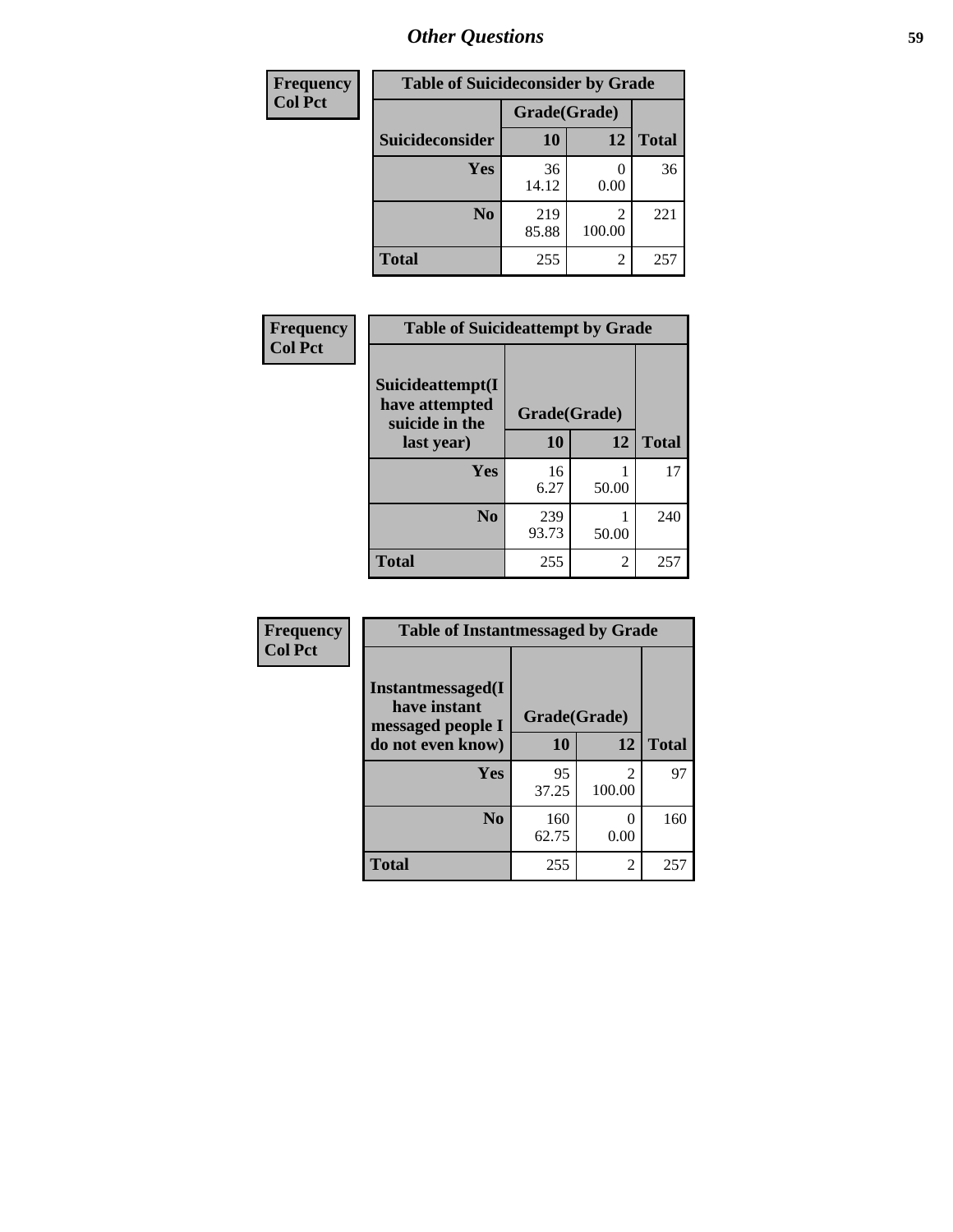| Frequency      | <b>Table of Getsalong by Grade</b>                                     |                    |           |              |
|----------------|------------------------------------------------------------------------|--------------------|-----------|--------------|
| <b>Col Pct</b> | <b>Getsalong</b> (I get<br>along with other<br>students and<br>adults) | Grade(Grade)<br>10 | 12        | <b>Total</b> |
|                |                                                                        |                    |           |              |
|                | <b>Strongly Agree</b>                                                  | 125<br>49.02       | 50.00     | 126          |
|                | <b>Somewhat Agree</b>                                                  | 110<br>43.14       | 0<br>0.00 | 110          |
|                | <b>Somewhat Disagree</b>                                               | 12<br>4.71         | 0<br>0.00 | 12           |
|                | <b>Strongly Disagree</b>                                               | 8<br>3.14          | 50.00     | 9            |
|                | <b>Total</b>                                                           | 255                | 2         | 257          |

| Frequency      | <b>Table of Safehome by Grade</b> |                           |                           |              |  |  |  |  |
|----------------|-----------------------------------|---------------------------|---------------------------|--------------|--|--|--|--|
| <b>Col Pct</b> | Safehome(I feel<br>safe at home)  | Grade(Grade)<br><b>10</b> | 12                        | <b>Total</b> |  |  |  |  |
|                | <b>Strongly Agree</b>             | 176<br>69.02              | 2<br>100.00               | 178          |  |  |  |  |
|                | <b>Somewhat Agree</b>             | 48<br>18.82               | $\mathbf{\Omega}$<br>0.00 | 48           |  |  |  |  |
|                | <b>Somewhat Disagree</b>          | 19<br>7.45                | 0<br>0.00                 | 19           |  |  |  |  |
|                | <b>Strongly Disagree</b>          | 12<br>4.71                | 0<br>0.00                 | 12           |  |  |  |  |
|                | Total                             | 255                       | 2                         | 257          |  |  |  |  |

| Frequency      | <b>Table of Adulttalk by Grade</b>                                                                |                    |                          |              |  |  |  |  |
|----------------|---------------------------------------------------------------------------------------------------|--------------------|--------------------------|--------------|--|--|--|--|
| <b>Col Pct</b> | <b>Adulttalk(I</b><br>know an<br>adult at<br>school that<br>I can talk<br>with if I<br>need help) | Grade(Grade)<br>10 | 12                       | <b>Total</b> |  |  |  |  |
|                | <b>Yes</b>                                                                                        | 171<br>67.06       | $\mathfrak{D}$<br>100.00 | 173          |  |  |  |  |
|                | N <sub>0</sub>                                                                                    | 84<br>32.94        | 0<br>0.00                | 84           |  |  |  |  |
|                | <b>Total</b>                                                                                      | 255                | 2                        | 257          |  |  |  |  |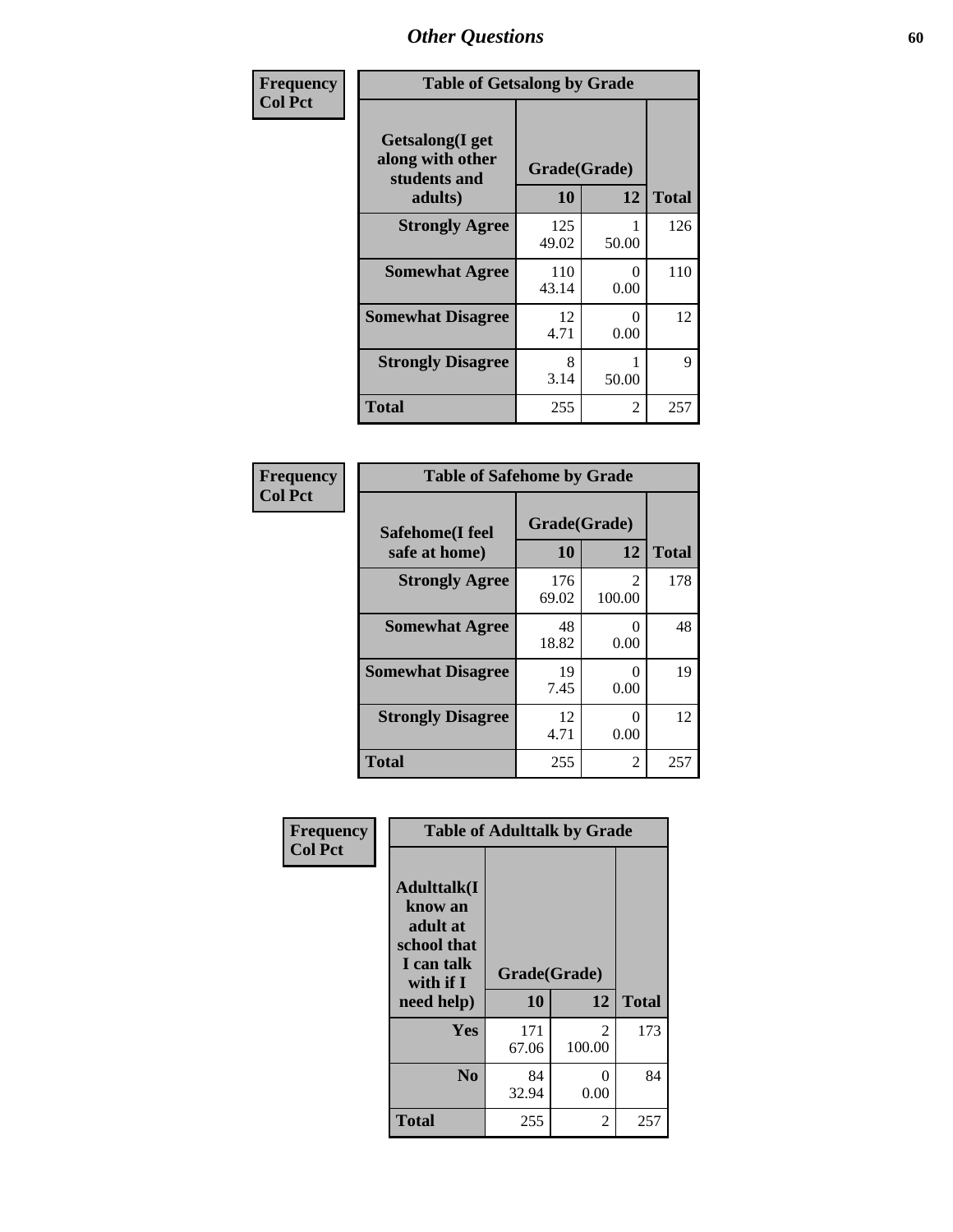| <b>Frequency</b> |
|------------------|
| <b>Row Pct</b>   |

| <b>Table of Grade by Tytime</b> |             |                                                                                        |             |                                    |             |                   |              |  |  |  |
|---------------------------------|-------------|----------------------------------------------------------------------------------------|-------------|------------------------------------|-------------|-------------------|--------------|--|--|--|
|                                 |             | Tvtime(On an average school day,<br>how much unsupervised time do I spend watching TV) |             |                                    |             |                   |              |  |  |  |
| Grade(Grade)   None   hour/day  |             | <b>Less that</b>                                                                       | hour/day    | $2 - 3$<br>  hours/day   hours/day | $4 - 5$     | $6+$<br>hours/day | <b>Total</b> |  |  |  |
| 10                              | 31<br>12.16 | 51<br>20.00                                                                            | 55<br>21.57 | 68<br>26.67                        | 30<br>11.76 | 20<br>7.84        | 255          |  |  |  |
| 12                              | 0.00        | 0.00                                                                                   | 50.00       | 0.00                               | 0.00        | 50.00             | 2            |  |  |  |
| <b>Total</b>                    | 31          | 51                                                                                     | 56          | 68                                 | 30          | 21                | 257          |  |  |  |

#### **Frequency Row Pct**

| <b>Table of Grade by Computertime</b>                                                                                         |            |                                                                                                   |             |             |             |            |              |  |  |  |
|-------------------------------------------------------------------------------------------------------------------------------|------------|---------------------------------------------------------------------------------------------------|-------------|-------------|-------------|------------|--------------|--|--|--|
|                                                                                                                               |            | Computertime (On an average school day,<br>how much unsupervised time do I spend on the computer) |             |             |             |            |              |  |  |  |
| <b>Less that</b><br>$4 - 5$<br>$2 - 3$<br>hour/day<br>hour/day<br>hours/day<br>hours/day<br>Grade(Grade)<br>None<br>hours/day |            |                                                                                                   |             |             |             |            | <b>Total</b> |  |  |  |
| 10                                                                                                                            | 25<br>9.80 | 58<br>22.75                                                                                       | 52<br>20.39 | 70<br>27.45 | 28<br>10.98 | 22<br>8.63 | 255          |  |  |  |
| 12                                                                                                                            | 0.00       | 0.00                                                                                              | 50.00       | 0.00        | 0.00        | 50.00      |              |  |  |  |
| <b>Total</b>                                                                                                                  | 25         | 58                                                                                                | 53          | 70          | 28          | 23         | 257          |  |  |  |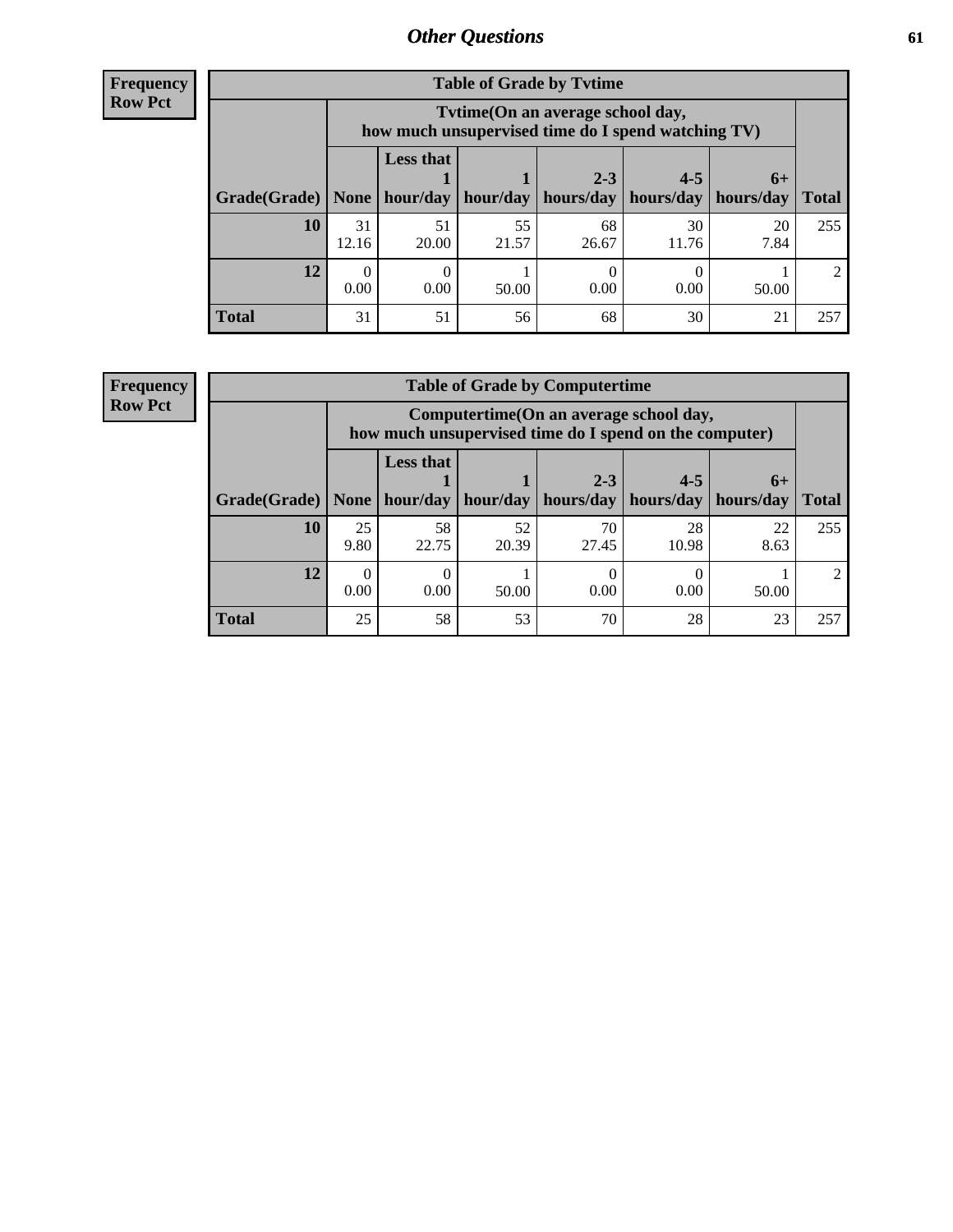#### *Questions about Driving Laws* **62** *Driving Questions were asked only of high school students.*

| <b>Frequency</b> |
|------------------|
| <b>Row Pct</b>   |

| <b>Table of Grade by License1</b> |                                                                                                                                           |                                            |                |            |               |                             |  |  |  |
|-----------------------------------|-------------------------------------------------------------------------------------------------------------------------------------------|--------------------------------------------|----------------|------------|---------------|-----------------------------|--|--|--|
|                                   | License1(During the first 6 months of driving<br>with a provisional license,<br>the only passengers who can ride with the<br>driver are:) |                                            |                |            |               |                             |  |  |  |
| Grade(Grade)                      | <b>Parent or</b>                                                                                                                          | <b>Family</b><br><b>Guardian</b>   Members | Friends        | Anyone     | Don't<br>Know | <b>Total</b>                |  |  |  |
| 10                                | 59<br>23.14                                                                                                                               | 161<br>63.14                               | 2<br>0.78      | 10<br>3.92 | 23<br>9.02    | 255                         |  |  |  |
| 12                                | 0.00                                                                                                                                      | 50.00                                      | 0<br>0.00      | 0<br>0.00  | 50.00         | $\mathcal{D}_{\mathcal{L}}$ |  |  |  |
| Total                             | 59                                                                                                                                        | 162                                        | $\overline{c}$ | 10         | 24            | 257                         |  |  |  |

| <b>Frequency</b> | <b>Table of Grade by License2</b> |                           |                  |                  |                                                                                                          |                      |                |  |  |  |
|------------------|-----------------------------------|---------------------------|------------------|------------------|----------------------------------------------------------------------------------------------------------|----------------------|----------------|--|--|--|
| <b>Row Pct</b>   |                                   |                           |                  |                  | License2(17 yr old drivers with a<br>provisional driver's license cannot<br>drive between the hours of:) |                      |                |  |  |  |
|                  | Grade(Grade)                      | <b>Midnight</b><br>to 6am | 1am<br>to<br>5am | 1am<br>to<br>6am | N <sub>0</sub><br>curfew<br>for $17$<br>year<br>olds                                                     | Don't<br><b>Know</b> | <b>Total</b>   |  |  |  |
|                  | 10                                | 132<br>51.76              | 37<br>14.51      | 27<br>10.59      | 6<br>2.35                                                                                                | 53<br>20.78          | 255            |  |  |  |
|                  | 12                                | 0<br>0.00                 | 50.00            | $\Omega$<br>0.00 | $\Omega$<br>0.00                                                                                         | 50.00                | $\mathfrak{D}$ |  |  |  |
|                  | <b>Total</b>                      | 132                       | 38               | 27               | 6                                                                                                        | 54                   | 257            |  |  |  |

| Frequency      | <b>Table of Grade by License3</b> |                                                                                        |                  |             |            |             |               |                |  |
|----------------|-----------------------------------|----------------------------------------------------------------------------------------|------------------|-------------|------------|-------------|---------------|----------------|--|
| <b>Row Pct</b> |                                   | License3(For drivers under the age of 21,<br>what level of alcohol is considered DUI?) |                  |             |            |             |               |                |  |
|                | Grade(Grade)                      | Any<br><b>Amount</b>                                                                   | 0.02             | 0.04        | 0.06       | 0.08        | Don't<br>know | <b>Total</b>   |  |
|                | 10                                | 64<br>25.10                                                                            | 39<br>15.29      | 50<br>19.61 | 15<br>5.88 | 38<br>14.90 | 49<br>19.22   | 255            |  |
|                | 12                                | $\Omega$<br>0.00                                                                       | $\Omega$<br>0.00 | 0<br>0.00   | 0.00       | 50.00       | 50.00         | $\mathfrak{D}$ |  |
|                | <b>Total</b>                      | 64                                                                                     | 39               | 50          | 15         | 39          | 50            | 257            |  |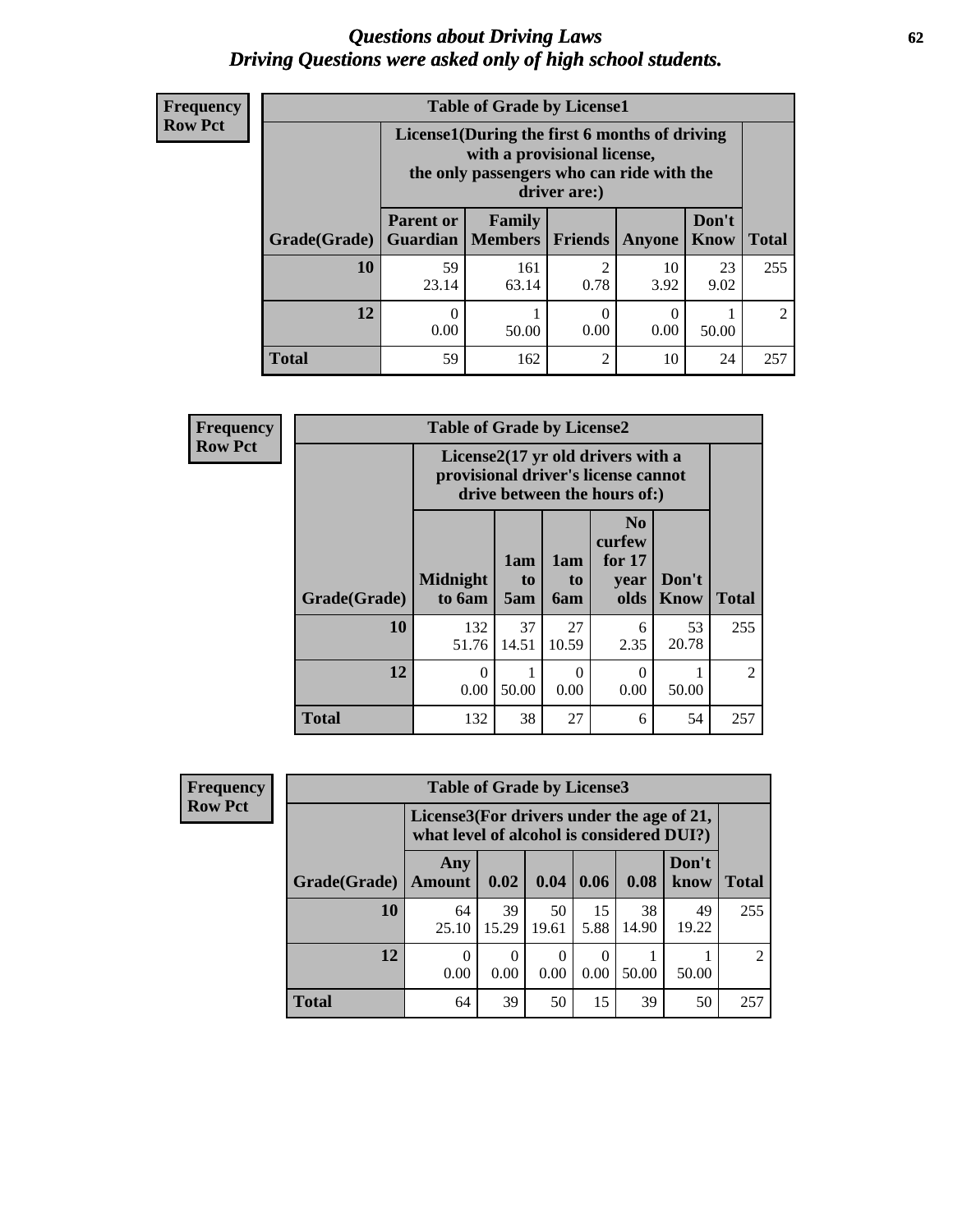#### *Questions about Driving Laws* **63** *Driving Questions were asked only of high school students.*

**Frequency Row Pct**

| <b>Table of Grade by License4</b> |                  |                                                                                                                      |              |                                      |                                             |               |                |  |  |
|-----------------------------------|------------------|----------------------------------------------------------------------------------------------------------------------|--------------|--------------------------------------|---------------------------------------------|---------------|----------------|--|--|
|                                   |                  | License4(A driver under 21 automatically<br>loses his/her license if caught exceeding the<br>posted speet limit by:) |              |                                      |                                             |               |                |  |  |
| Grade(Grade)                      | $15+$<br>mph     | $25+$<br>mph                                                                                                         | $35+$<br>mph | <b>Depends</b><br><b>on</b><br>judge | Can't<br>lose<br>license<br>for<br>speeding | Don't<br>know | <b>Total</b>   |  |  |
| 10                                | 71<br>27.84      | 37<br>14.51                                                                                                          | 45<br>17.65  | 12<br>4.71                           | 10<br>3.92                                  | 80<br>31.37   | 255            |  |  |
| 12                                | $\Omega$<br>0.00 | 0<br>0.00                                                                                                            | 1<br>50.00   | $\Omega$<br>0.00                     | 0<br>0.00                                   | 50.00         | $\mathfrak{D}$ |  |  |
| <b>Total</b>                      | 71               | 37                                                                                                                   | 46           | 12                                   | 10                                          | 81            | 257            |  |  |

| Frequency<br><b>Row Pct</b> | <b>Table of Grade by License5</b> |                                                                                                                                                             |                |               |              |  |
|-----------------------------|-----------------------------------|-------------------------------------------------------------------------------------------------------------------------------------------------------------|----------------|---------------|--------------|--|
|                             |                                   | License5(A)<br>Georgia teenager<br>with family<br>connections or a<br>good lawyer can<br>break a teen<br>driving law and<br>keep their driver's<br>license) |                |               |              |  |
|                             | Grade(Grade)                      | Yes                                                                                                                                                         | N <sub>0</sub> | Don't<br>know | <b>Total</b> |  |
|                             | 10                                | 29<br>11.37                                                                                                                                                 | 132<br>51.76   | 94<br>36.86   | 255          |  |
|                             | 12                                | 1<br>50.00                                                                                                                                                  | 0<br>0.00      | 50.00         | 2            |  |
|                             | <b>Total</b>                      | 30                                                                                                                                                          | 132            | 95            | 257          |  |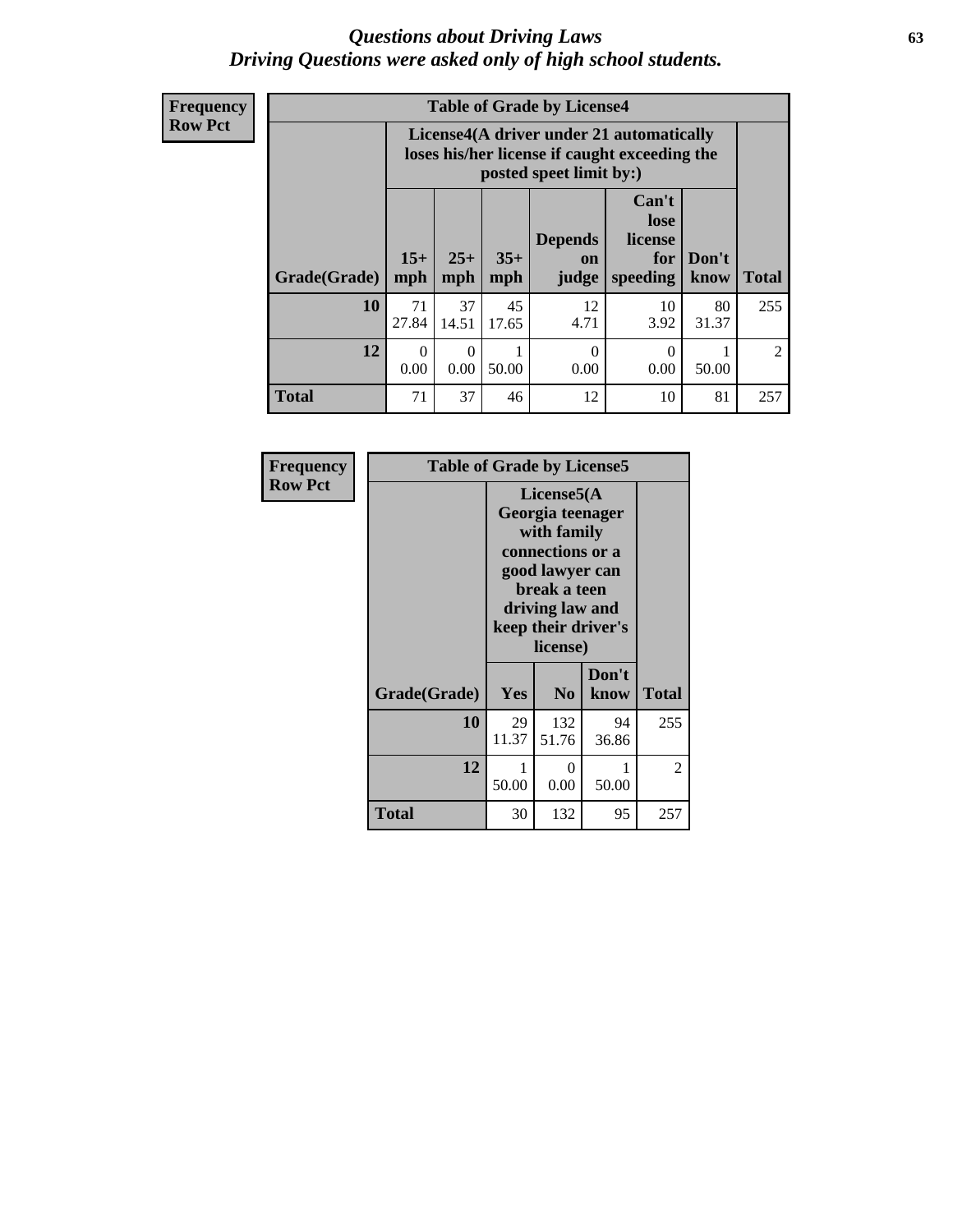#### *Questions about Driving Laws* **64** *Driving Questions were asked only of high school students.*

| <b>Frequency</b><br><b>Row Pct</b> | <b>Table of Grade by License6</b> |                                                                                                                                                 |                |               |              |  |
|------------------------------------|-----------------------------------|-------------------------------------------------------------------------------------------------------------------------------------------------|----------------|---------------|--------------|--|
|                                    |                                   | License <sub>6</sub> (I know a<br>friend or<br>classmate that<br>broke a teen<br>driving law,<br>but was allowed to<br>keep his/her<br>license) |                |               |              |  |
|                                    | Grade(Grade)                      | <b>Yes</b>                                                                                                                                      | N <sub>0</sub> | Don't<br>know | <b>Total</b> |  |
|                                    | 10                                | 58<br>22.75                                                                                                                                     | 127<br>49.80   | 70<br>27.45   | 255          |  |
|                                    | 12                                | $\mathbf{1}$<br>50.00                                                                                                                           | 0<br>0.00      | 1<br>50.00    | 2            |  |
|                                    | <b>Total</b>                      | 59                                                                                                                                              | 127            | 71            | 257          |  |

| <b>Frequency</b> | <b>Table of Grade by License7</b> |                                                                             |                                                                                               |                                                   |                        |                             |  |
|------------------|-----------------------------------|-----------------------------------------------------------------------------|-----------------------------------------------------------------------------------------------|---------------------------------------------------|------------------------|-----------------------------|--|
| <b>Row Pct</b>   |                                   |                                                                             | License7(A student under the age of 18 cam loser<br>his/her driving privileges if he or she:) |                                                   |                        |                             |  |
|                  | Grade(Grade)                      | <b>Have</b><br>more than<br>10<br>unexcused<br>absences<br>per school<br>yr | Drop out<br>without  <br>graduating                                                           | <b>Bring</b><br>alcohol/drugs/weapon<br>to school | All of<br>the<br>above | <b>Total</b>                |  |
|                  | 10                                | 31<br>12.16                                                                 | 14<br>5.49                                                                                    | 13<br>5.10                                        | 197<br>77.25           | 255                         |  |
|                  | 12                                | 50.00                                                                       | $\Omega$<br>0.00                                                                              | 0<br>0.00                                         | 50.00                  | $\mathcal{D}_{\mathcal{A}}$ |  |
|                  | <b>Total</b>                      | 32                                                                          | 14                                                                                            | 13                                                | 198                    | 257                         |  |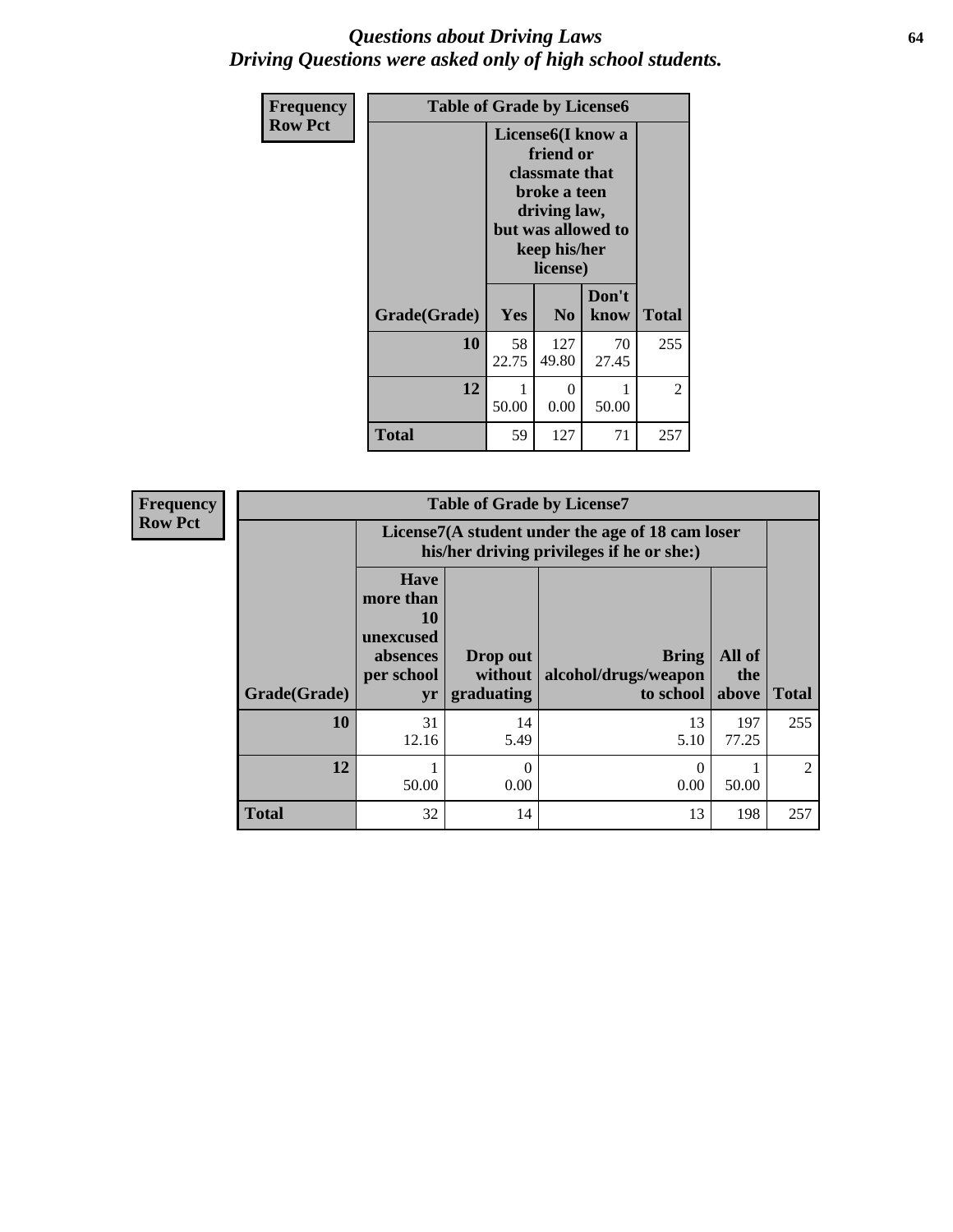# *Select Results by Gender* **65**

| Frequency      | <b>Table of SchoolClimate2 by Gender</b> |                              |                            |                    |
|----------------|------------------------------------------|------------------------------|----------------------------|--------------------|
| <b>Col Pct</b> | SchoolClimate2(I<br>feel successful at   | Gender(Gender)               |                            |                    |
|                | school)<br><b>Strongly Agree</b>         | <b>Female</b><br>42<br>31.34 | <b>Male</b><br>32<br>26.02 | <b>Total</b><br>74 |
|                | <b>Somewhat Agree</b>                    | 75<br>55.97                  | 71<br>57.72                | 146                |
|                | <b>Somewhat Disagree</b>                 | 10<br>7.46                   | 13<br>10.57                | 23                 |
|                | <b>Strongly Disagree</b>                 | 5.22                         | 7<br>5.69                  | 14                 |
|                | <b>Total</b>                             | 134                          | 123                        | 257                |

| Frequency      | <b>Table of SchoolClimate6 by Gender</b>                 |                                 |             |              |  |
|----------------|----------------------------------------------------------|---------------------------------|-------------|--------------|--|
| <b>Col Pct</b> | <b>SchoolClimate6(Teachers</b><br>treat me with respect) | Gender(Gender)<br><b>Female</b> | <b>Male</b> | <b>Total</b> |  |
|                | <b>Strongly Agree</b>                                    | 48<br>35.82                     | 36<br>29.27 | 84           |  |
|                | <b>Somewhat Agree</b>                                    | 59<br>44.03                     | 53<br>43.09 | 112          |  |
|                | <b>Somewhat Disagree</b>                                 | 20<br>14.93                     | 22<br>17.89 | 42           |  |
|                | <b>Strongly Disagree</b>                                 | 7<br>5.22                       | 12<br>9.76  | 19           |  |
|                | Total                                                    | 134                             | 123         | 257          |  |

| Frequency      | <b>Table of SchoolClimate8 by Gender</b>                                             |                                 |             |              |
|----------------|--------------------------------------------------------------------------------------|---------------------------------|-------------|--------------|
| <b>Col Pct</b> | <b>SchoolClimate8(Students</b><br>are frequently<br>recognized for good<br>behavior) | Gender(Gender)<br><b>Female</b> | <b>Male</b> | <b>Total</b> |
|                |                                                                                      |                                 |             |              |
|                | <b>Strongly Agree</b>                                                                | 16<br>11.94                     | 7<br>5.69   | 23           |
|                | <b>Somewhat Agree</b>                                                                | 57<br>42.54                     | 40<br>32.52 | 97           |
|                | <b>Somewhat Disagree</b>                                                             | 38<br>28.36                     | 56<br>45.53 | 94           |
|                | <b>Strongly Disagree</b>                                                             | 23<br>17.16                     | 20<br>16.26 | 43           |
|                | Total                                                                                | 134                             | 123         | 257          |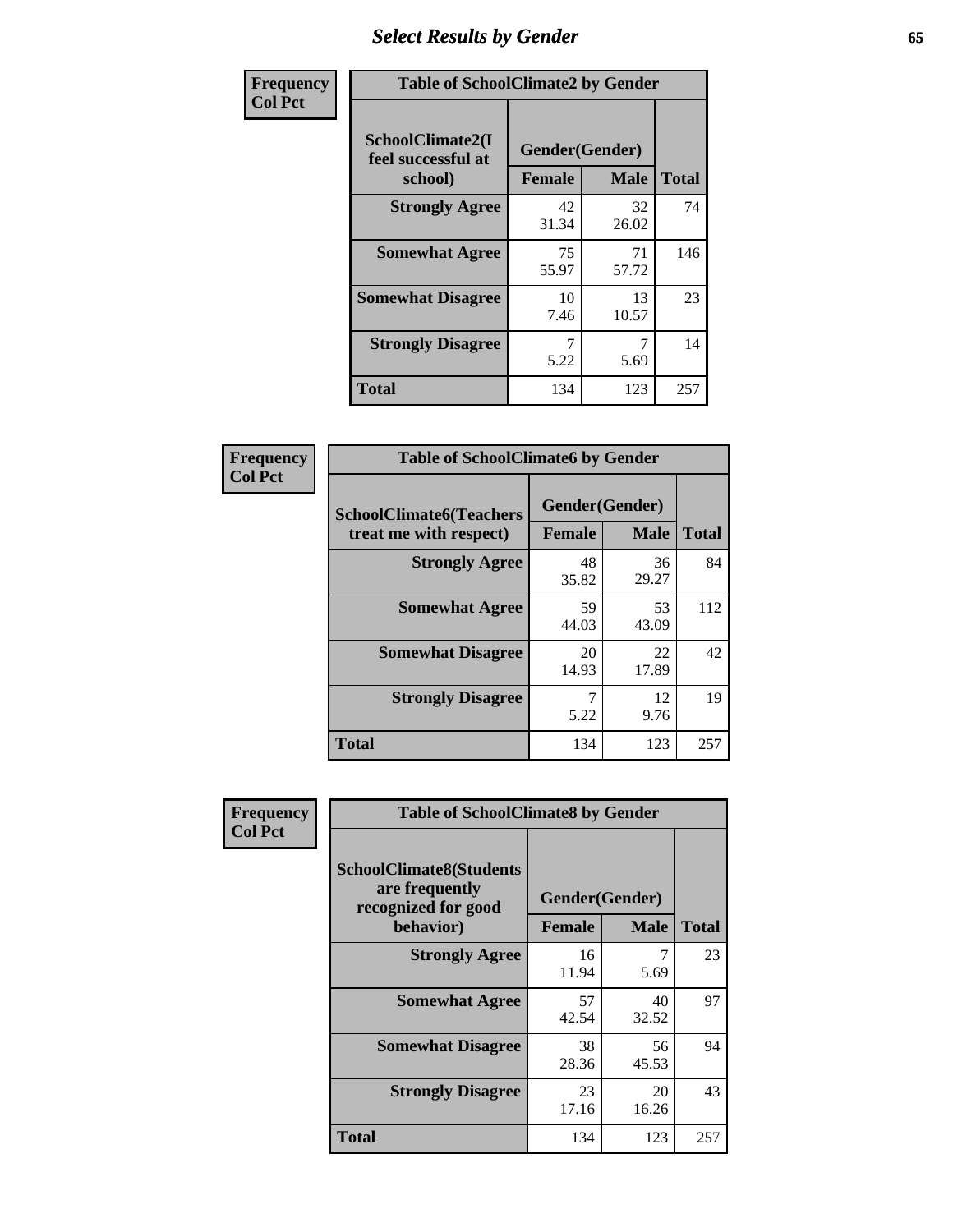## *Select Results by Gender* **66**

| Frequency      | <b>Table of Gender by Dropout</b> |                                                                        |                |              |
|----------------|-----------------------------------|------------------------------------------------------------------------|----------------|--------------|
| <b>Row Pct</b> |                                   | Dropout(I<br>have<br>thought<br>about<br>dropping<br>out of<br>school) |                |              |
|                | Gender(Gender)                    | Yes                                                                    | N <sub>0</sub> | <b>Total</b> |
|                | <b>Female</b>                     | 43<br>32.09                                                            | 91<br>67.91    | 134          |
|                | <b>Male</b>                       | 39<br>31.71                                                            | 84<br>68.29    | 123          |
|                | <b>Total</b>                      | 82                                                                     | 175            | 257          |

| <b>Frequency</b> | <b>Table of Gender by Dropoutreason</b> |                                                                    |              |                                 |                                |              |              |
|------------------|-----------------------------------------|--------------------------------------------------------------------|--------------|---------------------------------|--------------------------------|--------------|--------------|
| <b>Row Pct</b>   |                                         | Dropoutreason(If I dropped out the<br>reason would most likely be) |              |                                 |                                |              |              |
|                  | Gender(Gender)                          | Won't<br><b>Drop</b><br>out                                        | <b>Bored</b> | <b>Family</b><br><b>Reasons</b> | <b>Being</b><br><b>Bullied</b> | <b>Other</b> | <b>Total</b> |
|                  | <b>Female</b>                           | 78<br>58.21                                                        | 20<br>14.93  | 6<br>4.48                       | $\mathcal{D}$<br>1.49          | 28<br>20.90  | 134          |
|                  | <b>Male</b>                             | 65<br>52.85                                                        | 23<br>18.70  | 5<br>4.07                       | 2.44                           | 27<br>21.95  | 123          |
|                  | <b>Total</b>                            | 143                                                                | 43           | 11                              | 5                              | 55           | 257          |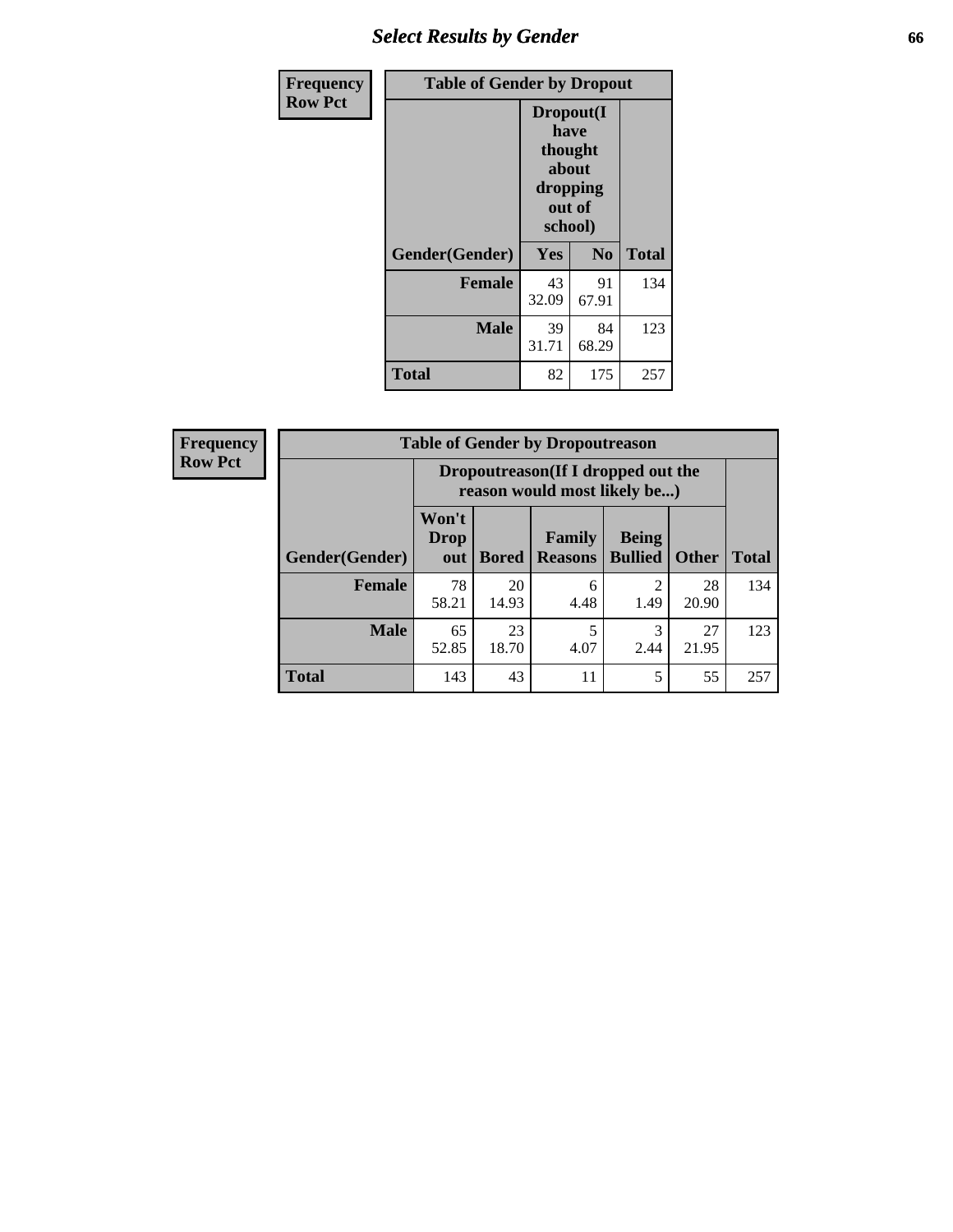*School Safety* **67**

| Frequency      | <b>Table of Gender by Bullied2</b> |                 |                |              |  |
|----------------|------------------------------------|-----------------|----------------|--------------|--|
| <b>Row Pct</b> |                                    | <b>Bullied2</b> |                |              |  |
|                | Gender(Gender)                     | Yes             | N <sub>0</sub> | <b>Total</b> |  |
|                | <b>Female</b>                      | 12<br>8.96      | 122<br>91.04   | 134          |  |
|                | <b>Male</b>                        | 15<br>12.20     | 108<br>87.80   | 123          |  |
|                | Total                              | 27              | 230            | 257          |  |

| Frequency      | <b>Table of Gender by Bulliedothers2</b> |                       |                |              |
|----------------|------------------------------------------|-----------------------|----------------|--------------|
| <b>Row Pct</b> |                                          | <b>Bulliedothers2</b> |                |              |
|                | Gender(Gender)                           | Yes                   | N <sub>0</sub> | <b>Total</b> |
|                | <b>Female</b>                            | 10<br>7.46            | 124<br>92.54   | 134          |
|                | <b>Male</b>                              | 22<br>17.89           | 101<br>82.11   | 123          |
|                | <b>Total</b>                             | 32                    | 225            | 257          |

| Frequency      | <b>Table of Gender by Weaponschool2</b> |                      |                |              |
|----------------|-----------------------------------------|----------------------|----------------|--------------|
| <b>Row Pct</b> |                                         | <b>Weaponschool2</b> |                |              |
|                | Gender(Gender)                          | <b>Yes</b>           | N <sub>0</sub> | <b>Total</b> |
|                | <b>Female</b>                           | 2.24                 | 131<br>97.76   | 134          |
|                | <b>Male</b>                             | 5<br>4.07            | 118<br>95.93   | 123          |
|                | <b>Total</b>                            | 8                    | 249            | 257          |

| Frequency      | <b>Table of Gender by Absentunsafe2</b> |               |                |              |
|----------------|-----------------------------------------|---------------|----------------|--------------|
| <b>Row Pct</b> |                                         | Absentunsafe2 |                |              |
|                | Gender(Gender)                          | Yes           | N <sub>0</sub> | <b>Total</b> |
|                | <b>Female</b>                           | 1.49          | 132<br>98.51   | 134          |
|                | <b>Male</b>                             | 2.44          | 120<br>97.56   | 123          |
|                | <b>Total</b>                            | 5             | 252            | 257          |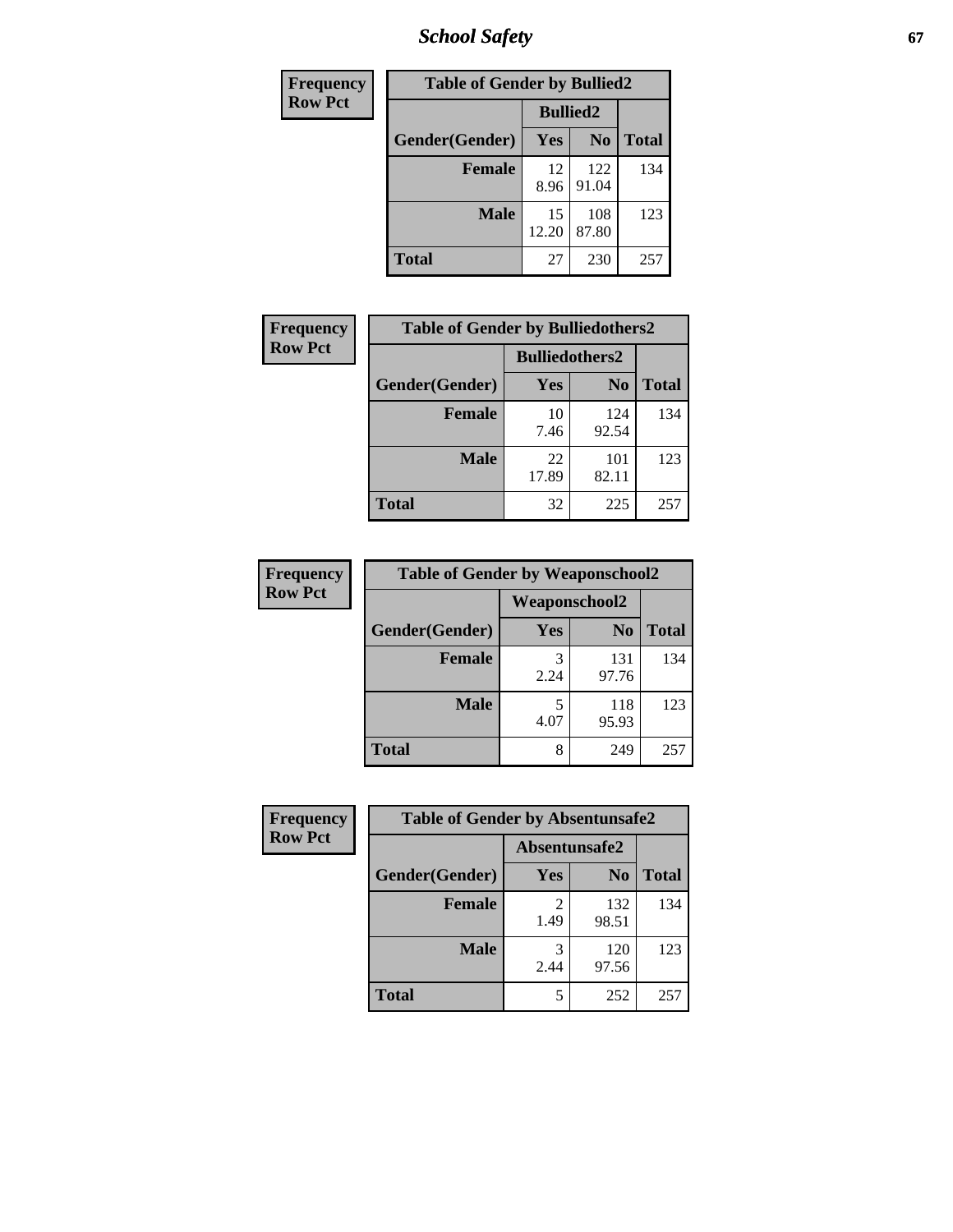*School Safety* **68**

| Frequency      | <b>Table of Gender by Gangself</b> |                                                                                                |              |              |
|----------------|------------------------------------|------------------------------------------------------------------------------------------------|--------------|--------------|
| <b>Row Pct</b> |                                    | Gangself(I<br>have<br>participated<br>in illegal gang<br>activities in<br>the past 30<br>days) |              |              |
|                | Gender(Gender)                     | Yes                                                                                            | No           | <b>Total</b> |
|                | <b>Female</b>                      | 7<br>5.22                                                                                      | 127<br>94.78 | 134          |
|                | <b>Male</b>                        | 13<br>10.57                                                                                    | 110<br>89.43 | 123          |
|                | <b>Total</b>                       | 20                                                                                             | 237          | 257          |

| Frequency      | <b>Table of Gender by Gangpeers</b> |                                                                                                                             |                |              |
|----------------|-------------------------------------|-----------------------------------------------------------------------------------------------------------------------------|----------------|--------------|
| <b>Row Pct</b> |                                     | <b>Gangpeers</b> (I<br>have friends<br>who have<br>participated<br>in illegal gang<br>activities in<br>the past 30<br>days) |                |              |
|                | Gender(Gender)                      | <b>Yes</b>                                                                                                                  | N <sub>0</sub> | <b>Total</b> |
|                | <b>Female</b>                       | 29<br>21.64                                                                                                                 | 105<br>78.36   | 134          |
|                | <b>Male</b>                         | 39<br>31.71                                                                                                                 | 84<br>68.29    | 123          |
|                | Total                               | 68                                                                                                                          | 189            | 257          |

| Frequency      | <b>Table of Gender by Pickedon2</b> |             |                |              |
|----------------|-------------------------------------|-------------|----------------|--------------|
| <b>Row Pct</b> |                                     | Pickedon2   |                |              |
|                | Gender(Gender)                      | Yes         | N <sub>0</sub> | <b>Total</b> |
|                | <b>Female</b>                       | 43<br>32.09 | 91<br>67.91    | 134          |
|                | <b>Male</b>                         | 29<br>23.58 | 94<br>76.42    | 123          |
|                | <b>Total</b>                        | 72          | 185            | 257          |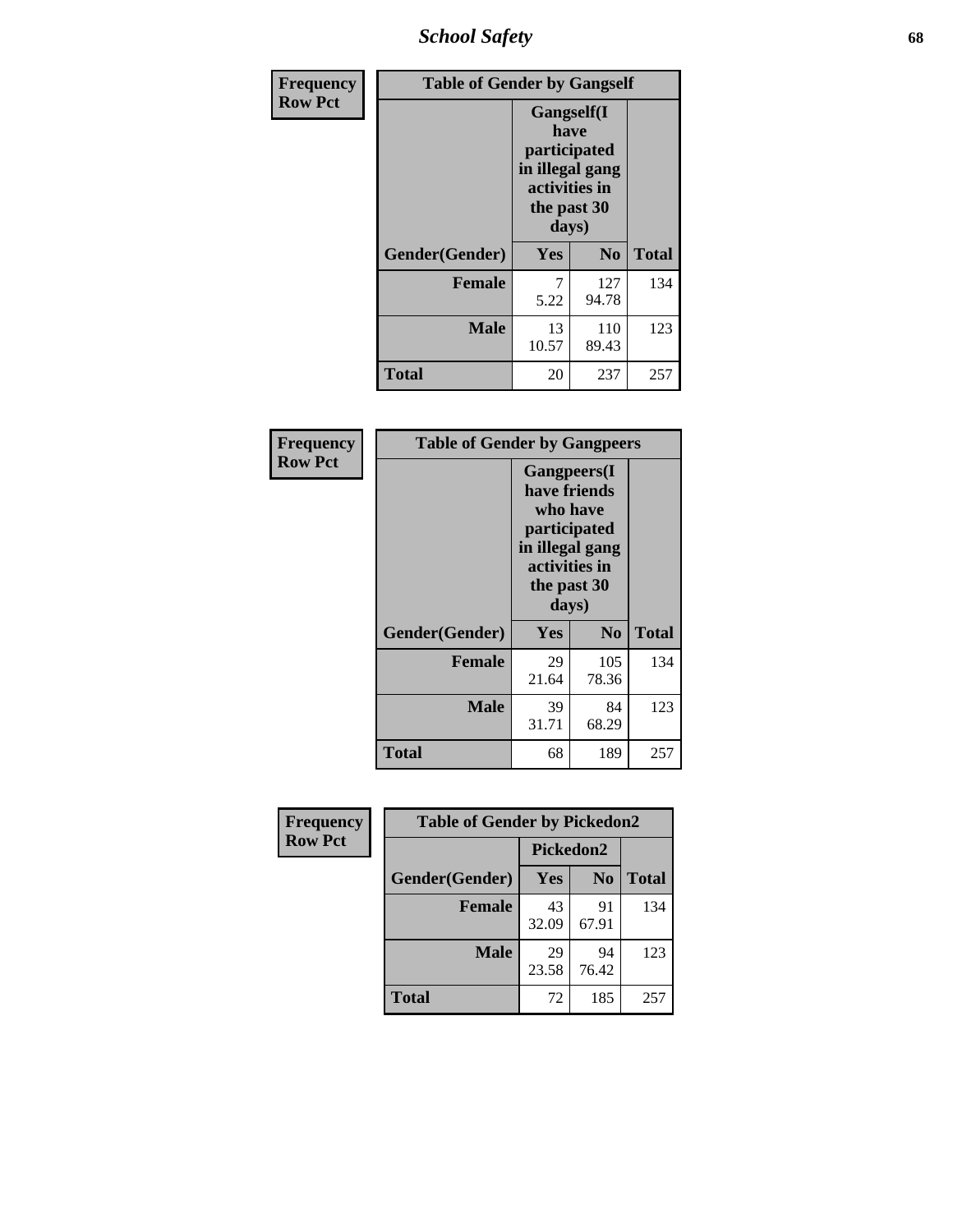*School Safety* **69**

| Frequency      | <b>Table of Gender by Safeschool2</b> |              |                |              |
|----------------|---------------------------------------|--------------|----------------|--------------|
| <b>Row Pct</b> |                                       | Safeschool2  |                |              |
|                | Gender(Gender)                        | Yes          | N <sub>0</sub> | <b>Total</b> |
|                | <b>Female</b>                         | 105<br>78.36 | 29<br>21.64    | 134          |
|                | <b>Male</b>                           | 99<br>80.49  | 24<br>19.51    | 123          |
|                | <b>Total</b>                          | 204          | 53             | 257          |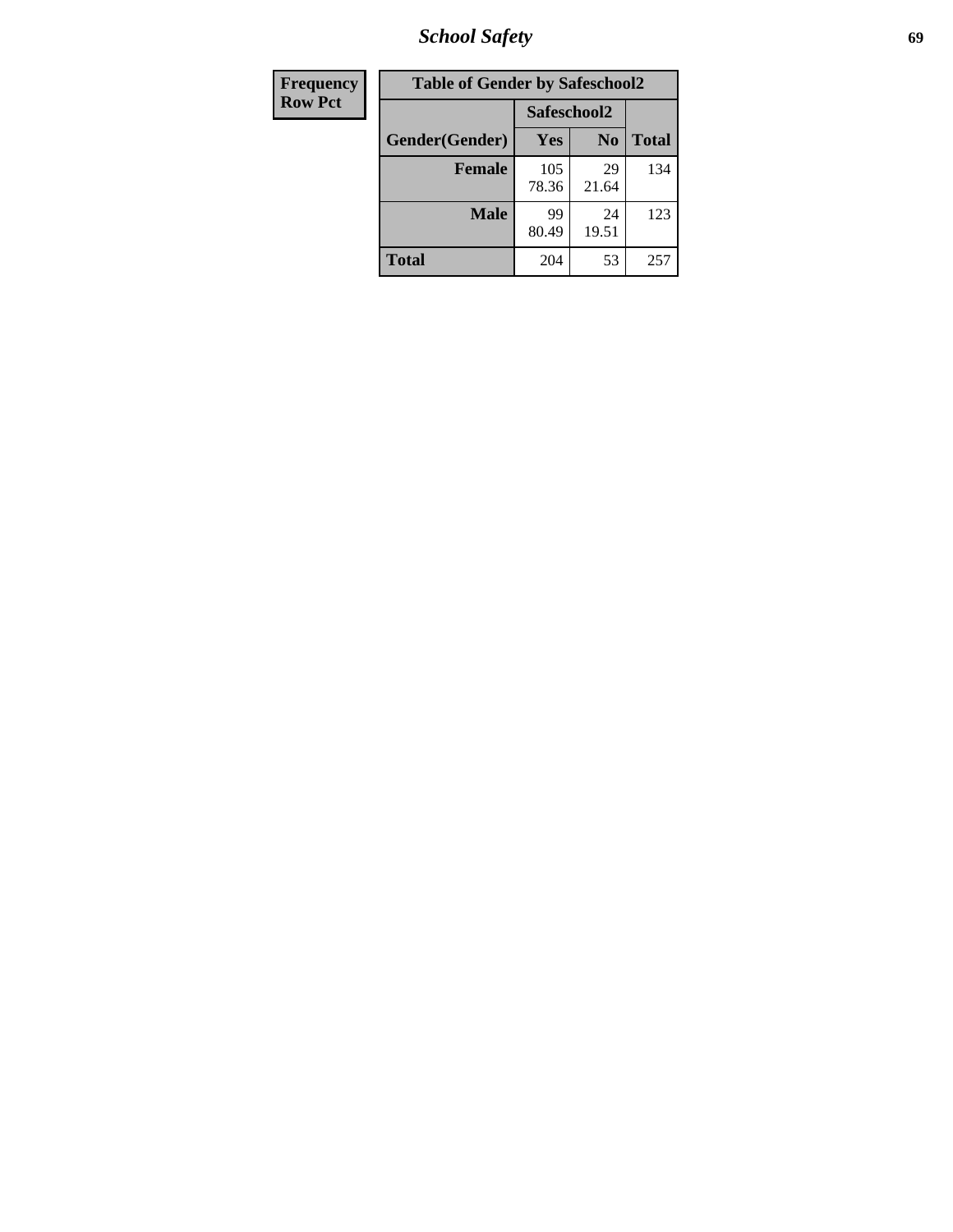# *Incidence of Drug Use* **70**

| <b>Frequency</b> | <b>Table of Gender by AlcoholAlt</b> |                                          |                |              |
|------------------|--------------------------------------|------------------------------------------|----------------|--------------|
| <b>Row Pct</b>   |                                      | AlcoholAlt(Alcohol<br>use, past 30 days) |                |              |
|                  | Gender(Gender)                       | Yes                                      | N <sub>0</sub> | <b>Total</b> |
|                  | <b>Female</b>                        | 31<br>23.13                              | 103<br>76.87   | 134          |
|                  | <b>Male</b>                          | 30<br>24.39                              | 93<br>75.61    | 123          |
|                  | <b>Total</b>                         | 61                                       | 196            | 257          |

| Frequency      | <b>Table of Gender by TobaccoAny</b> |                                          |                |              |
|----------------|--------------------------------------|------------------------------------------|----------------|--------------|
| <b>Row Pct</b> |                                      | TobaccoAny(Tobacco<br>use, past 30 days) |                |              |
|                | Gender(Gender)                       | Yes                                      | N <sub>0</sub> | <b>Total</b> |
|                | <b>Female</b>                        | 11<br>8.21                               | 123<br>91.79   | 134          |
|                | <b>Male</b>                          | 19<br>15.45                              | 104<br>84.55   | 123          |
|                | <b>Total</b>                         | 30                                       | 227            | 257          |

| <b>Frequency</b> |                | <b>Table of Gender by MarijuanaAlt</b> |                        |              |
|------------------|----------------|----------------------------------------|------------------------|--------------|
| <b>Row Pct</b>   |                | use, past 30 days)                     | MarijuanaAlt(Marijuana |              |
|                  | Gender(Gender) | <b>Yes</b>                             | N <sub>0</sub>         | <b>Total</b> |
|                  | <b>Female</b>  | 9<br>6.72                              | 125<br>93.28           | 134          |
|                  | <b>Male</b>    | 18<br>14.63                            | 105<br>85.37           | 123          |
|                  | <b>Total</b>   | 27                                     | 230                    | 257          |

| <b>Frequency</b> | <b>Table of Gender by OtherDrugAny</b> |                                                       |                |              |
|------------------|----------------------------------------|-------------------------------------------------------|----------------|--------------|
| <b>Row Pct</b>   |                                        | <b>OtherDrugAny</b> (Other<br>drug use, past 30 days) |                |              |
|                  | Gender(Gender)                         | <b>Yes</b>                                            | N <sub>0</sub> | <b>Total</b> |
|                  | <b>Female</b>                          | 11<br>8.21                                            | 123<br>91.79   | 134          |
|                  | <b>Male</b>                            | 14<br>11.38                                           | 109<br>88.62   | 123          |
|                  | <b>Total</b>                           | 25                                                    | 232            | 257          |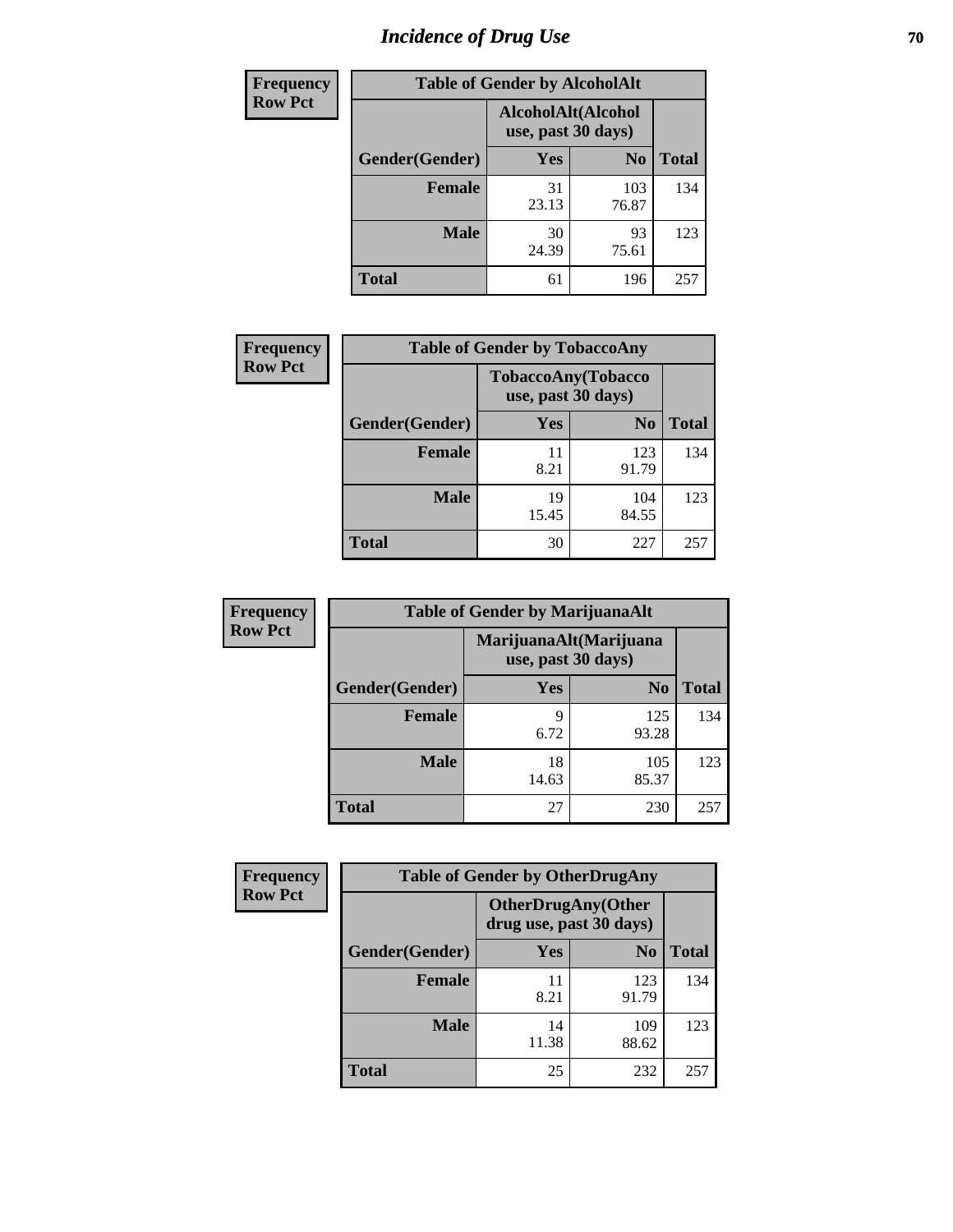#### *Average Age at Onset of Use* **71** *Results for "Average Age at Onset of Use" questions exclude students who said they did not use that substance*

#### **Gender=Female**

| <b>Variable</b>    | <b>Label</b>                                                       | <b>Mean</b> |
|--------------------|--------------------------------------------------------------------|-------------|
| Alcoholinit2       | I started using alcohol when I was                                 | 13.56       |
| Cigarettesinit2    | I started smoking tobacco when I was                               | 13.85       |
| Smokelessinit2     | I started chewing tobacco when I was                               | 15.50       |
| Marijuanainit2     | I started using marijuana when I was                               | 13.93       |
| Cocaineinit2       | I started using cocaine when I was                                 |             |
| Inhalantsinit2     | I started using inhalants when I was                               | 10.67       |
| Steroidsinit2      | I started using steroids when I was                                | 13.00       |
| Ecstasyinit2       | I started using ecstasy when I was                                 | 13.00       |
| Methinit2          | I started using methamphetamines when I was                        | 8.00        |
| Hallucinogensinit2 | I started using hallucinogens when I was                           | 10.50       |
| Prescription in t2 | I started using prescription drugs not prescribed to me when I was | 13.33       |

#### **Gender=Male**

| <b>Variable</b>                 | Label                                                              | <b>Mean</b> |
|---------------------------------|--------------------------------------------------------------------|-------------|
| Alcoholinit2                    | I started using alcohol when I was                                 | 12.86       |
| Cigarettesinit2                 | I started smoking tobacco when I was                               | 12.80       |
| Smokelessinit2                  | I started chewing tobacco when I was                               | 13.05       |
| Marijuanainit2                  | I started using marijuana when I was                               | 13.35       |
| Cocaineinit2                    | I started using cocaine when I was                                 | 12.80       |
| Inhalantsinit2                  | I started using inhalants when I was                               | 11.86       |
| Steroidsinit2                   | I started using steroids when I was                                | 12.80       |
| Ecstasyinit2                    | I started using ecstasy when I was                                 | 12.50       |
| Methinit2                       | I started using methamphetamines when I was                        | 11.80       |
| Hallucinogensinit2              | I started using hallucinogens when I was                           | 14.40       |
| Prescription in it <sub>2</sub> | I started using prescription drugs not prescribed to me when I was | 12.22       |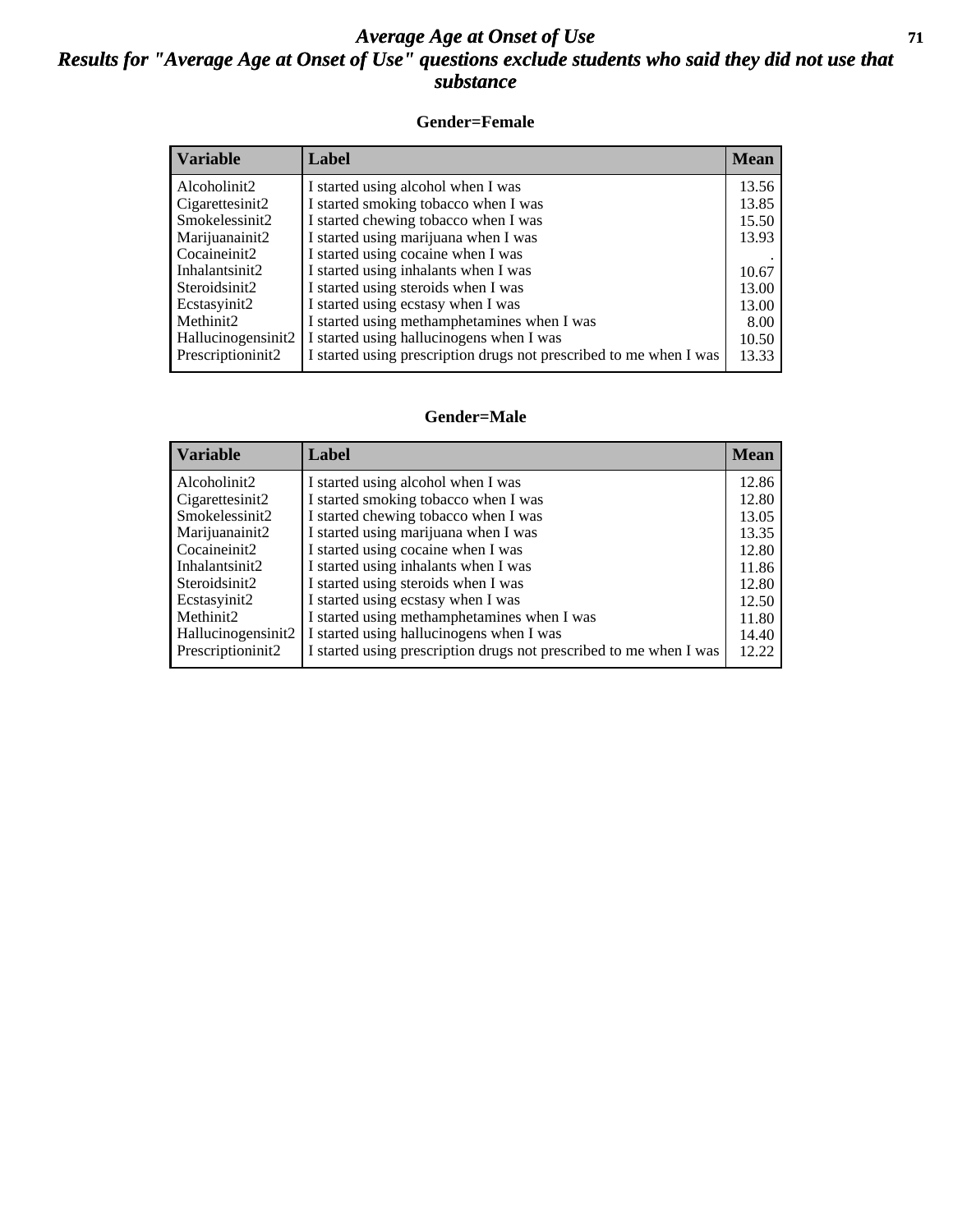# *I Think These Drugs are Harmful* **72**

| <b>Frequency</b> | <b>Table of Gender by Alcoholharmdich</b> |                                                   |                |              |
|------------------|-------------------------------------------|---------------------------------------------------|----------------|--------------|
| <b>Row Pct</b>   |                                           | Alcoholharmdich(I<br>think alcohol is<br>harmful) |                |              |
|                  | Gender(Gender)                            | <b>Yes</b>                                        | N <sub>0</sub> | <b>Total</b> |
|                  | <b>Female</b>                             | 93<br>69.40                                       | 41<br>30.60    | 134          |
|                  | <b>Male</b>                               | 80<br>65.04                                       | 43<br>34.96    | 123          |
|                  | <b>Total</b>                              | 173                                               | 84             | 257          |

| Frequency      | <b>Table of Gender by Tobaccoharmdich</b> |                              |                   |              |
|----------------|-------------------------------------------|------------------------------|-------------------|--------------|
| <b>Row Pct</b> |                                           | think tobacco is<br>harmful) | Tobaccoharmdich(I |              |
|                | Gender(Gender)                            | Yes                          | N <sub>0</sub>    | <b>Total</b> |
|                | <b>Female</b>                             | 128<br>95.52                 | 6<br>4.48         | 134          |
|                | <b>Male</b>                               | 113<br>91.87                 | 10<br>8.13        | 123          |
|                | <b>Total</b>                              | 241                          | 16                | 257          |

| Frequency      | <b>Table of Gender by Marijuanaharmdich</b> |                                                       |                |              |  |
|----------------|---------------------------------------------|-------------------------------------------------------|----------------|--------------|--|
| <b>Row Pct</b> |                                             | Marijuanaharmdich(I<br>think marijuana is<br>harmful) |                |              |  |
|                | Gender(Gender)                              | <b>Yes</b>                                            | N <sub>0</sub> | <b>Total</b> |  |
|                | <b>Female</b>                               | 118<br>88.06                                          | 16<br>11.94    | 134          |  |
|                | <b>Male</b>                                 | 91<br>73.98                                           | 32<br>26.02    | 123          |  |
|                | <b>Total</b>                                | 209                                                   | 48             | 257          |  |

| Frequency      | <b>Table of Gender by Otherdrugharmdich</b> |                                                          |                |              |  |
|----------------|---------------------------------------------|----------------------------------------------------------|----------------|--------------|--|
| <b>Row Pct</b> |                                             | Otherdrugharmdich(I<br>think other drugs are<br>harmful) |                |              |  |
|                | Gender(Gender)                              | <b>Yes</b>                                               | N <sub>0</sub> | <b>Total</b> |  |
|                | <b>Female</b>                               | 130<br>97.01                                             | 4<br>2.99      | 134          |  |
|                | <b>Male</b>                                 | 116<br>94.31                                             | 5.69           | 123          |  |
|                | <b>Total</b>                                | 246                                                      | 11             | 257          |  |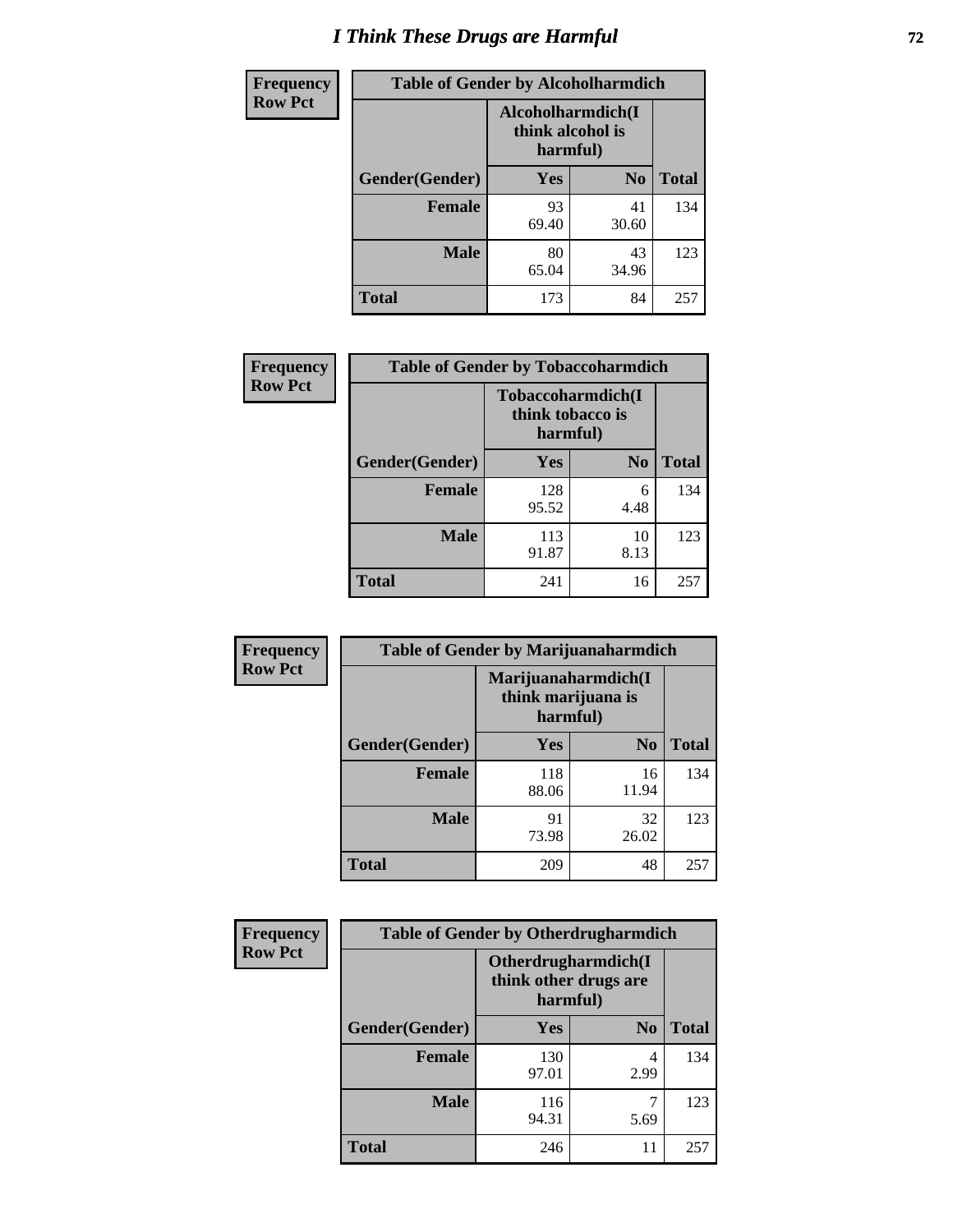| <b>Frequency</b> | <b>Table of Gender by Alcohollocation1</b> |             |                                                               |              |
|------------------|--------------------------------------------|-------------|---------------------------------------------------------------|--------------|
| <b>Row Pct</b>   |                                            |             | <b>Alcohollocation1(Places</b><br><b>Friends Use Alcohol)</b> |              |
|                  | Gender(Gender)                             |             | Do Not Use                                                    | <b>Total</b> |
|                  | <b>Female</b>                              | 87<br>64.93 | 47<br>35.07                                                   | 134          |
|                  | <b>Male</b>                                | 79<br>64.23 | 44<br>35.77                                                   | 123          |
|                  | <b>Total</b>                               | 166         | 91                                                            | 257          |

| <b>Frequency</b> | <b>Table of Gender by Alcohollocation2</b> |             |                                                               |              |
|------------------|--------------------------------------------|-------------|---------------------------------------------------------------|--------------|
| <b>Row Pct</b>   |                                            |             | <b>Alcohollocation2(Places</b><br><b>Friends Use Alcohol)</b> |              |
|                  | Gender(Gender)                             |             | Home                                                          | <b>Total</b> |
|                  | <b>Female</b>                              | 64<br>47.76 | 70<br>52.24                                                   | 134          |
|                  | <b>Male</b>                                | 70<br>56.91 | 53<br>43.09                                                   | 123          |
|                  | <b>Total</b>                               | 134         | 123                                                           | 257          |

| Frequency      | <b>Table of Gender by Alcohollocation3</b> |                                                               |               |              |
|----------------|--------------------------------------------|---------------------------------------------------------------|---------------|--------------|
| <b>Row Pct</b> |                                            | <b>Alcohollocation3(Places</b><br><b>Friends Use Alcohol)</b> |               |              |
|                | Gender(Gender)                             |                                                               | <b>School</b> | <b>Total</b> |
|                | <b>Female</b>                              | 125<br>93.28                                                  | Q<br>6.72     | 134          |
|                | <b>Male</b>                                | 117<br>95.12                                                  | 6<br>4.88     | 123          |
|                | <b>Total</b>                               | 242                                                           | 15            | 257          |

| Frequency      | <b>Table of Gender by Alcohollocation4</b> |                                                               |             |              |
|----------------|--------------------------------------------|---------------------------------------------------------------|-------------|--------------|
| <b>Row Pct</b> |                                            | <b>Alcohollocation4(Places</b><br><b>Friends Use Alcohol)</b> |             |              |
|                | <b>Gender</b> (Gender)                     |                                                               | Car         | <b>Total</b> |
|                | <b>Female</b>                              | 120<br>89.55                                                  | 14<br>10.45 | 134          |
|                | <b>Male</b>                                | 113<br>91.87                                                  | 10<br>8.13  | 123          |
|                | <b>Total</b>                               | 233                                                           | 24          | 257          |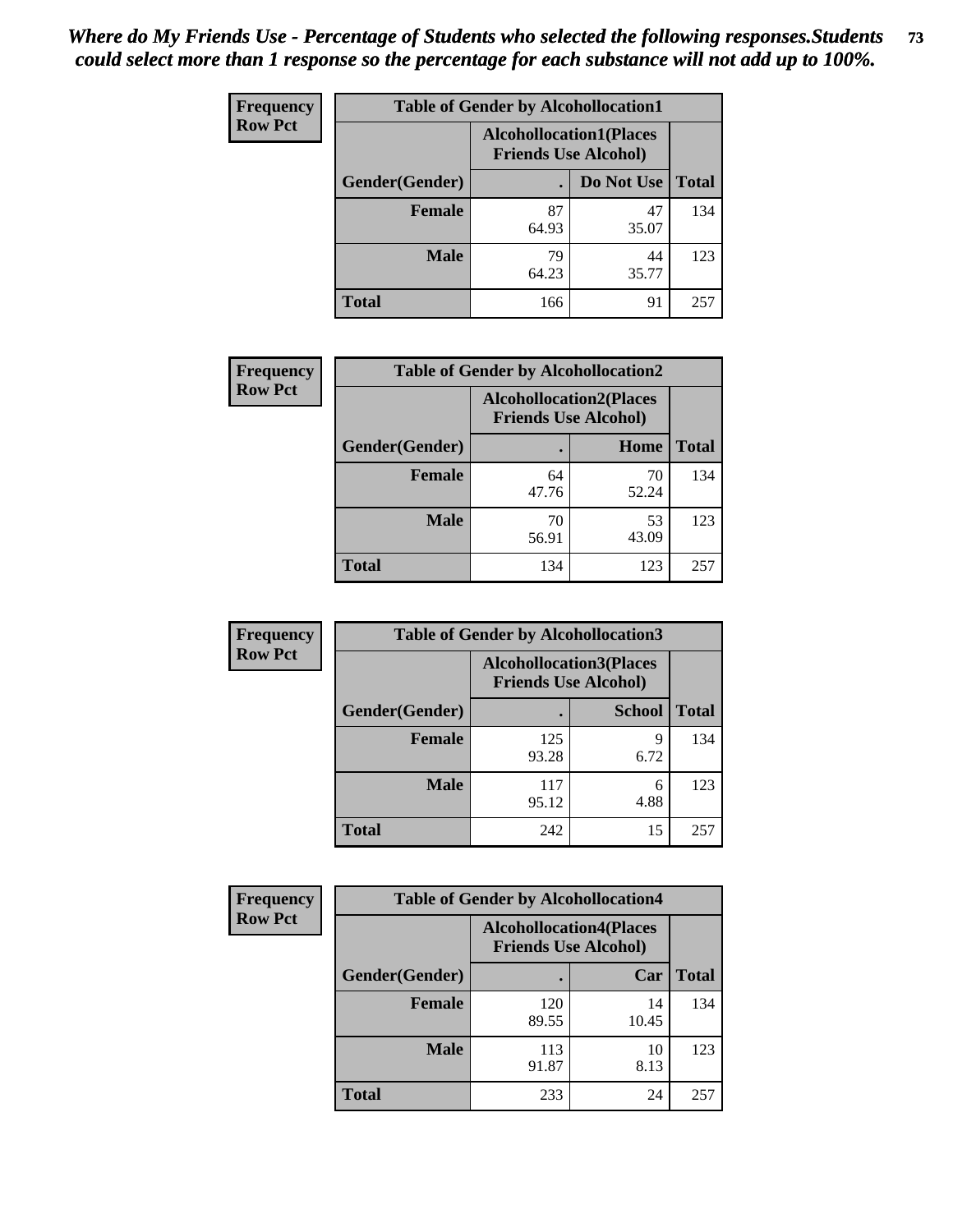| <b>Frequency</b> | <b>Table of Gender by Alcohollocation5</b> |             |                                                               |              |
|------------------|--------------------------------------------|-------------|---------------------------------------------------------------|--------------|
| <b>Row Pct</b>   |                                            |             | <b>Alcohollocation5(Places</b><br><b>Friends Use Alcohol)</b> |              |
|                  | Gender(Gender)                             | $\bullet$   | <b>Friend's</b><br><b>House</b>                               | <b>Total</b> |
|                  | <b>Female</b>                              | 63<br>47.01 | 71<br>52.99                                                   | 134          |
|                  | <b>Male</b>                                | 66<br>53.66 | 57<br>46.34                                                   | 123          |
|                  | <b>Total</b>                               | 129         | 128                                                           | 257          |

| Frequency      | <b>Table of Gender by Alcohollocation6</b> |                                                               |              |              |
|----------------|--------------------------------------------|---------------------------------------------------------------|--------------|--------------|
| <b>Row Pct</b> |                                            | <b>Alcohollocation6(Places</b><br><b>Friends Use Alcohol)</b> |              |              |
|                | <b>Gender</b> (Gender)                     |                                                               | <b>Other</b> | <b>Total</b> |
|                | Female                                     | 99<br>73.88                                                   | 35<br>26.12  | 134          |
|                | <b>Male</b>                                | 82<br>66.67                                                   | 41<br>33.33  | 123          |
|                | <b>Total</b>                               | 181                                                           | 76           | 257          |

| Frequency      | <b>Table of Gender by Tobaccolocation1</b> |                                                               |             |              |  |
|----------------|--------------------------------------------|---------------------------------------------------------------|-------------|--------------|--|
| <b>Row Pct</b> |                                            | <b>Tobaccolocation1(Places</b><br><b>Friends Use Tobacco)</b> |             |              |  |
|                | Gender(Gender)                             |                                                               | Do Not Use  | <b>Total</b> |  |
|                | Female                                     | 62<br>46.27                                                   | 72<br>53.73 | 134          |  |
|                | <b>Male</b>                                | 68<br>55.28                                                   | 55<br>44.72 | 123          |  |
|                | <b>Total</b>                               | 130                                                           | 127         | 257          |  |

| <b>Frequency</b> | <b>Table of Gender by Tobaccolocation2</b> |                                                               |             |              |
|------------------|--------------------------------------------|---------------------------------------------------------------|-------------|--------------|
| <b>Row Pct</b>   |                                            | <b>Tobaccolocation2(Places</b><br><b>Friends Use Tobacco)</b> |             |              |
|                  | Gender(Gender)                             |                                                               | Home        | <b>Total</b> |
|                  | Female                                     | 92<br>68.66                                                   | 42<br>31.34 | 134          |
|                  | <b>Male</b>                                | 64<br>52.03                                                   | 59<br>47.97 | 123          |
|                  | <b>Total</b>                               | 156                                                           | 101         | 257          |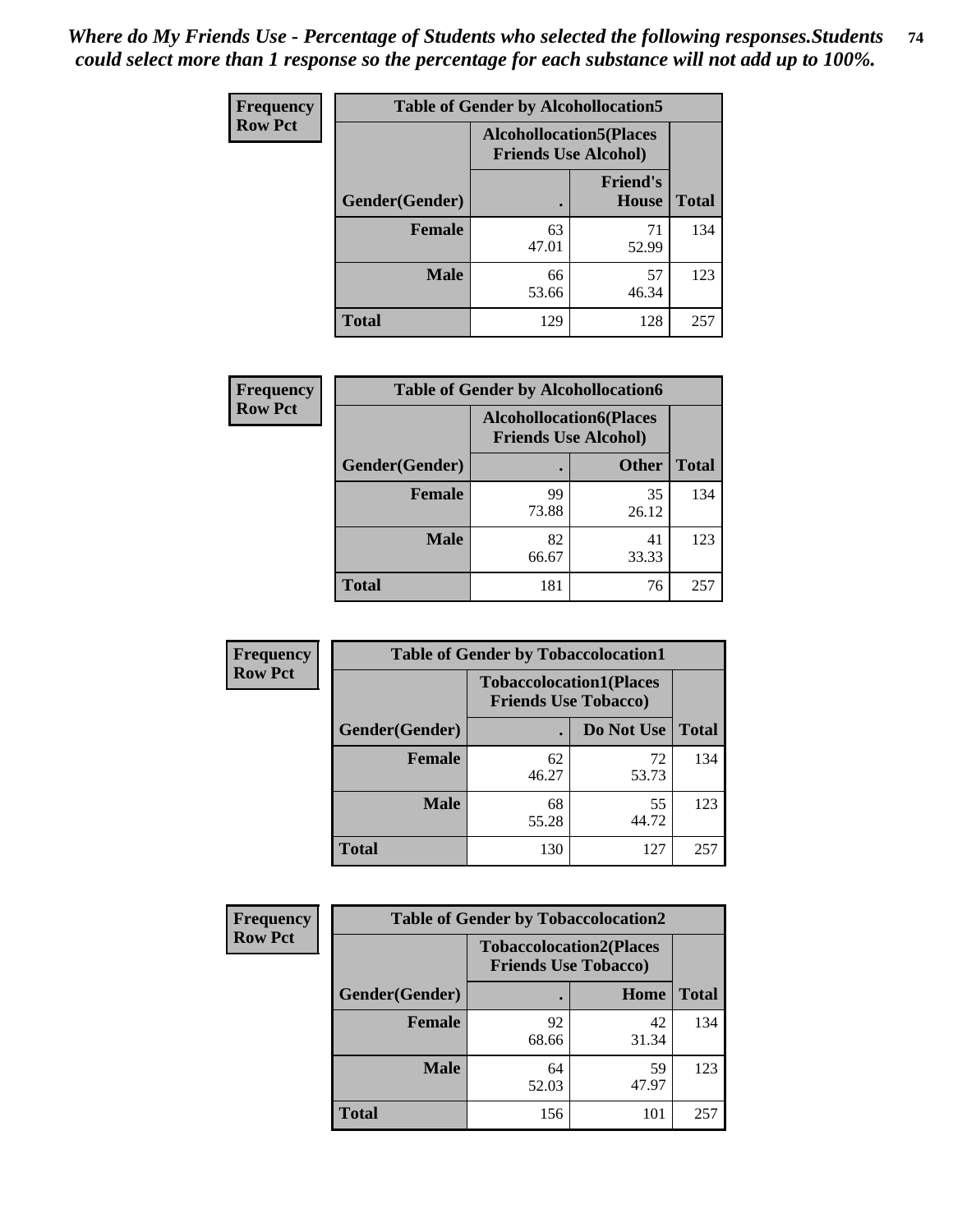| <b>Frequency</b> | <b>Table of Gender by Tobaccolocation3</b> |              |                                                               |              |
|------------------|--------------------------------------------|--------------|---------------------------------------------------------------|--------------|
| <b>Row Pct</b>   |                                            |              | <b>Tobaccolocation3(Places</b><br><b>Friends Use Tobacco)</b> |              |
|                  | Gender(Gender)                             |              | <b>School</b>                                                 | <b>Total</b> |
|                  | Female                                     | 122<br>91.04 | 12<br>8.96                                                    | 134          |
|                  | <b>Male</b>                                | 101<br>82.11 | 22<br>17.89                                                   | 123          |
|                  | Total                                      | 223          | 34                                                            | 257          |

| <b>Frequency</b> | <b>Table of Gender by Tobaccolocation4</b> |                                                               |             |              |
|------------------|--------------------------------------------|---------------------------------------------------------------|-------------|--------------|
| <b>Row Pct</b>   |                                            | <b>Tobaccolocation4(Places</b><br><b>Friends Use Tobacco)</b> |             |              |
|                  | Gender(Gender)                             |                                                               | Car         | <b>Total</b> |
|                  | <b>Female</b>                              | 108<br>80.60                                                  | 26<br>19.40 | 134          |
|                  | <b>Male</b>                                | 94<br>76.42                                                   | 29<br>23.58 | 123          |
|                  | <b>Total</b>                               | 202                                                           | 55          | 257          |

| <b>Frequency</b> | <b>Table of Gender by Tobaccolocation5</b> |                                                               |                          |              |
|------------------|--------------------------------------------|---------------------------------------------------------------|--------------------------|--------------|
| <b>Row Pct</b>   |                                            | <b>Tobaccolocation5(Places</b><br><b>Friends Use Tobacco)</b> |                          |              |
|                  | Gender(Gender)                             |                                                               | <b>Friend's</b><br>House | <b>Total</b> |
|                  | <b>Female</b>                              | 90<br>67.16                                                   | 44<br>32.84              | 134          |
|                  | <b>Male</b>                                | 79<br>64.23                                                   | 44<br>35.77              | 123          |
|                  | <b>Total</b>                               | 169                                                           | 88                       | 257          |

| <b>Frequency</b> | <b>Table of Gender by Tobaccolocation6</b> |                                                               |              |              |
|------------------|--------------------------------------------|---------------------------------------------------------------|--------------|--------------|
| <b>Row Pct</b>   |                                            | <b>Tobaccolocation6(Places</b><br><b>Friends Use Tobacco)</b> |              |              |
|                  | Gender(Gender)                             |                                                               | <b>Other</b> | <b>Total</b> |
|                  | Female                                     | 98<br>73.13                                                   | 36<br>26.87  | 134          |
|                  | <b>Male</b>                                | 82<br>66.67                                                   | 41<br>33.33  | 123          |
|                  | <b>Total</b>                               | 180                                                           | 77           | 257          |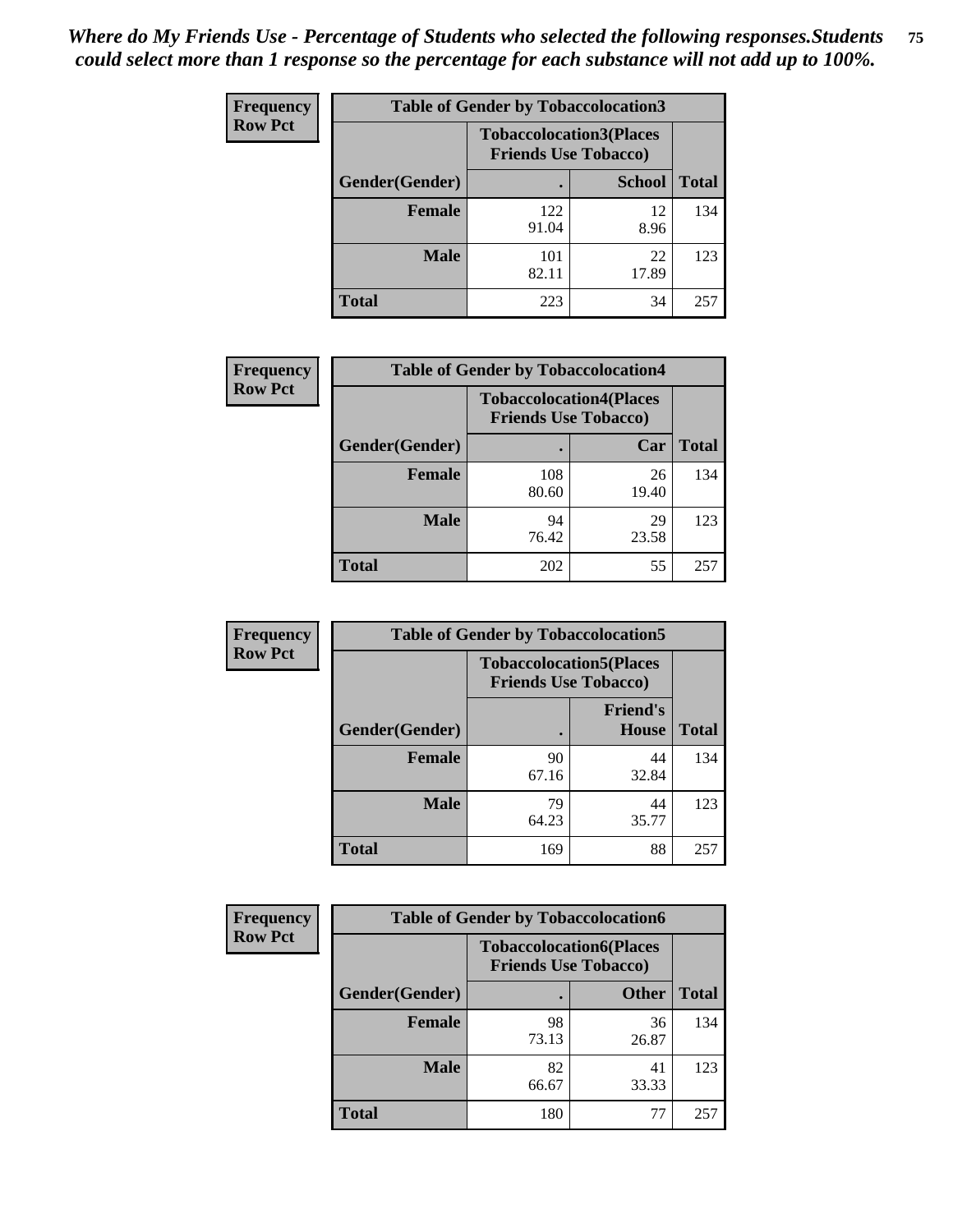| <b>Frequency</b> | <b>Table of Gender by Marijuanalocation1</b> |                                                                    |             |              |
|------------------|----------------------------------------------|--------------------------------------------------------------------|-------------|--------------|
| <b>Row Pct</b>   |                                              | <b>Marijuanalocation1(Places</b><br><b>Friends Use Marijuana</b> ) |             |              |
|                  | Gender(Gender)                               |                                                                    | Do Not Use  | <b>Total</b> |
|                  | <b>Female</b>                                | 52<br>38.81                                                        | 82<br>61.19 | 134          |
|                  | <b>Male</b>                                  | 58<br>47.15                                                        | 65<br>52.85 | 123          |
|                  | <b>Total</b>                                 | 110                                                                | 147         | 257          |

| <b>Frequency</b> | <b>Table of Gender by Marijuanalocation2</b> |                                                                    |             |              |
|------------------|----------------------------------------------|--------------------------------------------------------------------|-------------|--------------|
| <b>Row Pct</b>   |                                              | <b>Marijuanalocation2(Places</b><br><b>Friends Use Marijuana</b> ) |             |              |
|                  | Gender(Gender)                               |                                                                    | Home        | <b>Total</b> |
|                  | Female                                       | 97<br>72.39                                                        | 37<br>27.61 | 134          |
|                  | <b>Male</b>                                  | 77<br>62.60                                                        | 46<br>37.40 | 123          |
|                  | <b>Total</b>                                 | 174                                                                | 83          | 257          |

| Frequency      | <b>Table of Gender by Marijuanalocation3</b> |                                                                    |               |              |
|----------------|----------------------------------------------|--------------------------------------------------------------------|---------------|--------------|
| <b>Row Pct</b> |                                              | <b>Marijuanalocation3(Places</b><br><b>Friends Use Marijuana</b> ) |               |              |
|                | Gender(Gender)                               |                                                                    | <b>School</b> | <b>Total</b> |
|                | Female                                       | 126<br>94.03                                                       | 8<br>5.97     | 134          |
|                | <b>Male</b>                                  | 116<br>94.31                                                       | 5.69          | 123          |
|                | <b>Total</b>                                 | 242                                                                | 15            | 257          |

| <b>Frequency</b> | <b>Table of Gender by Marijuanalocation4</b> |                                |                                  |              |
|------------------|----------------------------------------------|--------------------------------|----------------------------------|--------------|
| <b>Row Pct</b>   |                                              | <b>Friends Use Marijuana</b> ) | <b>Marijuanalocation4(Places</b> |              |
|                  | Gender(Gender)                               |                                | Car                              | <b>Total</b> |
|                  | <b>Female</b>                                | 113<br>84.33                   | 21<br>15.67                      | 134          |
|                  | <b>Male</b>                                  | 102<br>82.93                   | 21<br>17.07                      | 123          |
|                  | <b>Total</b>                                 | 215                            | 42                               | 257          |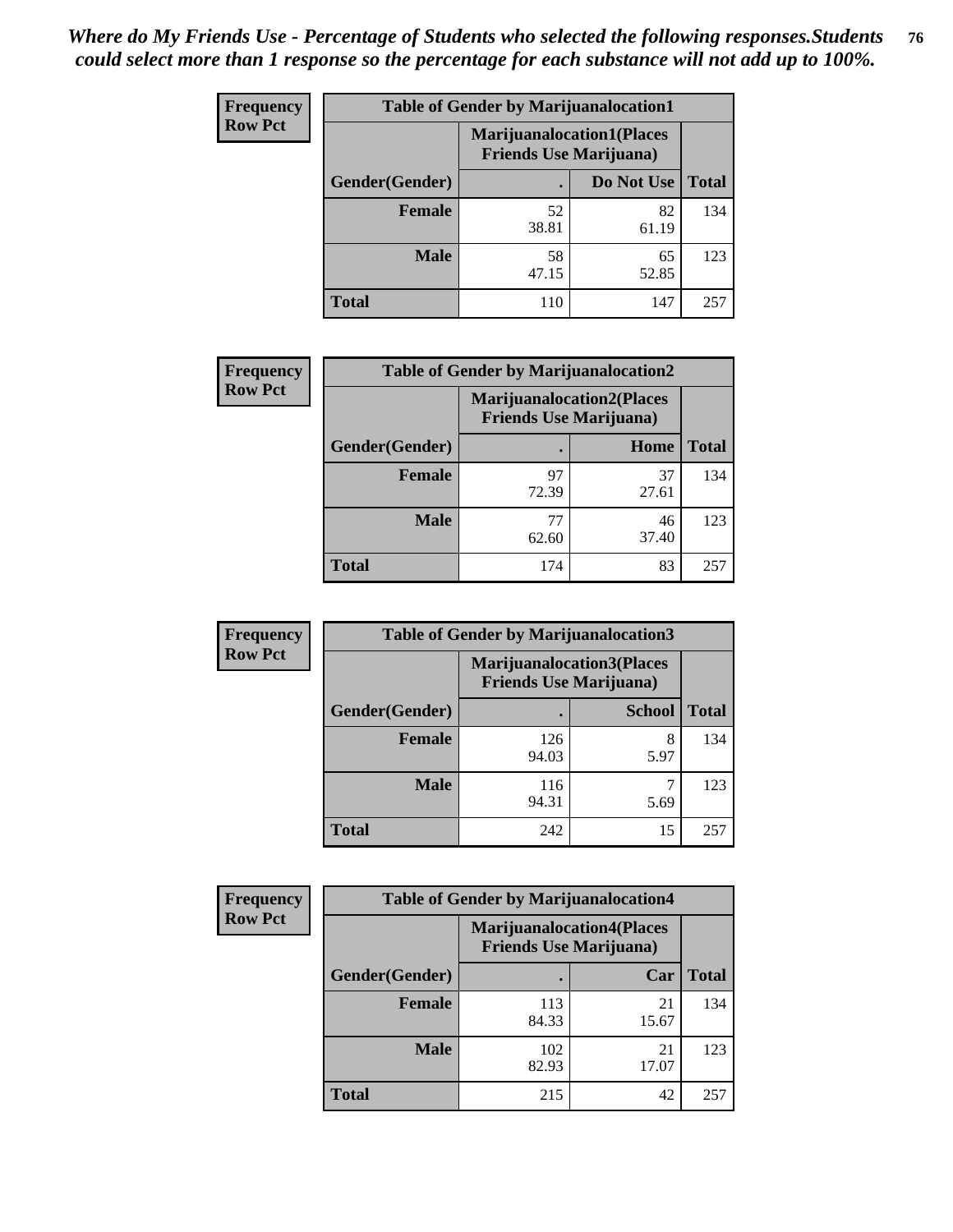| <b>Frequency</b> | <b>Table of Gender by Marijuanalocation5</b> |                                                                    |                                 |              |
|------------------|----------------------------------------------|--------------------------------------------------------------------|---------------------------------|--------------|
| <b>Row Pct</b>   |                                              | <b>Marijuanalocation5(Places</b><br><b>Friends Use Marijuana</b> ) |                                 |              |
|                  | Gender(Gender)                               |                                                                    | <b>Friend's</b><br><b>House</b> | <b>Total</b> |
|                  | <b>Female</b>                                | 94<br>70.15                                                        | 40<br>29.85                     | 134          |
|                  | <b>Male</b>                                  | 77<br>62.60                                                        | 46<br>37.40                     | 123          |
|                  | <b>Total</b>                                 | 171                                                                | 86                              | 257          |

| <b>Frequency</b> | <b>Table of Gender by Marijuanalocation6</b> |                                                                    |              |              |  |
|------------------|----------------------------------------------|--------------------------------------------------------------------|--------------|--------------|--|
| <b>Row Pct</b>   |                                              | <b>Marijuanalocation6(Places</b><br><b>Friends Use Marijuana</b> ) |              |              |  |
|                  | Gender(Gender)                               |                                                                    | <b>Other</b> | <b>Total</b> |  |
|                  | <b>Female</b>                                | 105<br>78.36                                                       | 29<br>21.64  | 134          |  |
|                  | <b>Male</b>                                  | 89<br>72.36                                                        | 34<br>27.64  | 123          |  |
|                  | <b>Total</b>                                 | 194                                                                | 63           | 257          |  |

| <b>Frequency</b> | <b>Table of Gender by Otherdruglocation1</b> |                                                                                |              |              |
|------------------|----------------------------------------------|--------------------------------------------------------------------------------|--------------|--------------|
| <b>Row Pct</b>   |                                              | <b>Otherdruglocation1(Places</b><br><b>Friends Use Other Illegal</b><br>Drugs) |              |              |
|                  | Gender(Gender)                               |                                                                                | Do Not Use   | <b>Total</b> |
|                  | <b>Female</b>                                | 32<br>23.88                                                                    | 102<br>76.12 | 134          |
|                  | <b>Male</b>                                  | 40<br>32.52                                                                    | 83<br>67.48  | 123          |
|                  | <b>Total</b>                                 | 72                                                                             | 185          | 257          |

| <b>Frequency</b> | <b>Table of Gender by Otherdruglocation2</b> |                                            |                                  |              |
|------------------|----------------------------------------------|--------------------------------------------|----------------------------------|--------------|
| <b>Row Pct</b>   |                                              | <b>Friends Use Other Illegal</b><br>Drugs) | <b>Otherdruglocation2(Places</b> |              |
|                  | Gender(Gender)                               |                                            | Home                             | <b>Total</b> |
|                  | <b>Female</b>                                | 110<br>82.09                               | 24<br>17.91                      | 134          |
|                  | <b>Male</b>                                  | 100<br>81.30                               | 23<br>18.70                      | 123          |
|                  | <b>Total</b>                                 | 210                                        | 47                               | 257          |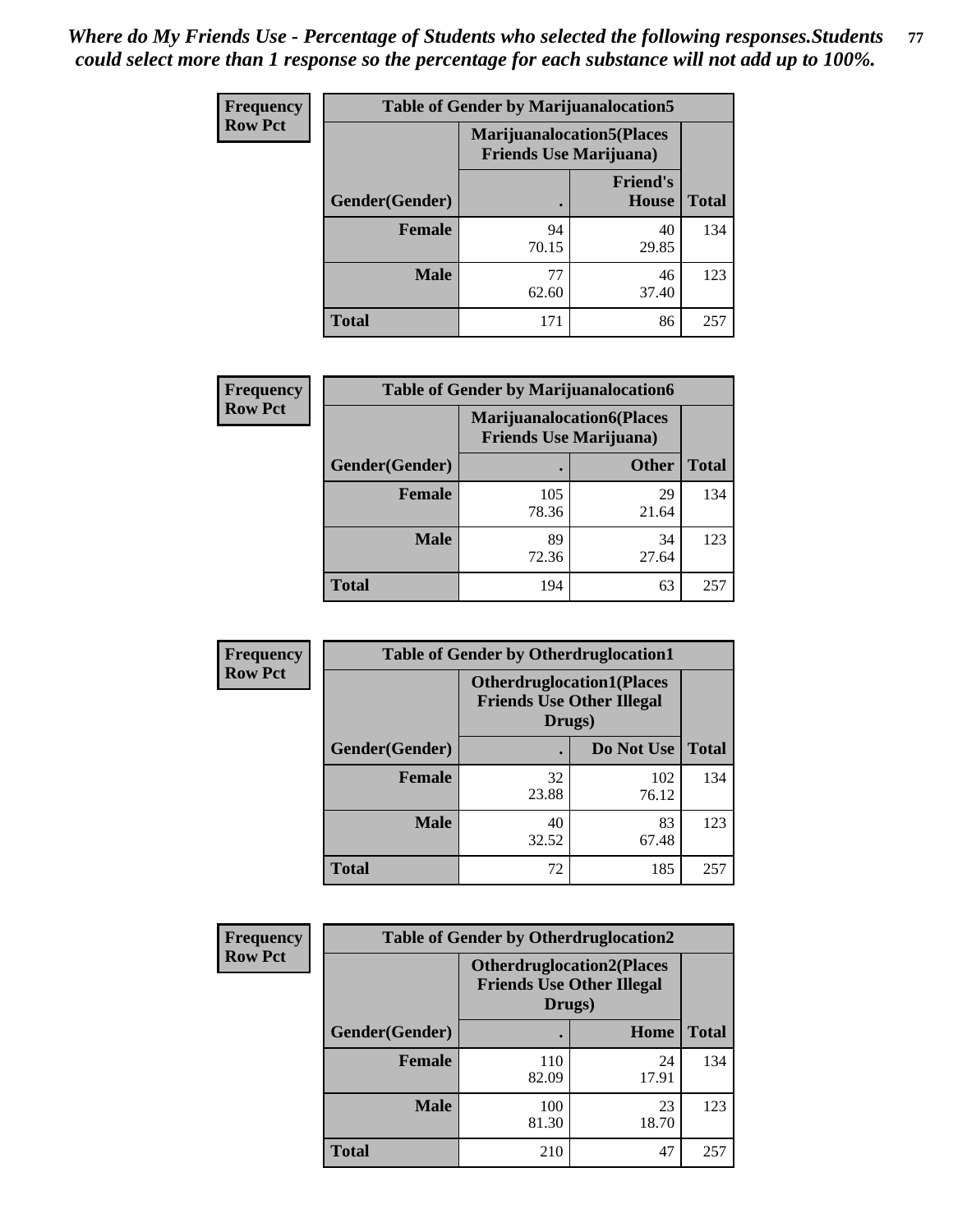| <b>Frequency</b> | <b>Table of Gender by Otherdruglocation3</b> |                                                                                |               |              |
|------------------|----------------------------------------------|--------------------------------------------------------------------------------|---------------|--------------|
| <b>Row Pct</b>   |                                              | <b>Otherdruglocation3(Places</b><br><b>Friends Use Other Illegal</b><br>Drugs) |               |              |
|                  | Gender(Gender)                               |                                                                                | <b>School</b> | <b>Total</b> |
|                  | <b>Female</b>                                | 127<br>94.78                                                                   | 5.22          | 134          |
|                  | <b>Male</b>                                  | 116<br>94.31                                                                   | 5.69          | 123          |
|                  | <b>Total</b>                                 | 243                                                                            | 14            | 257          |

| Frequency      | <b>Table of Gender by Otherdruglocation4</b> |                                                                                |             |              |
|----------------|----------------------------------------------|--------------------------------------------------------------------------------|-------------|--------------|
| <b>Row Pct</b> |                                              | <b>Otherdruglocation4(Places</b><br><b>Friends Use Other Illegal</b><br>Drugs) |             |              |
|                | Gender(Gender)                               |                                                                                | Car         | <b>Total</b> |
|                | <b>Female</b>                                | 119<br>88.81                                                                   | 15<br>11.19 | 134          |
|                | <b>Male</b>                                  | 114<br>92.68                                                                   | 9<br>7.32   | 123          |
|                | <b>Total</b>                                 | 233                                                                            | 24          | 257          |

| <b>Frequency</b> |                | <b>Table of Gender by Otherdruglocation5</b> |                                                                      |              |
|------------------|----------------|----------------------------------------------|----------------------------------------------------------------------|--------------|
| <b>Row Pct</b>   |                | Drugs)                                       | <b>Otherdruglocation5(Places</b><br><b>Friends Use Other Illegal</b> |              |
|                  | Gender(Gender) |                                              | <b>Friend's</b><br><b>House</b>                                      | <b>Total</b> |
|                  | <b>Female</b>  | 112<br>83.58                                 | 22<br>16.42                                                          | 134          |
|                  | <b>Male</b>    | 99<br>80.49                                  | 24<br>19.51                                                          | 123          |
|                  | <b>Total</b>   | 211                                          | 46                                                                   | 257          |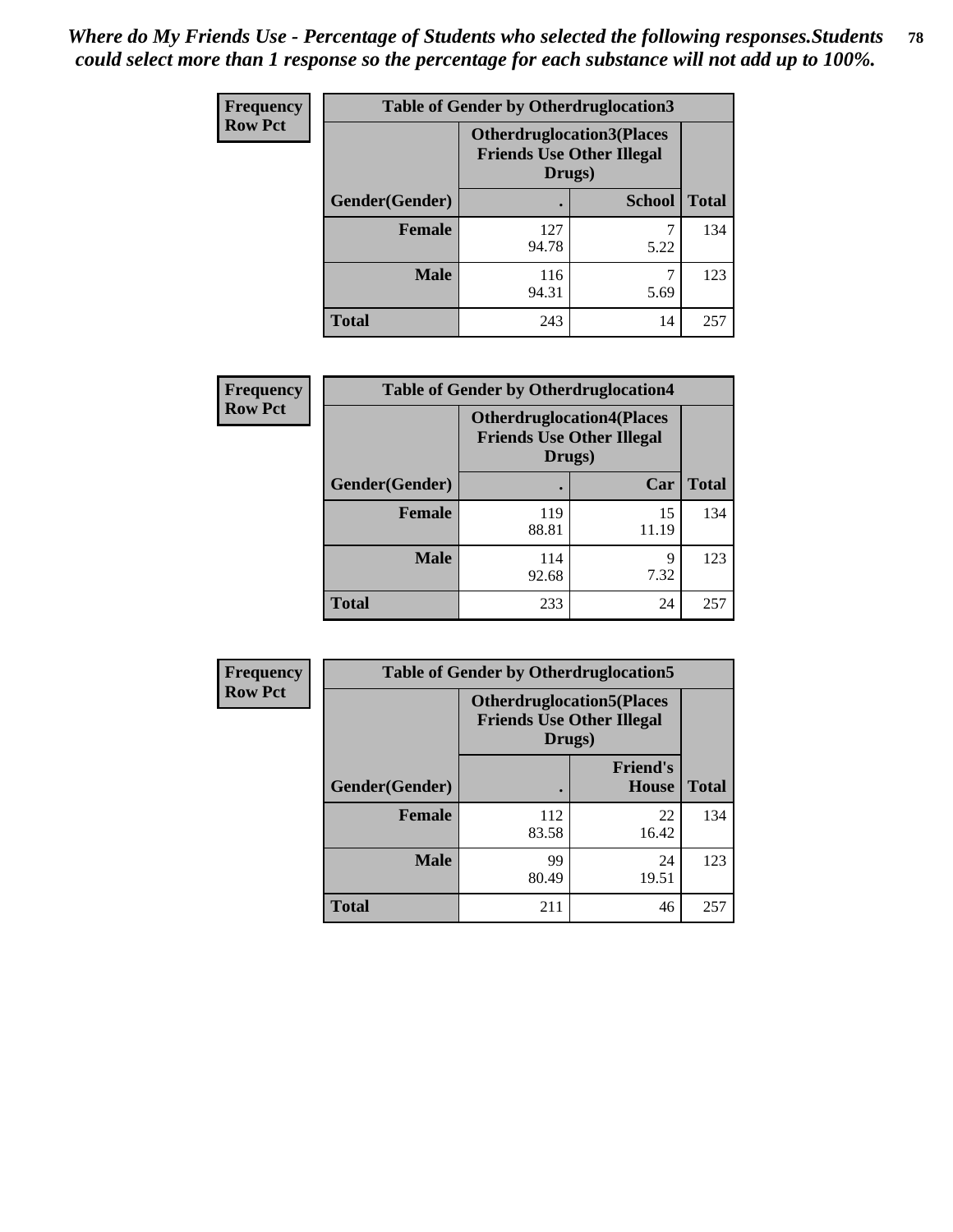| Frequency      | <b>Table of Gender by Otherdruglocation6</b> |                                                                                |              |              |
|----------------|----------------------------------------------|--------------------------------------------------------------------------------|--------------|--------------|
| <b>Row Pct</b> |                                              | <b>Otherdruglocation6(Places</b><br><b>Friends Use Other Illegal</b><br>Drugs) |              |              |
|                | Gender(Gender)                               |                                                                                | <b>Other</b> | <b>Total</b> |
|                | Female                                       | 116<br>86.57                                                                   | 18<br>13.43  | 134          |
|                | <b>Male</b>                                  | 98<br>79.67                                                                    | 25<br>20.33  | 123          |
|                | <b>Total</b>                                 | 214                                                                            | 43           | 257          |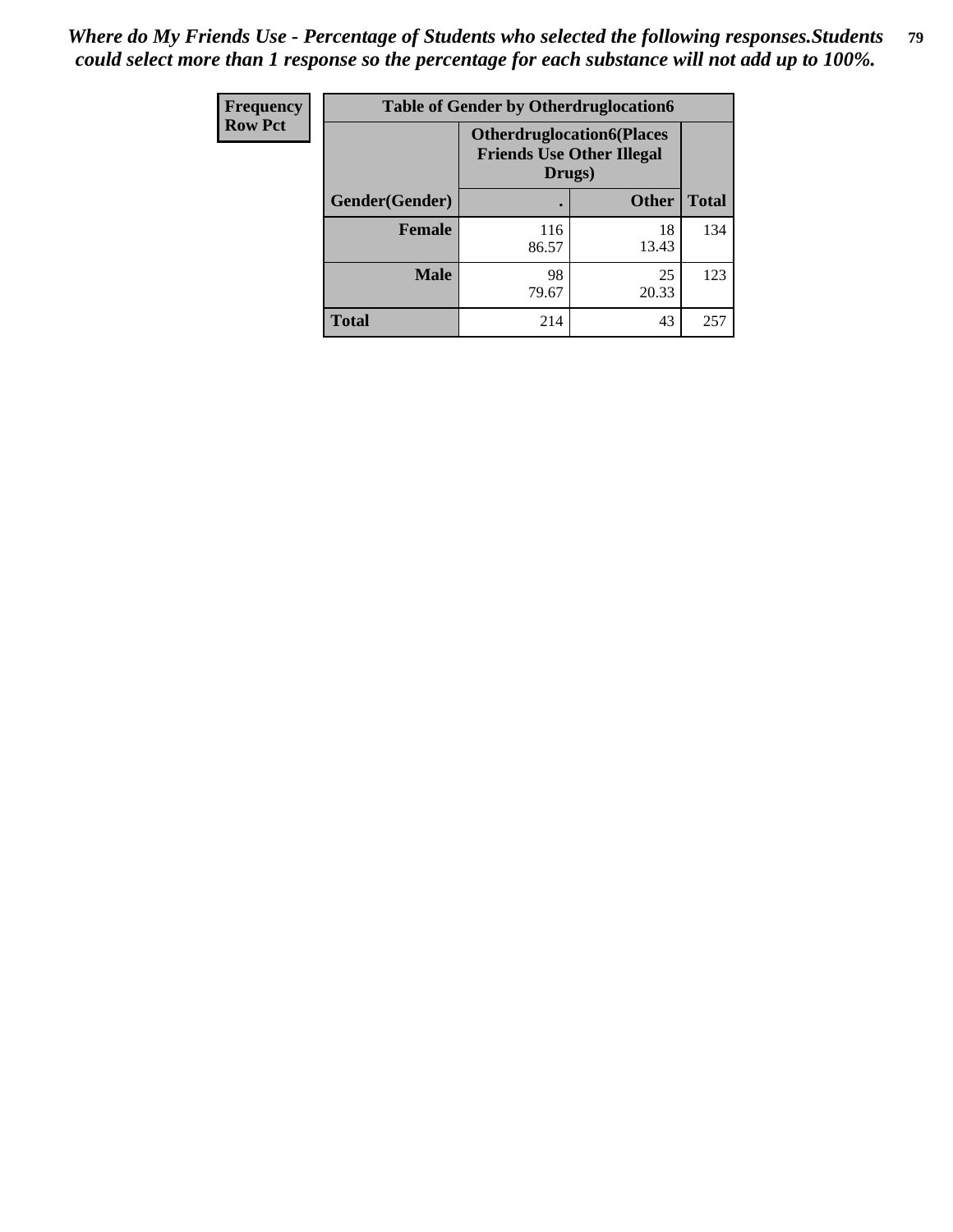| <b>Frequency</b> | <b>Table of Gender by Alcoholtime1</b> |                                                          |                      |              |
|------------------|----------------------------------------|----------------------------------------------------------|----------------------|--------------|
| <b>Row Pct</b>   |                                        | <b>Alcoholtime1(Times</b><br><b>Friends Use Alcohol)</b> |                      |              |
|                  | Gender(Gender)                         | $\bullet$                                                | Do Not<br><b>Use</b> | <b>Total</b> |
|                  | <b>Female</b>                          | 85<br>63.43                                              | 49<br>36.57          | 134          |
|                  | <b>Male</b>                            | 77<br>62.60                                              | 46<br>37.40          | 123          |
|                  | <b>Total</b>                           | 162                                                      | 95                   | 257          |

| Frequency      | <b>Table of Gender by Alcoholtime2</b> |                                                          |                            |              |
|----------------|----------------------------------------|----------------------------------------------------------|----------------------------|--------------|
| <b>Row Pct</b> |                                        | <b>Alcoholtime2(Times</b><br><b>Friends Use Alcohol)</b> |                            |              |
|                | Gender(Gender)                         |                                                          | <b>On Way</b><br>to School | <b>Total</b> |
|                | <b>Female</b>                          | 125<br>93.28                                             | 9<br>6.72                  | 134          |
|                | <b>Male</b>                            | 118<br>95.93                                             | 5<br>4.07                  | 123          |
|                | <b>Total</b>                           | 243                                                      | 14                         | 257          |

| Frequency      | <b>Table of Gender by Alcoholtime3</b> |                                                          |                                |              |
|----------------|----------------------------------------|----------------------------------------------------------|--------------------------------|--------------|
| <b>Row Pct</b> |                                        | <b>Alcoholtime3(Times</b><br><b>Friends Use Alcohol)</b> |                                |              |
|                | Gender(Gender)                         |                                                          | <b>During</b><br><b>School</b> | <b>Total</b> |
|                | <b>Female</b>                          | 128<br>95.52                                             | 6<br>4.48                      | 134          |
|                | <b>Male</b>                            | 117<br>95.12                                             | 6<br>4.88                      | 123          |
|                | <b>Total</b>                           | 245                                                      | 12                             | 257          |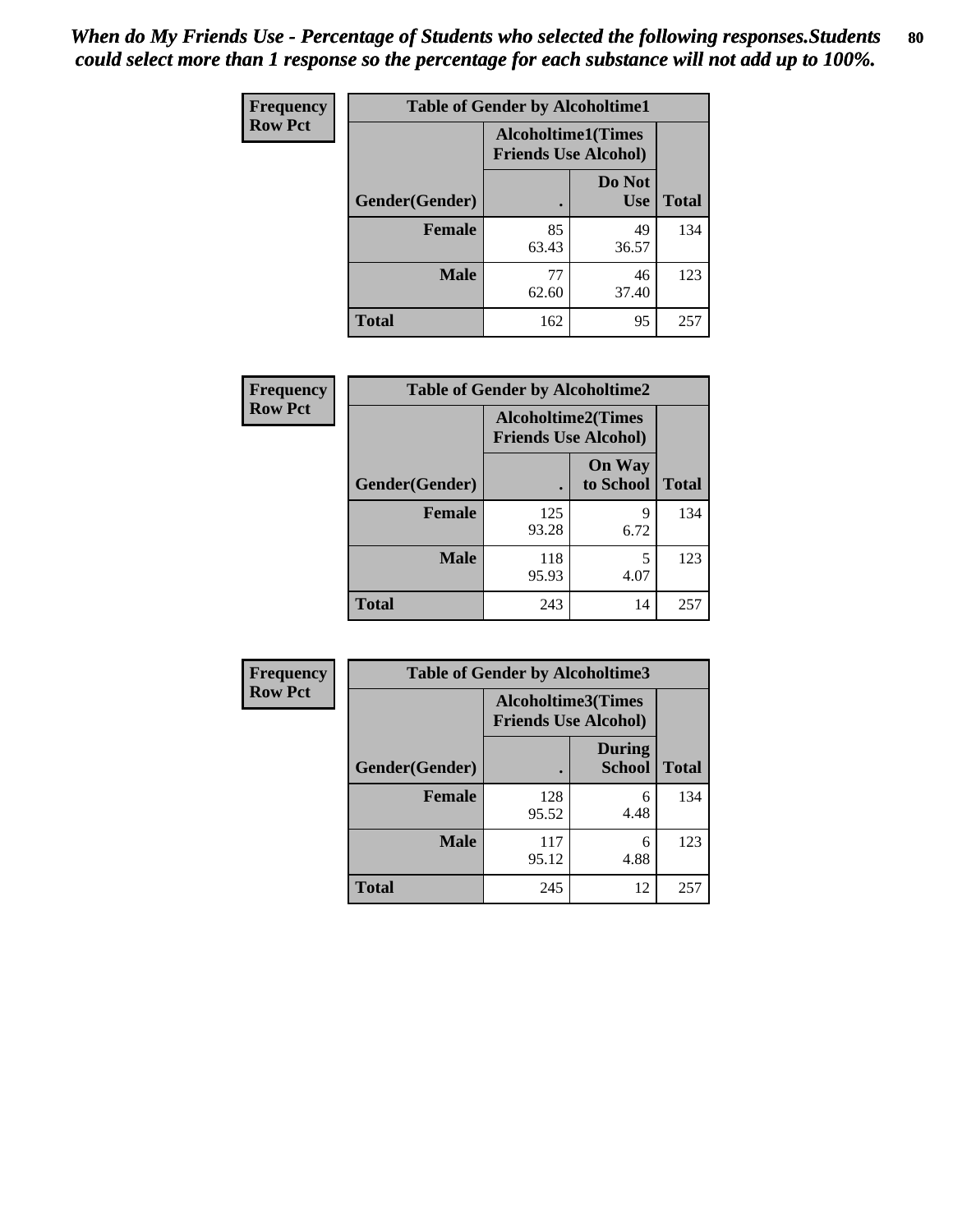*When do My Friends Use - Percentage of Students who selected the following responses.Students could select more than 1 response so the percentage for each substance will not add up to 100%.* **81**

| <b>Frequency</b> | <b>Table of Gender by Alcoholtime4</b> |                                                          |                                                |              |
|------------------|----------------------------------------|----------------------------------------------------------|------------------------------------------------|--------------|
| <b>Row Pct</b>   |                                        | <b>Alcoholtime4(Times</b><br><b>Friends Use Alcohol)</b> |                                                |              |
|                  | Gender(Gender)                         |                                                          | <b>On Way</b><br>Home<br>From<br><b>School</b> | <b>Total</b> |
|                  | <b>Female</b>                          | 126<br>94.03                                             | 8<br>5.97                                      | 134          |
|                  | <b>Male</b>                            | 116<br>94.31                                             | 7<br>5.69                                      | 123          |
|                  | <b>Total</b>                           | 242                                                      | 15                                             | 257          |

| <b>Frequency</b> | <b>Table of Gender by Alcoholtime5</b> |                                                           |                   |              |
|------------------|----------------------------------------|-----------------------------------------------------------|-------------------|--------------|
| <b>Row Pct</b>   |                                        | <b>Alcoholtime5</b> (Times<br><b>Friends Use Alcohol)</b> |                   |              |
|                  | Gender(Gender)                         |                                                           | <b>Weeknights</b> | <b>Total</b> |
|                  | <b>Female</b>                          | 107<br>79.85                                              | 27<br>20.15       | 134          |
|                  | <b>Male</b>                            | 94<br>76.42                                               | 29<br>23.58       | 123          |
|                  | <b>Total</b>                           | 201                                                       | 56                | 257          |

| <b>Frequency</b> | <b>Table of Gender by Alcoholtime6</b> |             |                                                          |              |
|------------------|----------------------------------------|-------------|----------------------------------------------------------|--------------|
| <b>Row Pct</b>   |                                        |             | <b>Alcoholtime6(Times</b><br><b>Friends Use Alcohol)</b> |              |
|                  | Gender(Gender)                         |             | <b>Weekends</b>                                          | <b>Total</b> |
|                  | Female                                 | 43<br>32.09 | 91<br>67.91                                              | 134          |
|                  | <b>Male</b>                            | 45<br>36.59 | 78<br>63.41                                              | 123          |
|                  | <b>Total</b>                           | 88          | 169                                                      | 257          |

| <b>Frequency</b> | <b>Table of Gender by Tobaccotime1</b> |                                                          |                      |              |
|------------------|----------------------------------------|----------------------------------------------------------|----------------------|--------------|
| <b>Row Pct</b>   |                                        | <b>Tobaccotime1(Times</b><br><b>Friends Use Tobacco)</b> |                      |              |
|                  | Gender(Gender)                         |                                                          | Do Not<br><b>Use</b> | <b>Total</b> |
|                  | <b>Female</b>                          | 55<br>41.04                                              | 79<br>58.96          | 134          |
|                  | <b>Male</b>                            | 61<br>49.59                                              | 62<br>50.41          | 123          |
|                  | <b>Total</b>                           | 116                                                      | 141                  | 257          |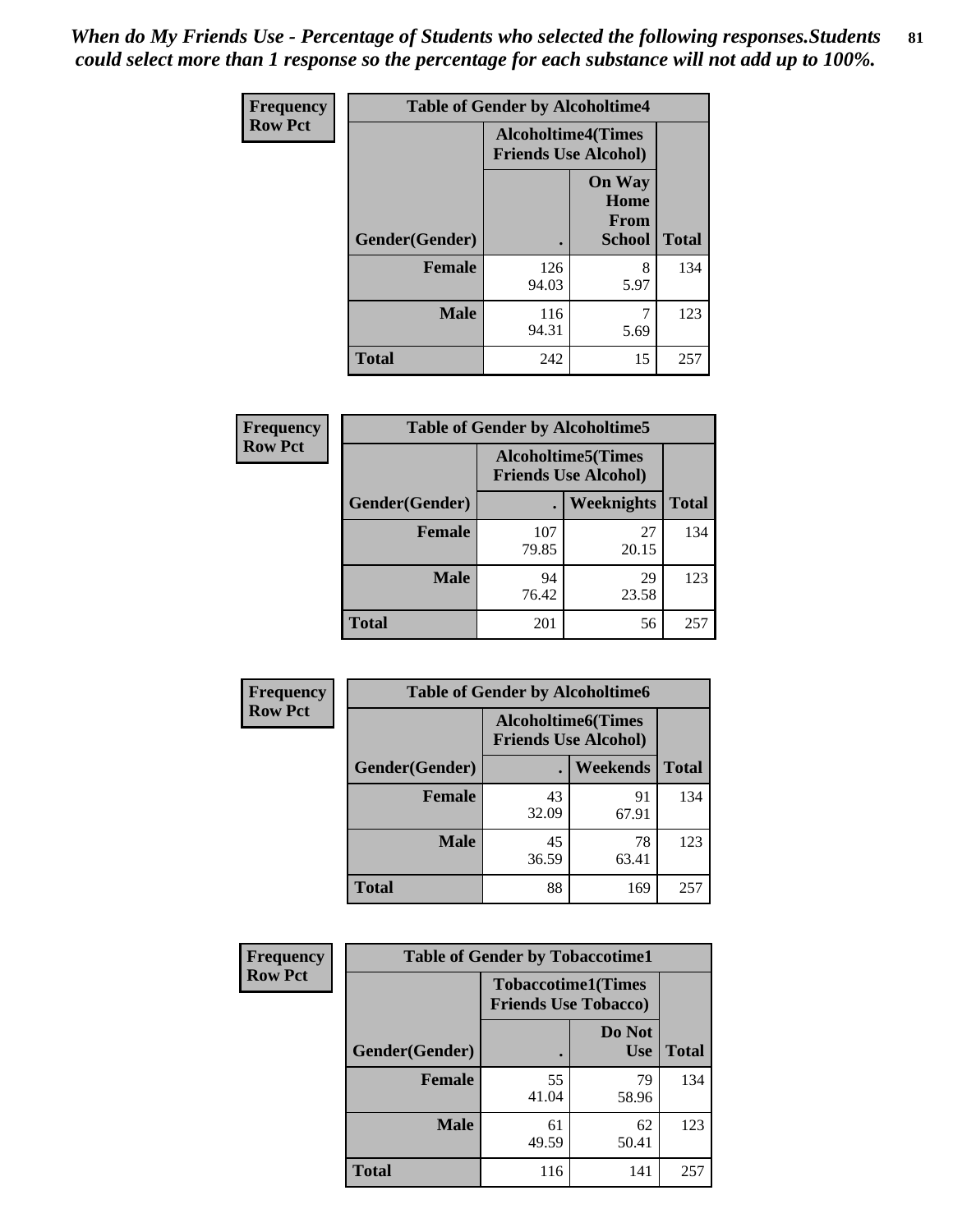*When do My Friends Use - Percentage of Students who selected the following responses.Students could select more than 1 response so the percentage for each substance will not add up to 100%.* **82**

| <b>Frequency</b> | <b>Table of Gender by Tobaccotime2</b> |                                                          |                            |              |
|------------------|----------------------------------------|----------------------------------------------------------|----------------------------|--------------|
| <b>Row Pct</b>   |                                        | <b>Tobaccotime2(Times</b><br><b>Friends Use Tobacco)</b> |                            |              |
|                  | Gender(Gender)                         | $\bullet$                                                | <b>On Way</b><br>to School | <b>Total</b> |
|                  | Female                                 | 122<br>91.04                                             | 12<br>8.96                 | 134          |
|                  | <b>Male</b>                            | 103<br>83.74                                             | 20<br>16.26                | 123          |
|                  | <b>Total</b>                           | 225                                                      | 32                         | 257          |

| Frequency      | <b>Table of Gender by Tobaccotime3</b> |                                                          |                                |              |
|----------------|----------------------------------------|----------------------------------------------------------|--------------------------------|--------------|
| <b>Row Pct</b> |                                        | <b>Tobaccotime3(Times</b><br><b>Friends Use Tobacco)</b> |                                |              |
|                | Gender(Gender)                         |                                                          | <b>During</b><br><b>School</b> | <b>Total</b> |
|                | <b>Female</b>                          | 125<br>93.28                                             | 9<br>6.72                      | 134          |
|                | <b>Male</b>                            | 102<br>82.93                                             | 21<br>17.07                    | 123          |
|                | <b>Total</b>                           | 227                                                      | 30                             | 257          |

| <b>Frequency</b> | <b>Table of Gender by Tobaccotime4</b> |                                                          |                                                |              |
|------------------|----------------------------------------|----------------------------------------------------------|------------------------------------------------|--------------|
| <b>Row Pct</b>   |                                        | <b>Tobaccotime4(Times</b><br><b>Friends Use Tobacco)</b> |                                                |              |
|                  | Gender(Gender)                         |                                                          | On Way<br>Home<br><b>From</b><br><b>School</b> | <b>Total</b> |
|                  | <b>Female</b>                          | 126<br>94.03                                             | 8<br>5.97                                      | 134          |
|                  | <b>Male</b>                            | 116<br>94.31                                             | 7<br>5.69                                      | 123          |
|                  | <b>Total</b>                           | 242                                                      | 15                                             | 257          |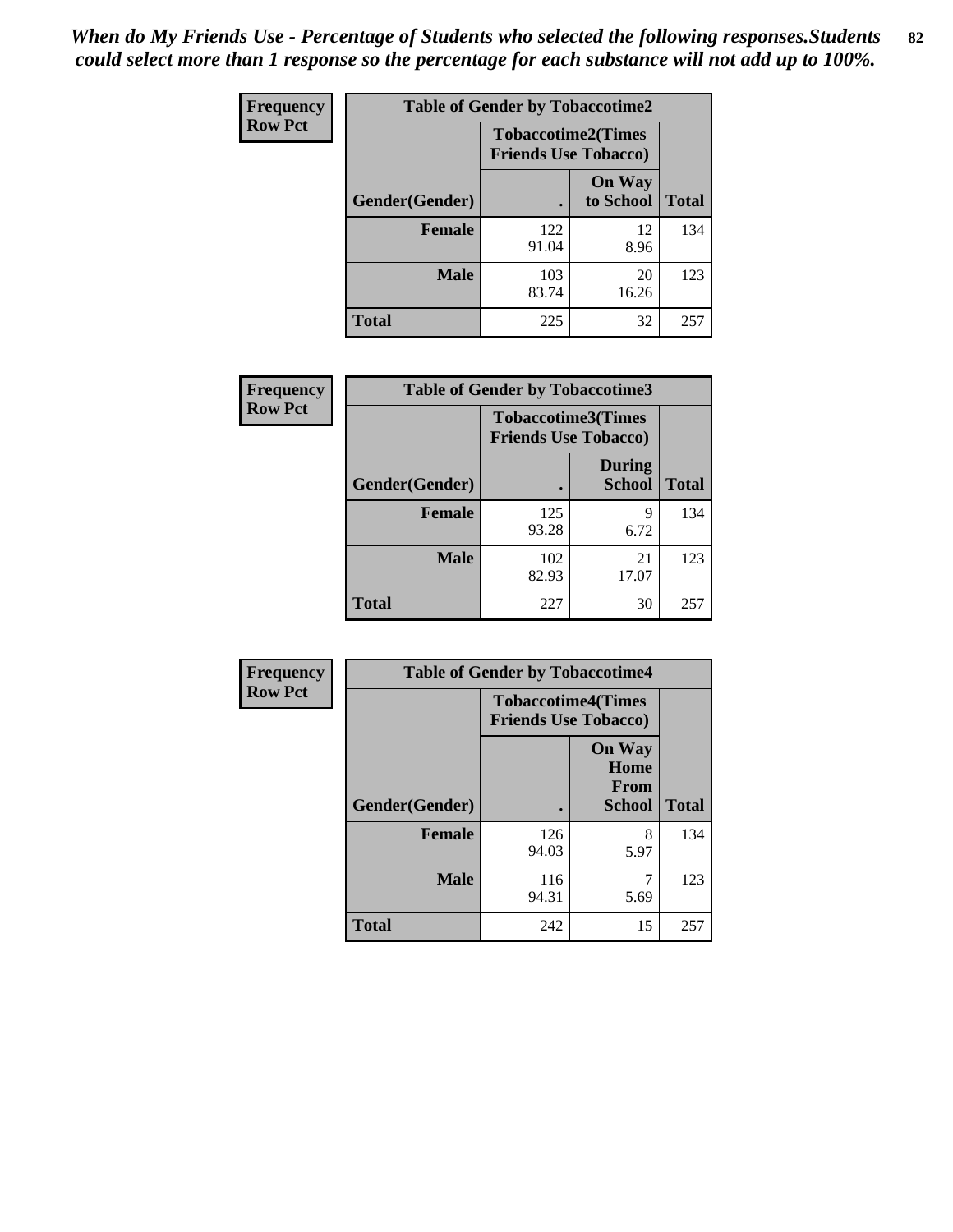| <b>Frequency</b> | <b>Table of Gender by Tobaccotime5</b> |             |                                                           |              |
|------------------|----------------------------------------|-------------|-----------------------------------------------------------|--------------|
| <b>Row Pct</b>   |                                        |             | <b>Tobaccotime5</b> (Times<br><b>Friends Use Tobacco)</b> |              |
|                  | Gender(Gender)                         |             | Weeknights                                                | <b>Total</b> |
|                  | <b>Female</b>                          | 96<br>71.64 | 38<br>28.36                                               | 134          |
|                  | <b>Male</b>                            | 79<br>64.23 | 44<br>35.77                                               | 123          |
|                  | <b>Total</b>                           | 175         | 82                                                        | 257          |

| <b>Frequency</b> | <b>Table of Gender by Tobaccotime6</b> |                                                          |                 |              |
|------------------|----------------------------------------|----------------------------------------------------------|-----------------|--------------|
| <b>Row Pct</b>   |                                        | <b>Tobaccotime6(Times</b><br><b>Friends Use Tobacco)</b> |                 |              |
|                  | Gender(Gender)                         |                                                          | <b>Weekends</b> | <b>Total</b> |
|                  | Female                                 | 89<br>66.42                                              | 45<br>33.58     | 134          |
|                  | <b>Male</b>                            | 67<br>54.47                                              | 56<br>45.53     | 123          |
|                  | <b>Total</b>                           | 156                                                      | 101             | 257          |

| <b>Frequency</b> | <b>Table of Gender by Marijuanatime1</b> |                                |                             |              |
|------------------|------------------------------------------|--------------------------------|-----------------------------|--------------|
| <b>Row Pct</b>   |                                          | <b>Friends Use Marijuana</b> ) | <b>Marijuanatime1(Times</b> |              |
|                  | Gender(Gender)                           |                                | Do Not Use                  | <b>Total</b> |
|                  | <b>Female</b>                            | 52<br>38.81                    | 82<br>61.19                 | 134          |
|                  | <b>Male</b>                              | 56<br>45.53                    | 67<br>54.47                 | 123          |
|                  | <b>Total</b>                             | 108                            | 149                         | 257          |

| <b>Frequency</b> | <b>Table of Gender by Marijuanatime2</b> |                                |                             |              |
|------------------|------------------------------------------|--------------------------------|-----------------------------|--------------|
| <b>Row Pct</b>   |                                          | <b>Friends Use Marijuana</b> ) | <b>Marijuanatime2(Times</b> |              |
|                  | Gender(Gender)                           |                                | On Way to<br><b>School</b>  | <b>Total</b> |
|                  | <b>Female</b>                            | 125<br>93.28                   | 9<br>6.72                   | 134          |
|                  | <b>Male</b>                              | 111<br>90.24                   | 12<br>9.76                  | 123          |
|                  | <b>Total</b>                             | 236                            | 21                          | 257          |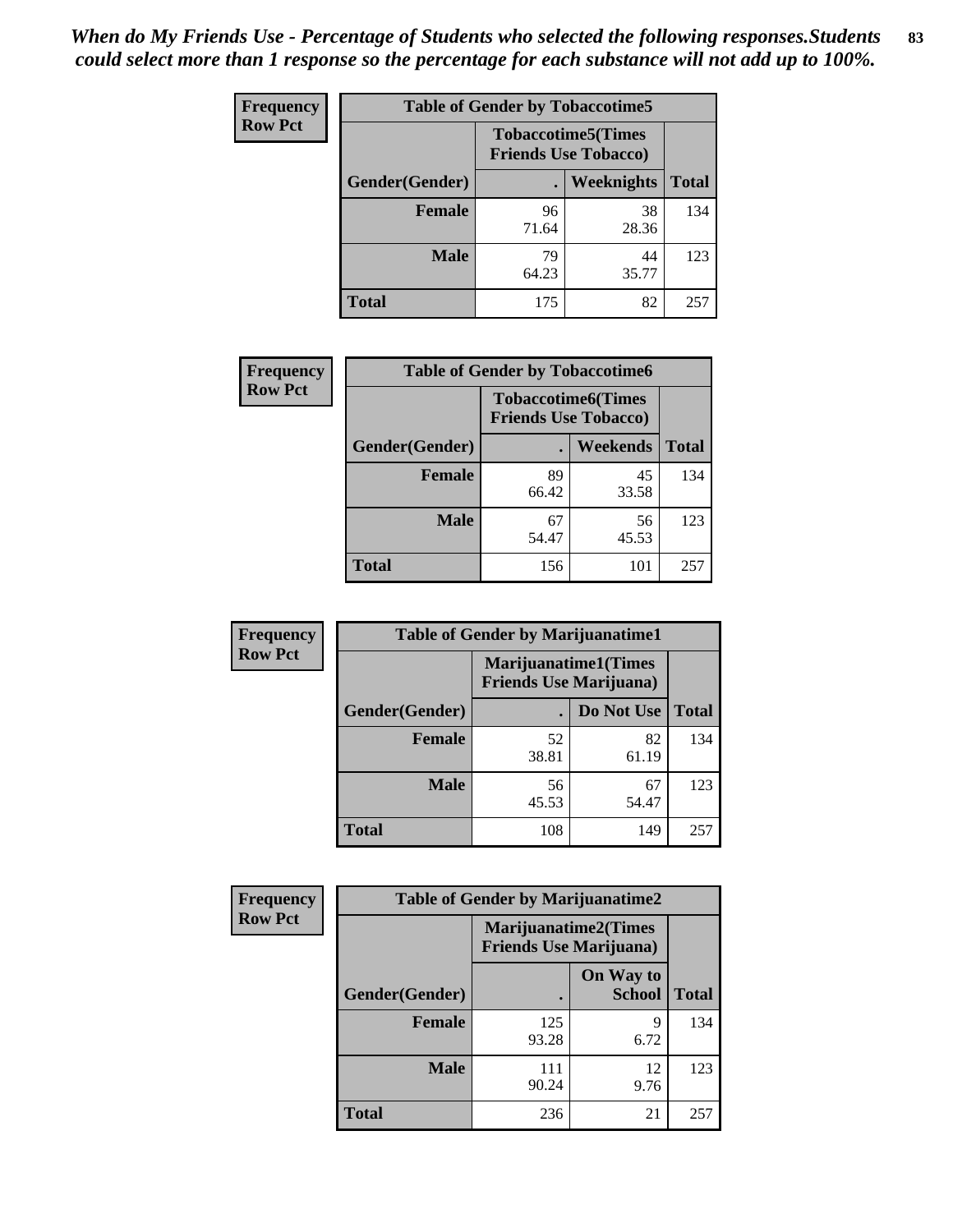*When do My Friends Use - Percentage of Students who selected the following responses.Students could select more than 1 response so the percentage for each substance will not add up to 100%.* **84**

| <b>Frequency</b> | Table of Gender by Marijuanatime3 |                                                        |                                |              |
|------------------|-----------------------------------|--------------------------------------------------------|--------------------------------|--------------|
| <b>Row Pct</b>   |                                   | Marijuanatime3(Times<br><b>Friends Use Marijuana</b> ) |                                |              |
|                  | Gender(Gender)                    |                                                        | <b>During</b><br><b>School</b> | <b>Total</b> |
|                  | <b>Female</b>                     | 128<br>95.52                                           | 6<br>4.48                      | 134          |
|                  | <b>Male</b>                       | 117<br>95.12                                           | 6<br>4.88                      | 123          |
|                  | <b>Total</b>                      | 245                                                    | 12                             | 257          |

| Frequency      | <b>Table of Gender by Marijuanatime4</b> |                                |                                                       |              |
|----------------|------------------------------------------|--------------------------------|-------------------------------------------------------|--------------|
| <b>Row Pct</b> |                                          | <b>Friends Use Marijuana</b> ) | <b>Marijuanatime4</b> (Times                          |              |
|                | <b>Gender</b> (Gender)                   |                                | <b>On Way</b><br>Home<br><b>From</b><br><b>School</b> | <b>Total</b> |
|                | <b>Female</b>                            | 123<br>91.79                   | 11<br>8.21                                            | 134          |
|                | <b>Male</b>                              | 114<br>92.68                   | 9<br>7.32                                             | 123          |
|                | <b>Total</b>                             | 237                            | 20                                                    | 257          |

| Frequency      | <b>Table of Gender by Marijuanatime5</b> |                                                                |             |              |
|----------------|------------------------------------------|----------------------------------------------------------------|-------------|--------------|
| <b>Row Pct</b> |                                          | <b>Marijuanatime5</b> (Times<br><b>Friends Use Marijuana</b> ) |             |              |
|                | Gender(Gender)                           |                                                                | Weeknights  | <b>Total</b> |
|                | <b>Female</b>                            | 102<br>76.12                                                   | 32<br>23.88 | 134          |
|                | <b>Male</b>                              | 89<br>72.36                                                    | 34<br>27.64 | 123          |
|                | <b>Total</b>                             | 191                                                            | 66          | 257          |

| <b>Frequency</b> | <b>Table of Gender by Marijuanatime6</b> |                                                               |             |              |  |
|------------------|------------------------------------------|---------------------------------------------------------------|-------------|--------------|--|
| <b>Row Pct</b>   |                                          | <b>Marijuanatime6(Times</b><br><b>Friends Use Marijuana</b> ) |             |              |  |
|                  | Gender(Gender)                           |                                                               | Weekends    | <b>Total</b> |  |
|                  | <b>Female</b>                            | 81<br>60.45                                                   | 53<br>39.55 | 134          |  |
|                  | <b>Male</b>                              | 67<br>54.47                                                   | 56<br>45.53 | 123          |  |
|                  | <b>Total</b>                             | 148                                                           | 109         | 257          |  |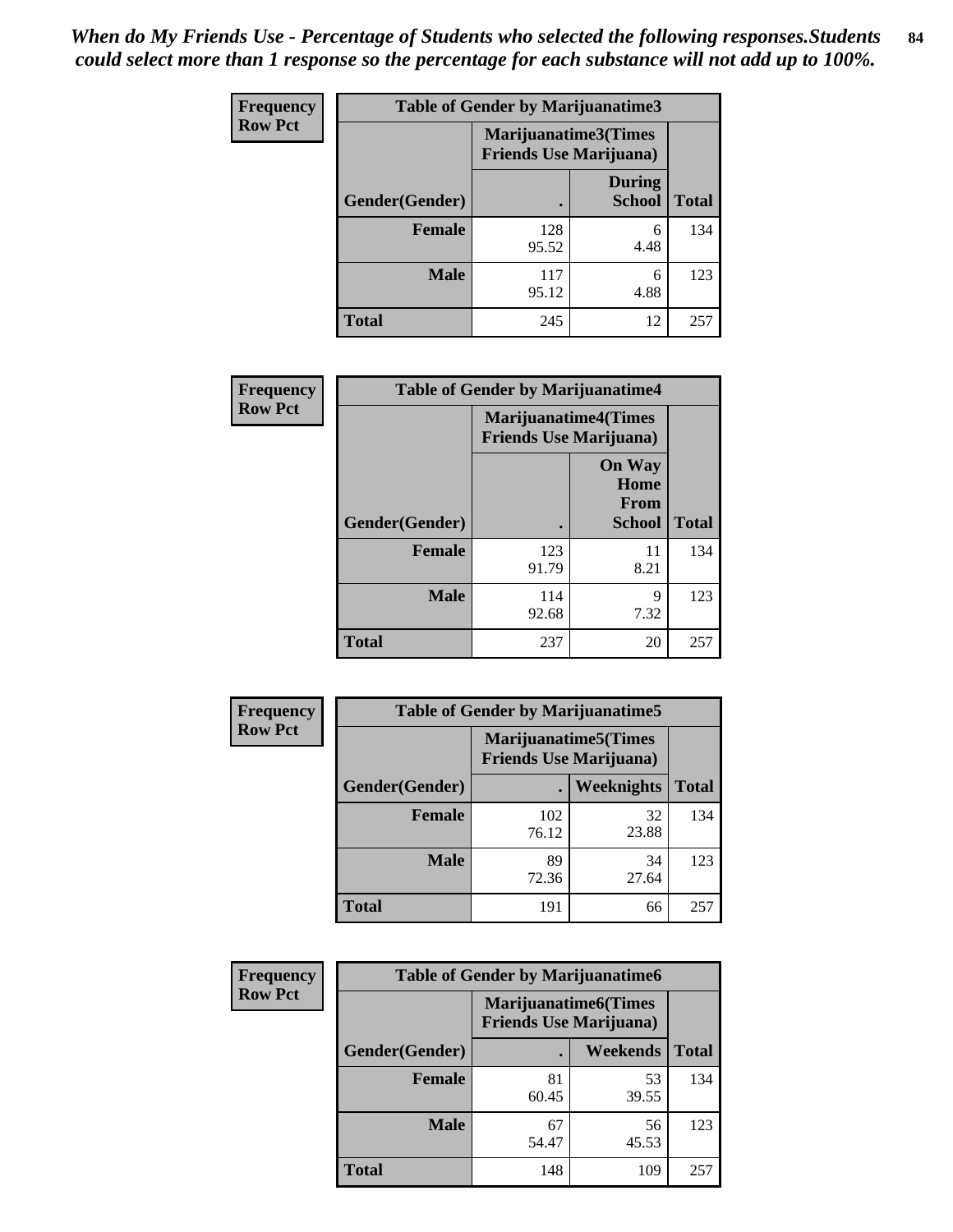*When do My Friends Use - Percentage of Students who selected the following responses.Students could select more than 1 response so the percentage for each substance will not add up to 100%.* **85**

| <b>Frequency</b> | <b>Table of Gender by Otherdrugtime1</b> |                                                    |                             |     |
|------------------|------------------------------------------|----------------------------------------------------|-----------------------------|-----|
| <b>Row Pct</b>   |                                          | <b>Friends Use Other</b><br><b>Illegal Drugs</b> ) | <b>Otherdrugtime1(Times</b> |     |
|                  | Gender(Gender)                           |                                                    | Do Not Use   Total          |     |
|                  | <b>Female</b>                            | 29<br>21.64                                        | 105<br>78.36                | 134 |
|                  | <b>Male</b>                              | 36<br>29.27                                        | 87<br>70.73                 | 123 |
|                  | <b>Total</b>                             | 65                                                 | 192                         | 257 |

| Frequency      |                        | <b>Table of Gender by Otherdrugtime2</b>                                          |                            |              |
|----------------|------------------------|-----------------------------------------------------------------------------------|----------------------------|--------------|
| <b>Row Pct</b> |                        | <b>Otherdrugtime2(Times</b><br><b>Friends Use Other</b><br><b>Illegal Drugs</b> ) |                            |              |
|                | <b>Gender</b> (Gender) |                                                                                   | On Way to<br><b>School</b> | <b>Total</b> |
|                | <b>Female</b>          | 129<br>96.27                                                                      | 5<br>3.73                  | 134          |
|                | <b>Male</b>            | 119<br>96.75                                                                      | 4<br>3.25                  | 123          |
|                | <b>Total</b>           | 248                                                                               | 9                          | 257          |

| Frequency      | <b>Table of Gender by Otherdrugtime3</b> |                        |                                                  |              |
|----------------|------------------------------------------|------------------------|--------------------------------------------------|--------------|
| <b>Row Pct</b> |                                          | <b>Illegal Drugs</b> ) | Otherdrugtime3(Times<br><b>Friends Use Other</b> |              |
|                | Gender(Gender)                           |                        | <b>During</b><br><b>School</b>                   | <b>Total</b> |
|                | <b>Female</b>                            | 128<br>95.52           | 6<br>4.48                                        | 134          |
|                | <b>Male</b>                              | 118<br>95.93           | 5<br>4.07                                        | 123          |
|                | <b>Total</b>                             | 246                    | 11                                               | 257          |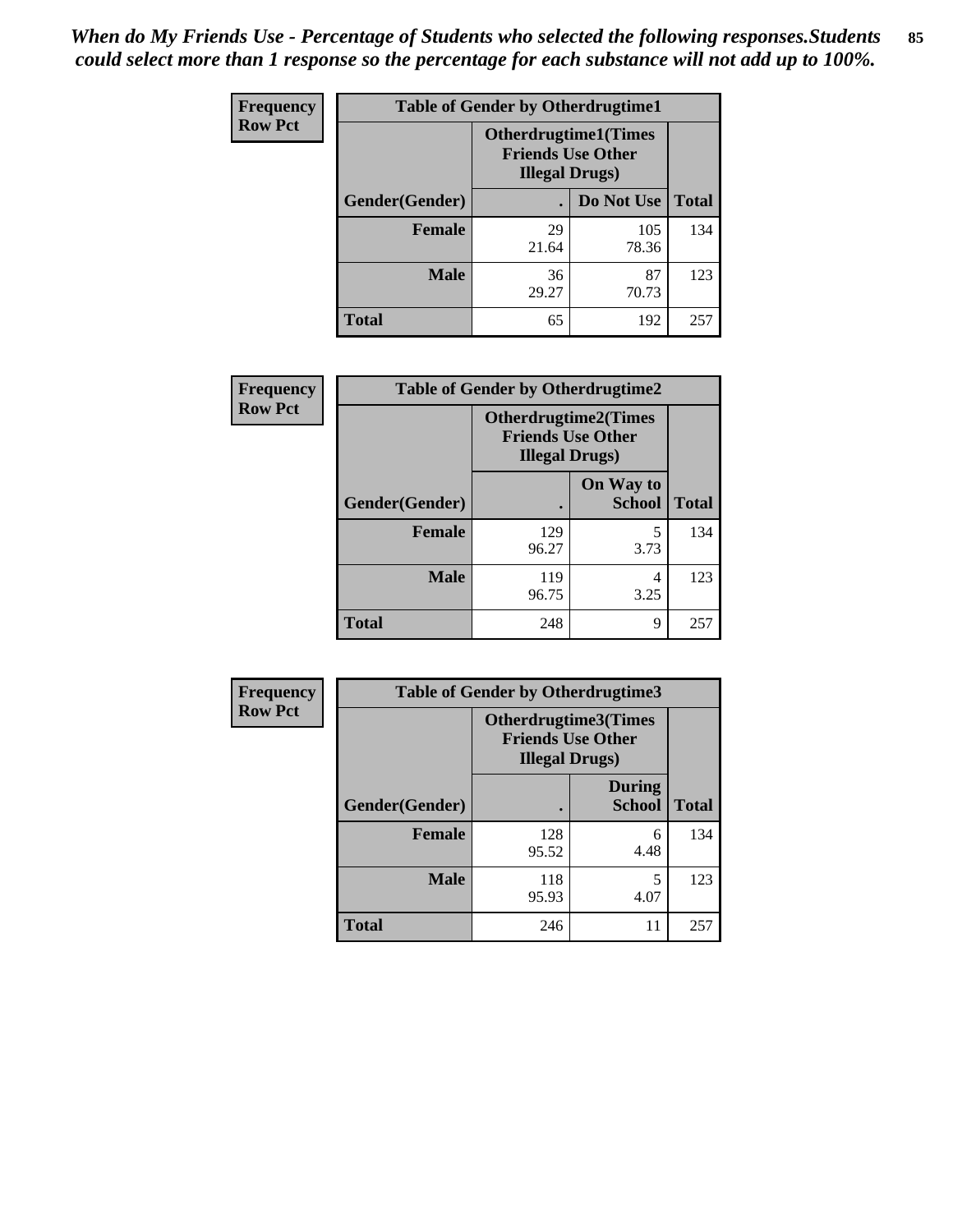*When do My Friends Use - Percentage of Students who selected the following responses.Students could select more than 1 response so the percentage for each substance will not add up to 100%.* **86**

| <b>Frequency</b> | <b>Table of Gender by Otherdrugtime4</b> |                                                    |                                                       |              |
|------------------|------------------------------------------|----------------------------------------------------|-------------------------------------------------------|--------------|
| <b>Row Pct</b>   |                                          | <b>Friends Use Other</b><br><b>Illegal Drugs</b> ) | <b>Otherdrugtime4(Times</b>                           |              |
|                  | Gender(Gender)                           |                                                    | <b>On Way</b><br>Home<br><b>From</b><br><b>School</b> | <b>Total</b> |
|                  | Female                                   | 127<br>94.78                                       | 5.22                                                  | 134          |
|                  | <b>Male</b>                              | 121<br>98.37                                       | $\mathfrak{D}$<br>1.63                                | 123          |
|                  | <b>Total</b>                             | 248                                                | 9                                                     | 257          |

| Frequency      | <b>Table of Gender by Otherdrugtime5</b> |                                                                                    |             |              |
|----------------|------------------------------------------|------------------------------------------------------------------------------------|-------------|--------------|
| <b>Row Pct</b> |                                          | <b>Otherdrugtime5</b> (Times<br><b>Friends Use Other</b><br><b>Illegal Drugs</b> ) |             |              |
|                | Gender(Gender)                           |                                                                                    | Weeknights  | <b>Total</b> |
|                | <b>Female</b>                            | 117<br>87.31                                                                       | 17<br>12.69 | 134          |
|                | <b>Male</b>                              | 106<br>86.18                                                                       | 17<br>13.82 | 123          |
|                | <b>Total</b>                             | 223                                                                                | 34          | 257          |

| <b>Frequency</b> | <b>Table of Gender by Otherdrugtime6</b> |                                                                                   |             |              |  |
|------------------|------------------------------------------|-----------------------------------------------------------------------------------|-------------|--------------|--|
| <b>Row Pct</b>   |                                          | <b>Otherdrugtime6(Times</b><br><b>Friends Use Other</b><br><b>Illegal Drugs</b> ) |             |              |  |
|                  | Gender(Gender)                           |                                                                                   | Weekends    | <b>Total</b> |  |
|                  | <b>Female</b>                            | 104<br>77.61                                                                      | 30<br>22.39 | 134          |  |
|                  | <b>Male</b>                              | 88<br>71.54                                                                       | 35<br>28.46 | 123          |  |
|                  | <b>Total</b>                             | 192                                                                               | 65          | 257          |  |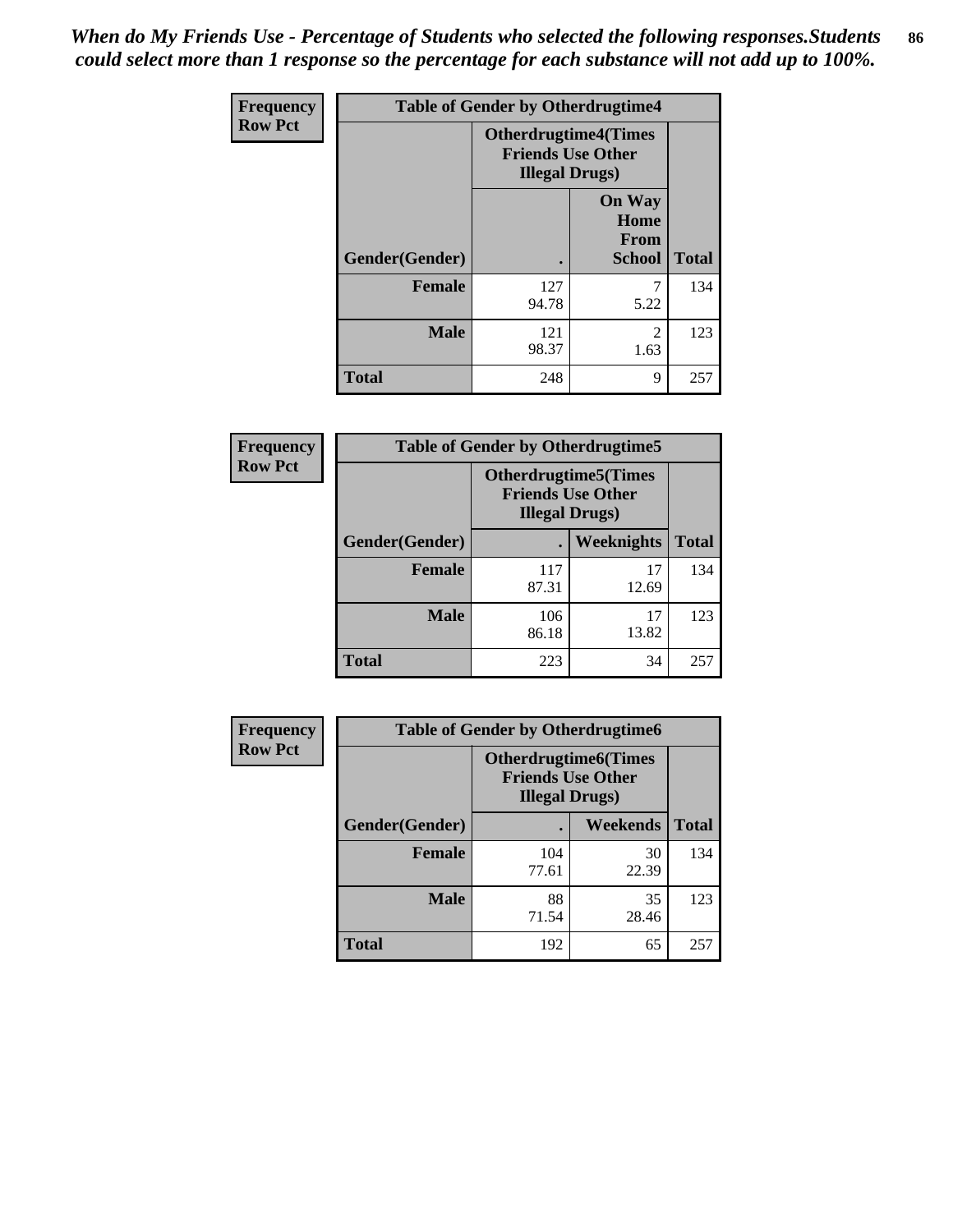# *Other Questions* **87**

| <b>Frequency</b> | <b>Table of Gender by Educationalcohol</b> |                                                                                                                                       |             |              |
|------------------|--------------------------------------------|---------------------------------------------------------------------------------------------------------------------------------------|-------------|--------------|
| <b>Row Pct</b>   |                                            | <b>Educationalcohol</b> (I<br>have been taught<br>about alcohol,<br>tobacco,<br>and other drugs<br>within the last year<br>at school) |             |              |
|                  | Gender(Gender)                             | <b>Yes</b>                                                                                                                            | No          | <b>Total</b> |
|                  | <b>Female</b>                              | 128<br>95.52                                                                                                                          | 6<br>4.48   | 134          |
|                  | <b>Male</b>                                | 106<br>86.18                                                                                                                          | 17<br>13.82 | 123          |
|                  | <b>Total</b>                               | 234                                                                                                                                   | 23          | 257          |

| Frequency | <b>Table of Gender by Rodedrinking</b> |             |                                                                                                                     |              |  |
|-----------|----------------------------------------|-------------|---------------------------------------------------------------------------------------------------------------------|--------------|--|
|           | <b>Row Pct</b>                         |             | Rodedrinking(In<br>the past 30 days I<br>have ridden in a<br>car with a driver<br>who had been<br>drinking alcohol) |              |  |
|           | Gender(Gender)                         | Yes         | N <sub>0</sub>                                                                                                      | <b>Total</b> |  |
|           | <b>Female</b>                          | 27<br>20.15 | 107<br>79.85                                                                                                        | 134          |  |
|           | <b>Male</b>                            | 20<br>16.26 | 103<br>83.74                                                                                                        | 123          |  |
|           | <b>Total</b>                           | 47          | 210                                                                                                                 | 257          |  |

| Frequency      | <b>Table of Gender by Drugsschool</b> |                                                                                                                                     |                |              |  |
|----------------|---------------------------------------|-------------------------------------------------------------------------------------------------------------------------------------|----------------|--------------|--|
| <b>Row Pct</b> |                                       | <b>Drugsschool</b> (During<br>the past 12 months,<br>I have been offered,<br>sold,<br>or given illegal drugs<br>on school property) |                |              |  |
|                | Gender(Gender)                        | <b>Yes</b>                                                                                                                          | N <sub>0</sub> | <b>Total</b> |  |
|                | <b>Female</b>                         | 22<br>16.42                                                                                                                         | 112<br>83.58   | 134          |  |
|                | <b>Male</b>                           | 32<br>26.02                                                                                                                         | 91<br>73.98    | 123          |  |
|                | <b>Total</b>                          | 54                                                                                                                                  | 203            | 257          |  |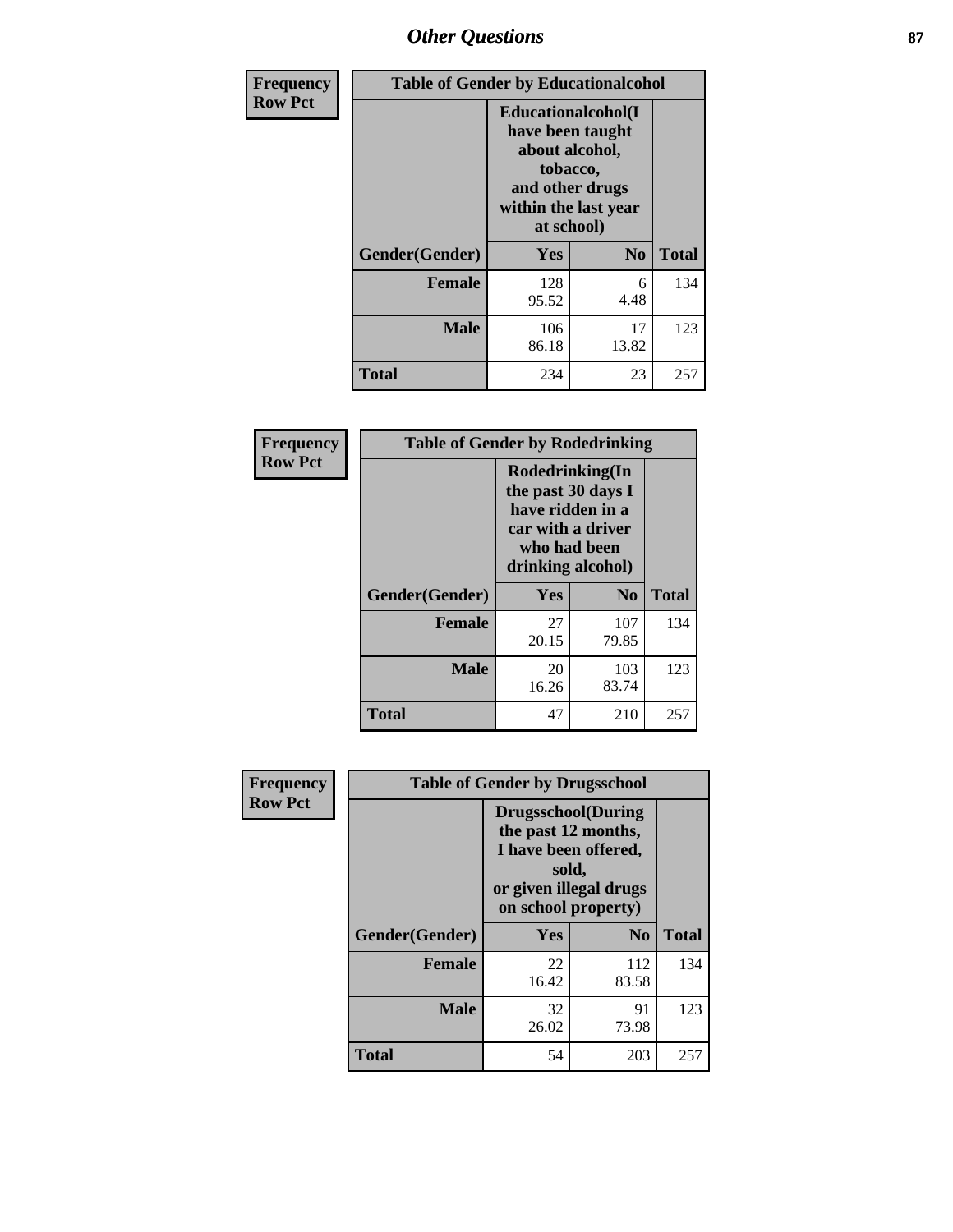# *Other Questions* **88**

**Frequency Row Pct**

| <b>Table of Gender by Bingedrinking</b> |                         |                                                                                                         |                   |                   |                               |                               |                   |              |
|-----------------------------------------|-------------------------|---------------------------------------------------------------------------------------------------------|-------------------|-------------------|-------------------------------|-------------------------------|-------------------|--------------|
|                                         |                         | Bingedrinking(I have drunk five or more<br>drinks of alcohol at one sitting during the<br>last 30 days) |                   |                   |                               |                               |                   |              |
| <b>Gender</b> (Gender)                  | $\bf{0}$<br><b>Days</b> | 1 or<br>days                                                                                            | 3 to<br>5<br>days | 6 to<br>9<br>days | <b>10</b><br>to<br>19<br>days | <b>20</b><br>to<br>29<br>days | All<br>30<br>days | <b>Total</b> |
| <b>Female</b>                           | 117<br>87.31            | 8<br>5.97                                                                                               | 6<br>4.48         | 0.75              | $\Omega$<br>0.00              | 2<br>1.49                     | $\Omega$<br>0.00  | 134          |
| <b>Male</b>                             | 109<br>88.62            | 5.69                                                                                                    | 0.81              | 0.81              | 4<br>3.25                     | $\Omega$<br>0.00              | 0.81              | 123          |
| <b>Total</b>                            |                         |                                                                                                         |                   |                   |                               |                               |                   |              |

| Frequency      | <b>Table of Gender by Educationaids</b> |                                                                                                 |            |              |  |
|----------------|-----------------------------------------|-------------------------------------------------------------------------------------------------|------------|--------------|--|
| <b>Row Pct</b> |                                         | <b>Educationaids</b> (I<br>have been taught<br>about HIV/AIDS<br>at school in the<br>past year) |            |              |  |
|                | Gender(Gender)                          | Yes                                                                                             | $\bf No$   | <b>Total</b> |  |
|                | <b>Female</b>                           | 123<br>91.79                                                                                    | 11<br>8.21 | 134          |  |
|                | <b>Male</b>                             | 111<br>90.24                                                                                    | 12<br>9.76 | 123          |  |
|                | <b>Total</b>                            | 234                                                                                             | 23         | 257          |  |

| <b>Frequency</b> | <b>Table of Gender by Suicideconsider</b> |                 |                |              |  |
|------------------|-------------------------------------------|-----------------|----------------|--------------|--|
| <b>Row Pct</b>   |                                           | Suicideconsider |                |              |  |
|                  | Gender(Gender)                            | Yes             | N <sub>0</sub> | <b>Total</b> |  |
|                  | <b>Female</b>                             | 22<br>16.42     | 112<br>83.58   | 134          |  |
|                  | <b>Male</b>                               | 14<br>11.38     | 109<br>88.62   | 123          |  |
|                  | <b>Total</b>                              | 36              | 221            | 257          |  |